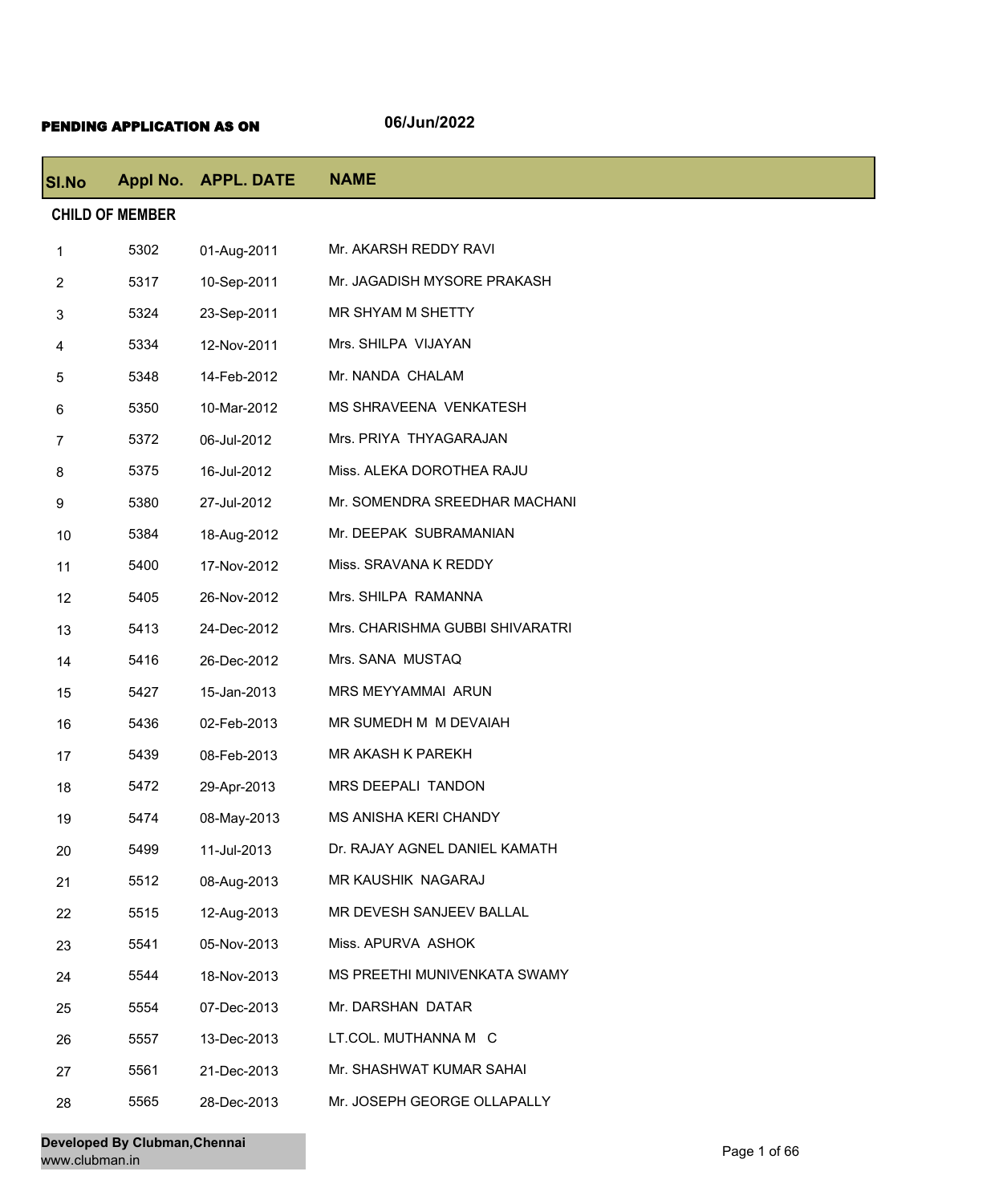| <b>SI.No</b>           |      | Appl No. APPL. DATE | <b>NAME</b>                  |  |  |
|------------------------|------|---------------------|------------------------------|--|--|
| <b>CHILD OF MEMBER</b> |      |                     |                              |  |  |
| 29                     | 5569 | 31-Dec-2013         | Dr. PRIYANKA MARIA MATHIAS   |  |  |
| 30                     | 5571 | 31-Dec-2013         | Miss. SUSHMITHA SUNDER       |  |  |
| 31                     | 5575 | 10-Jan-2014         | Mr. KARAN SHETTY             |  |  |
| 32                     | 5780 | 12-Feb-2014         | MRS NASREEN SATTAR SAIT      |  |  |
| 33                     | 5784 | 14-Feb-2014         | MR GAUTAM SUNDARESH          |  |  |
| 34                     | 5803 | 05-Mar-2014         | MISS JOSHNA CHINAPPA         |  |  |
| 35                     | 5829 | 05-Mar-2014         | DR GAURAV CHINAPPA           |  |  |
| 36                     | 5814 | 13-Mar-2014         | MR KARTHIK CARIAPPA          |  |  |
| 37                     | 5844 | 22-Apr-2014         | MISS SIDDHI HITESH JOSHI     |  |  |
| 38                     | 5846 | 25-Apr-2014         | MR SAHIT CHANDRA REDDY       |  |  |
| 39                     | 5849 | 07-May-2014         | MR KARTHIK BASAPPA D         |  |  |
| 40                     | 5853 | 07-May-2014         | MR GANAPATHY CODANDA CARIAPA |  |  |
| 41                     | 5855 | 07-May-2014         | MS ANJALI D JAMES            |  |  |
| 42                     | 5862 | 08-May-2014         | MR SAVYASACHI KUMAR SAHAI    |  |  |
| 43                     | 5882 | 02-Jun-2014         | MR ANIRUDH PRADEEP KARE      |  |  |
| 44                     | 5886 | 02-Jun-2014         | Ms. NATASHA RODRIGUES        |  |  |
| 45                     | 5894 | 12-Jun-2014         | <b>MR VIKAS PATNI</b>        |  |  |
| 46                     | 5911 | 04-Jul-2014         | Ms. PRIYANKA JAIN            |  |  |
| 47                     | 5912 | 04-Jul-2014         | MR ABHISHEK SAKHUJA          |  |  |
| 48                     | 5914 | 04-Jul-2014         | MR SUMAIR VERMA              |  |  |
| 49                     | 5916 | 04-Jul-2014         | <b>MISS HARINI RANGA</b>     |  |  |
| 50                     | 5921 | 05-Jul-2014         | Miss. RATI RANGA             |  |  |
| 51                     | 5922 | 05-Jul-2014         | MR SATYN RAMESH BULCHANDANI  |  |  |
| 52                     | 5925 | 10-Jul-2014         | <b>COL. NIKHIL GANAPATHY</b> |  |  |
| 53                     | 5927 | 11-Jul-2014         | MR JAMIE JASON MADAN         |  |  |
| 54                     | 5928 | 11-Jul-2014         | MISS POORVISHA S RAM         |  |  |
| 55                     | 5929 | 11-Jul-2014         | MISS GEETIKA BASAPA          |  |  |
| 56                     | 5930 | 11-Jul-2014         | MR CARL RICHARD MADAN        |  |  |
| 57                     | 5931 | 23-Jul-2014         | MISS SAHANA APPAIAH          |  |  |
| 58                     | 5932 | 23-Jul-2014         | MISS PRIYANKA SHANTHAVADHAN  |  |  |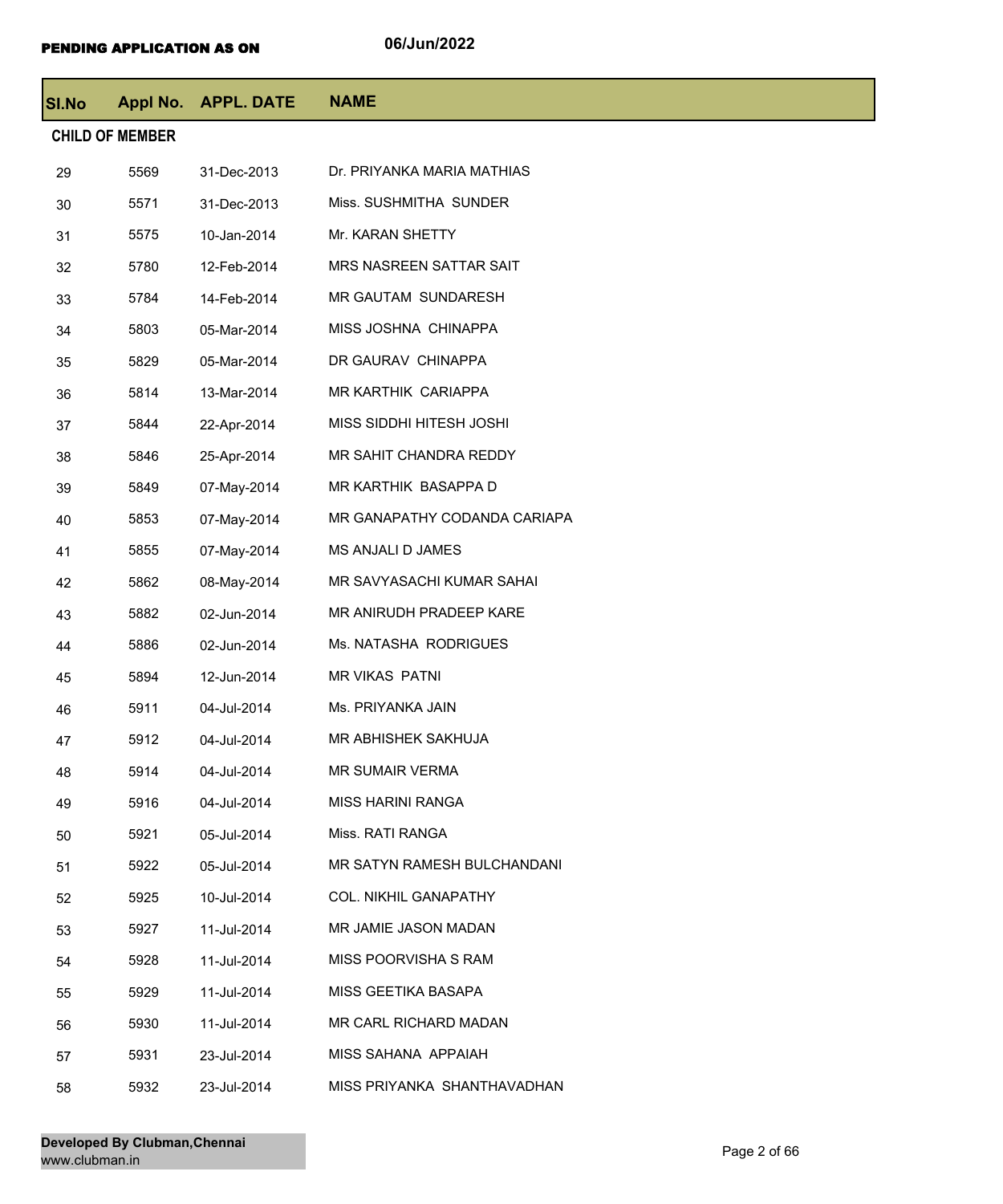| <b>SI.No</b>           |      | Appl No. APPL. DATE | <b>NAME</b>                    |  |  |  |
|------------------------|------|---------------------|--------------------------------|--|--|--|
| <b>CHILD OF MEMBER</b> |      |                     |                                |  |  |  |
| 59                     | 5933 | 23-Jul-2014         | MR AKSHAY RAMAKRISHNAN         |  |  |  |
| 60                     | 5934 | 24-Jul-2014         | MRS DHANYA RAGHUNANDAN         |  |  |  |
| 61                     | 5935 | 24-Jul-2014         | MR AHAAN MOHAN                 |  |  |  |
| 62                     | 5936 | 24-Jul-2014         | MISS SUNITI ILA RAO            |  |  |  |
| 63                     | 5937 | 24-Jul-2014         | MR GAUTHAM CHANDRASEKAR        |  |  |  |
| 64                     | 5950 | 09-Aug-2014         | MISS ANISHA SUSAN PHILIP       |  |  |  |
| 65                     | 5952 | 11-Aug-2014         | DR AJAY BALLUPET SHASHIDHAR    |  |  |  |
| 66                     | 5960 | 26-Aug-2014         | MR AJAY Y D                    |  |  |  |
| 67                     | 5971 | 01-Sep-2014         | MR SHIVANANDA Y D              |  |  |  |
| 68                     | 5972 | 01-Sep-2014         | MISS ARPITA RAMESH CHARI       |  |  |  |
| 69                     | 5973 | 04-Sep-2014         | MISS MONICA RAVINDRA MADEYANDA |  |  |  |
| 70                     | 5974 | 04-Sep-2014         | MISS PARUL GUPTA               |  |  |  |
| 71                     | 5975 | 04-Sep-2014         | MISS SHACHI JEEVAN SHETTY      |  |  |  |
| 72                     | 5976 | 04-Sep-2014         | Mr. SIDDHANT AASHISH           |  |  |  |
| 73                     | 5977 | 04-Sep-2014         | MR RUDRESH C C                 |  |  |  |
| 74                     | 5978 | 04-Sep-2014         | MR SIDHANTH SANTOSH KADAM      |  |  |  |
| 75                     | 5979 | 04-Sep-2014         | MRS SHEYANA CHEPPUDIRA APPANNA |  |  |  |
| 76                     | 5980 | 04-Sep-2014         | MR RAVISHANKAR HANUMANTHU      |  |  |  |
| 77                     | 5981 | 04-Sep-2014         | MR NISCHITH VASUDEVA AMMAVANA  |  |  |  |
| 78                     | 5982 | 04-Sep-2014         | MISS ALYSHA PUNJA              |  |  |  |
| 79                     | 5983 | 04-Sep-2014         | Miss. SANJANA KHINVASRA        |  |  |  |
| 80                     | 5991 | 19-Sep-2014         | MR PUNEET PRAKASH              |  |  |  |
| 81                     | 5992 | 19-Sep-2014         | MR NEHESH KIRON POLL           |  |  |  |
| 82                     | 5993 | 19-Sep-2014         | MR KAARAN SINGH                |  |  |  |
| 83                     | 5994 | 19-Sep-2014         | MRS ROSHNI RUMI GYARA          |  |  |  |
| 84                     | 5995 | 19-Sep-2014         | MR ADITYA RAMNATH RAMAKRISHNAN |  |  |  |
| 85                     | 5996 | 19-Sep-2014         | MRS PRIYA WILLIAMS             |  |  |  |
| 86                     | 5997 | 19-Sep-2014         | MISS CHRISTINA ANISHA ROACH    |  |  |  |
| 87                     | 5998 | 19-Sep-2014         | MRS PRIANKA REDDY              |  |  |  |
| 88                     | 5999 | 19-Sep-2014         | MRS CHARULATHA C               |  |  |  |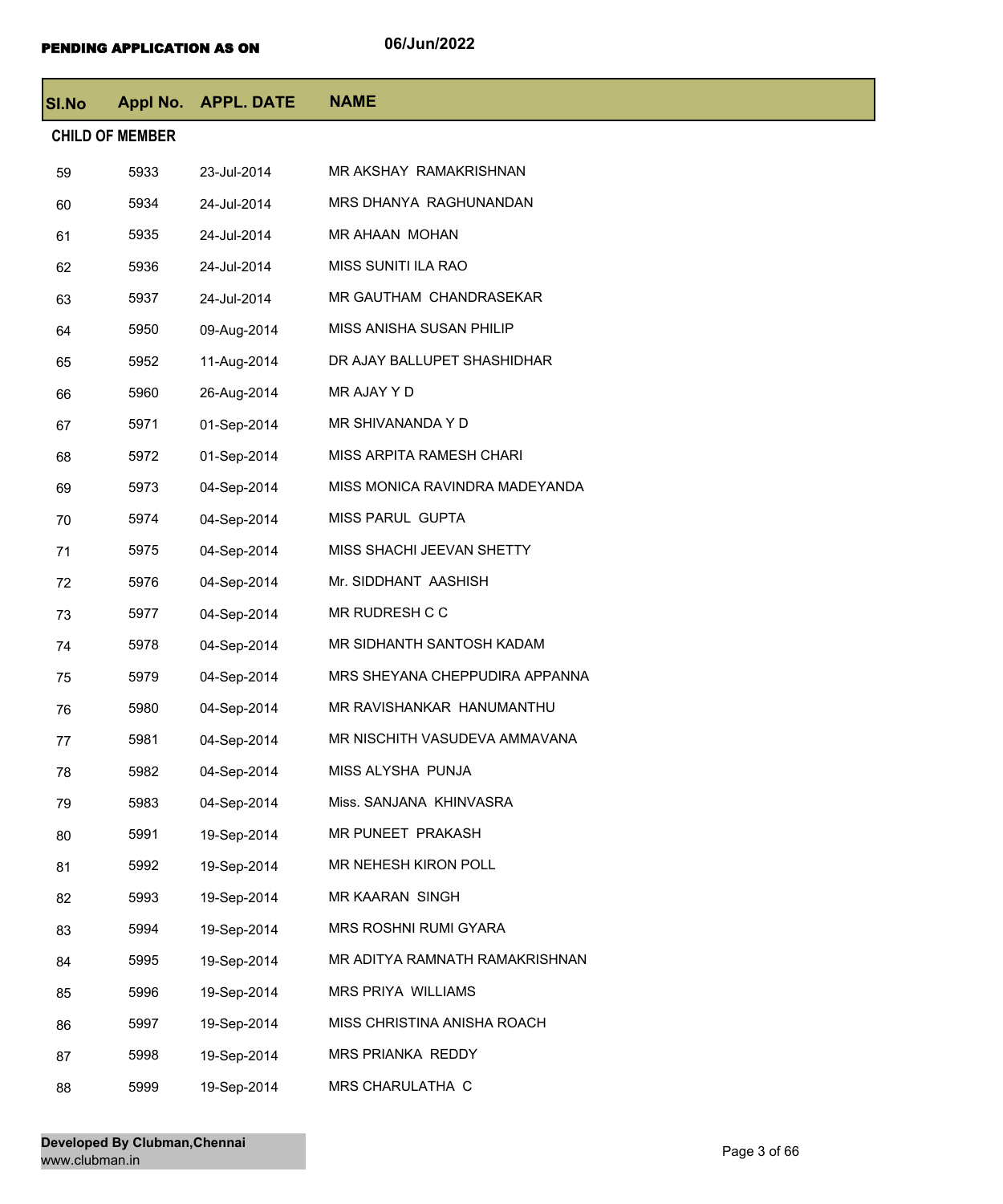| <b>SI.No</b> |                        | Appl No. APPL. DATE | <b>NAME</b>                    |
|--------------|------------------------|---------------------|--------------------------------|
|              | <b>CHILD OF MEMBER</b> |                     |                                |
| 89           | 6000                   | 19-Sep-2014         | MR KAUSHIK RAJU M              |
| 90           | 6014                   | 20-Sep-2014         | MISS RITANSHA PATNI            |
| 91           | 6015                   | 20-Sep-2014         | MISS HRISHIKA BASAPPA          |
| 92           | 6016                   | 20-Sep-2014         | MR ADHIR KHOSLA                |
| 93           | 6017                   | 20-Sep-2014         | MR PRANAV KHOSLA               |
| 94           | 6018                   | 20-Sep-2014         | MR KARAN KAPUR                 |
| 95           | 6026                   | 17-Oct-2014         | MISS NIKSHA VIRENDRA DODDAMANE |
| 96           | 6027                   | 17-Oct-2014         | MR SUJIT AIYAPPA MACHAYYA      |
| 97           | 6028                   | 17-Oct-2014         | MR GAUTAM KOTHIYAL             |
| 98           | 6029                   | 17-Oct-2014         | MRS DEEPA VIJENDRAN            |
| 99           | 6030                   | 17-Oct-2014         | MISS CHINMAYI SHARMA           |
| 100          | 6031                   | 17-Oct-2014         | MISS SHARMILA MANDRE           |
| 101          | 6032                   | 17-Oct-2014         | MISS KAVITHA APPAYA            |
| 102          | 6033                   | 17-Oct-2014         | <b>MR TANVIR SINGH</b>         |
| 103          | 6035                   | 17-Oct-2014         | MR ROHAN HEGDE                 |
| 104          | 6043                   | 27-Oct-2014         | Mr. AAKASH SACHDEV             |
| 105          | 6044                   | 27-Oct-2014         | MR DINESH P REDDY              |
| 106          | 6046                   | 30-Oct-2014         | MRS SUMA DASAIAH               |
| 107          | 6047                   | 30-Oct-2014         | MRS ANOOPA BALLAL              |
| 108          | 6066                   | 24-Nov-2014         | Mrs. SADAF MOUAZZAM JAN        |
| 109          | 6067                   | 24-Nov-2014         | MRS AKSHARA SANTOSH            |
| 110          | 6078                   | 28-Nov-2014         | MR SANDEEP DAYANAND NAYAK      |
| 111          | 6079                   | 28-Nov-2014         | MR EKKATI ANVITH               |
| 112          | 6081                   | 28-Nov-2014         | MR MAHEEN JAMAL                |
| 113          | 6082                   | 28-Nov-2014         | MR NEERAJ VENKATESH            |
| 114          | 6083                   | 28-Nov-2014         | MR KAUSHIK KRISHNAN            |
| 115          | 6087                   | 10-Dec-2014         | MRS RANJEETA LOKESH VEMULKAR   |
| 116          | 6088                   | 10-Dec-2014         | MR SURAJ SHASHIDHAR            |
| 117          | 6089                   | 10-Dec-2014         | MRS SUSHMA MADAPPA             |
| 118          | 6109                   | 06-Jan-2015         | Mr. MONAPPA NALYANDA           |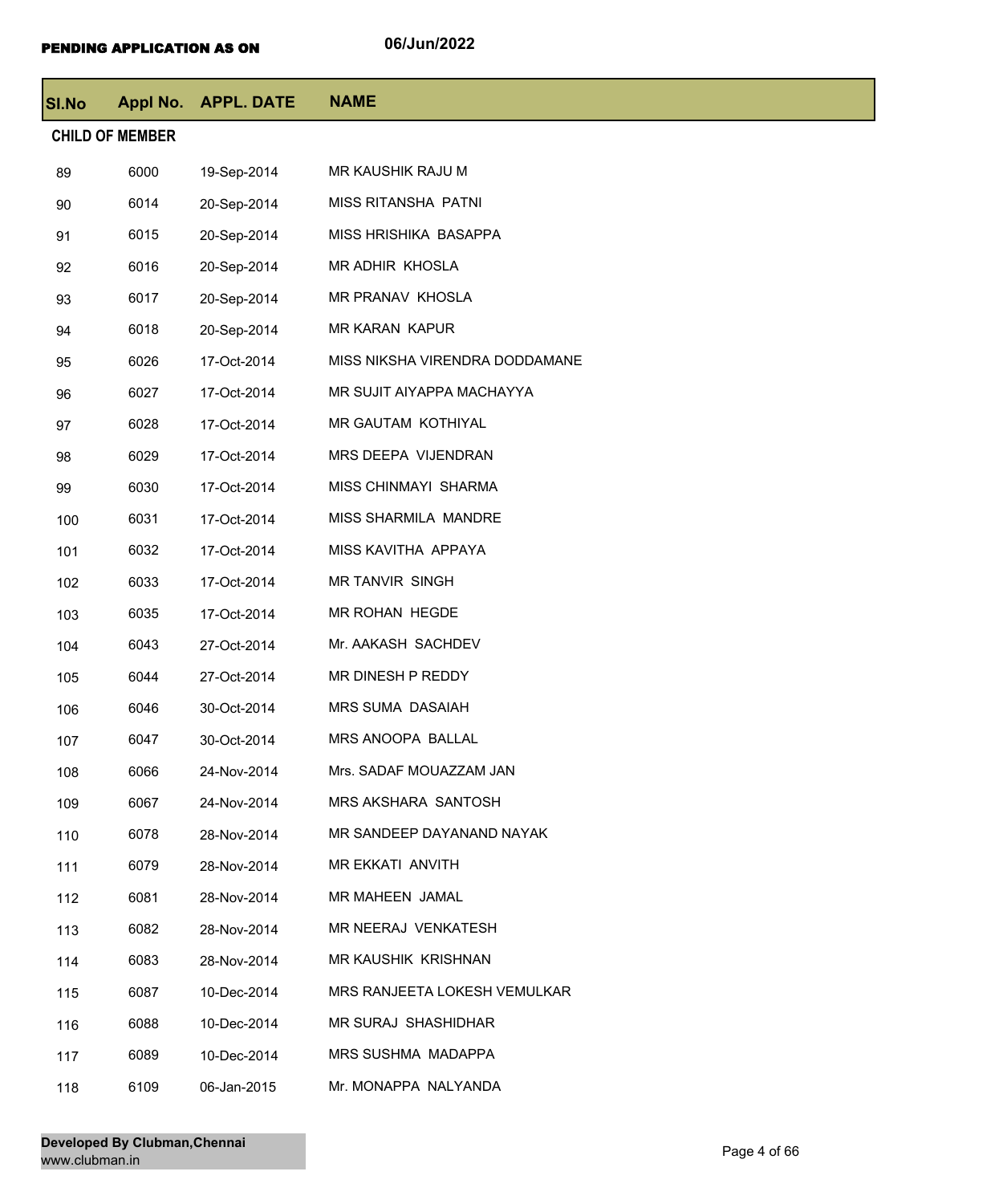| SI.No |                        | Appl No. APPL. DATE | <b>NAME</b>                       |
|-------|------------------------|---------------------|-----------------------------------|
|       | <b>CHILD OF MEMBER</b> |                     |                                   |
| 119   | 6112                   | 09-Jan-2015         | Miss. PALLAVI SHANMUGAM           |
| 120   | 6114                   | 09-Jan-2015         | <b>MRS RASHMI S BALLAL</b>        |
| 121   | 6115                   | 09-Jan-2015         | Miss. SANJANA U S GOWDA           |
| 122   | 6116                   | 09-Jan-2015         | Mr. SIDDANTH U S                  |
| 123   | 6118                   | 09-Jan-2015         | Mrs. SHWETHA BYRAPPA              |
| 124   | 6119                   | 09-Jan-2015         | Mr. DEVAIAH P G                   |
| 125   | 6120                   | 10-Jan-2015         | Mr. RAJIV VENKAT DEVARAKONDA      |
| 126   | 6122                   | 10-Jan-2015         | Ms. DIVYA GUPTA                   |
| 127   | 6123                   | 10-Jan-2015         | Mrs. SHARMISHTA BASAPPA           |
| 128   | 6128                   | 10-Jan-2015         | Mr. ANIKETH PREMANATH             |
| 129   | 6129                   | 10-Jan-2015         | Miss. FIZA THAKUR                 |
| 130   | 6130                   | 10-Jan-2015         | Miss. MISHTI SERRAO               |
| 131   | 6131                   | 12-Jan-2015         | MISS CHONDAMMA DILIP MALANDA      |
| 132   | 6132                   | 12-Jan-2015         | Ms. BHAVNANJANI GURIJALA          |
| 133   | 6133                   | 12-Jan-2015         | Mr. UDAYVEER SINGH AHLUWALIA      |
| 134   | 6134                   | 12-Jan-2015         | Mr. AMODH SERRAO                  |
| 135   | 6135                   | 12-Jan-2015         | MISS SACHIVRATHA T JAYAPRAKASH    |
| 136   | 6138                   | 19-Jan-2015         | MR B N CHINAPPA                   |
| 137   | 6143                   | 28-Jan-2015         | Mr. VISHNU PERIASAMY RAJES        |
| 138   | 6144                   | 28-Jan-2015         | Mr. ROHAN SUHAS TIWARI            |
| 139   | 6146                   | 28-Jan-2015         | Mr. AKSHATH TAROOR JITENDRANATHAN |
| 140   | 6147                   | 28-Jan-2015         | Mr. SHARAN DEVATHA                |
| 141   | 6150                   | 28-Jan-2015         | Miss. ROSHNI REDDY                |
| 142   | 6151                   | 28-Jan-2015         | Mr. RAUNAQ SINGH AHLUWALIA        |
| 143   | 6165                   | 19-Feb-2015         | MR AARON BHADRA                   |
| 144   | 6166                   | 20-Feb-2015         | MR MRINAL JAIN                    |
| 145   | 6167                   | 20-Feb-2015         | MR VIKRAM JOSEPH ANGELO           |
| 146   | 6168                   | 20-Feb-2015         | <b>MRS NIRUPA SHANKAR</b>         |
| 147   | 6169                   | 20-Feb-2015         | MISS NIVEDITA BELLIAPPA           |
| 148   | 6170                   | 20-Feb-2015         | MR SAGAR GUPTA                    |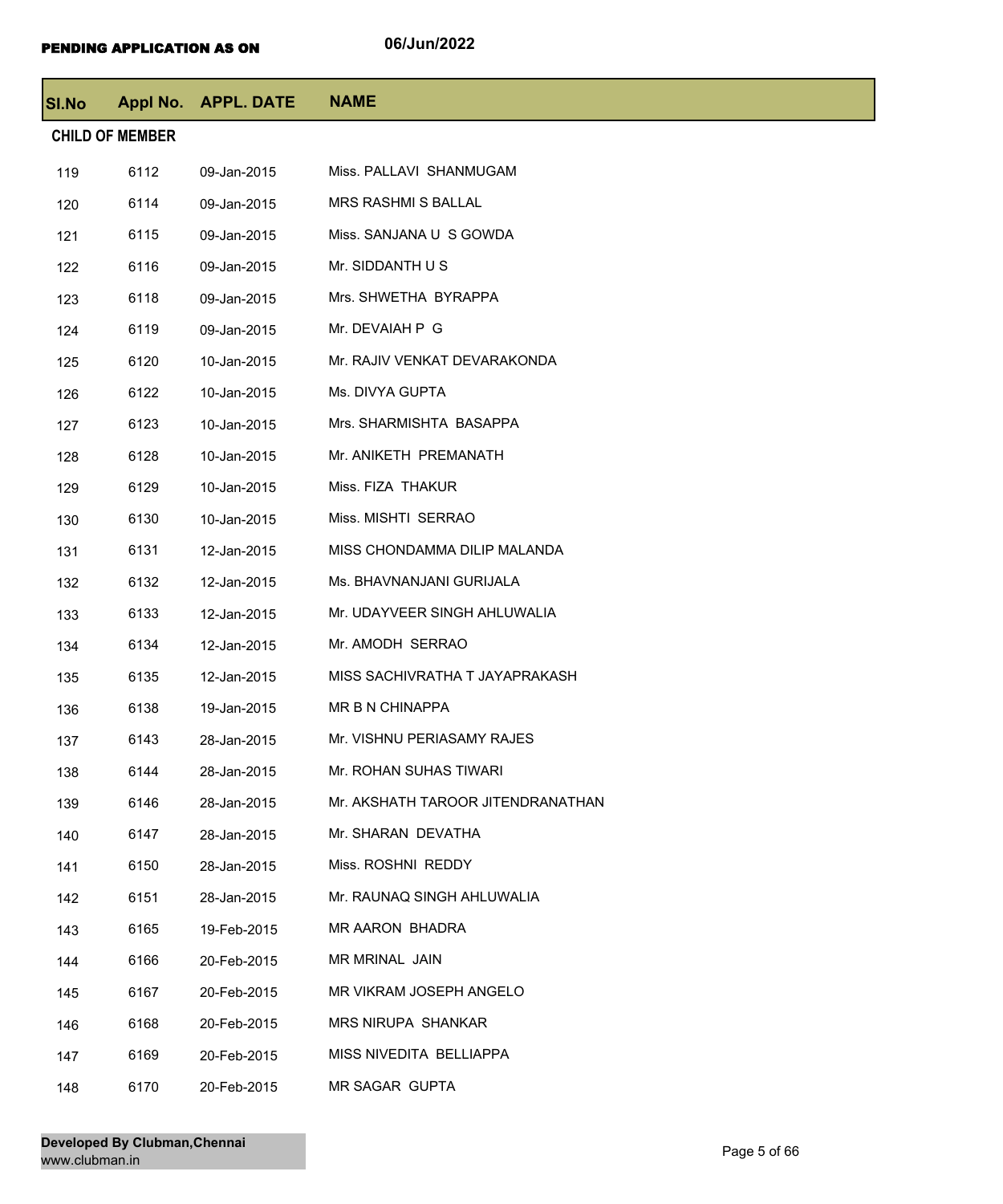| <b>SI.No</b> |                        | Appl No. APPL. DATE | <b>NAME</b>                     |
|--------------|------------------------|---------------------|---------------------------------|
|              | <b>CHILD OF MEMBER</b> |                     |                                 |
| 149          | 6177                   | 05-Mar-2015         | MR ROHAN RAO PEJAVAR            |
| 150          | 6187                   | 23-Mar-2015         | DR RAHEEL SHARIFF               |
| 151          | 6190                   | 25-Mar-2015         | <b>MRS SABRINA SUHAIL</b>       |
| 152          | 6191                   | 25-Mar-2015         | MR SANJEEV MURALI MOHAN         |
| 153          | 6192                   | 25-Mar-2015         | MRS PAVITRA SHANKAR             |
| 154          | 6209                   | 06-Apr-2015         | MISS SMITA M CHELLARAM          |
| 155          | 6210                   | 06-Apr-2015         | MR ADITYA M CHELLARAM           |
| 156          | 6224                   | 13-Apr-2015         | MR MULKY SANAT RAM SHETTY       |
| 157          | 6225                   | 13-Apr-2015         | MRS POOJA M SHAH                |
| 158          | 6226                   | 13-Apr-2015         | MRS PRIYANKA BATHEJA            |
| 159          | 6227                   | 13-Apr-2015         | MISS SANJANA RAMANAND KOLKEBAIL |
| 160          | 6228                   | 15-Apr-2015         | MISS ZARAH IQBAL                |
| 161          | 6239                   | 24-Apr-2015         | MR SIDDARTH KURIAN JOHN         |
| 162          | 6240                   | 24-Apr-2015         | MR NITHIN JOSEPH JOHN           |
| 163          | 6241                   | 24-Apr-2015         | <b>MR SHREEPAL</b>              |
| 164          | 6254                   | 05-May-2015         | MRS DIVYANI SARAN               |
| 165          | 6257                   | 08-May-2015         | MR ANIRUDH SHIVANAND            |
| 166          | 6258                   | 08-May-2015         | MR ANDRE PETER                  |
| 167          | 6261                   | 19-May-2015         | MISS ANUSHREE SAXENA            |
| 168          | 6264                   | 29-May-2015         | <b>MR SAAHAS PATIL</b>          |
| 169          | 6265                   | 29-May-2015         | MR NAGARJUN SUBRAMANY           |
| 170          | 6266                   | 29-May-2015         | MR PRAMOD B PRAKASH             |
| 171          | 6267                   | 29-May-2015         | MR AKSHAY BHUSHAN               |
| 172          | 6268                   | 30-May-2015         | MR KUNAL BHATIA                 |
| 173          | 6269                   | 30-May-2015         | MR VINJEET SINGH YADAV          |
| 174          | 6270                   | 30-May-2015         | Mr. AKSHAY MAHADEV              |
| 175          | 6298                   | 17-Jun-2015         | Mr. DAIVIK VISHWANATH           |
| 176          | 6300                   | 17-Jun-2015         | Mr. DHRUV VIVEK NAGARKATTI      |
| 177          | 6301                   | 17-Jun-2015         | Miss. DIPALI J BAJAJ            |
| 178          | 6302                   | 17-Jun-2015         | Mr. CODANDA MANDANNA THIMMAIAH  |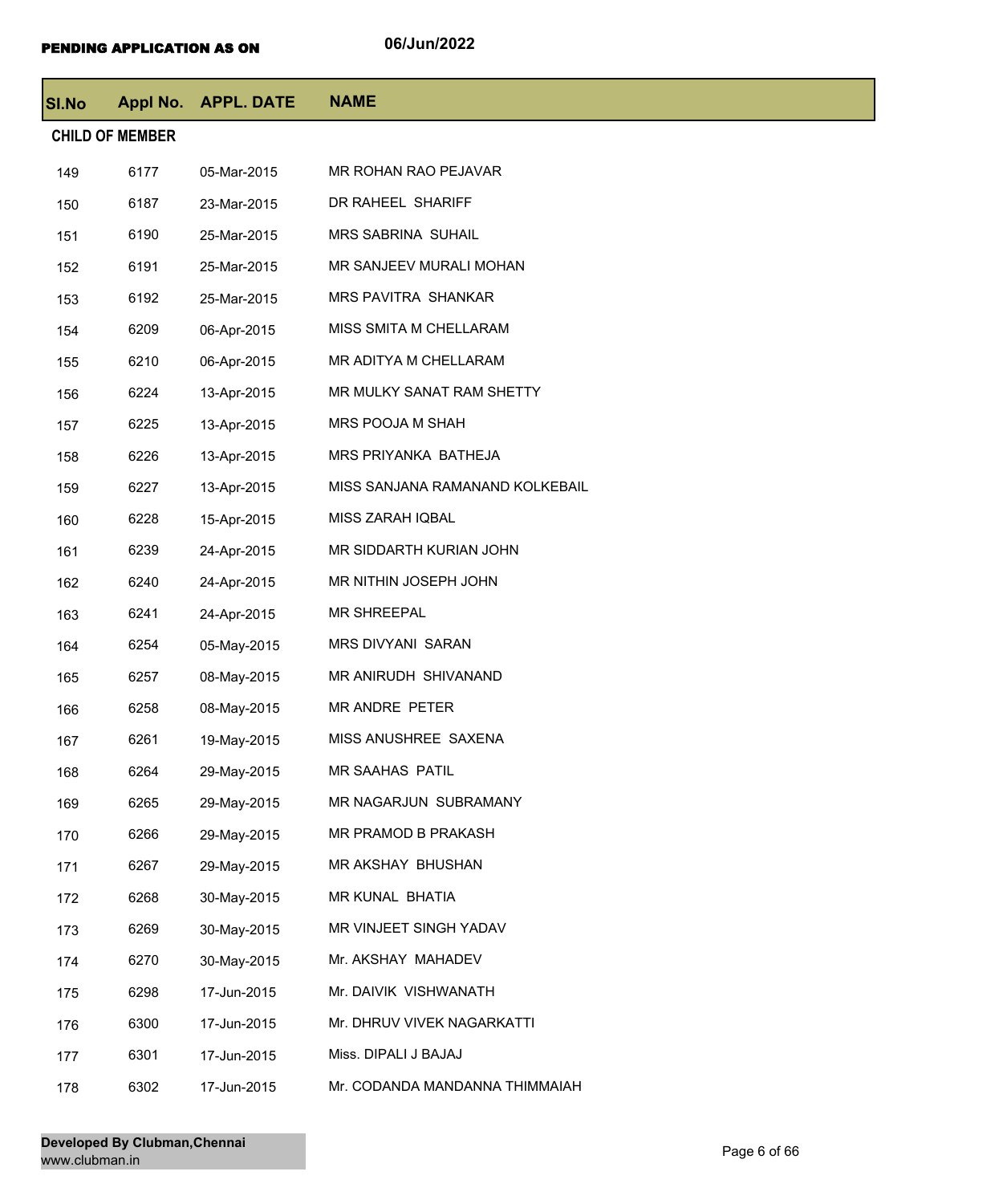| SI.No                  |      | Appl No. APPL. DATE | <b>NAME</b>                      |  |  |
|------------------------|------|---------------------|----------------------------------|--|--|
| <b>CHILD OF MEMBER</b> |      |                     |                                  |  |  |
| 179                    | 6306 | 29-Jun-2015         | Mr. GAUTAM REDDY CHAGAMREDDY     |  |  |
| 180                    | 6307 | 29-Jun-2015         | Mr. KUNAL RAJ MENDA              |  |  |
| 181                    | 6308 | 29-Jun-2015         | MR ADITYA KRISHNA PANDEY         |  |  |
| 182                    | 6310 | 30-Jun-2015         | MRS SEEMA RAO                    |  |  |
| 183                    | 6320 | 13-Jul-2015         | MISS GREESHMA MOHAN K            |  |  |
| 184                    | 6322 | 21-Jul-2015         | MRS NEHA BAJAJ                   |  |  |
| 185                    | 6323 | 21-Jul-2015         | MRS DIVYA SHIVARAMA HEGDE        |  |  |
| 186                    | 6324 | 21-Jul-2015         | MR RUMAN BAIG R                  |  |  |
| 187                    | 6325 | 21-Jul-2015         | <b>MRS SUBIA ROSHAN</b>          |  |  |
| 188                    | 6326 | 21-Jul-2015         | MR SIDDHARTH MANOJ BAVLE         |  |  |
| 189                    | 6327 | 21-Jul-2015         | MISS VIDHI SAHGAL                |  |  |
| 190                    | 6333 | 31-Jul-2015         | MISS AROOOR NAMITHA RAO          |  |  |
| 191                    | 6336 | 07-Aug-2015         | Mrs. SATHVIKA NAIDU V            |  |  |
| 192                    | 6337 | 07-Aug-2015         | Miss. RITIKA SHANMUGAM           |  |  |
| 193                    | 6340 | 13-Aug-2015         | Mr. PAVAN SRINVAS                |  |  |
| 194                    | 6354 | 29-Aug-2015         | MR MANU MURTHY                   |  |  |
| 195                    | 6355 | 29-Aug-2015         | Mr. AYUSH VARDHAN BAGLA          |  |  |
| 196                    | 6356 | 29-Aug-2015         | MR VIJETH ABHIRAM                |  |  |
| 197                    | 6357 | 31-Aug-2015         | Mrs. PREETHI CHANDRASHEKAR IGOOR |  |  |
| 198                    | 6369 | 05-Sep-2015         | MR RAGHAV JALAN                  |  |  |
| 199                    | 6370 | 05-Sep-2015         | MISS PALLAVI UDAY                |  |  |
| 200                    | 6371 | 12-Sep-2015         | MRS SHWETA GUPTA                 |  |  |
| 201                    | 6382 | 22-Sep-2015         | MR KABIR NARAYAN SHETTY          |  |  |
| 202                    | 6383 | 22-Sep-2015         | MR KRISH BAHRI                   |  |  |
| 203                    | 6384 | 22-Sep-2015         | MISS AANCHAL SATISH MACHANI      |  |  |
| 204                    | 6398 | 05-Oct-2015         | MISS TANMAI MAHESH               |  |  |
| 205                    | 6399 | 05-Oct-2015         | MR ANIRUDH DHIRENDRA             |  |  |
| 206                    | 6400 | 05-Oct-2015         | MR ROHIT GOVINDRAJ               |  |  |
| 207                    | 6401 | 05-Oct-2015         | MR KAUSHIK GOVINDRAJ             |  |  |
| 208                    | 6407 | 06-Oct-2015         | MR SARSHA KESHAV SEKHAR          |  |  |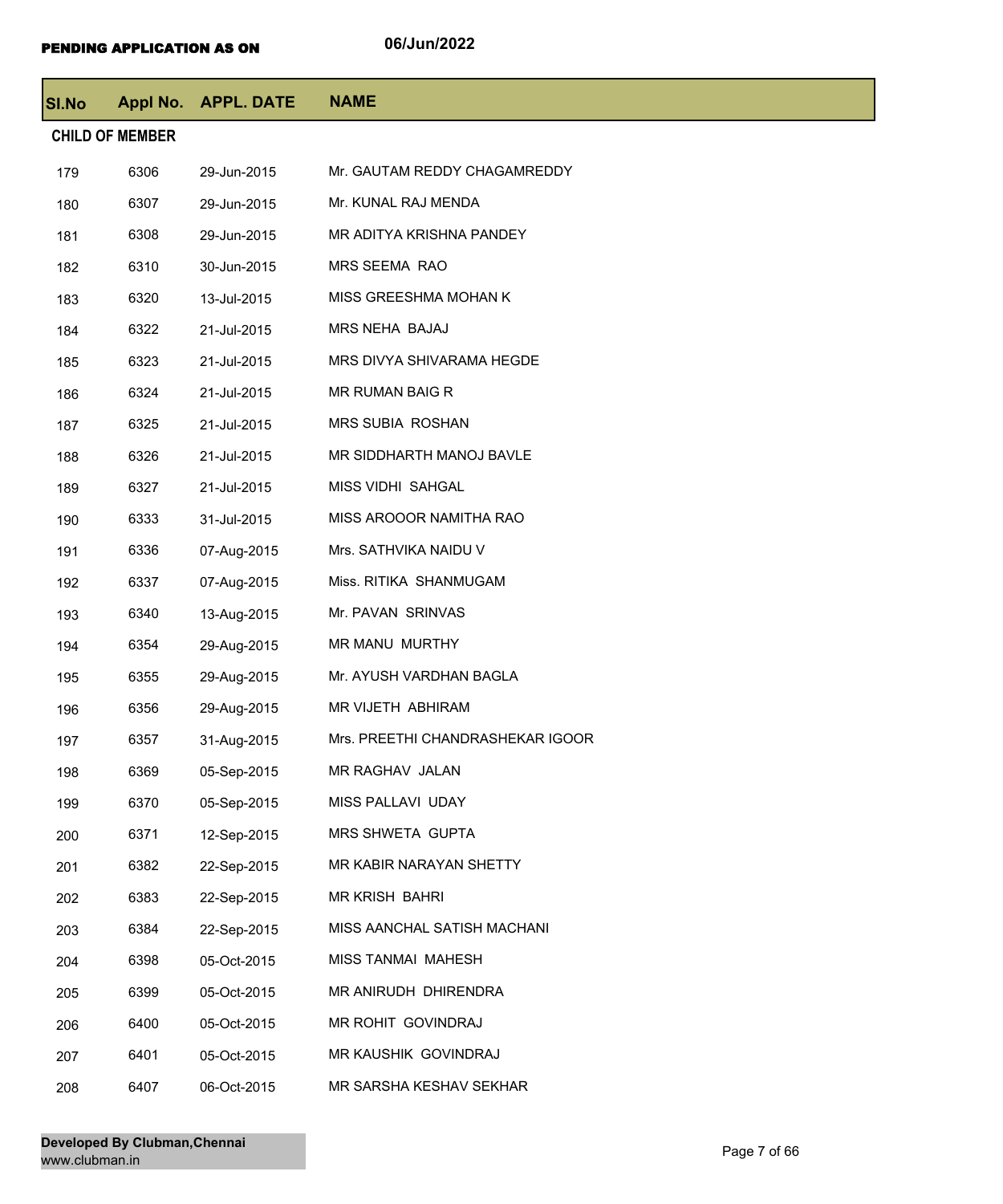| <b>SI.No</b>           |      | Appl No. APPL. DATE | <b>NAME</b>                    |  |  |
|------------------------|------|---------------------|--------------------------------|--|--|
| <b>CHILD OF MEMBER</b> |      |                     |                                |  |  |
| 209                    | 6413 | 17-Oct-2015         | Mr. RAGHAV KHEMKA              |  |  |
| 210                    | 6414 | 17-Oct-2015         | Ms. SAANCHI SAWHNEY            |  |  |
| 211                    | 6415 | 17-Oct-2015         | MISS AMEYA RAO NEELAM          |  |  |
| 212                    | 6417 | 19-Oct-2015         | MR TANVIR MOHAMMED             |  |  |
| 213                    | 6425 | 04-Nov-2015         | MR VIRAJ ANANTH                |  |  |
| 214                    | 6426 | 04-Nov-2015         | <b>MR VIKRAM GULATI</b>        |  |  |
| 215                    | 6427 | 04-Nov-2015         | MR DHRUV V SUVARNA             |  |  |
| 216                    | 6434 | 05-Nov-2015         | MR NIRANJAN RAVIKIRAN VEMULKAR |  |  |
| 217                    | 6440 | 21-Nov-2015         | <b>MISS ANUSHA RATHOR</b>      |  |  |
| 218                    | 6446 | 27-Nov-2015         | MR SUNIL BASAVARAJ NADAGOUDA   |  |  |
| 219                    | 6448 | 27-Nov-2015         | MR VISHWAJEET NADGOUDA         |  |  |
| 220                    | 6450 | 02-Dec-2015         | MISS NIKHITHA KESHAVA MURTHY   |  |  |
| 221                    | 6453 | 09-Dec-2015         | Mrs. HEMAVATHI SAKLASPUR       |  |  |
| 222                    | 6454 | 09-Dec-2015         | MISS MRIDULA PONAPPA           |  |  |
| 223                    | 6455 | 09-Dec-2015         | MISS SHREYA BHATNAGAR          |  |  |
| 224                    | 6456 | 09-Dec-2015         | MR SHIV MOOLA                  |  |  |
| 225                    | 6457 | 09-Dec-2015         | <b>MRS SAPNA NARESH</b>        |  |  |
| 226                    | 6459 | 09-Dec-2015         | MR OM UDAY SONCHHATRA          |  |  |
| 227                    | 6460 | 09-Dec-2015         | MR MAYUR SATISH CHANDRA        |  |  |
| 228                    | 6461 | 09-Dec-2015         | MISS PRERNA PONAPPA            |  |  |
| 229                    | 6462 | 09-Dec-2015         | MISS EKTAA UDAY SONCHHATRA     |  |  |
| 230                    | 6466 | 17-Dec-2015         | <b>MS KAMINI RAO</b>           |  |  |
| 231                    | 6467 | 17-Dec-2015         | MR ISHAN RAO                   |  |  |
| 232                    | 6468 | 17-Dec-2015         | MR RAUNAQ SINGH SETHI          |  |  |
| 233                    | 6470 | 19-Dec-2015         | Miss. SHIVANI AGARWAL          |  |  |
| 234                    | 6478 | 06-Jan-2016         | Miss. AARADHANA AIYAPPA        |  |  |
| 235                    | 6484 | 07-Jan-2016         | MR AAKASH YATISH               |  |  |
| 236                    | 6485 | 07-Jan-2016         | Ms. TRISHA SUNIL KUMAR         |  |  |
| 237                    | 6488 | 16-Jan-2016         | Mrs. RADHIKA MAHAN             |  |  |
| 238                    | 6489 | 16-Jan-2016         | MRS PALLAVI BANG               |  |  |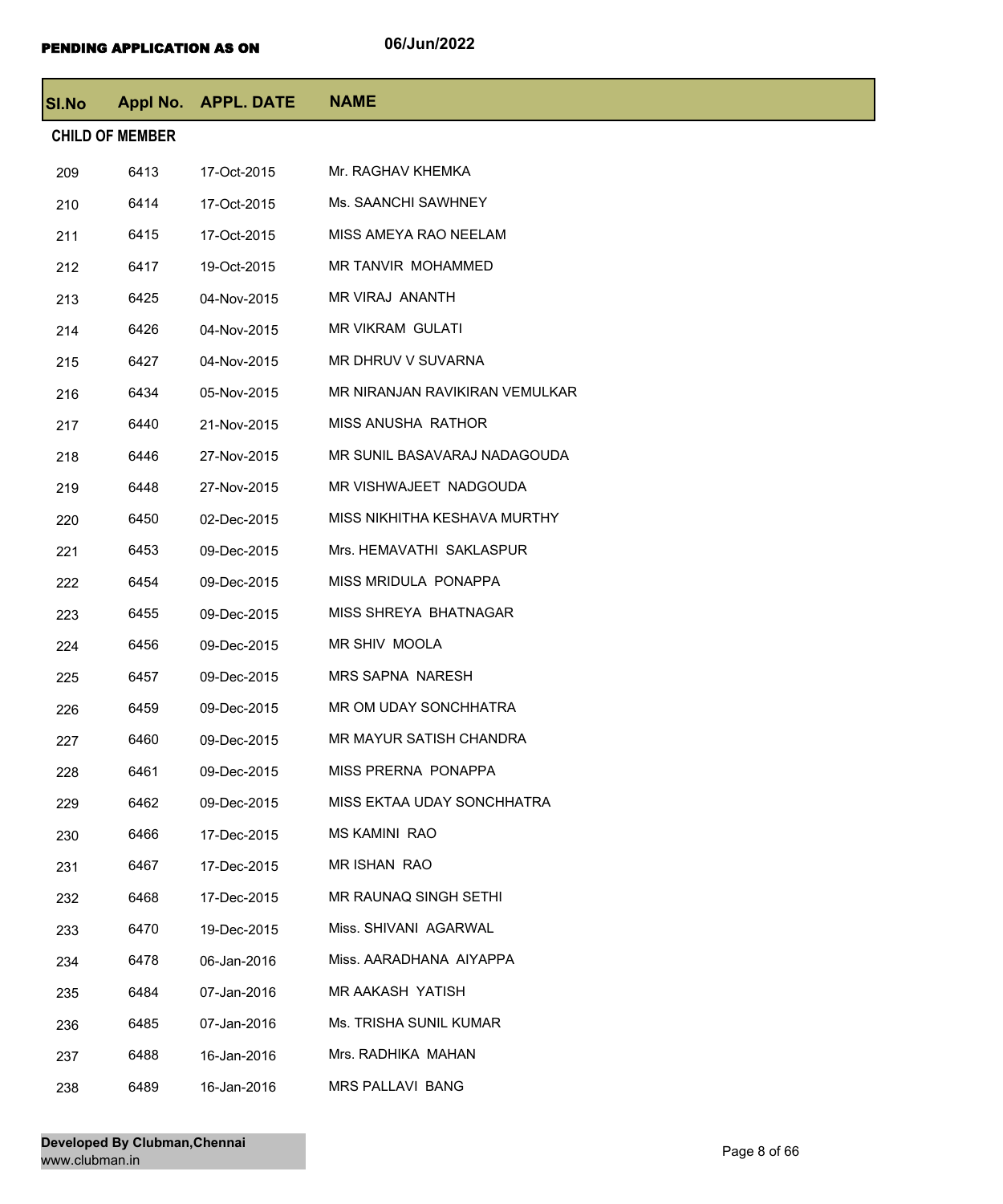| <b>SI.No</b>           |      | Appl No. APPL. DATE | <b>NAME</b>                      |  |  |
|------------------------|------|---------------------|----------------------------------|--|--|
| <b>CHILD OF MEMBER</b> |      |                     |                                  |  |  |
| 239                    | 6490 | 16-Jan-2016         | MR PRANNOY JACOB                 |  |  |
| 240                    | 6491 | 16-Jan-2016         | MR RAUNAK PATIL                  |  |  |
| 241                    | 6499 | 01-Feb-2016         | MISS ANISHA PADUKONE             |  |  |
| 242                    | 6500 | 03-Feb-2016         | MR TRISHUL CHINNAPPA AJJIKUTTIRA |  |  |
| 243                    | 6501 | 03-Feb-2016         | MR MOHD SADIQ KHAN               |  |  |
| 244                    | 6502 | 03-Feb-2016         | MR PUSHKAR BASAPPA               |  |  |
| 245                    | 6503 | 03-Feb-2016         | MR DANISH MEHMOOD SHERIFF        |  |  |
| 246                    | 6504 | 03-Feb-2016         | MR ASHWIN VEERKUMAR HIREMATH     |  |  |
| 247                    | 6505 | 03-Feb-2016         | MR SAHANA BALLUPET SHASHIDHAR    |  |  |
| 248                    | 6506 | 03-Feb-2016         | <b>MS CHANDNI SHETTY</b>         |  |  |
| 249                    | 6510 | 15-Feb-2016         | <b>MS MEDHA DATAR</b>            |  |  |
| 250                    | 6514 | 19-Feb-2016         | MR ARNAV MANGHARAM               |  |  |
| 251                    | 6515 | 19-Feb-2016         | MR RAHUL J BAJAJ                 |  |  |
| 252                    | 6539 | 26-Mar-2016         | MISS SANJANA MONAPPA B M         |  |  |
| 253                    | 6545 | 09-Apr-2016         | MISS ALENA LEAH WARRIOR          |  |  |
| 254                    | 6548 | 09-Apr-2016         | Mrs. THAMARA VIVEK SEKHAR        |  |  |
| 255                    | 6561 | 06-May-2016         | MR SHREYAS GOPAL HOSUR           |  |  |
| 256                    | 6562 | 06-May-2016         | Mr. SUDARSHAN JAIN               |  |  |
| 257                    | 6564 | 06-May-2016         | MRS SINDHURIK S MURTHY           |  |  |
| 258                    | 6565 | 06-May-2016         | MRS PALLAVI VIJAY GORAY          |  |  |
| 259                    | 6566 | 06-May-2016         | MISS SHAMBHAVI K S               |  |  |
| 260                    | 6569 | 12-May-2016         | Mrs. POOJA BORKAR GULATI         |  |  |
| 261                    | 6573 | 30-May-2016         | MISS MRINALINI KUMAR VEMULKAR    |  |  |
| 262                    | 6574 | 30-May-2016         | MISS APARAJITA MRIDHA            |  |  |
| 263                    | 6581 | 06-Jun-2016         | MR RAGHAV RAO                    |  |  |
| 264                    | 6590 | 08-Jun-2016         | MR ARYA V MOOLA                  |  |  |
| 265                    | 6607 | 07-Jul-2016         | MR PARV SUD                      |  |  |
| 266                    | 6608 | 07-Jul-2016         | MR KARAN BAKHSHI                 |  |  |
| 267                    | 6609 | 07-Jul-2016         | Mr. KUSUMA KAUSHIK               |  |  |
| 268                    | 6610 | 07-Jul-2016         | Miss. ROZANN PETER               |  |  |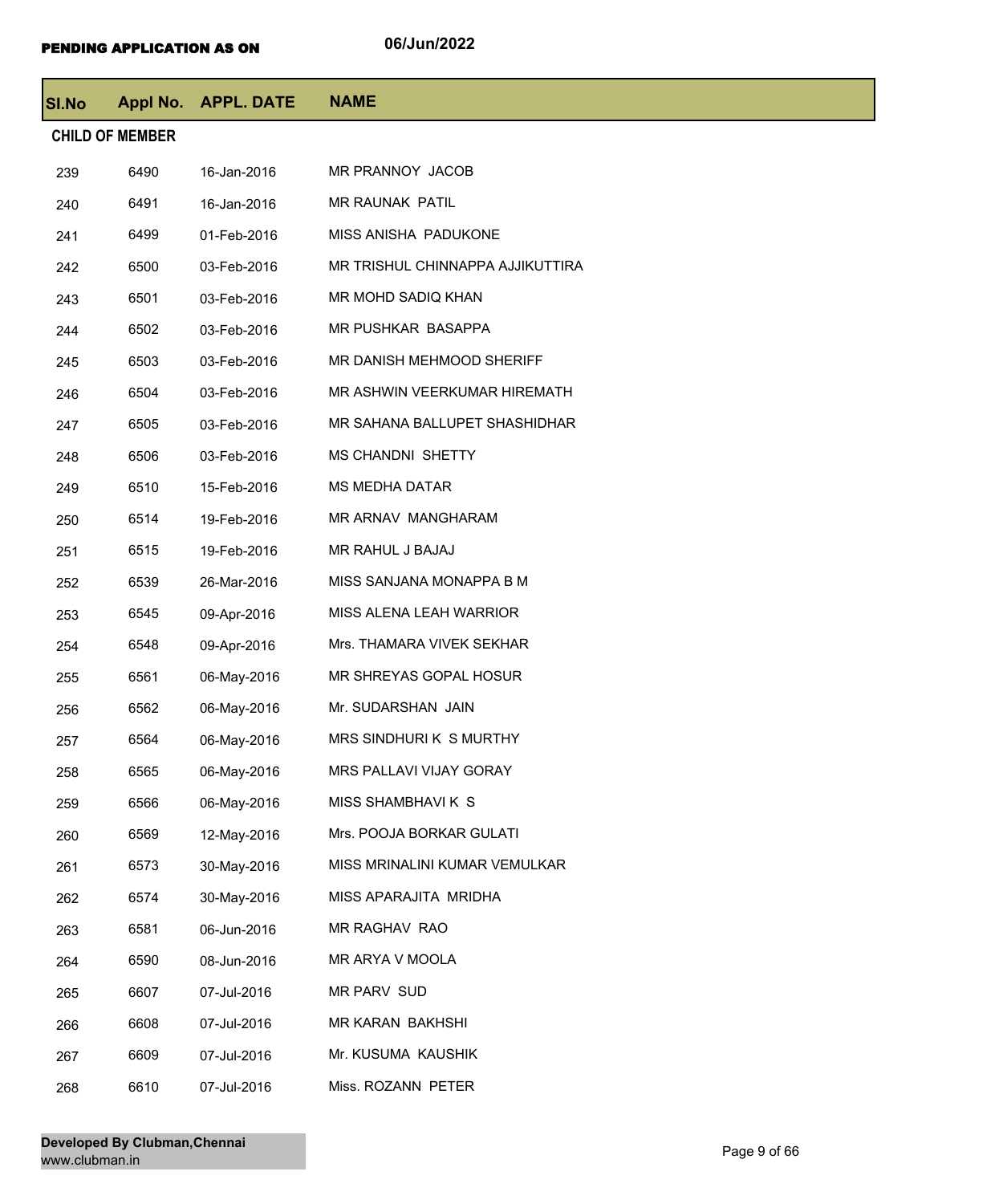| <b>SI.No</b> |                        | Appl No. APPL. DATE | <b>NAME</b>                        |
|--------------|------------------------|---------------------|------------------------------------|
|              | <b>CHILD OF MEMBER</b> |                     |                                    |
| 269          | 6611                   | 07-Jul-2016         | Miss. KRISNA KRISHNANKUTTY         |
| 270          | 6612                   | 07-Jul-2016         | MR ROHAN CHENGAPPA                 |
| 271          | 6613                   | 07-Jul-2016         | Miss. PIA KRISHNANKUTTY            |
| 272          | 6614                   | 07-Jul-2016         | Miss. DEEPALI DATHA KARAUMBIAH     |
| 273          | 6615                   | 07-Jul-2016         | Miss. ANJANA RAMANI SASTRI         |
| 274          | 6652                   | 22-Aug-2016         | MR MANVENDRA ROHIT KIKKERI         |
| 275          | 6653                   | 22-Aug-2016         | Mr. SAIF AHMED                     |
| 276          | 6661                   | 24-Aug-2016         | MISS ANINDITA PATTANAYAK           |
| 277          | 6662                   | 24-Aug-2016         | MS SONALI ASHOK KASHYAP            |
| 278          | 6663                   | 24-Aug-2016         | MISS ESHA ADITI BAGLA              |
| 279          | 6664                   | 25-Aug-2016         | MR NEERAJ CHANDRASEKHAR VANAGUNDHI |
| 280          | 6673                   | 12-Sep-2016         | Mr. SHARAN KUTTAPPA I A            |
| 281          | 6674                   | 12-Sep-2016         | MR VARUN MARDA                     |
| 282          | 6675                   | 12-Sep-2016         | Miss. VIDUSHI MARDA                |
| 283          | 6680                   | 20-Sep-2016         | MR ROHIT JOHN JOSEPH               |
| 284          | 6693                   | 26-Oct-2016         | MS CAUVERY C NANJAPPA              |
| 285          | 6694                   | 26-Oct-2016         | MR CHAITANYA D UPADHYAY            |
| 286          | 6695                   | 26-Oct-2016         | <b>MR SHIV NARRAIN</b>             |
| 287          | 6696                   | 26-Oct-2016         | MS ASHMITA MANGHARAM               |
| 288          | 6698                   | 26-Oct-2016         | <b>MR ASHOK S KESARI</b>           |
| 289          | 6699                   | 26-Oct-2016         | MR DHRUV JOUHARI                   |
| 290          | 6700                   | 26-Oct-2016         | <b>MS SANAM SHERIFF</b>            |
| 291          | 6701                   | 26-Oct-2016         | <b>MISS TAARNI JOUHARI</b>         |
| 292          | 6702                   | 26-Oct-2016         | <b>MR HARSH AGARWAL</b>            |
| 293          | 6735                   | 26-Nov-2016         | MR RANDEEP DEVENDIRAN IAS          |
| 294          | 6736                   | 26-Nov-2016         | MR RAMAN R SALIGRAM                |
| 295          | 6738                   | 28-Nov-2016         | <b>MRS SHARANYA SATISH</b>         |
| 296          | 6739                   | 29-Nov-2016         | MR GANESH NARAYAN COTHA            |
| 297          | 6743                   | 01-Dec-2016         | MR ANISH ANAND                     |
| 298          | 6744                   | 01-Dec-2016         | MISS VEENA VIJAYAN RAJES           |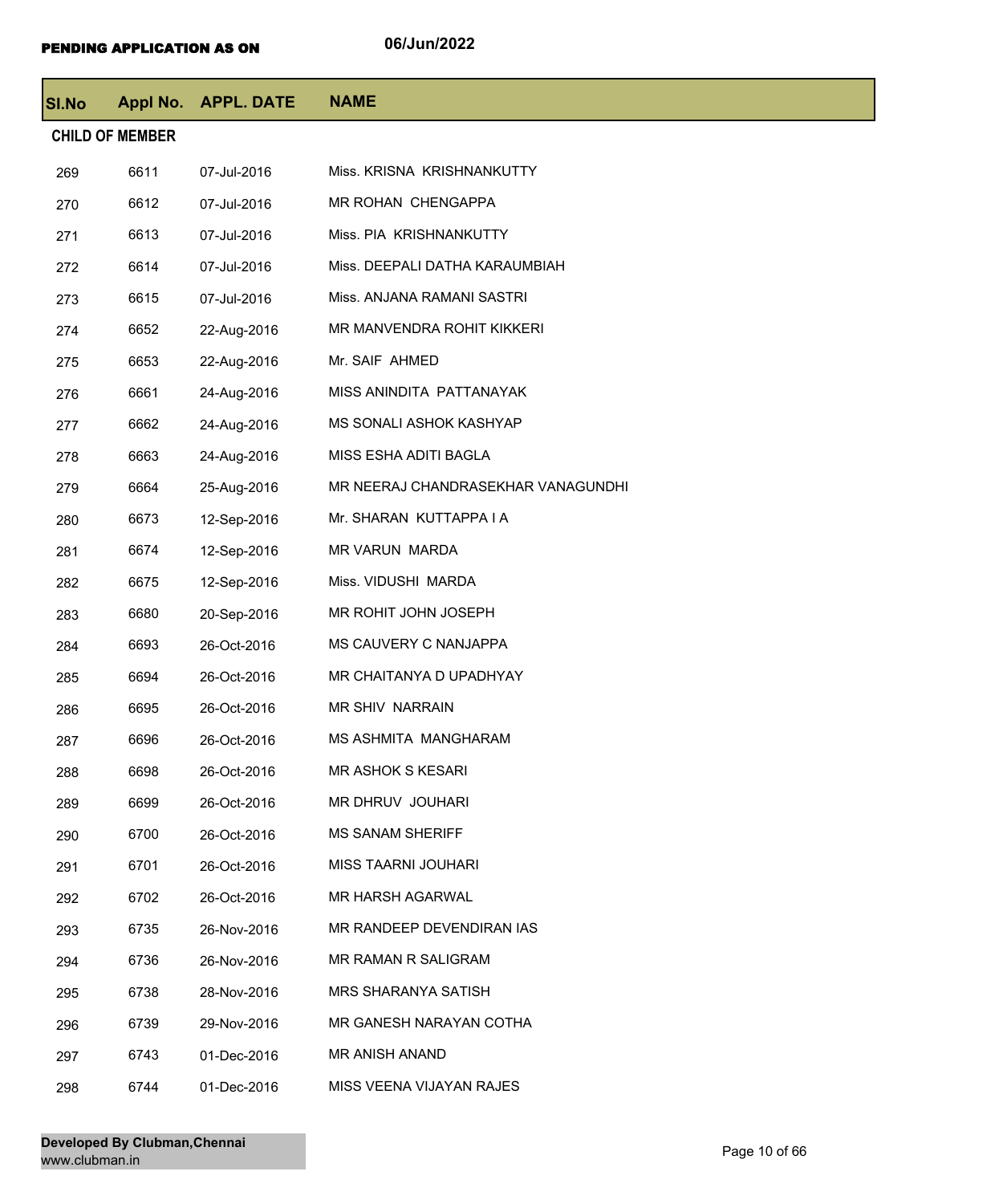| <b>SI.No</b> |                        | Appl No. APPL. DATE | <b>NAME</b>                    |
|--------------|------------------------|---------------------|--------------------------------|
|              | <b>CHILD OF MEMBER</b> |                     |                                |
| 299          | 6745                   | 03-Dec-2016         | MR PRANAV S MURTHY             |
| 300          | 6752                   | 14-Dec-2016         | <b>MRS RICHA KUMAR KHETAN</b>  |
| 301          | 6756                   | 20-Dec-2016         | MR ABHISHEK NARSIPUR           |
| 302          | 6773                   | 12-Jan-2017         | <b>MRS KAVYA CHANDRA</b>       |
| 303          | 6774                   | 12-Jan-2017         | DR SANJEEV MUSUVATHY RAVI      |
| 304          | 6778                   | 17-Jan-2017         | MR M.A. MUTHANNA               |
| 305          | 6780                   | 18-Jan-2017         | MR SIDDHARTH SHARMA            |
| 306          | 6781                   | 18-Jan-2017         | MR ANGAD DHUPAR                |
| 307          | 6782                   | 18-Jan-2017         | MR RONAN DAS                   |
| 308          | 6783                   | 18-Jan-2017         | MR ROHAN REDDI                 |
| 309          | 6784                   | 19-Jan-2017         | MR NIHAL SABHARWAL             |
| 310          | 6785                   | 19-Jan-2017         | MISS RIDDHI KHANNA             |
| 311          | 6786                   | 19-Jan-2017         | MS KAVYA MALLAVARAPU           |
| 312          | 6787                   | 20-Jan-2017         | DR.(MRS) REEMA NAIK SHETTY     |
| 313          | 6789                   | 20-Jan-2017         | MISS VAISHNAVI PRASAD          |
| 314          | 6800                   | 28-Jan-2017         | MISS LEAH KEKOO SETHNA         |
| 315          | 6810                   | 02-Feb-2017         | MRS SHIMONA CHAWLA             |
| 316          | 6821                   | 15-Feb-2017         | MR SHARVIND KARTHIKEYA ALIKANA |
| 317          | 6825                   | 25-Feb-2017         | MISS NAGAMMAI NAGAPPAN         |
| 318          | 6828                   | 28-Feb-2017         | MISS MEGHNA GEORGE NEREYETH    |
| 319          | 6833                   | 03-Mar-2017         | MR AAKASH MENON                |
| 320          | 6834                   | 03-Mar-2017         | MISS JAYASHREE SHROFF          |
| 321          | 6835                   | 03-Mar-2017         | MISS SHRISHTI SHARAN PATEL     |
| 322          | 6845                   | 15-Mar-2017         | MR VIKRANT MAINI               |
| 323          | 6846                   | 17-Mar-2017         | MR ARJUNA MOOLA                |
| 324          | 6853                   | 04-Apr-2017         | Miss. DHYANA SHIVAKUMAR        |
| 325          | 6854                   | 04-Apr-2017         | Mrs. SAMRIDHEE MALPANI         |
| 326          | 6860                   | 10-Apr-2017         | MISS SHIVALI PRAKASH           |
| 327          | 6868                   | 14-Apr-2017         | MR ARJUN MAINI                 |
| 328          | 6872                   | 18-Apr-2017         | Miss. SANGEETA SATISH RAO      |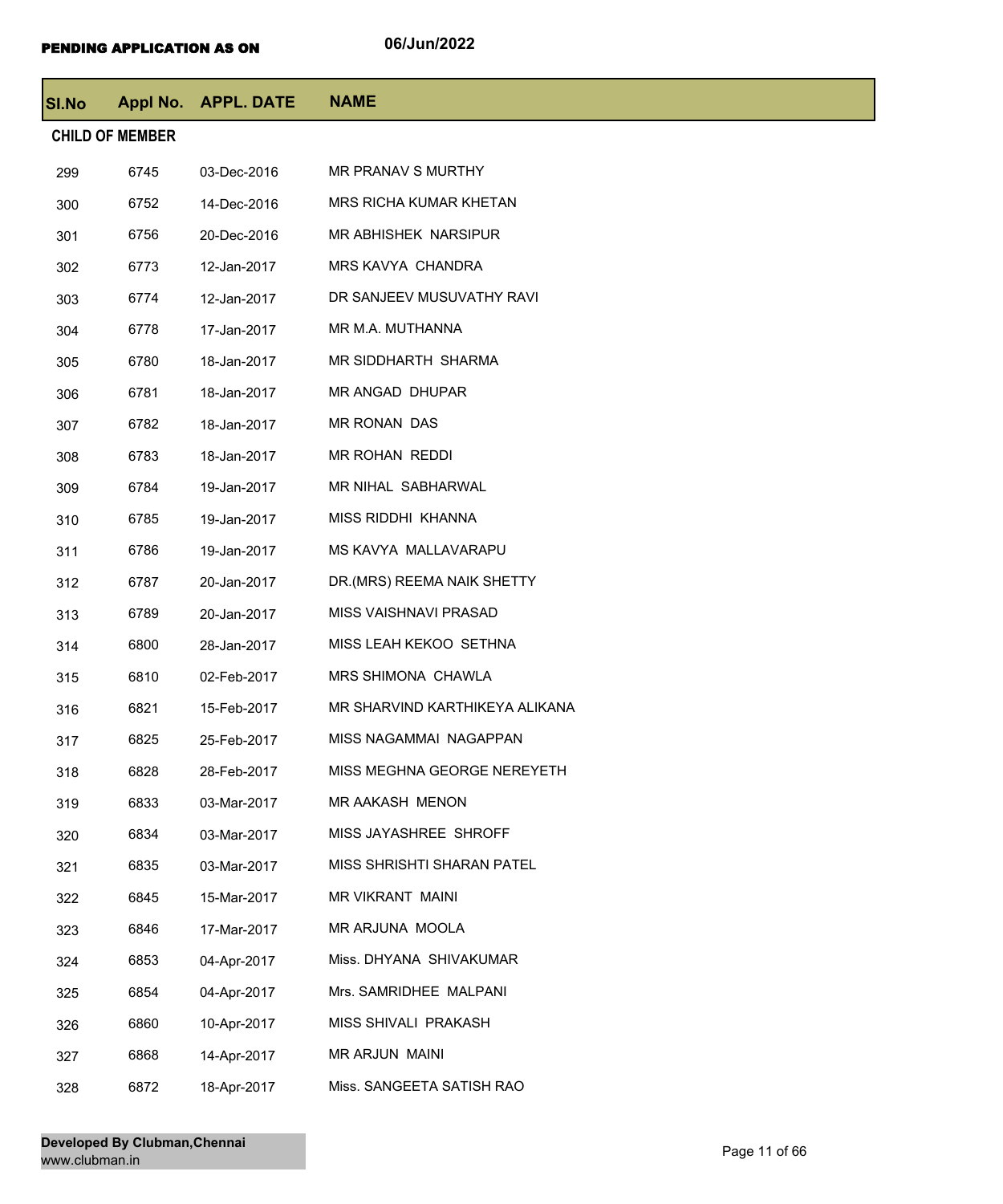| <b>SI.No</b>           |      | Appl No. APPL. DATE | <b>NAME</b>                        |  |  |
|------------------------|------|---------------------|------------------------------------|--|--|
| <b>CHILD OF MEMBER</b> |      |                     |                                    |  |  |
| 329                    | 6885 | 15-May-2017         | MR VISHNU MADHU                    |  |  |
| 330                    | 6886 | 15-May-2017         | MRS SRILAKSHMI MADHU               |  |  |
| 331                    | 6887 | 18-May-2017         | MR ASHWIN MATHUR RAMASWAMY         |  |  |
| 332                    | 6888 | 18-May-2017         | MR ANANTH MATHUR RAMASWAMY         |  |  |
| 333                    | 6894 | 30-May-2017         | MR MIHIR MANOJ MENDA               |  |  |
| 334                    | 6898 | 08-Jun-2017         | MR RANVEER NISHANT GURJER          |  |  |
| 335                    | 6903 | 10-Jun-2017         | MRS MALAVIKA SHETTY SHETTY         |  |  |
| 336                    | 6904 | 13-Jun-2017         | MISS SOUNDARYA ARDHANARI           |  |  |
| 337                    | 6917 | 23-Jun-2017         | MR PRITHVI UTHAPPA MURUVANDA       |  |  |
| 338                    | 6919 | 24-Jun-2017         | Ms. MAMTA.B.R. BASAVARAJ RAYAREDDI |  |  |
| 339                    | 6922 | 27-Jun-2017         | MR AVRAN GEORGE PALLIVATHUKAL      |  |  |
| 340                    | 6923 | 29-Jun-2017         | MR SAURABH JAGIRDAR                |  |  |
| 341                    | 6924 | 30-Jun-2017         | MS KAVYA LAKSHMI SRIVATSA          |  |  |
| 342                    | 6929 | 11-Jul-2017         | MR DHARSHAN BEGUR SHANTHAMURTHY    |  |  |
| 343                    | 6937 | 17-Jul-2017         | MR ANUCHETH M N                    |  |  |
| 344                    | 6938 | 19-Jul-2017         | MR VINAYAK SANKARANARAYANAN        |  |  |
| 345                    | 6940 | 25-Jul-2017         | MR ARVIND A MANJEGOWDA             |  |  |
| 346                    | 6943 | 26-Jul-2017         | MISS SNEHA SUNIL BATHIJA           |  |  |
| 347                    | 6944 | 28-Jul-2017         | MRS SRIKIRTI SREEDHAR SHIVARTHY    |  |  |
| 348                    | 6947 | 04-Aug-2017         | MR ARJUN JAISHANKAR VEDAM          |  |  |
| 349                    | 6948 | 04-Aug-2017         | MR ADITYA CHANDRA N                |  |  |
| 350                    | 6950 | 08-Aug-2017         | MR ADITHYA BINDUMALYAM NANDAKUMAR  |  |  |
| 351                    | 6959 | 17-Aug-2017         | MR DHRUV SHIVA RAO                 |  |  |
| 352                    | 6960 | 17-Aug-2017         | MR HMING THANSANGA RALTE           |  |  |
| 353                    | 6963 | 22-Aug-2017         | MR SUHAS SUBRAMANYA HOLLA          |  |  |
| 354                    | 6976 | 02-Sep-2017         | MISS ISHVARI PRASANNA              |  |  |
| 355                    | 6991 | 20-Sep-2017         | Mr. SHASHANK BAGMANE               |  |  |
| 356                    | 6998 | 03-Oct-2017         | MS SHIVANI VASANT KUMAR            |  |  |
| 357                    | 6999 | 03-Oct-2017         | MRS DEEPALI VEDPRAKASH SETLUR      |  |  |
| 358                    | 7015 | 13-Nov-2017         | MR JAYANTH VEERENDRA               |  |  |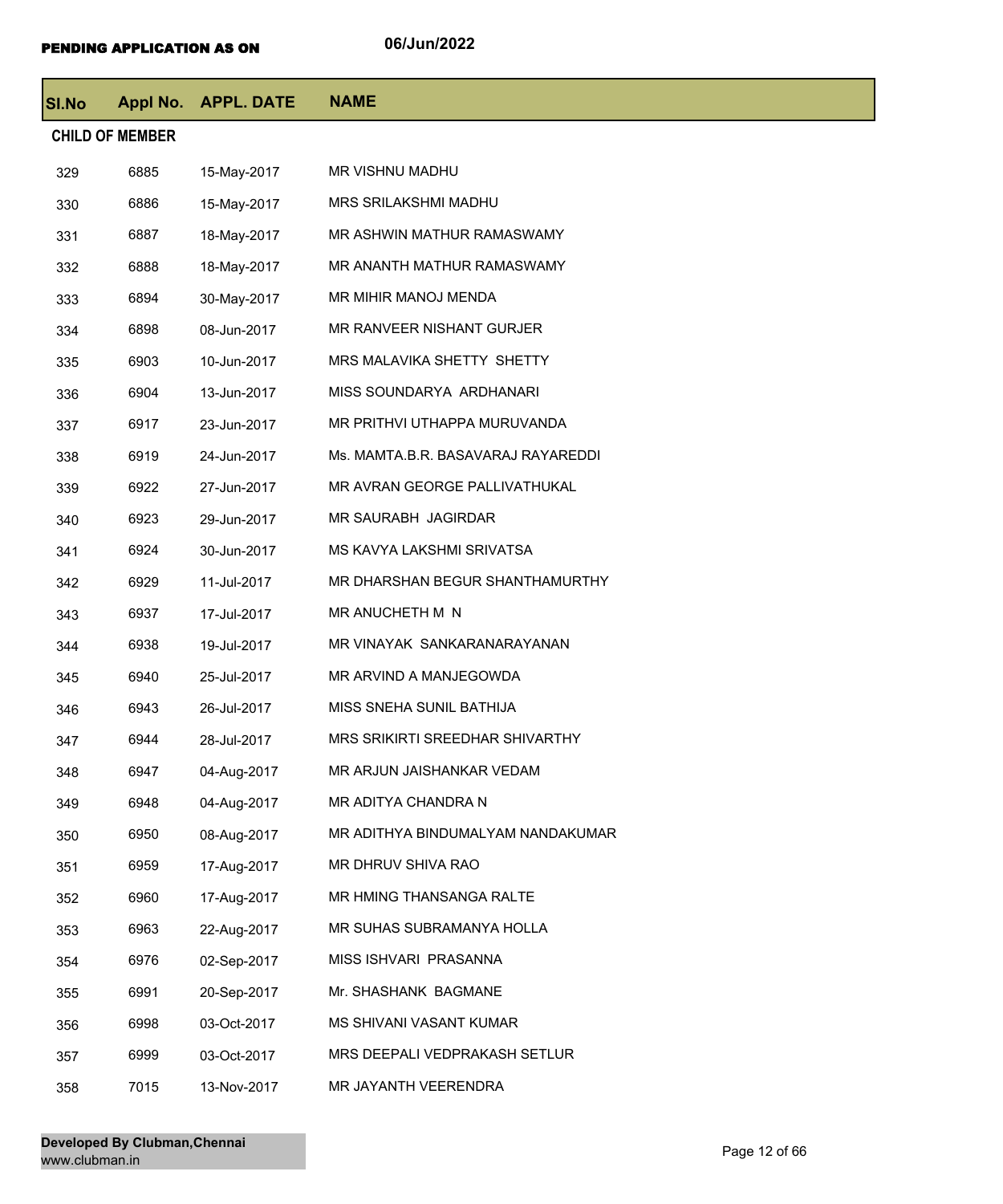| <b>SI.No</b> |                        | Appl No. APPL. DATE | <b>NAME</b>                    |
|--------------|------------------------|---------------------|--------------------------------|
|              | <b>CHILD OF MEMBER</b> |                     |                                |
| 359          | 7029                   | 21-Nov-2017         | MISS NIVEDITHA NAIK MOHAN      |
| 360          | 7055                   | 08-Dec-2017         | MISS SAMANTHA KOTHARI          |
| 361          | 7056                   | 08-Dec-2017         | MRS MALLIKA MACHIAH            |
| 362          | 7057                   | 08-Dec-2017         | DR SOUMYA M LAKSHMAN           |
| 363          | 7062                   | 15-Dec-2017         | MISS CHINMAYI VENKATESH        |
| 364          | 7064                   | 16-Dec-2017         | MR YOGESHWAR MYSORE VENKATESH  |
| 365          | 7072                   | 23-Jan-2018         | MRS ARCHANA UTHAYA PREETHAM    |
| 366          | 7073                   | 24-Jan-2018         | <b>MR KARAN GAUTAM</b>         |
| 367          | 7074                   | 25-Jan-2018         | MR SHAUNIK SACHDEV             |
| 368          | 7075                   | 25-Jan-2018         | MR AKHILESHWAR VIJAYENDRA BUAT |
| 369          | 7077                   | 30-Jan-2018         | MR KANGANDA NANDA THAMAYA      |
| 370          | 7078                   | 30-Jan-2018         | Mr. NEHA AURORA                |
| 371          | 7079                   | 30-Jan-2018         | MR SHIV AMOGH GUPTA            |
| 372          | 7080                   | 30-Jan-2018         | MISS SANDHYA K S               |
| 373          | 7093                   | 06-Feb-2018         | MRS NIKHILA JAIRAJ             |
| 374          | 7094                   | 06-Feb-2018         | MR ARNAV PODDAR PODDAR         |
| 375          | 7095                   | 06-Feb-2018         | MR ALEX JOHNSON                |
| 376          | 7096                   | 06-Feb-2018         | MR KARAN NADIG                 |
| 377          | 7097                   | 07-Feb-2018         | MISS VASUDHA JALAN             |
| 378          | 7098                   | 07-Feb-2018         | MRS VAISHALI FERNANDEZ         |
| 379          | 7099                   | 07-Feb-2018         | MR DECHAMA UTHAPPA             |
| 380          | 7105                   | 09-Feb-2018         | MRS SUPRIYA RAMESH RAO         |
| 381          | 7107                   | 09-Feb-2018         | MR AKSHAY ANAND                |
| 382          | 7110                   | 10-Feb-2018         | Master SUNDAR JAYANTH ADIGE    |
| 383          | 7111                   | 10-Feb-2018         | MR NISCHITA HANNAH BHAGTANI    |
| 384          | 7113                   | 10-Feb-2018         | <b>MISS MALINI RAO</b>         |
| 385          | 7114                   | 10-Feb-2018         | MISS ANNIKA SHARMA             |
| 386          | 7115                   | 10-Feb-2018         | <b>MS POOJA ALASTAIR</b>       |
| 387          | 7137                   | 10-Mar-2018         | MR VISHNUKARAN ADI BHASKAR     |
| 388          | 7138                   | 10-Mar-2018         | MR SURYAN V                    |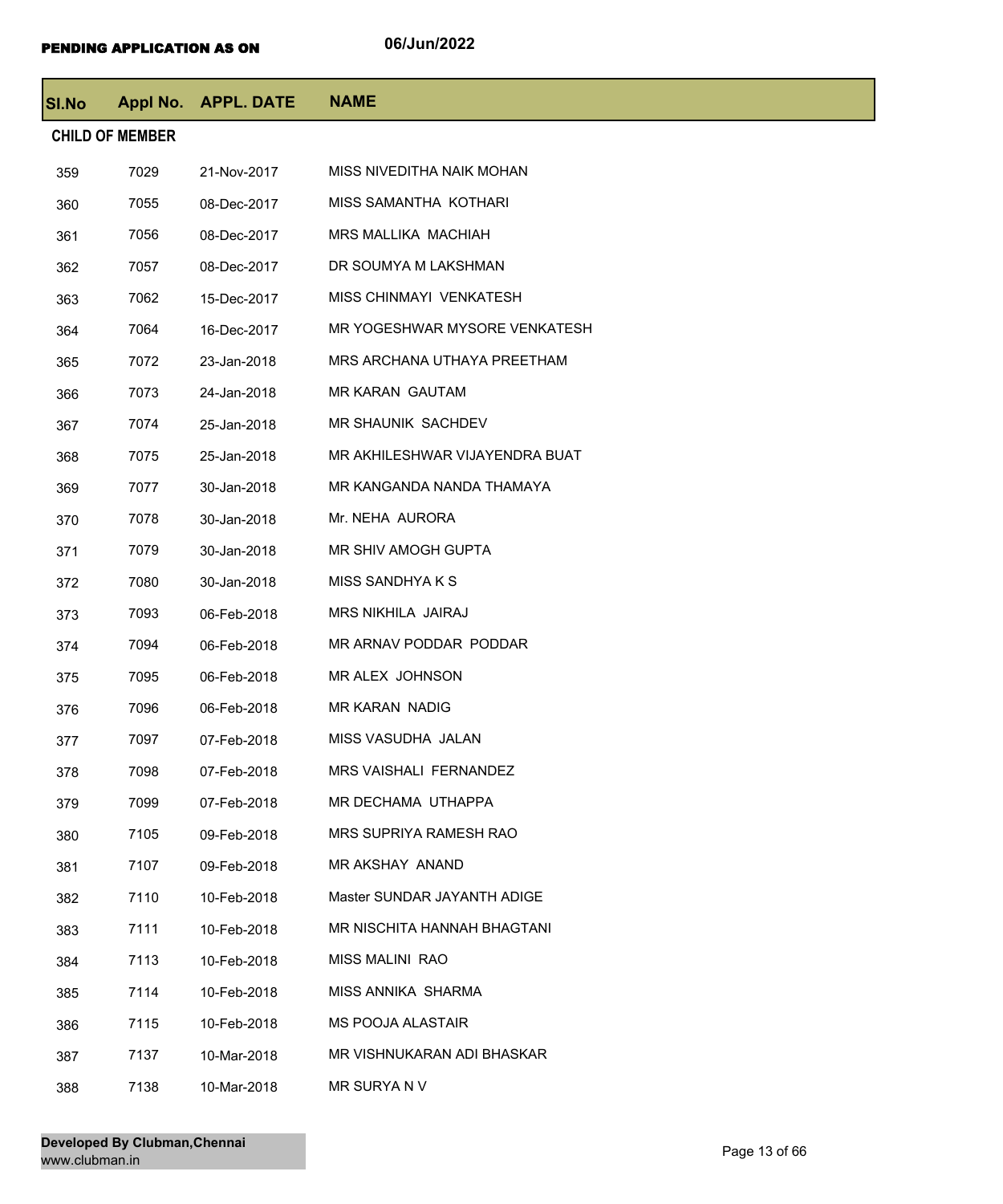| <b>SI.No</b> | Appl No.               | <b>APPL. DATE</b> | <b>NAME</b>                  |
|--------------|------------------------|-------------------|------------------------------|
|              | <b>CHILD OF MEMBER</b> |                   |                              |
| 389          | 7139                   | 10-Mar-2018       | MISS SAMAH SHAHED            |
| 390          | 7140                   | 10-Mar-2018       | MR RANJEEV BISWAS            |
| 391          | 7141                   | 10-Mar-2018       | <b>MRS SHRUTHI RAVI</b>      |
| 392          | 7142                   | 10-Mar-2018       | MR SHANKAR RAVI              |
| 393          | 7144                   | 12-Mar-2018       | MR SANJANA HARIPRASAD        |
| 394          | 7164                   | 24-Mar-2018       | MR RAJIV RAVI MELWANI        |
| 395          | 7169                   | 27-Mar-2018       | MR KRISHNA NANDAKUMAR        |
| 396          | 7170                   | 27-Mar-2018       | MS REBA HANNAH SAMUEL        |
| 397          | 7173                   | 27-Mar-2018       | <b>MR VARUN RAO</b>          |
| 398          | 7187                   | 11-Apr-2018       | MR BHARATH RICE              |
| 399          | 7189                   | 11-Apr-2018       | MR ABHAY AJAYKUMAR SARNAIK   |
| 400          | 7190                   | 11-Apr-2018       | MRS BHAVYA SRINIVAS          |
| 401          | 7191                   | 11-Apr-2018       | MISS SHIRISHA SUNDER         |
| 402          | 7194                   | 13-Apr-2018       | DR V R GOWRI                 |
| 403          | 7195                   | 13-Apr-2018       | Mr. AKASH MAYUR              |
| 404          | 7196                   | 13-Apr-2018       | DR TINA KUMAR                |
| 405          | 7229                   | 25-Apr-2018       | MISS YASHNA BELLIAPPA        |
| 406          | 7230                   | 25-Apr-2018       | MRS KRUTHIKA NAGARAJ         |
| 407          | 7231                   | 26-Apr-2018       | Mrs. SANA MOUAZZAM JAN       |
| 408          | 7234                   | 26-Apr-2018       | <b>MRS NANDINI THIMAIAH</b>  |
| 409          | 7241                   | 04-May-2018       | DR BHAVANIKUMAR RAMAKRISHNA  |
| 410          | 7242                   | 05-May-2018       | MR AKARSH MOHAN              |
| 411          | 7253                   | 18-May-2018       | Master SURAJ SAMPATH SAMPATH |
| 412          | 7267                   | 01-Jun-2018       | MISS RYANA SUSAN KURUVILLA   |
| 413          | 7271                   | 02-Jun-2018       | MRS ADELA SPRING JAMAL       |
| 414          | 7272                   | 02-Jun-2018       | MR ZAIN SULAIMAN JAMAL       |
| 415          | 7274                   | 02-Jun-2018       | MR AASHIK JOHN JOSEPH        |
| 416          | 7288                   | 14-Jun-2018       | MR AKHILESH RAI              |
| 417          | 7289                   | 14-Jun-2018       | MR ASHUTOSH RAI              |
| 418          | 7290                   | 14-Jun-2018       | MRS ANJALI SRINIVASAN        |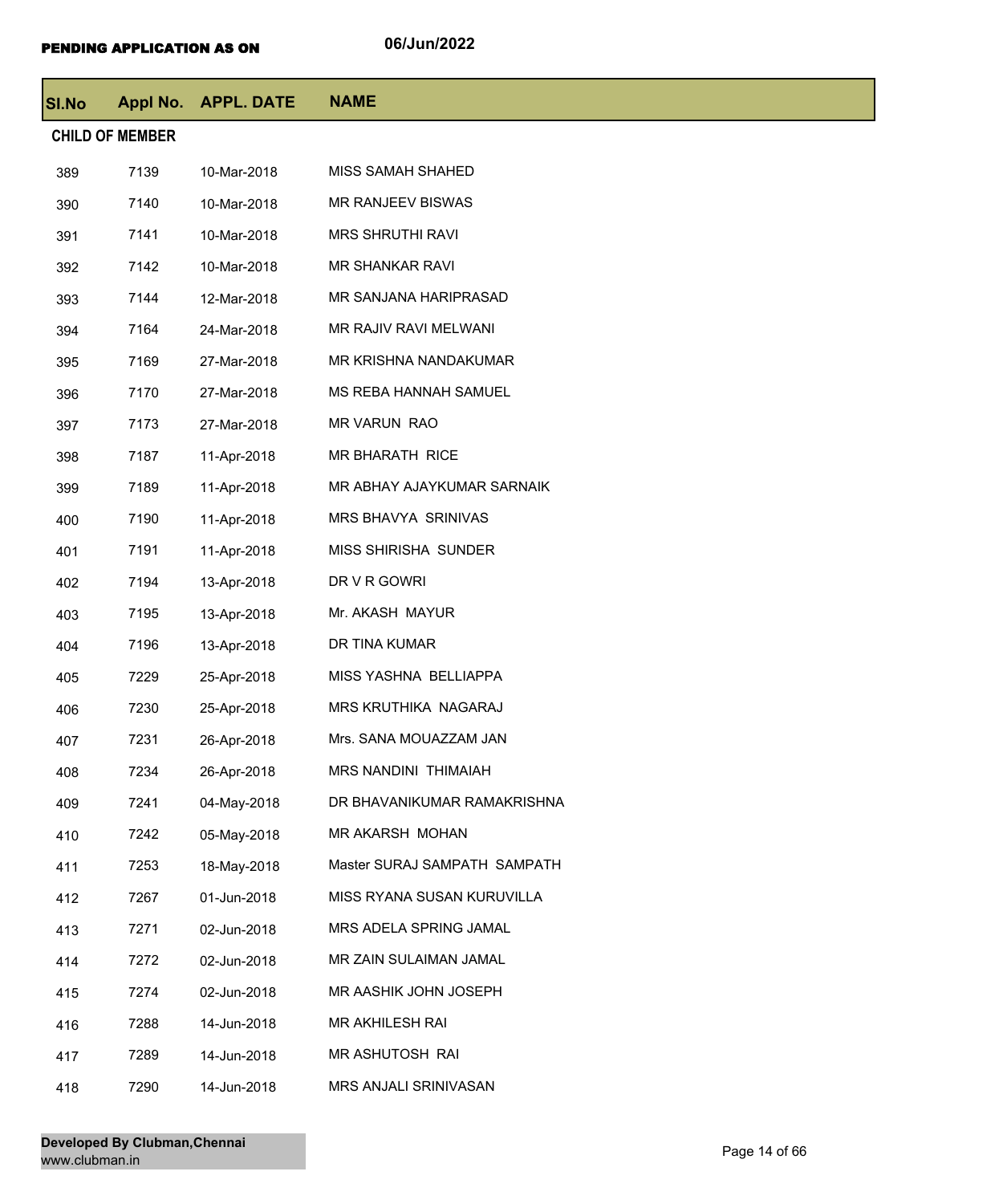| <b>SI.No</b> |                        | Appl No. APPL. DATE | <b>NAME</b>                   |
|--------------|------------------------|---------------------|-------------------------------|
|              | <b>CHILD OF MEMBER</b> |                     |                               |
| 419          | 7293                   | 14-Jun-2018         | MR SHOBITH R. SHETTY          |
| 420          | 7294                   | 14-Jun-2018         | MISS NITYA.T.                 |
| 421          | 7329                   | 02-Jul-2018         | MR CHIRAG UDAY KAMATH         |
| 422          | 7330                   | 02-Jul-2018         | <b>MS AMRITA LAMBA</b>        |
| 423          | 7332                   | 02-Jul-2018         | MISS DIVYA UTHAPPA MURUVANDA  |
| 424          | 7333                   | 02-Jul-2018         | <b>MR KARTIK CARIAPA</b>      |
| 425          | 7334                   | 02-Jul-2018         | MR RAGHAVENDRA JAYASHANKAR    |
| 426          | 7335                   | 02-Jul-2018         | MR PANGAL KIRAN NAYAK         |
| 427          | 7336                   | 02-Jul-2018         | MR VISHNUMOHAN NAIDU          |
| 428          | 7337                   | 02-Jul-2018         | MR SIDHARTH RAJ MENDA         |
| 429          | 7338                   | 02-Jul-2018         | MR GAURAV KAMATH              |
| 430          | 7342                   | 20-Jul-2018         | MR NAKUL VALIYEZHUTH RAJARAM  |
| 431          | 7343                   | 20-Jul-2018         | <b>MR JITEN THAKKAR</b>       |
| 432          | 7344                   | 20-Jul-2018         | MR SYED SAQIB AHMED           |
| 433          | 7345                   | 20-Jul-2018         | <b>MISS TANISHA NAIK</b>      |
| 434          | 7347                   | 20-Jul-2018         | MR INDAVARA ISHEETH VENKATESH |
| 435          | 7348                   | 20-Jul-2018         | MR RISHAB MENGHRAJANI         |
| 436          | 7349                   | 20-Jul-2018         | MR ROHIT ICHETIRA KUTTAPPA    |
| 437          | 7358                   | 27-Jul-2018         | MISS MANJUSHREE RAMPRASAD     |
| 438          | 7368                   | 04-Aug-2018         | Miss. DINIKA THOMAS           |
| 439          | 7370                   | 04-Aug-2018         | MISS TANAYA GANERIWAL         |
| 440          | 7407                   | 02-Sep-2018         | MS NITYA RAO                  |
| 441          | 7409                   | 02-Sep-2018         | MISS HARMEHR CHANDOK          |
| 442          | 7410                   | 02-Sep-2018         | Mr. RONAK MAHESHWARI          |
| 443          | 7411                   | 02-Sep-2018         | Mr. SHIVAM BATHIJA            |
| 444          | 7413                   | 02-Sep-2018         | Mr. SHIV GUPTA                |
| 445          | 7415                   | 02-Sep-2018         | Mrs. KAVITA PREMA NEHEMIAH    |
| 446          | 7418                   | 02-Sep-2018         | MR SHAMIR ABRAHAM             |
| 447          | 7420                   | 02-Sep-2018         | Mr. YASHVARDHAN RAJIV KAHITAN |
| 448          | 7421                   | 02-Sep-2018         | MISS ANOUSHKA SOOD            |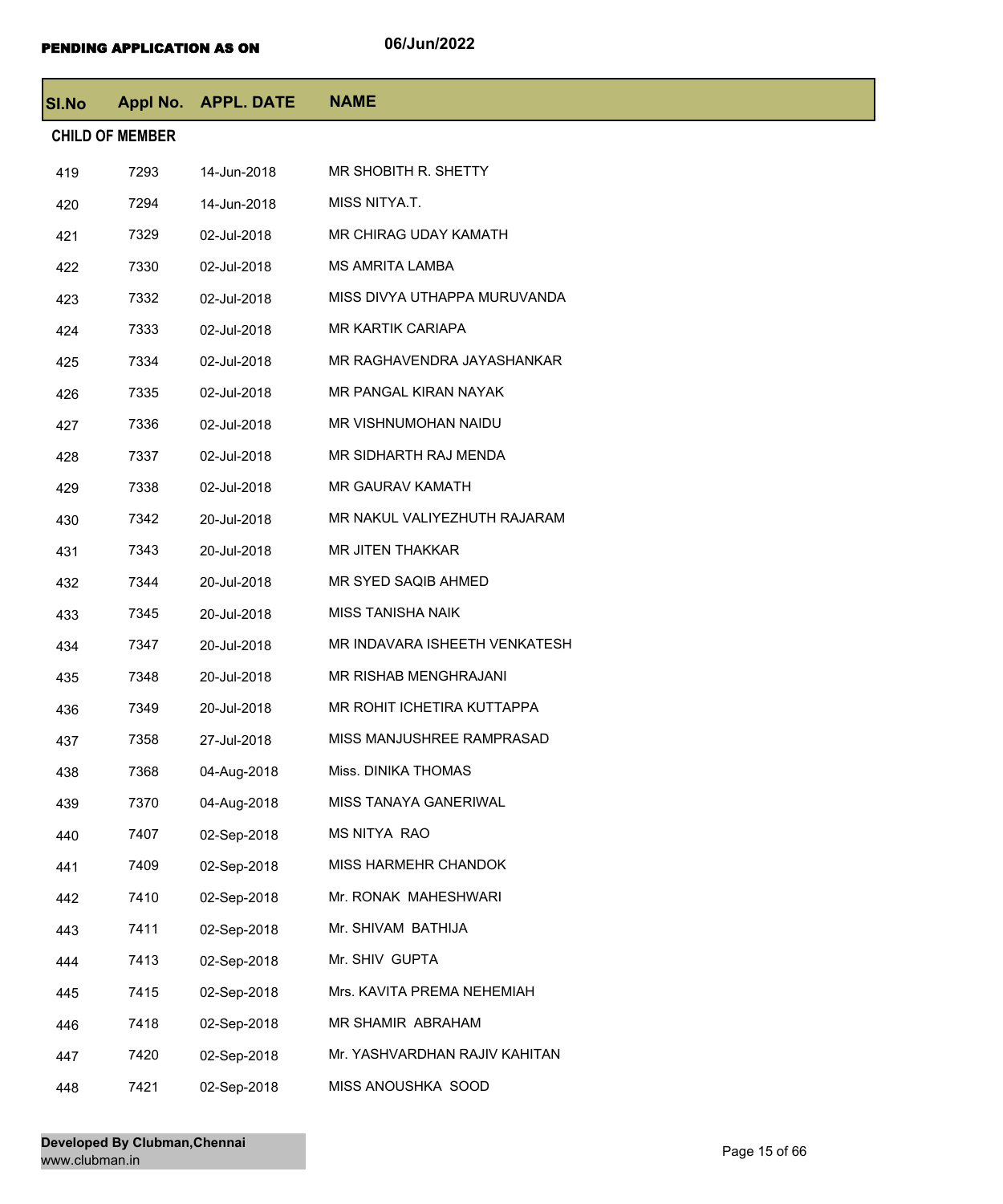| <b>SI.No</b> |                        | Appl No. APPL. DATE | <b>NAME</b>                     |
|--------------|------------------------|---------------------|---------------------------------|
|              | <b>CHILD OF MEMBER</b> |                     |                                 |
| 449          | 7422                   | 02-Sep-2018         | Mr. KARAN ARJUN                 |
| 450          | 7423                   | 02-Sep-2018         | Dr. KUNAL SHETTY                |
| 451          | 7424                   | 02-Sep-2018         | Miss. SHIFA HAMID CHINOY        |
| 452          | 7425                   | 02-Sep-2018         | Ms. TULSI RAGHUNANDAN SOSALE    |
| 453          | 7474                   | 05-Sep-2018         | DR VAISHANAVI                   |
| 454          | 7481                   | 14-Sep-2018         | MISS ANDREA JOAN DSILVA         |
| 455          | 7546                   | 25-Sep-2018         | MISS MEENAKSHI                  |
| 456          | 7571                   | 27-Sep-2018         | MR SHASHANK SATISH MAHADEV      |
| 457          | 7592                   | 27-Sep-2018         | MRS RITIKA J.SHAH               |
| 458          | 7593                   | 27-Sep-2018         | MR AIYAPPA CARIAPA CODANDA      |
| 459          | 7594                   | 27-Sep-2018         | Mr. NIKHIL VIMAL MENDA          |
| 460          | 7595                   | 27-Sep-2018         | MR AHMMED ELHAM HAQUE           |
| 461          | 7596                   | 27-Sep-2018         | MR SHAILESH MADIYAL             |
| 462          | 7597                   | 27-Sep-2018         | MR VIR AMAR MENON               |
| 463          | 7624                   | 29-Sep-2018         | MRS SONALI MANDRE NIKHIL        |
| 464          | 7764                   | 09-Oct-2018         | Mrs. PRANAVI NAIK               |
| 465          | 7765                   | 10-Oct-2018         | Mr. RAUNAK MANOJ NAHATA         |
| 466          | 7766                   | 10-Oct-2018         | MR SRIPRASAD ADITYA VIKRAM      |
| 467          | 7768                   | 10-Oct-2018         | Mrs. SHEFALI MUTHU              |
| 468          | 7771                   | 11-Oct-2018         | MISS ANANYA SHIVANAND           |
| 469          | 7772                   | 11-Oct-2018         | MR PEMMAYA THIMMAYA MARUVANDA   |
| 470          | 7773                   | 11-Oct-2018         | Mrs. NEHA VARMA                 |
| 471          | 7774                   | 11-Oct-2018         | Mrs. NAYANA SURI                |
| 472          | 7775                   | 11-Oct-2018         | Mr. PHILIP GEORGE OLLAPALLY     |
| 473          | 7776                   | 11-Oct-2018         | Mrs. RESHMA GORE                |
| 474          | 7777                   | 11-Oct-2018         | Mr. SIDDHARTH VENKATESWARA IYER |
| 475          | 7778                   | 11-Oct-2018         | Mr. VINAYAK KRISHNA PRASAD      |
| 476          | 7779                   | 11-Oct-2018         | Mrs. DIVYA REDDY SHAH           |
| 477          | 7780                   | 11-Oct-2018         | MR ACHINTYA HARSHA              |
| 478          | 7781                   | 11-Oct-2018         | A/CDR ANKIT SHROFF              |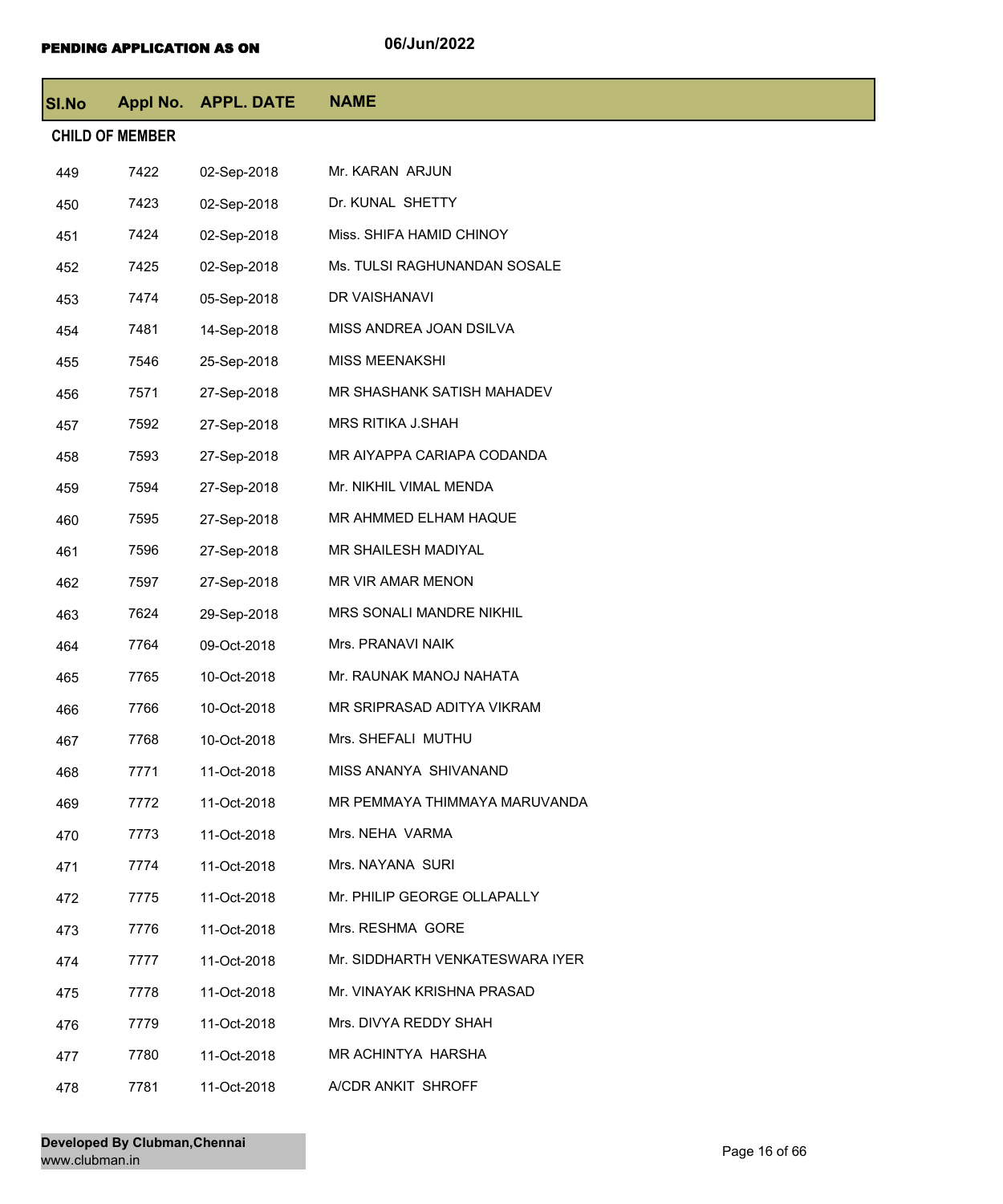| SI.No |                        | Appl No. APPL. DATE | <b>NAME</b>                    |
|-------|------------------------|---------------------|--------------------------------|
|       | <b>CHILD OF MEMBER</b> |                     |                                |
| 479   | 7782                   | 11-Oct-2018         | MR VISHAAK KUMAR               |
| 480   | 7783                   | 11-Oct-2018         | Mr. YUVRAJ RAJESH JOSHI        |
| 481   | 7784                   | 11-Oct-2018         | Mr. MANAMEL CHERIAN PHILIP     |
| 482   | 7785                   | 11-Oct-2018         | Mrs. SHOBITHA SUZANNE CHERIAN  |
| 483   | 7786                   | 11-Oct-2018         | Mrs. JOSHETA HARI              |
| 484   | 7787                   | 11-Oct-2018         | Mr. SAFAL NAIK                 |
| 485   | 7788                   | 11-Oct-2018         | Mr. RAHIL RIAD MAHMOOD         |
| 486   | 7789                   | 12-Oct-2018         | Mrs. MEERA SINGHVI             |
| 487   | 7790                   | 12-Oct-2018         | Mr. TANAY APPACHN SHASTRY      |
| 488   | 7791                   | 12-Oct-2018         | Mrs. BHAVANI HARI MOHAN        |
| 489   | 7792                   | 12-Oct-2018         | Mr. ADITYA RAGHU BELAGODU      |
| 490   | 7793                   | 12-Oct-2018         | Mr. SRINIDHI RAVI SHASTRI      |
| 491   | 7794                   | 12-Oct-2018         | Mrs. PAYAL CHANDRASHEKAR IGOOR |
| 492   | 7795                   | 12-Oct-2018         | MISS FATIMA ZOHRA FEROZ        |
| 493   | 7810                   | 16-Oct-2018         | MRS MAHIMA VIJENDRA            |
| 494   | 7811                   | 16-Oct-2018         | MR ARHANTH DINESH              |
| 495   | 7812                   | 16-Oct-2018         | MR ARJUN ALVA                  |
| 496   | 7816                   | 16-Oct-2018         | MR VIKRAM UNNI RAJAGOPAL       |
| 497   | 7817                   | 16-Oct-2018         | MR ABHILASH PUTTABUDDHI        |
| 498   | 7818                   | 17-Oct-2018         | Mrs. TARANA PONAPPA            |
| 499   | 7822                   | 17-Oct-2018         | Ms. NIKITA BATHLA              |
| 500   | 7863                   | 18-Oct-2018         | MISS ARPITA C PATIL            |
| 501   | 7843                   | 01-Nov-2018         | MR NIHAL SOOD                  |
| 502   | 7844                   | 01-Nov-2018         | <b>MR KRISH KUMAR</b>          |
| 503   | 7847                   | 01-Nov-2018         | MR ABHISHEK SUDHIR             |
| 504   | 7848                   | 01-Nov-2018         | MR PAREEKSHITH KRISHNA PRASAD  |
| 505   | 7849                   | 01-Nov-2018         | MRS ANJANA SHAFFER MOHAN       |
| 506   | 7850                   | 03-Nov-2018         | Mrs. MANAVI NARENDRA           |
| 507   | 7852                   | 03-Nov-2018         | Mrs. SANA REZWAN               |
| 508   | 7857                   | 09-Nov-2018         | MR KETAN SINGH BAKHSHI         |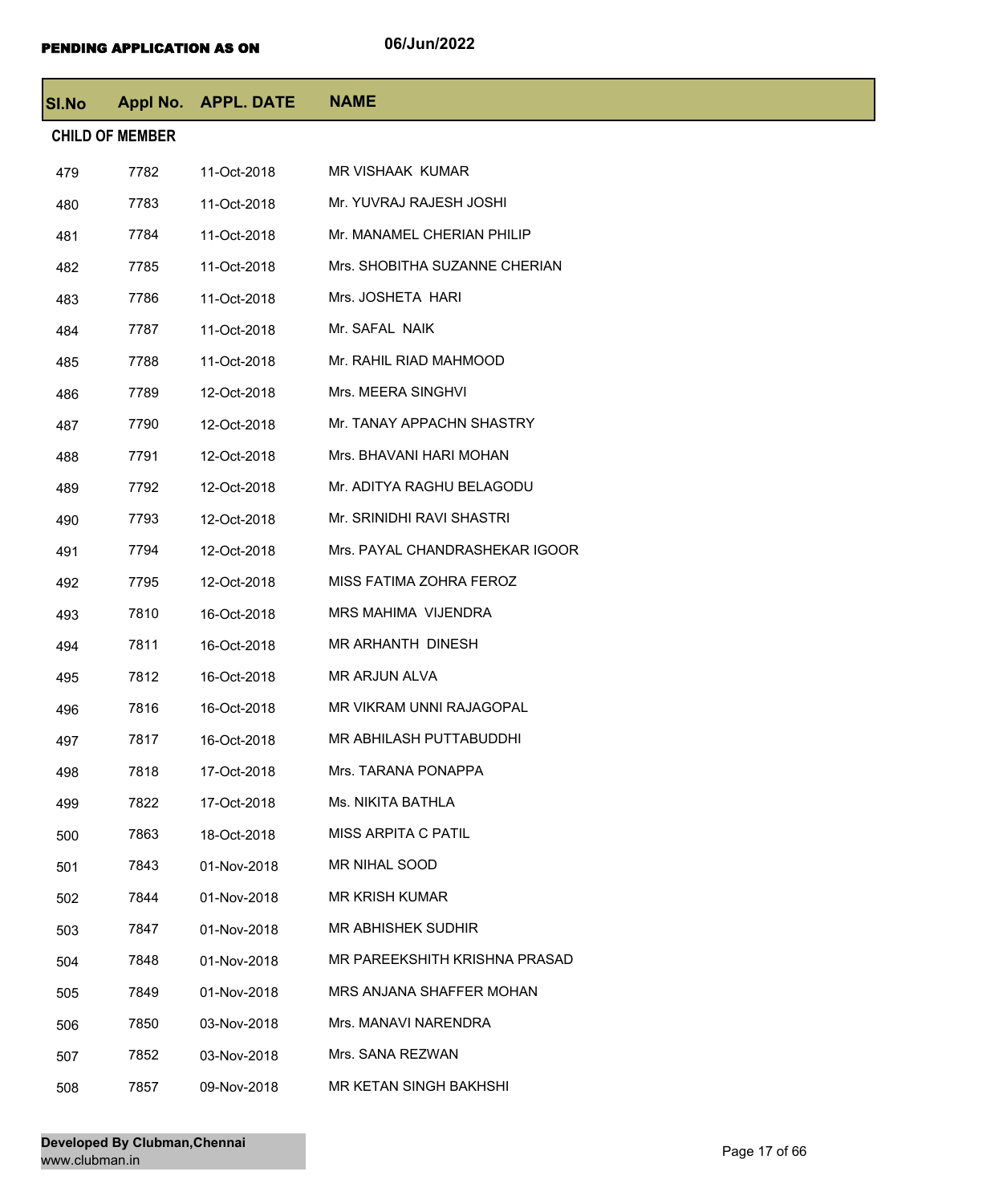| <b>SI.No</b> |                        | Appl No. APPL. DATE | <b>NAME</b>                    |
|--------------|------------------------|---------------------|--------------------------------|
|              | <b>CHILD OF MEMBER</b> |                     |                                |
| 509          | 7858                   | 09-Nov-2018         | Master SAURABH SWARUP          |
| 510          | 7859                   | 09-Nov-2018         | Mrs. MEHNAZ KANWAR             |
| 511          | 7860                   | 09-Nov-2018         | Miss. NISHATH KIRMANI ALI      |
| 512          | 7861                   | 09-Nov-2018         | <b>MR SADIQ HASSAN KIRMANI</b> |
| 513          | 7862                   | 09-Nov-2018         | MS SHRUTKEERTI KHURANA         |
| 514          | 7895                   | 08-Dec-2018         | <b>MISS NIVEDITA RAO</b>       |
| 515          | 7896                   | 08-Dec-2018         | MISS SHALINI PRASAD K          |
| 516          | 7897                   | 08-Dec-2018         | MR AKSHAY MURALI               |
| 517          | 7898                   | 08-Dec-2018         | MISS SHREYA NAMBIAR            |
| 518          | 7899                   | 08-Dec-2018         | MR D SUGRIVA MADHUSUDAN        |
| 519          | 7900                   | 08-Dec-2018         | <b>MR SIDDARTH SHAH</b>        |
| 520          | 7901                   | 08-Dec-2018         | MISS NYTIKA N SHETTY           |
| 521          | 7902                   | 08-Dec-2018         | <b>MRS SHARMEEN IQBAL</b>      |
| 522          | 7903                   | 08-Dec-2018         | MR DHANUSH A SHETTY            |
| 523          | 7904                   | 08-Dec-2018         | <b>MR HARSHINI SATYA</b>       |
| 524          | 7905                   | 08-Dec-2018         | <b>MR KARTHIK VEERENDRA</b>    |
| 525          | 7906                   | 08-Dec-2018         | MISS B.AMULYA                  |
| 526          | 7907                   | 08-Dec-2018         | MISS TEJINI KESHAVA MURTHY     |
| 527          | 7908                   | 08-Dec-2018         | DR SWATHI S                    |
| 528          | 7909                   | 08-Dec-2018         | MISS NIVEDITA S MURTHY         |
| 529          | 7910                   | 08-Dec-2018         | MR ARJUN KUDVA                 |
| 530          | 7915                   | 14-Dec-2018         | Master TUSHAR BAGAMANE         |
| 531          | 7918                   | 14-Dec-2018         | MISS MANISHA R BAJAJ           |
| 532          | 7924                   | 17-Dec-2018         | MR ABHIRAM S RAO               |
| 533          | 7925                   | 17-Dec-2018         | MR SHRIRAM RAVIRAJ             |
| 534          | 7931                   | 29-Dec-2018         | MISS KARISHMA DUTT             |
| 535          | 7943                   | 17-Jan-2019         | MRS ASHA RAMASWAMI NARAYAN     |
| 536          | 7944                   | 17-Jan-2019         | Master ALOK DHAGE NARAYAN      |
| 537          | 7945                   | 19-Jan-2019         | Mrs. AMRITHA ZACHARIAH         |
| 538          | 7947                   | 31-Jan-2019         | MISS TANESHA BAJAJ             |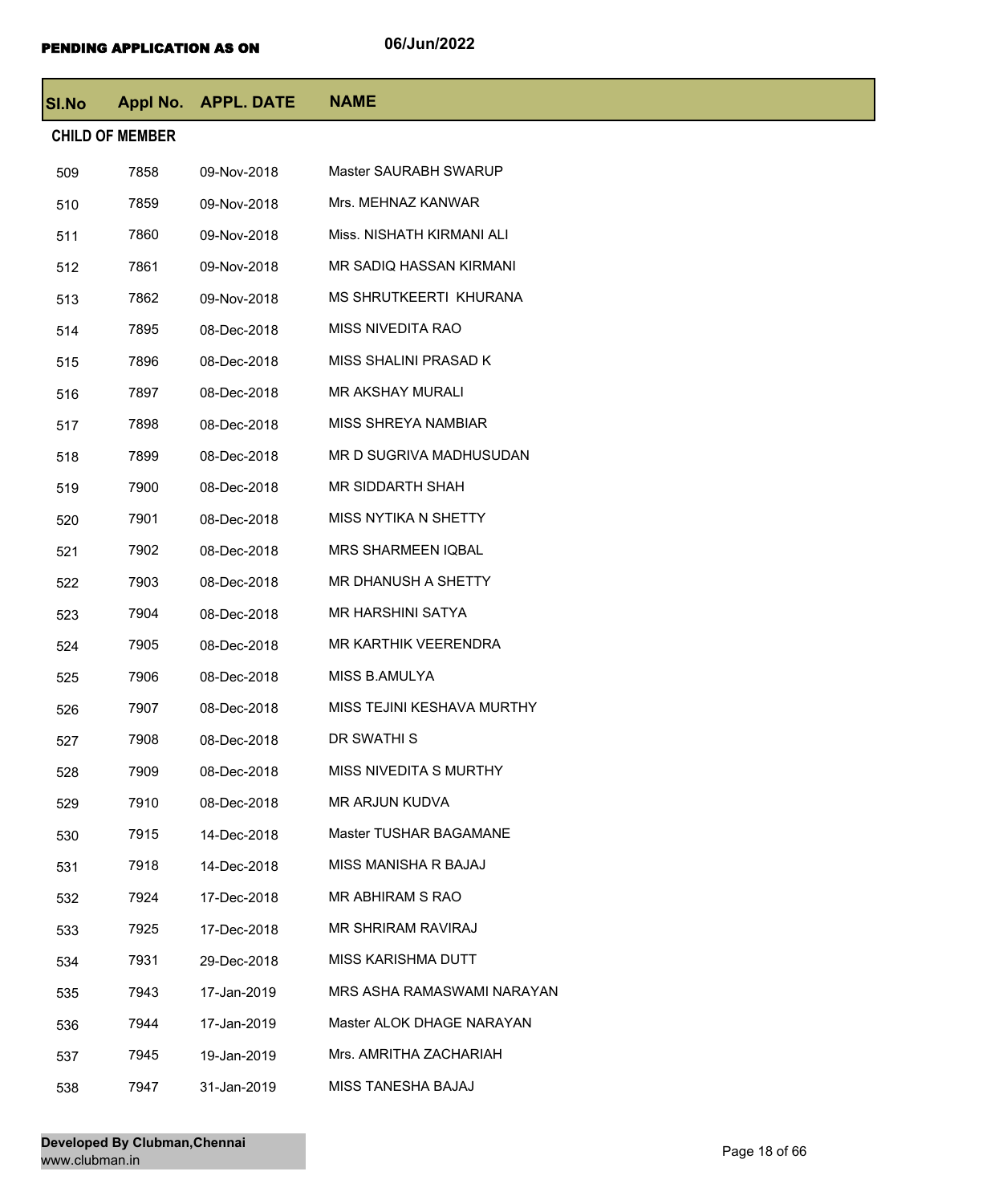| <b>SI.No</b> |                        | Appl No. APPL. DATE | <b>NAME</b>                    |
|--------------|------------------------|---------------------|--------------------------------|
|              | <b>CHILD OF MEMBER</b> |                     |                                |
| 539          | 7948                   | 31-Jan-2019         | <b>MR TALIN BAJAJ</b>          |
| 540          | 7949                   | 31-Jan-2019         | <b>MISS KRITI OMPRAKASH</b>    |
| 541          | 7950                   | 31-Jan-2019         | MISS KATYAYINI KUMAR           |
| 542          | 7951                   | 31-Jan-2019         | <b>MR SUCHIT SURESH</b>        |
| 543          | 7953                   | 31-Jan-2019         | <b>MRS SITARA SUBBAIAH</b>     |
| 544          | 7954                   | 31-Jan-2019         | Miss. DESAI NEHA REDDY         |
| 545          | 7955                   | 31-Jan-2019         | MR SHARAD KUMAR NAWALGARIA     |
| 546          | 7956                   | 01-Feb-2019         | MR RAOUL K VARDHAN             |
| 547          | 7957                   | 01-Feb-2019         | <b>MISS TANYA ISAAC</b>        |
| 548          | 7961                   | 01-Feb-2019         | <b>MRS P SURIYAPRABHA</b>      |
| 549          | 7962                   | 01-Feb-2019         | MR TEJESHWSARA P. CHIGATERI    |
| 550          | 7972                   | 02-Feb-2019         | MR SIDDHARTH SETLUR            |
| 551          | 7975                   | 02-Feb-2019         | <b>MR RAJ VENKATESH</b>        |
| 552          | 7981                   | 04-Feb-2019         | MR A.R. NITHIN                 |
| 553          | 7983                   | 04-Feb-2019         | MISS SHATAKSHI MOHAN           |
| 554          | 7989                   | 12-Feb-2019         | MR LAV JAWAHAR CHELLARAM       |
| 555          | 7990                   | 12-Feb-2019         | MRS M NIVEDITA REDDY           |
| 556          | 8006                   | 26-Feb-2019         | <b>MR SHAIVIK SHETTY</b>       |
| 557          | 8007                   | 26-Feb-2019         | MISS AUMIKA SHETTY             |
| 558          | 8008                   | 27-Feb-2019         | MISS ATMIKA DECHAMMA           |
| 559          | 8010                   | 08-Mar-2019         | MR RISHAD KHERGAMWALA          |
| 560          | 8011                   | 08-Mar-2019         | MISS TANYA CELIA JOHN MAMPILLY |
| 561          | 8017                   | 12-Mar-2019         | MRS ANISHA JAYARAM             |
| 562          | 8018                   | 14-Mar-2019         | MISS MANYA DHUPAR              |
| 563          | 8021                   | 14-Mar-2019         | MR AKSHAY K. REDDY             |
| 564          | 8022                   | 15-Mar-2019         | DR KEERTHANA BASAVENDRA        |
| 565          | 8023                   | 15-Mar-2019         | MR PAVANDEEP SINGH             |
| 566          | 8032                   | 10-Apr-2019         | MS ZONU NAGARAJAN REDDY        |
| 567          | 8033                   | 10-Apr-2019         | MR MADHU B RAO                 |
| 568          | 8034                   | 10-Apr-2019         | MISS TANISHA BAGAMANE          |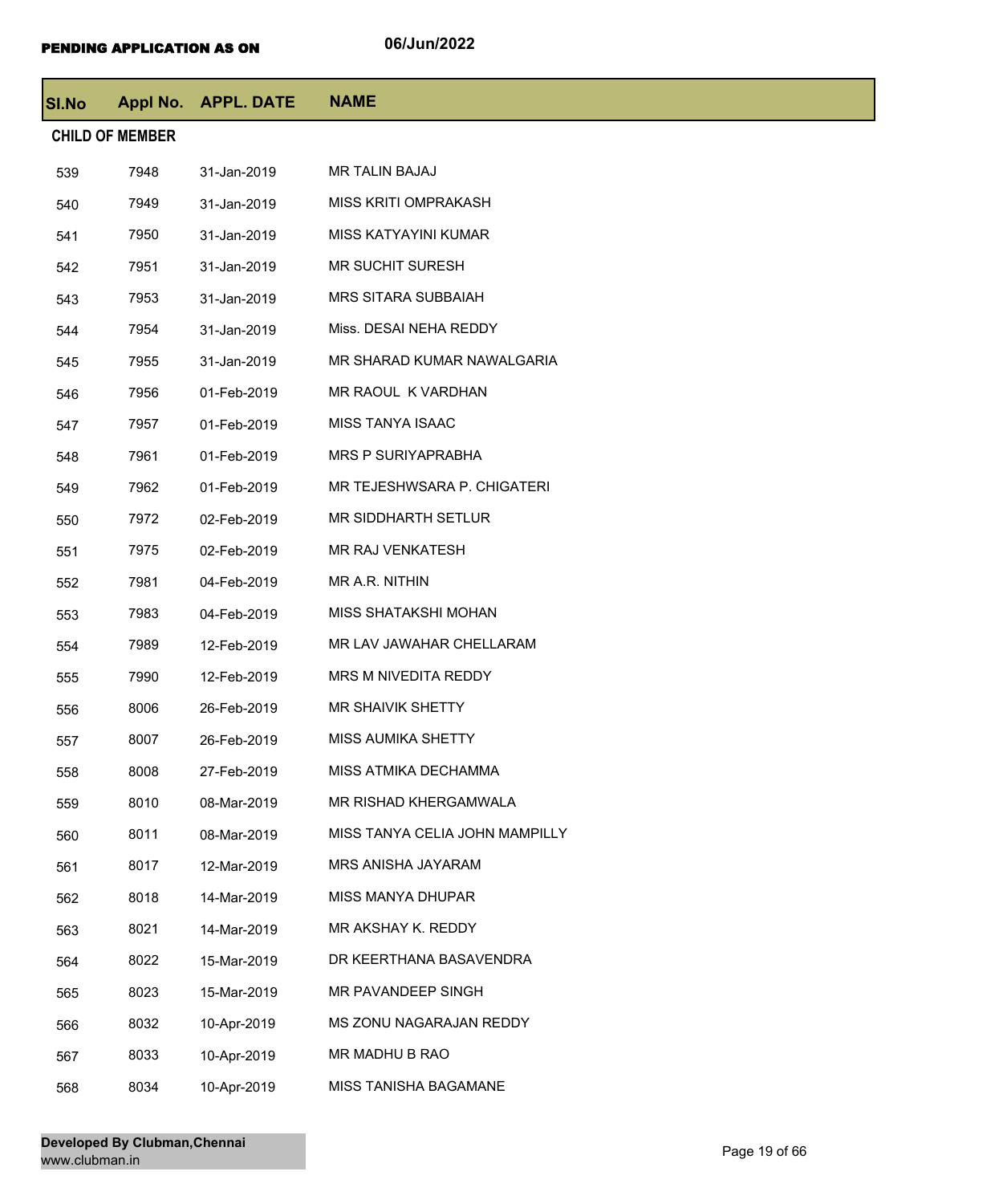| <b>SI.No</b> |                        | Appl No. APPL. DATE | <b>NAME</b>                  |
|--------------|------------------------|---------------------|------------------------------|
|              | <b>CHILD OF MEMBER</b> |                     |                              |
| 569          | 8036                   | 11-Apr-2019         | Miss. NAMRATHA RAO           |
| 570          | 8046                   | 13-Apr-2019         | MISS SHILPA ASHOK KUMAR      |
| 571          | 8050                   | 16-Apr-2019         | MR LALIT REDDY CHANDRA REDDY |
| 572          | 8056                   | 27-Apr-2019         | MR PRANAV CHANDRASHEKAR      |
| 573          | 8067                   | 07-May-2019         | <b>MRS SHIRIN KARIAPPA</b>   |
| 574          | 8072                   | 10-May-2019         | MR GAURAV BHANDARI           |
| 575          | 8076                   | 17-May-2019         | MS VARNA NARENDRA            |
| 576          | 8081                   | 17-May-2019         | MR MUKUND SOOD               |
| 577          | 8082                   | 17-May-2019         | MR PERON ARTHUR ROACH        |
| 578          | 8087                   | 18-May-2019         | MR GAUTAM UMESH GUPTA        |
| 579          | 8091                   | 03-Jun-2019         | MR VARUN KUMAR KOTHAPA       |
| 580          | 8095                   | 07-Jun-2019         | MR PRITHVIRAJ PRASAD         |
| 581          | 8100                   | 07-Jun-2019         | MR PRASHANTH VIJAY           |
| 582          | 8104                   | 10-Jun-2019         | MS SHAMBHAVI AJILA           |
| 583          | 8105                   | 11-Jun-2019         | <b>MRS SUFIA AHMED</b>       |
| 584          | 8109                   | 14-Jun-2019         | MS SAAGARIKA RAJARAM SHENOY  |
| 585          | 8111                   | 14-Jun-2019         | <b>MRS MEGHANA PRAKASH</b>   |
| 586          | 8115                   | 21-Jun-2019         | MRS RASHMI MURJANI           |
| 587          | 8117                   | 21-Jun-2019         | MR NIKHIL CHENGAPPA          |
| 588          | 8118                   | 26-Jun-2019         | MR ALOKE MADAPPA             |
| 589          | 8119                   | 26-Jun-2019         | MRS SHEENA MALHOTRA          |
| 590          | 8120                   | 26-Jun-2019         | MRS PRARTHANA APPAIAH K      |
| 591          | 8123                   | 28-Jun-2019         | MR SUGHOSH KUMAR K           |
| 592          | 8124                   | 28-Jun-2019         | MR ARMAND JOSEPH CHANDY      |
| 593          | 8125                   | 28-Jun-2019         | MS CHAITRALI SUDARSHAN MANEY |
| 594          | 8126                   | 28-Jun-2019         | <b>MS AASHALI PODDAR</b>     |
| 595          | 8130                   | 30-Jun-2019         | MS POOJA MUNIVENKATA SWAMY   |
| 596          | 8137                   | 02-Jul-2019         | MS NIKITA KOOGS DA COSTA     |
| 597          | 8153                   | 08-Jul-2019         | <b>MR NITIN VENKATESH</b>    |
| 598          | 8154                   | 08-Jul-2019         | MS KANIKA SUD                |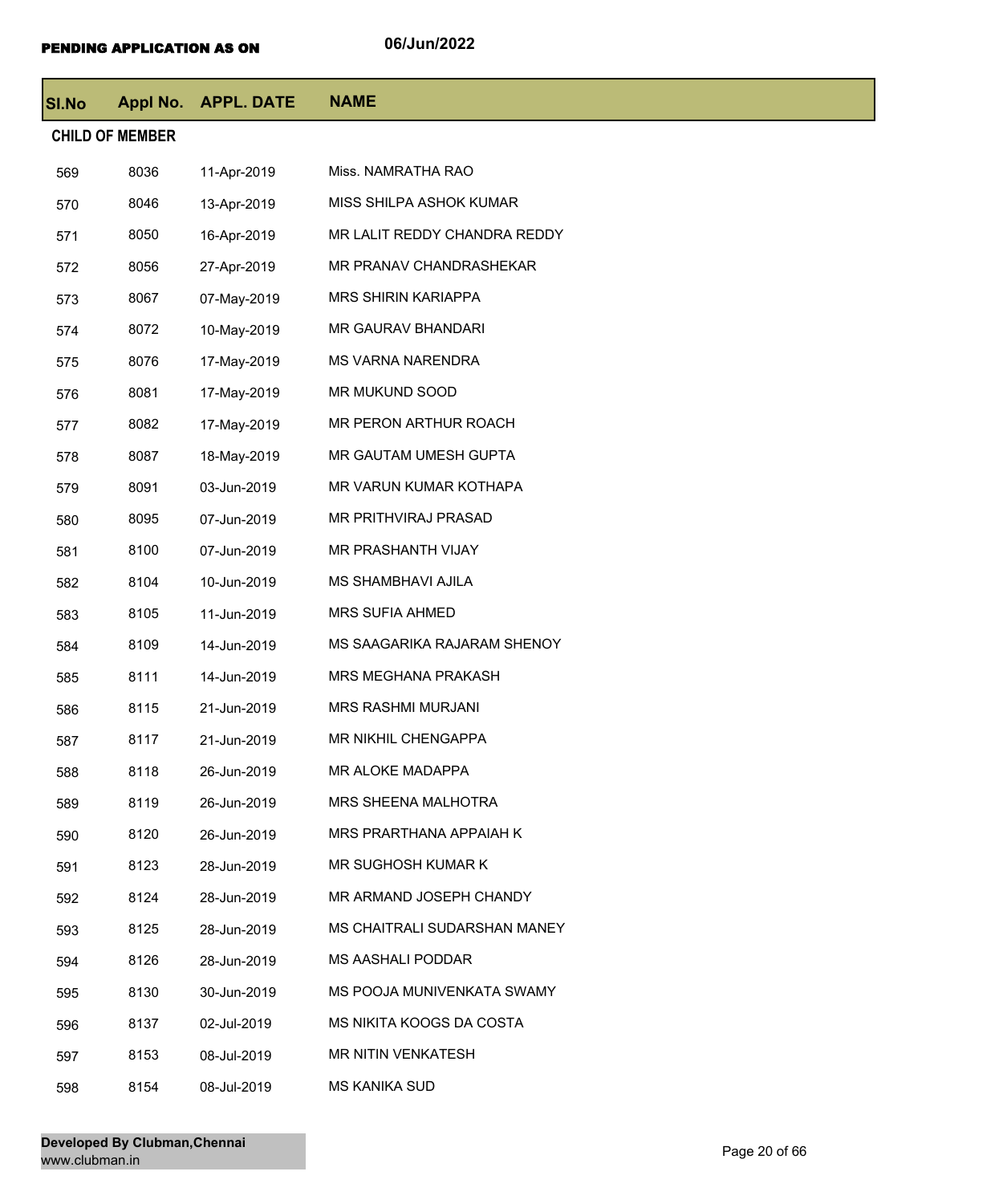| <b>SI.No</b> |                        | Appl No. APPL. DATE | <b>NAME</b>                     |
|--------------|------------------------|---------------------|---------------------------------|
|              | <b>CHILD OF MEMBER</b> |                     |                                 |
| 599          | 8161                   | 09-Jul-2019         | MR ABHINANDAN NARENDRAN         |
| 600          | 8182                   | 27-Jul-2019         | DR SANJANA SHIVASHANKAR         |
| 601          | 8196                   | 31-Jul-2019         | MS PRERANA REDDY MARAPPA        |
| 602          | 8224                   | 02-Aug-2019         | MR JASON JOHNSON                |
| 603          | 8254                   | 06-Aug-2019         | MS NEHA JAYANTH P               |
| 604          | 8280                   | 09-Aug-2019         | MR TARUN KALLICHANDA            |
| 605          | 8295                   | 12-Aug-2019         | MS NISKA NANJUNDAYYA            |
| 606          | 8304                   | 14-Aug-2019         | <b>MS RHEA BELANI</b>           |
| 607          | 8338                   | 26-Aug-2019         | MRS MALAVIKA SIDDHARTH VAIKUNTA |
| 608          | 8341                   | 26-Aug-2019         | MR SHASHANK BASAVARAJ BALLUPET  |
| 609          | 8342                   | 26-Aug-2019         | MR AKSHAY SREEVATSA             |
| 610          | 8345                   | 26-Aug-2019         | <b>MS MUSKAAN MAINI</b>         |
| 611          | 8346                   | 26-Aug-2019         | MRS MEGHNA KISHORE GOVINDARAJU  |
| 612          | 8349                   | 26-Aug-2019         | MR NEEL MRIDHA                  |
| 613          | 8350                   | 28-Aug-2019         | MR ABHISHEK KHURANA             |
| 614          | 8353                   | 28-Aug-2019         | MR PRAJWAL KORATIKERE SRINIVAS  |
| 615          | 8373                   | 06-Sep-2019         | MR AKSHAY NERANJEN              |
| 616          | 8374                   | 06-Sep-2019         | MR ALEX DAVY OLAKKENGIL         |
| 617          | 8381                   | 06-Sep-2019         | MR VITTAL TARUN PATHI           |
| 618          | 8393                   | 18-Sep-2019         | DR CARANJ SRIMULA VENUGOPAL     |
| 619          | 8397                   | 18-Sep-2019         | MS NIKITHA RAJU K               |
| 620          | 8403                   | 20-Sep-2019         | MS ANAITA SAMANTHA HONNAVAR     |
| 621          | 8409                   | 26-Sep-2019         | MR SANYUKTH MUTHU               |
| 622          | 8411                   | 26-Sep-2019         | MRS ANUSHA BHUSHAN              |
| 623          | 8413                   | 26-Sep-2019         | MR VEDANTH T D                  |
| 624          | 8414                   | 26-Sep-2019         | MR SOMANNA KOLERA BOPANNA       |
| 625          | 8416                   | 27-Sep-2019         | MR UDAY ANAND                   |
| 626          | 8424                   | 01-Oct-2019         | MS LAYA SAJAN POOVAYYA          |
| 627          | 8425                   | 01-Oct-2019         | <b>MS NEERAJ SASTRY</b>         |
| 628          | 8430                   | 10-Oct-2019         | MRS HAMSA D                     |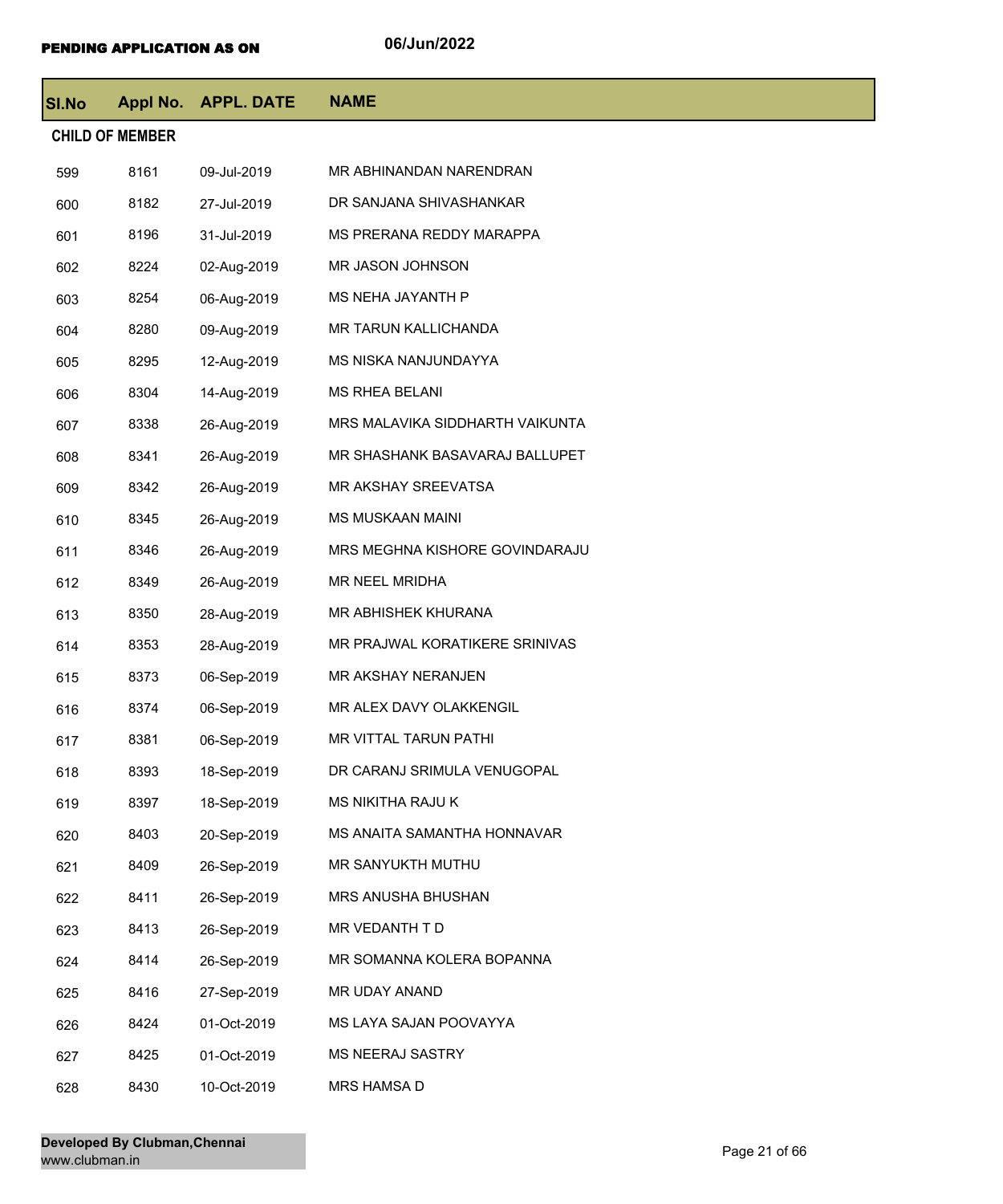| SI.No |                        | Appl No. APPL. DATE | <b>NAME</b>                      |
|-------|------------------------|---------------------|----------------------------------|
|       | <b>CHILD OF MEMBER</b> |                     |                                  |
| 629   | 8436                   | 14-Oct-2019         | MS SUSHILA KRITIKA ADIGE         |
| 630   | 8437                   | 14-Oct-2019         | <b>MRS SHRUTI BHANDARY MENAL</b> |
| 631   | 8441                   | 22-Oct-2019         | MR SIDHARTH BHATIA               |
| 632   | 8445                   | 23-Oct-2019         | <b>MS SHLOKA KUMAR</b>           |
| 633   | 8447                   | 25-Oct-2019         | <b>MRS SHAILASHREE</b>           |
| 634   | 8460                   | 06-Nov-2019         | MR ENUGA VENKATA GAURAV REDDY    |
| 635   | 8469                   | 18-Nov-2019         | MR RAGHAV KRISHNA M              |
| 636   | 8471                   | 19-Nov-2019         | MR JEREMY KIRITT OBEROI          |
| 637   | 8485                   | 06-Dec-2019         | <b>MRS AMRITA CHENGAPPA</b>      |
| 638   | 8491                   | 10-Dec-2019         | MR YANNI UTHAPPA MUDHANDA        |
| 639   | 8501                   | 19-Dec-2019         | <b>MS RHEA DEEPAK</b>            |
| 640   | 8505                   | 26-Dec-2019         | <b>MR HARSHDEEP SINGH</b>        |
| 641   | 8514                   | 02-Jan-2020         | MR PRATEEK SABHARWAL             |
| 642   | 8515                   | 02-Jan-2020         | MR ARJUN PRASANNA                |
| 643   | 8523                   | 14-Jan-2020         | MR VARADH JAIN                   |
| 644   | 8524                   | 14-Jan-2020         | <b>MRS NIKHIL JAIPURIA</b>       |
| 645   | 8525                   | 14-Jan-2020         | <b>MS TANMAYI SHARMA</b>         |
| 646   | 8526                   | 14-Jan-2020         | MS RAMYA RAVICHANDAR             |
| 647   | 8530                   | 20-Jan-2020         | MR SAMAAHITA SHIVAKUMAR BELAVADI |
| 648   | 8535                   | 27-Jan-2020         | MR NIKIL RAJU KONDURU            |
| 649   | 8546                   | 10-Feb-2020         | MR PRITHVIRAJ C R                |
| 650   | 8547                   | 10-Feb-2020         | MR GAURAV KRISHNA BALLAL         |
| 651   | 8549                   | 11-Feb-2020         | <b>MS APOORVA MENON</b>          |
| 652   | 8550                   | 11-Feb-2020         | <b>MR VIR GUPTA</b>              |
| 653   | 8553                   | 15-Feb-2020         | <b>MS ALISHA SATISH MACHANI</b>  |
| 654   | 8558                   | 19-Feb-2020         | MR NACHAPPA M B                  |
| 655   | 8561                   | 26-Feb-2020         | MR ANTONY DAVIS P                |
| 656   | 8563                   | 02-Mar-2020         | MR ADITHYA KUMAR MAIYA           |
| 657   | 8564                   | 02-Mar-2020         | MR ADITYA NAYAK                  |
| 658   | 8568                   | 06-Mar-2020         | MRS IBBANI POORNIMA PRATEEK      |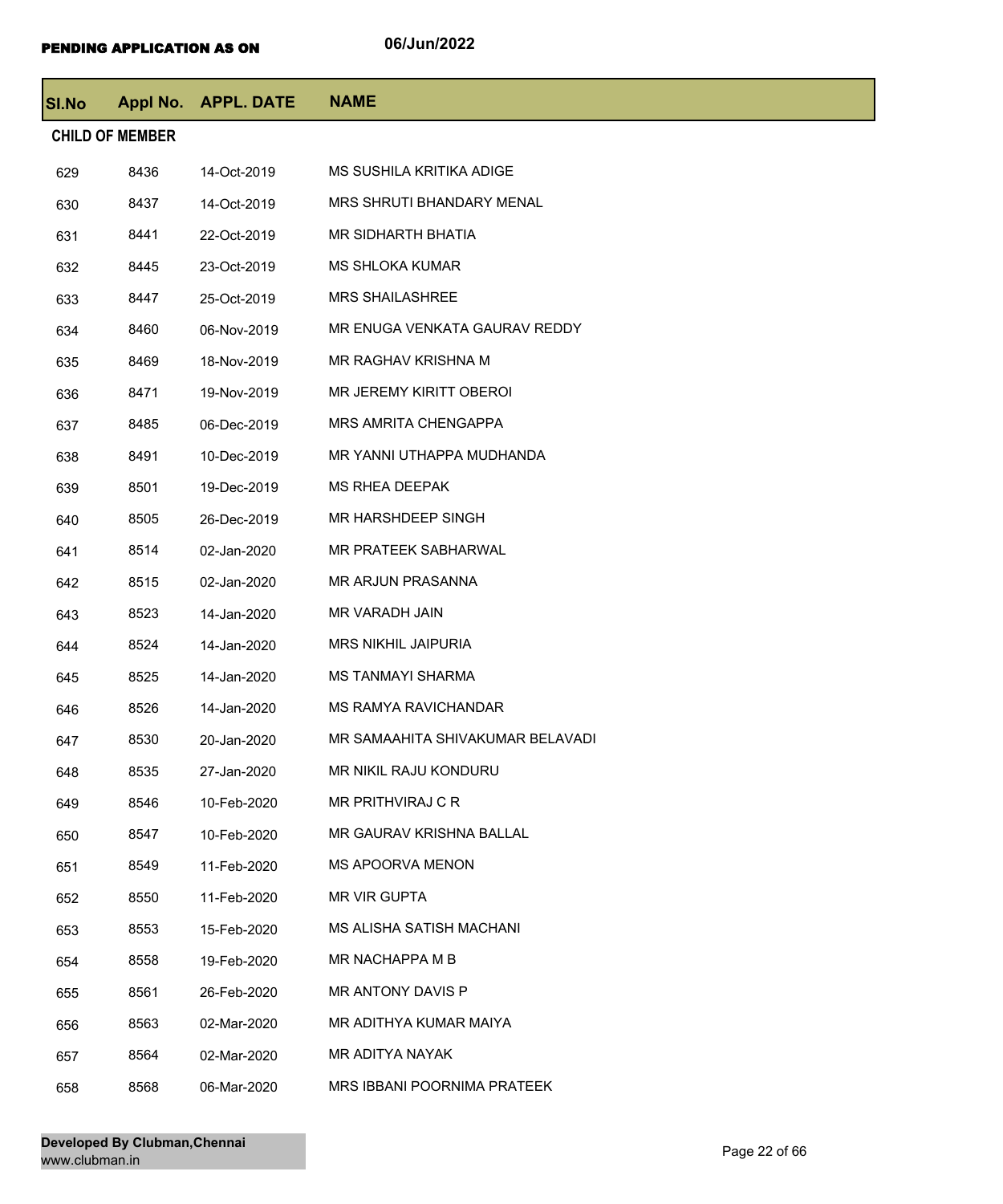| <b>SI.No</b> |                        | Appl No. APPL. DATE | <b>NAME</b>                   |
|--------------|------------------------|---------------------|-------------------------------|
|              | <b>CHILD OF MEMBER</b> |                     |                               |
| 659          | 8572                   | 06-Mar-2020         | <b>MS MEGHA VERMA</b>         |
| 660          | 8574                   | 10-Mar-2020         | MR SAGAR VINAY KUMAR          |
| 661          | 8575                   | 11-Mar-2020         | <b>MS VRINDA YADAV</b>        |
| 662          | 8581                   | 23-May-2020         | MR RAVI BALAKRISHNA RAO       |
| 663          | 8582                   | 29-May-2020         | MR ROHIT SHANMUGAM            |
| 664          | 8585                   | 11-Jun-2020         | MRS YUMNA JIJA HARI SINGH     |
| 665          | 8587                   | 18-Jun-2020         | <b>MS RITIKA RAO</b>          |
| 666          | 8589                   | 20-Jun-2020         | <b>MR SHASHANK C S</b>        |
| 667          | 8593                   | 27-Jun-2020         | MS MEGHANA MARIA JOSEPH       |
| 668          | 8605                   | 07-Jul-2020         | MR NIRANJAN RAJAGHATTA        |
| 669          | 8606                   | 07-Jul-2020         | MS HARSHALA REDDY             |
| 670          | 8607                   | 03-Aug-2020         | MR ROHAN CHERICKAL THOMAS     |
| 671          | 8610                   | 05-Aug-2020         | MR KIRAN SUBRAMANY            |
| 672          | 8611                   | 05-Aug-2020         | <b>MR MOURYA</b>              |
| 673          | 8612                   | 05-Aug-2020         | MS SANSKRITHI SHARAN PATIL    |
| 674          | 8613                   | 08-Aug-2020         | MS VEDIKA JAIN                |
| 675          | 8618                   | 28-Aug-2020         | <b>MS THASMAI MAHESH</b>      |
| 676          | 8630                   | 11-Sep-2020         | MS SHALAKA RAJIV PAWAR        |
| 677          | 8631                   | 12-Sep-2020         | MRS DIVYA RAI                 |
| 678          | 8634                   | 21-Sep-2020         | <b>MR NITHIN THIMMAPPA</b>    |
| 679          | 8637                   | 25-Sep-2020         | <b>MS AISHANI PANDEY</b>      |
| 680          | 8638                   | 25-Sep-2020         | <b>MS KASHVI S BAJAJ</b>      |
| 681          | 8643                   | 07-Oct-2020         | MR SAGAR KRISHNAPPA           |
| 682          | 8647                   | 09-Oct-2020         | MS APOORVA A S                |
| 683          | 8652                   | 30-Oct-2020         | MR SHARIQ RAHMAN              |
| 684          | 8660                   | 09-Nov-2020         | MR SHIVANK BASAVARAJ BALLUPET |
| 685          | 8662                   | 10-Nov-2020         | MR GANAPATHY CODANDA NANJAPPA |
| 686          | 8663                   | 12-Nov-2020         | MR RAMIRO DA COSTA            |
| 687          | 8664                   | 12-Nov-2020         | MS ZOYA ZAHED                 |
| 688          | 8665                   | 13-Nov-2020         | MR ARYAMAN LAKSHMANAN         |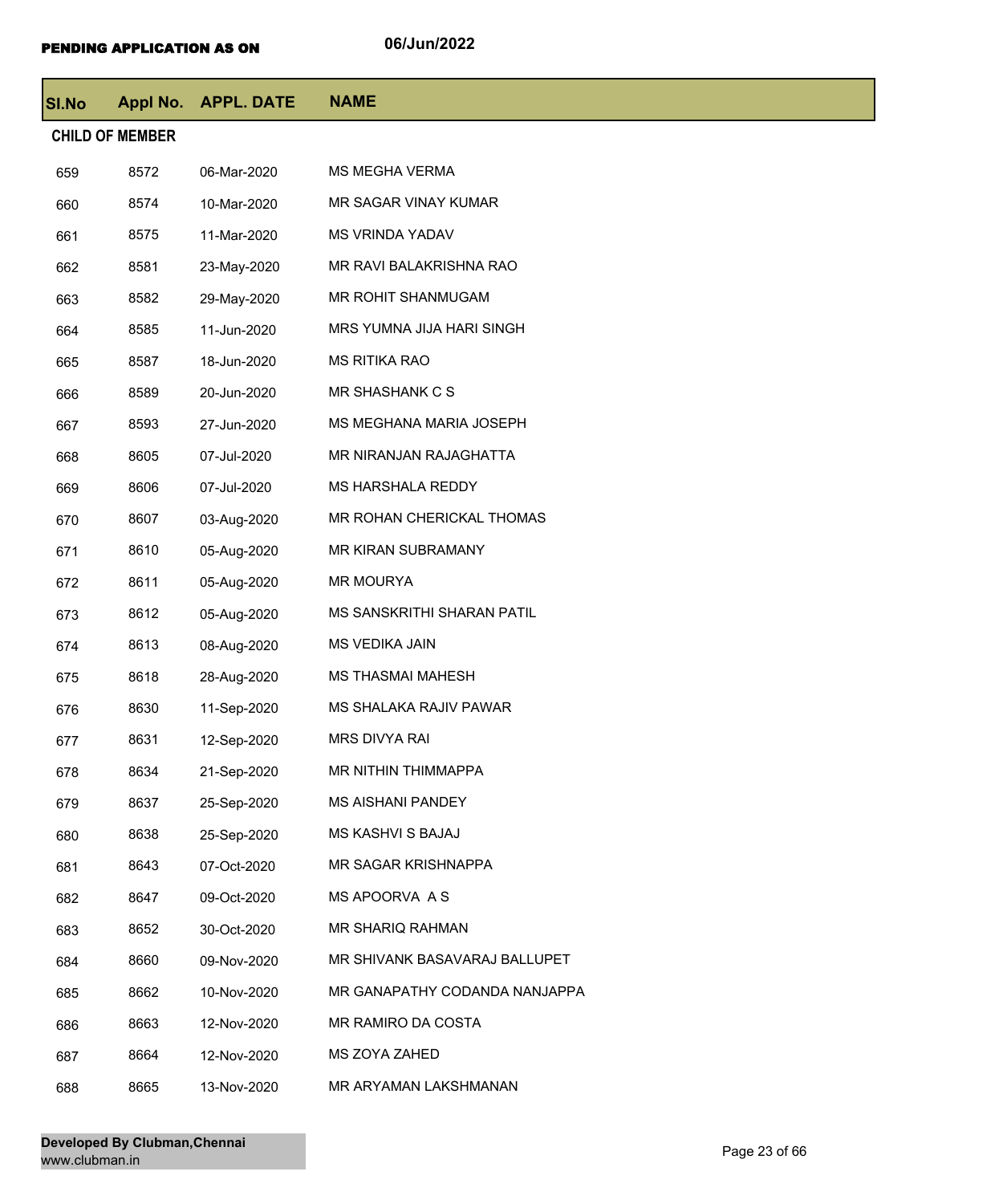| <b>SI.No</b> |                        | Appl No. APPL. DATE | <b>NAME</b>                         |
|--------------|------------------------|---------------------|-------------------------------------|
|              | <b>CHILD OF MEMBER</b> |                     |                                     |
| 689          | 8666                   | 16-Nov-2020         | <b>MS GUREKTA SETHI</b>             |
| 690          | 8670                   | 20-Nov-2020         | MS AHAANA KHOSLA                    |
| 691          | 8674                   | 25-Nov-2020         | MR TRISUL SHIVRAM                   |
| 692          | 8675                   | 25-Nov-2020         | <b>MS ANYA SHETTY</b>               |
| 693          | 8676                   | 25-Nov-2020         | MR GANESH KARTHIK LAKSHMINARAYANAN  |
| 694          | 8680                   | 27-Nov-2020         | MS SAMPREETHA SANJAI                |
| 695          | 8681                   | 28-Nov-2020         | <b>MS AYUSHI ANUTOSH POLL</b>       |
| 696          | 8684                   | 03-Dec-2020         | MR PRANAV VAJAPEYAM                 |
| 697          | 8686                   | 09-Dec-2020         | MS MOKSHA RANJEET SHAH              |
| 698          | 8694                   | 15-Dec-2020         | Ms. MAHESHWARI SRIDHAR              |
| 699          | 8695                   | 15-Dec-2020         | MR ABHAY PRAVEEN CHANDRA            |
| 700          | 8696                   | 16-Dec-2020         | <b>MS ANOUSHKA RAO</b>              |
| 701          | 8697                   | 16-Dec-2020         | MS PRAKRUTI CHANDRASHEKAR           |
| 702          | 8706                   | 04-Jan-2021         | <b>MS MEGHA REDDY</b>               |
| 703          | 8709                   | 05-Jan-2021         | MRS POOJA CHINTHALA PALLI GOVARDHAN |
| 704          | 8712                   | 07-Jan-2021         | MR SHUJAH DAS GUPTA                 |
| 705          | 8717                   | 18-Jan-2021         | MR KRISHAN SANTOSH KEDARNATH K      |
| 706          | 8719                   | 21-Jan-2021         | MR ARJUNA MOOLA                     |
| 707          | 8724                   | 22-Jan-2021         | MR KIRTAN KUNTAL AMIN               |
| 708          | 8739                   | 04-Feb-2021         | MS NIDHI RAGHUNATH                  |
| 709          | 8741                   | 06-Feb-2021         | DR PRIYANKA SANTOSH KADAM           |
| 710          | 8748                   | 12-Feb-2021         | MR SHASHANK B S                     |
| 711          | 8750                   | 13-Feb-2021         | MRS DIVYA GAWRI                     |
| 712          | 8751                   | 15-Feb-2021         | MR OHAAS TIRUMALA                   |
| 713          | 8752                   | 19-Feb-2021         | MR SAKETH KOLLA KUMAR               |
| 714          | 8756                   | 23-Feb-2021         | MR KIAN MENON                       |
| 715          | 8770                   | 15-Mar-2021         | MR ABHISHEK RAMANATHAN              |
| 716          | 8775                   | 23-Mar-2021         | MR TUSHAR THIMMAIH                  |
| 717          | 8780                   | 30-Mar-2021         | MR ANIRUDH UDAY SHANKAR G           |
| 718          | 8784                   | 31-Mar-2021         | MS SHAMBHAVI RAMANATHAN             |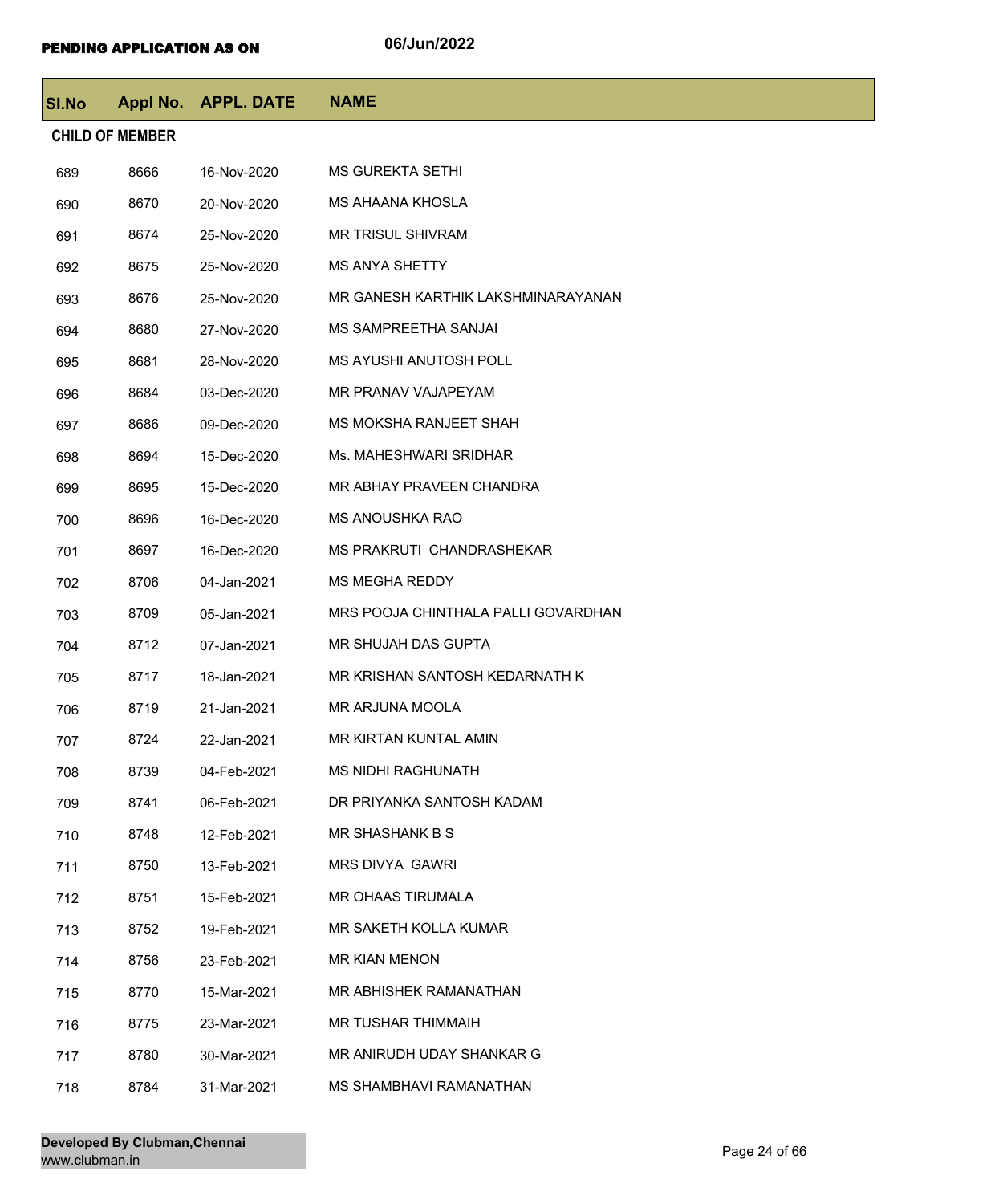| <b>SI.No</b> |                        | Appl No. APPL. DATE | <b>NAME</b>                      |
|--------------|------------------------|---------------------|----------------------------------|
|              | <b>CHILD OF MEMBER</b> |                     |                                  |
| 719          | 8787                   | 05-Apr-2021         | MR SIDHANT MOOLA                 |
| 720          | 8790                   | 05-Apr-2021         | MR SKANDA N MAGAL                |
| 721          | 8793                   | 09-Apr-2021         | MS MALVIKA CHINNAPA M            |
| 722          | 8800                   | 30-Jun-2021         | MS KEZIAH MARIA KORAH            |
| 723          | 8801                   | 07-Jul-2021         | MR SOHAM MAHENDRA JAIN           |
| 724          | 8802                   | 09-Jul-2021         | Ms. BHAAVIKA GUPTHA              |
| 725          | 8809                   | 27-Jul-2021         | MR MATHEW ISSAC NOORANAL         |
| 726          | 8810                   | 27-Jul-2021         | Ms. ANNA ISSAC                   |
| 727          | 8811                   | 27-Jul-2021         | MR VIVEK RAO RUBGUNDE            |
| 728          | 8825                   | 19-Aug-2021         | Mr. AMARTYA MANOJ MENON          |
| 729          | 8837                   | 01-Sep-2021         | MR PAVAN ANKANAHALLY MANJEGOWDA  |
| 730          | 8841                   | 03-Sep-2021         | MS KRITIKA B KUMAR               |
| 731          | 8842                   | 06-Sep-2021         | Mr. ROHAN M RAJU                 |
| 732          | 8843                   | 06-Sep-2021         | Mr. GAURAV REDDY GURIJALA        |
| 733          | 8853                   | 30-Sep-2021         | Mr. ANUJ ALLAN RODRIGUES PADIYAL |
| 734          | 8876                   | 22-Oct-2021         | Mr. DEV VINAYAK GUPTA            |
| 735          | 8877                   | 25-Oct-2021         | MR ANUKALP NARASIMHARAJU         |
| 736          | 8878                   | 25-Oct-2021         | MR SIDHANT GUPTA                 |
| 737          | 8886                   | 04-Nov-2021         | Dr. RISHIKA RAVI                 |
| 738          | 8889                   | 04-Nov-2021         | <b>MRS NEHA VASISHT</b>          |
| 739          | 8895                   | 05-Nov-2021         | Ms. ANNIKA MUDDAPPA BOLLERA      |
| 740          | 8900                   | 10-Nov-2021         | Ms. NIHARA RAJ                   |
| 741          | 8901                   | 10-Nov-2021         | Ms. AANYA HATTANGADI             |
| 742          | 8902                   | 11-Nov-2021         | <b>MS DIYA THILAK</b>            |
| 743          | 8906                   | 11-Nov-2021         | Mr. ADITYA BASAPPA               |
| 744          | 8910                   | 12-Nov-2021         | MR KEDAMBADI SATISH UTHAYYA      |
| 745          | 8917                   | 24-Nov-2021         | MR PRITHVI RAJ VISHWANATH HEGDE  |
| 746          | 8926                   | 25-Nov-2021         | Mr. ROHAN DATAR                  |
| 747          | 8927                   | 30-Nov-2021         | Ms. SAKINA AYAZ                  |
| 748          | 8931                   | 04-Dec-2021         | Ms. VARSHA ARUN VENKATAPURA      |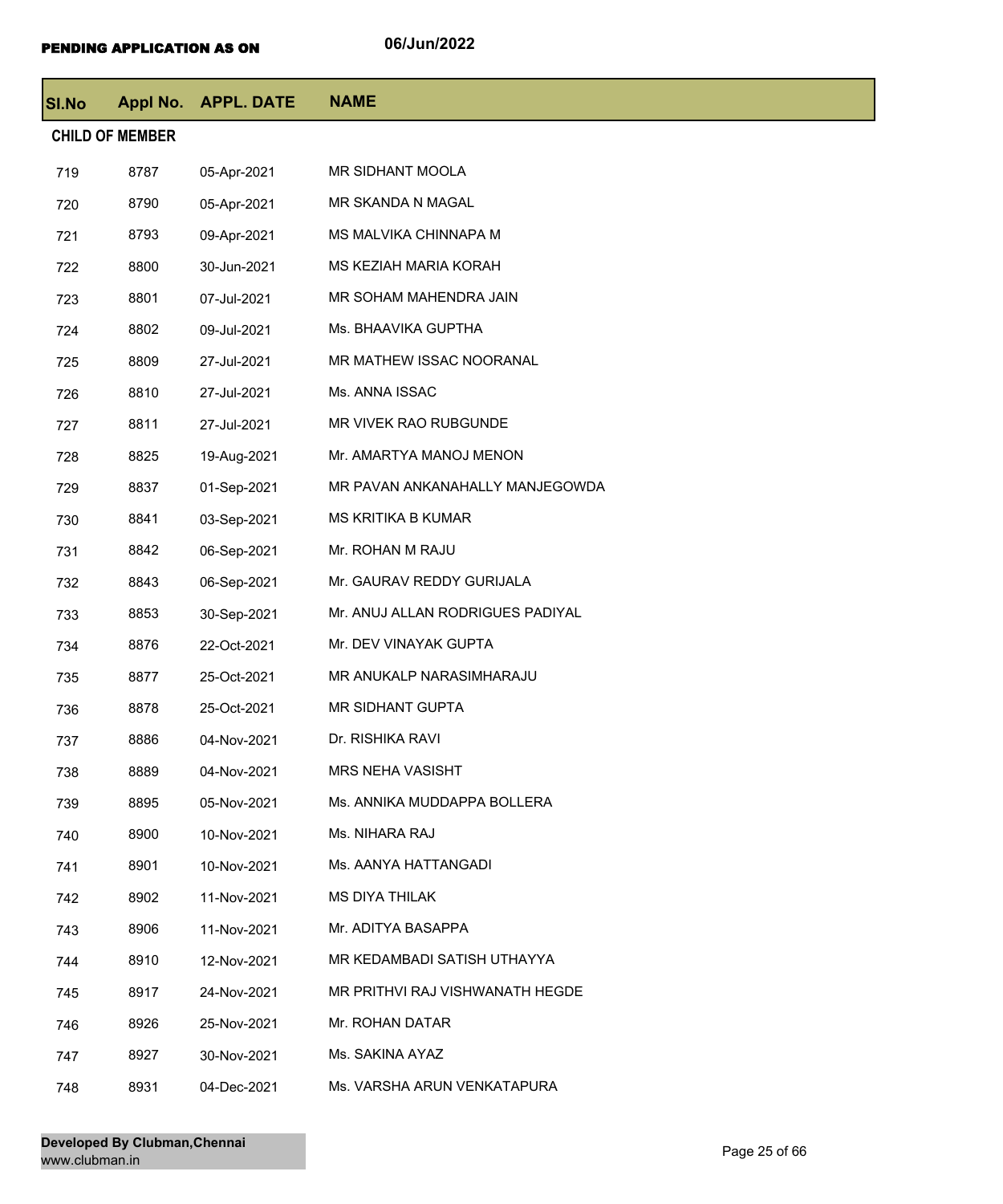| <b>SI.No</b> | Appl No.               | <b>APPL. DATE</b> | <b>NAME</b>                             |
|--------------|------------------------|-------------------|-----------------------------------------|
|              | <b>CHILD OF MEMBER</b> |                   |                                         |
| 749          | 8934                   | 10-Dec-2021       | Mr. KARAN VISHWANATH                    |
| 750          | 8944                   | 21-Dec-2021       | Mr. PRANAV SRIDHAR HASSAN               |
| 751          | 8949                   | 23-Dec-2021       | Ms. AYANA HOLLA P                       |
| 752          | 8957                   | 04-Jan-2022       | MRS SUPRIYA UTHAIAH CHANNIRA            |
| 753          | 8959                   | 04-Jan-2022       | MR ARNAV ANIL BAGALWADI                 |
| 754          | 8961                   | 10-Jan-2022       | Ms. SAAKSHI V MAYYA                     |
| 755          | 8962                   | 10-Jan-2022       | Mr. ROHAN MAMMEN                        |
| 756          | 8964                   | 12-Jan-2022       | Ms. SANYA ANIL HIRANI                   |
| 757          | 8966                   | 12-Jan-2022       | MRS PRAGNYA BIDARKERE PRAKASH           |
| 758          | 8967                   | 12-Jan-2022       | Mr. RAGHAV RAM MOHAN                    |
| 759          | 9036                   | 01-Feb-2022       | Mr. ANANJAN KAUSHIK                     |
| 760          | 9037                   | 01-Feb-2022       | Ms. AANYA AURORA                        |
| 761          | 9038                   | 03-Feb-2022       | <b>MR VITTAL RAMU</b>                   |
| 762          | 9039                   | 03-Feb-2022       | MR ANIRUDDH AJILA                       |
| 763          | 9096                   | 07-Feb-2022       | MR ABISHEK MASTHENAHALLY NARAYANA GOWDA |
| 764          | 9119                   | 15-Feb-2022       | Mr. ADITYA ASHOK BALU                   |
| 765          | 9128                   | 22-Feb-2022       | <b>MS POORNIMA SRIDHAR</b>              |
| 766          | 9154                   | 09-Mar-2022       | Mr. AKASH MURALI                        |
| 767          | 9155                   | 09-Mar-2022       | Ms. AVANTI TARA MENON                   |
| 768          | 9156                   | 09-Mar-2022       | Mr. AADITYA NISHANT GURJER              |
| 769          | 9157                   | 09-Mar-2022       | Ms. DEVIKA KAMATH                       |
| 770          | 9158                   | 09-Mar-2022       | MR AAMIR SOHAIL                         |
| 771          | 9159                   | 09-Mar-2022       | Ms. SHIVALI S BAJAJ                     |
| 772          | 9160                   | 09-Mar-2022       | Ms. RHEA ISHANI AURORA                  |
| 773          | 9161                   | 09-Mar-2022       | Mr. ROHAN VENKATESH AURORA              |
| 774          | 9162                   | 09-Mar-2022       | Mr. NIHAL ALOYSIUS SHET SALDANHA        |
| 775          | 9163                   | 09-Mar-2022       | Mr. SRIDHAR PODDAR                      |
| 776          | 9171                   | 11-Mar-2022       | MRS PAROMITA HARSHA                     |
| 777          | 9183                   | 24-Mar-2022       | Mr. ROHIT KAMATH                        |
| 778          | 9184                   | 24-Mar-2022       | Ms. CARISMA SHETTY                      |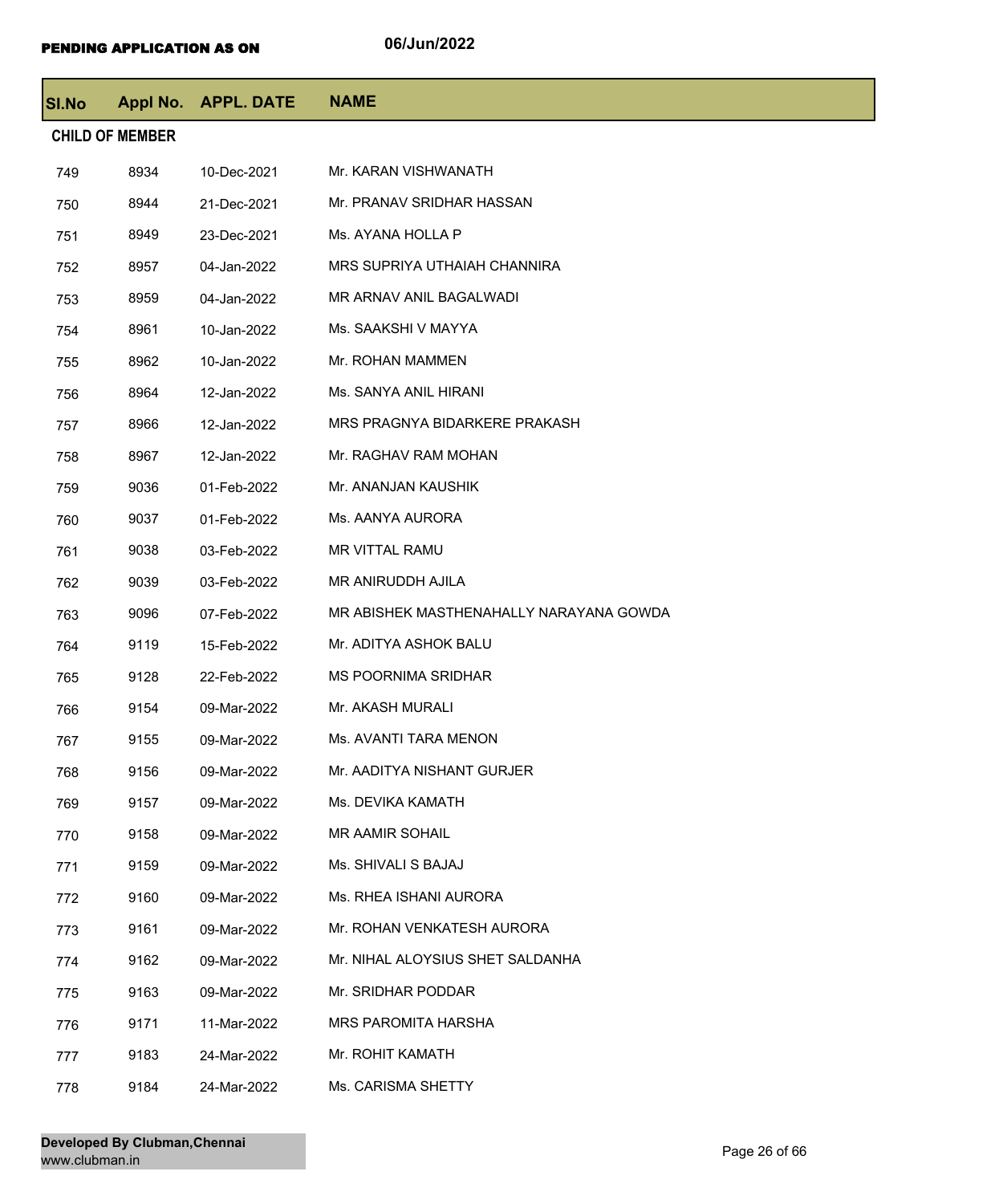| SI.No              |                        | Appl No. APPL. DATE                | <b>NAME</b>                              |
|--------------------|------------------------|------------------------------------|------------------------------------------|
|                    | <b>CHILD OF MEMBER</b> |                                    |                                          |
| 779                | 9185                   | 24-Mar-2022                        | Mr. SIDDHARTA ANAND                      |
| 780                | 9186                   | 24-Mar-2022                        | Ms. ANANDITHA REDDY                      |
| 781                | 9187                   | 24-Mar-2022                        | MR KEVIN FERNANDES                       |
| 782                | 9192                   | 25-Mar-2022                        | Ms. ALIZA SUNIYAH AYAZ                   |
| 783                | 9196                   | 30-Mar-2022                        | <b>MS MEESHA BISWAS</b>                  |
| 784                | 9197                   | 30-Mar-2022                        | MISS ANISHA KUMAR                        |
| 785                | 9207                   | 04-Apr-2022                        | MR BRENDAN PETER FERNANDES               |
| 786                | 9210                   | 11-Apr-2022                        | MS KAMYA SANKARANARAYANAN                |
| 787                | 9233                   | 06-May-2022                        | Ms. MEGHA PRAKASH                        |
| 788                | 9235                   | 09-May-2022                        | Ms. DEEPTHI MAHESH                       |
| 789                | 9236                   | 11-May-2022                        | Mr. SHIVEN GROVER                        |
| 790                | 9242                   | 14-May-2022                        | MRS ADITI MANDANNA                       |
| 791                | 9243                   | 14-May-2022                        | MS SEJAL MADAN JAIN                      |
| 792                | 9248                   | 26-May-2022                        | Mr. DHRUV NAVADA                         |
| 793                | 9253                   | 01-Jun-2022                        | MRS NICOLE ESTELLE FARIA                 |
|                    |                        | <b>CORPORATE MEMBER 2 NOMINEES</b> |                                          |
| 1                  | 9176                   | 16-Mar-2022                        | M/s. SUCHITRA PROPERTIES PVT LTD         |
| 2                  | 9224                   | 25-Apr-2022                        | M/S DOMEX E DATA PRIVATE LIMITED         |
|                    |                        | <b>CORPORATE MEMBER 4 NOMINEES</b> |                                          |
| 1                  | 9212                   | 13-Apr-2022                        | M/S WIPRO ENTERPRISES PRIVATE LIMITED    |
| 2                  | 9219                   | 20-Apr-2022                        | M/S NOVO NORDISK SERVICES CENTER PVT LTD |
| 3                  | 9220                   | 21-Apr-2022                        | M/S RAS INFOTECH LIMITED                 |
| 4                  | 9221                   | 22-Apr-2022                        | M/S CONCORDE HOUSING CORPORATE PVT LTD   |
| 5                  | 9238                   | 11-May-2022                        | M/s. IBEX ENGINEERING PVT LTD            |
| <b>LIFE MEMBER</b> |                        |                                    |                                          |
| $\mathbf{1}$       | 7508                   | 22-Sep-2018                        | MR ARUN S KALBAL                         |
| $\overline{2}$     | 7511                   | 22-Sep-2018                        | MR SOHRAB KAIKOBAB ITALIA                |
| 3                  | 7512                   | 22-Sep-2018                        | Mr. PRASHANT JASUANTRAI MEHTA            |
| 4                  | 7513                   | 22-Sep-2018                        | Mr. VASANTH KUMAR MUTHUVALE              |
| 5                  | 7514                   | 22-Sep-2018                        | Mr. AJAY AGRAWAL                         |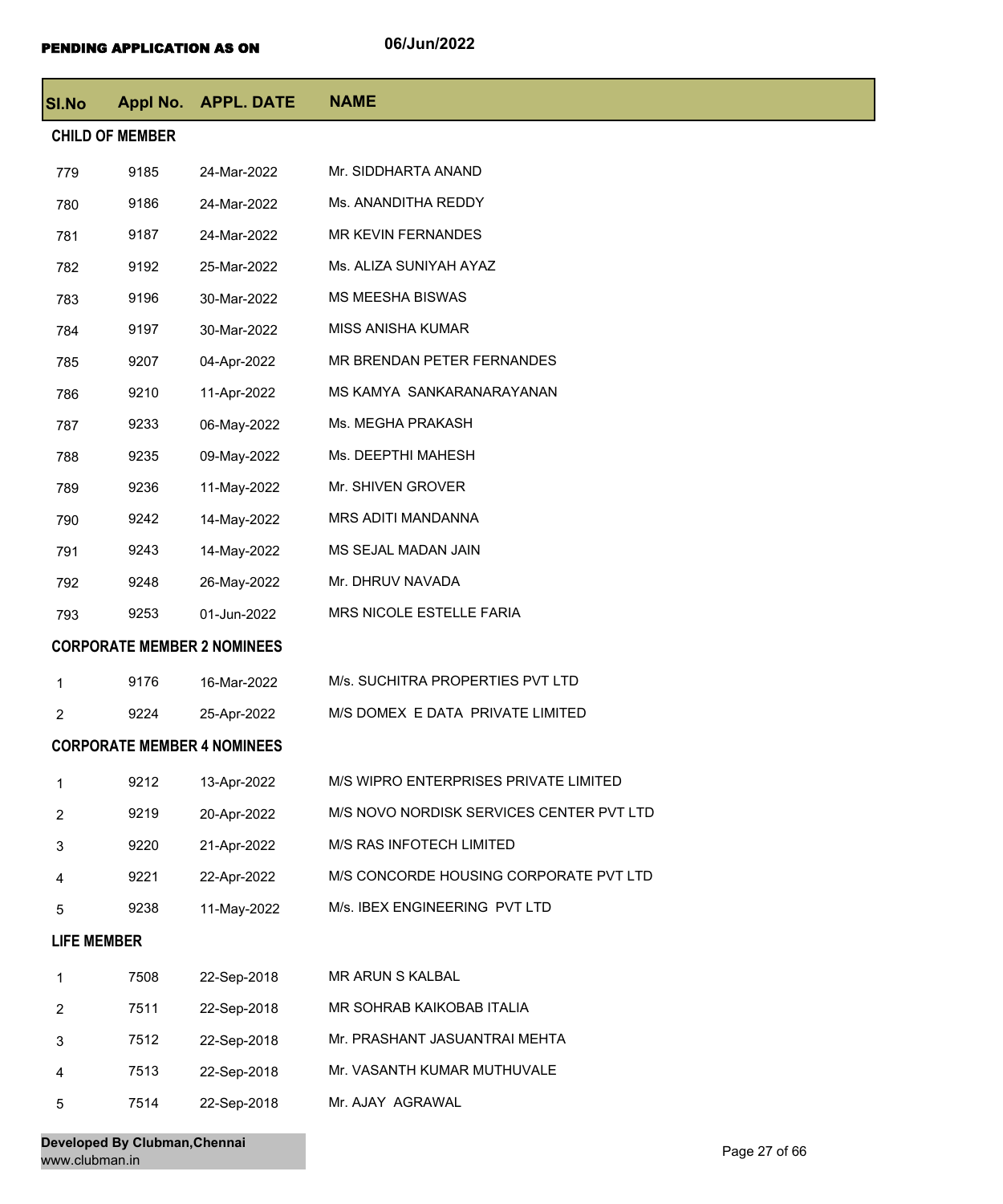| <b>SI.No</b> |                    | Appl No. APPL. DATE | <b>NAME</b>                            |  |  |  |
|--------------|--------------------|---------------------|----------------------------------------|--|--|--|
|              | <b>LIFE MEMBER</b> |                     |                                        |  |  |  |
| 6            | 7515               | 22-Sep-2018         | Mr. MISHA PARUTHI                      |  |  |  |
| 7            | 7516               | 22-Sep-2018         | Mr. JAISIMHA GURURAJ RAO               |  |  |  |
| 8            | 7517               | 22-Sep-2018         | Mr. LAKSHMIPATHY REDDY                 |  |  |  |
| 9            | 7521               | 22-Sep-2018         | Mr. ASHWIN KHORANA                     |  |  |  |
| 10           | 7522               | 22-Sep-2018         | Ms. KANCHAN KALRO                      |  |  |  |
| 11           | 7524               | 22-Sep-2018         | Mr. SANDEEP SINGH                      |  |  |  |
| 12           | 7525               | 22-Sep-2018         | Mr. RAJNEESH VERMA                     |  |  |  |
| 13           | 7823               | 18-Oct-2018         | MR KORAMAGALAM CHINNASWAMY VIJAYAKUMAR |  |  |  |
| 14           | 8155               | 08-Jul-2019         | MR RAVI PRAKASH JAYARAMAIAH            |  |  |  |
| 15           | 8248               | 05-Aug-2019         | MR RAM PRASAD GADDIPATI                |  |  |  |
| 16           | 8970               | 26-Jan-2022         | Mr. MOHIT KARAN GUPTA                  |  |  |  |
| 17           | 8979               | 26-Jan-2022         | Mr. RITWIK JHA                         |  |  |  |
| 18           | 8985               | 28-Jan-2022         | Mr. SIREESH KUPENDRA                   |  |  |  |
| 19           | 8988               | 28-Jan-2022         | Ms. ANANYA TRIPATHI                    |  |  |  |
| 20           | 8997               | 29-Jan-2022         | Mr. MANAV PARUTHI                      |  |  |  |
| 21           | 8998               | 29-Jan-2022         | Mr. SHASHANK AGARWAL                   |  |  |  |
| 22           | 9009               | 30-Jan-2022         | Mr. MADHAVA RAJU N                     |  |  |  |
| 23           | 9015               | 30-Jan-2022         | Mr. ANJANIL GUPTA                      |  |  |  |
| 24           | 9019               | 30-Jan-2022         | Mr. MANIKANDAN JANARDHANAN             |  |  |  |
| 25           | 9021               | 30-Jan-2022         | Mr. VINAY EKNATH LAD                   |  |  |  |
| 26           | 9055               | 04-Feb-2022         | Mr. KAPIL KRISHAN                      |  |  |  |
| 27           | 9061               | 04-Feb-2022         | Mr. SHARAT KHURANA                     |  |  |  |
| 28           | 9062               | 04-Feb-2022         | Mr. SARAVANAN BALASUNDARAM             |  |  |  |
| 29           | 9071               | 05-Feb-2022         | Mr. SIDHARTH PISHAROTI                 |  |  |  |
| 30           | 9074               | 05-Feb-2022         | <b>MRS RASHMI PORUS SHROFF</b>         |  |  |  |
| 31           | 9099               | 07-Feb-2022         | Mr. ANKINEEDU MAGANTI                  |  |  |  |
| 32           | 9100               | 07-Feb-2022         | Mr. RAVNEET SINGH PHOKELA              |  |  |  |
| 33           | 9147               | 09-Mar-2022         | MR RAMESH SITARAM KALANJE              |  |  |  |
| 34           | 9195               | 30-Mar-2022         | <b>MR MUKESH BANSAL</b>                |  |  |  |
|              |                    |                     |                                        |  |  |  |

## **LONG TERM SERVICE ASSOCIATE**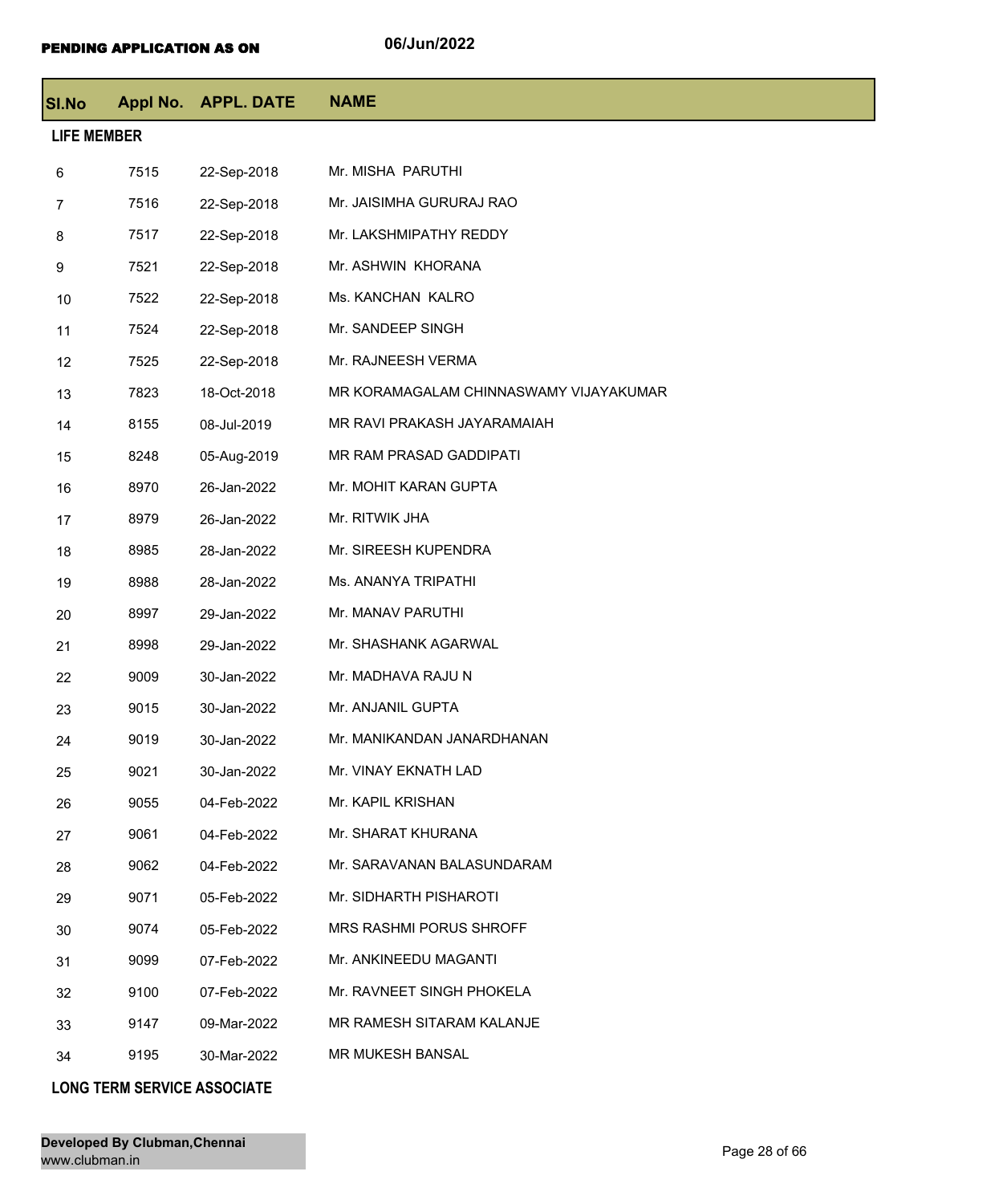| <b>SI.No</b>   |                                    | Appl No. APPL. DATE | <b>NAME</b>                           |  |  |
|----------------|------------------------------------|---------------------|---------------------------------------|--|--|
|                | <b>LONG TERM SERVICE ASSOCIATE</b> |                     |                                       |  |  |
| 1              | 9046                               | 03-Feb-2022         | Mr. BASAVARAJ NINGAPPA SANDIGAWAD     |  |  |
| $\overline{2}$ | 9172                               | 11-Mar-2022         | MR SUJIT KUMAR CHOWDHURY              |  |  |
| 3              | 9174                               | 11-Mar-2022         | DR RAMACHANDRA CHOWDAPPA              |  |  |
| 4              | 9180                               | 18-Mar-2022         | Dr. MANJUNATH C N                     |  |  |
| 5              | 9190                               | 25-Mar-2022         | GP.CAPT. MANMOHAN KISHAN TENJARLA     |  |  |
| 6              | 9203                               | 01-Apr-2022         | Mr. DINESH CHANDER PATWARI            |  |  |
| $\overline{7}$ | 9209                               | 06-Apr-2022         | MR NAVEEN NAGAPPA ANABERU             |  |  |
| 8              | 9230                               | 02-May-2022         | Mr. RAVINDRA SAI M IRS                |  |  |
|                | <b>NON RESIDE.IN INDIA</b>         |                     |                                       |  |  |
| 1              | 9103                               | 09-Feb-2022         | Mr. NARESH SHAH                       |  |  |
| $\overline{2}$ | 9113                               | 15-Feb-2022         | Mr. VENKATESH BALASUBRAMANIAM         |  |  |
| 3              | 9133                               | 03-Mar-2022         | Mr. SUMANTRO DAS                      |  |  |
|                | PERMANENT ASSOCIATE                |                     |                                       |  |  |
| 1              | 4654                               | 27-Mar-2008         | Mr. JOHN MATHEW PANIKAR               |  |  |
| $\overline{c}$ | 4729                               | 26-Jun-2008         | Mr. ABHAY JAIPURIA                    |  |  |
| 3              | 4809                               | 17-Sep-2008         | Mr. KAPIL SIKKA                       |  |  |
| 4              | 4890                               | 31-Dec-2008         | Mr. ARJUN A ANJARIA                   |  |  |
| 5              | 5034                               | 09-Apr-2009         | Mr. ALOK SHRIRAM CHOUDHARI            |  |  |
| 6              | 8135                               | 02-Jul-2019         | MRS SUNDARA LEELA BHARATH             |  |  |
| 7              | 8327                               | 19-Aug-2019         | <b>MRS SRIYA CHARI</b>                |  |  |
| 8              | 8466                               | 14-Nov-2019         | MRS MUKTA MALIK ARORA                 |  |  |
| 9              | 8999                               | 29-Jan-2022         | Mr. MAYANK DEEPAK SHAH                |  |  |
| 10             | 9004                               | 29-Jan-2022         | Mr. SUBODH SHARMA                     |  |  |
| 11             | 9022                               | 30-Jan-2022         | Mr. SUDHANSH MOHAN KUMAR              |  |  |
| 12             | 9034                               | 31-Jan-2022         | Ms. TASNEEM FARAH AHMED ALI           |  |  |
| 13             | 9066                               | 05-Feb-2022         | MR RAMESH REDDY M Y                   |  |  |
| 14             | 9069                               | 05-Feb-2022         | MR NIKHIL AMASHI                      |  |  |
| 15             | 9070                               | 05-Feb-2022         | <b>MR GAURAV SARAF</b>                |  |  |
| 16             | 9076                               | 05-Feb-2022         | Mr. DEBASHISH CHATTERJEE              |  |  |
| 17             | 9089                               | 07-Feb-2022         | Mr. VENKATRAMAN KANIYUR KRISHNAMURTHY |  |  |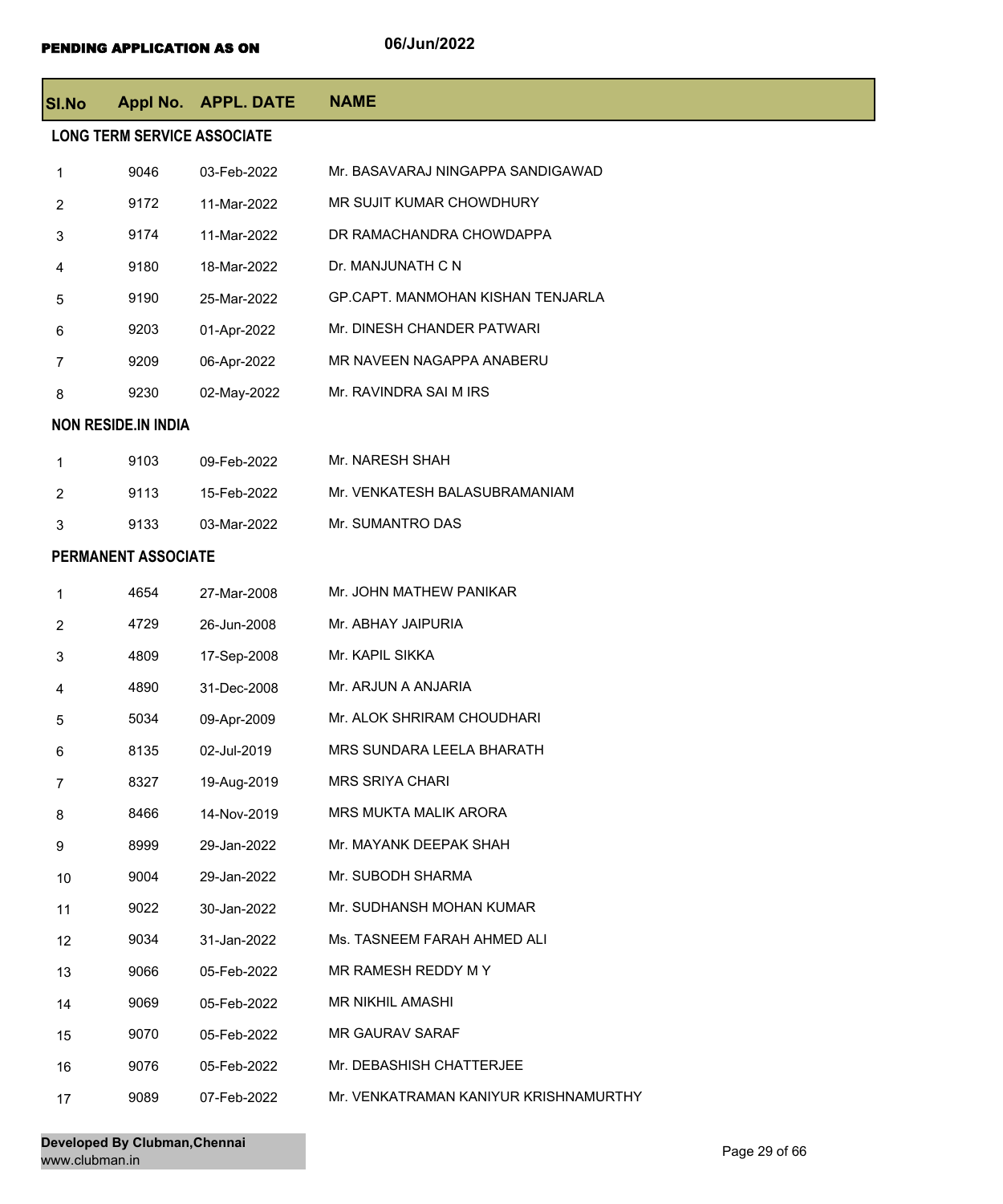| <b>SI.No</b>   |                         | Appl No. APPL. DATE | <b>NAME</b>                        |
|----------------|-------------------------|---------------------|------------------------------------|
|                | PERMANENT ASSOCIATE     |                     |                                    |
| 18             | 9097                    | 07-Feb-2022         | Mr. NARAYANA SWAMY VENKATA BASHYAM |
| 19             | 9098                    | 07-Feb-2022         | Mr. KARANDEEP SINGH KAPANY         |
| 20             | 9116                    | 15-Feb-2022         | Mr. SHYAM SUNDER VIJAY             |
| 21             | 9144                    | 08-Mar-2022         | MR PAVAMAN YELANDUR ANANTHA RAO    |
| 22             | 9211                    | 11-Apr-2022         | MS SIMRAN JAGTIANI BANERJEE        |
|                | <b>PERMANENT MEMBER</b> |                     |                                    |
| 1              | 2768                    | 28-Jan-2002         | MR RAJIV KUMAR JAIN                |
| $\overline{2}$ | 2978                    | 30-Sep-2002         | MR UTHPAL SUBRAMANYA RAO           |
| 3              | 3165                    | 29-Mar-2003         | MR KUNAL AGARWAL                   |
| 4              | 3326                    | 21-Jan-2004         | MR ANANTH SEETHARAM                |
| 5              | 3408                    | 30-Mar-2004         | <b>MR VARUN K</b>                  |
| 6              | 3536                    | 29-Sep-2004         | MISS RASHMI CHAVAN                 |
| 7              | 3586                    | 30-Dec-2004         | MR RUPAYAN CHATTERJEE              |
| 8              | 3611                    | 20-Jan-2005         | MR POONACCHA C M                   |
| 9              | 3630                    | 02-Feb-2005         | MRS DIVA PANKAJ GANERIWAL          |
| 10             | 3662                    | 01-Mar-2005         | MR BHUVAN VIKRAM JAIN              |
| 11             | 3824                    | 20-Jul-2005         | MR PRABHAKAR RAMALINGAM            |
| 12             | 3837                    | 16-Aug-2005         | MR AFZAL SULAIMAN                  |
| 13             | 3918                    | 03-Jan-2006         | MR RAJESH KAMATH N                 |
| 14             | 3936                    | 12-Jan-2006         | DR BINU ABRAHAM THOMAS             |
| 15             | 3942                    | 17-Jan-2006         | MR KETAN BAKHSHI                   |
| 16             | 3982                    | 03-Feb-2006         | DR AJIT KUMAR ROY                  |
| 17             | 3985                    | 06-Feb-2006         | MR MANJUNATH BHANDARY              |
| 18             | 3986                    | 06-Feb-2006         | MR ANIL AGRAWAL                    |
| 19             | 3989                    | 10-Feb-2006         | MR BALARAJU G                      |
| 20             | 3994                    | 21-Feb-2006         | MR SAMEER GAFFAR                   |
| 21             | 3996                    | 22-Feb-2006         | MR KARTHIK V SETTY                 |
| 22             | 4000                    | 27-Feb-2006         | MR LAVA KUMAR P                    |
| 23             | 4002                    | 28-Feb-2006         | MR RAHUL KAMAL NARAIN HAKSAR       |
| 24             | 4014                    | 09-Mar-2006         | MR VENKATESHA C A                  |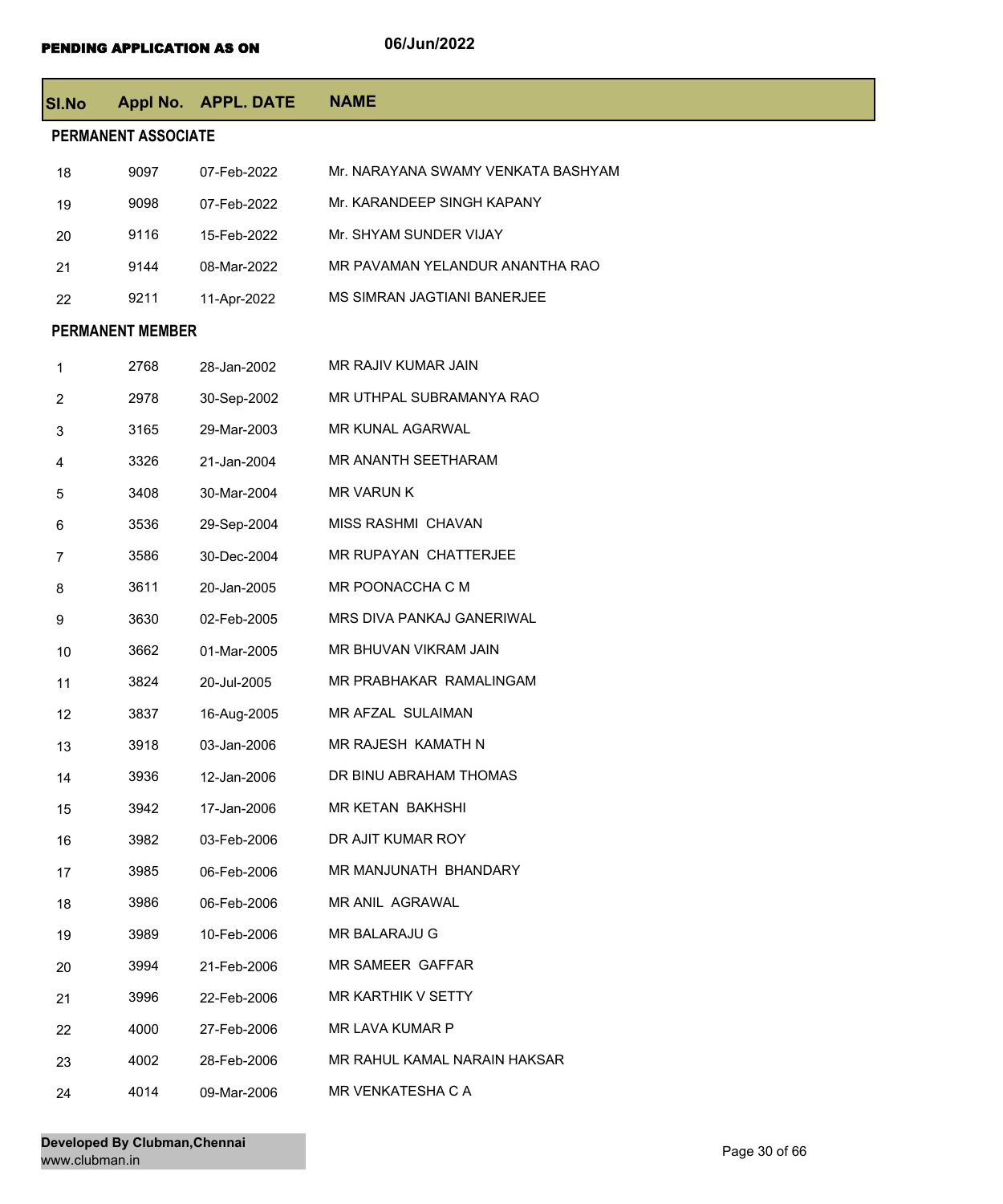| <b>SI.No</b> |                         | Appl No. APPL. DATE | <b>NAME</b>                         |  |  |  |
|--------------|-------------------------|---------------------|-------------------------------------|--|--|--|
|              | <b>PERMANENT MEMBER</b> |                     |                                     |  |  |  |
| 25           | 4034                    | 04-Apr-2006         | MR P V BALASUBRAMANIAN              |  |  |  |
| 26           | 4035                    | 05-Apr-2006         | MR RAJNESH MASKARA                  |  |  |  |
| 27           | 4037                    | 06-Apr-2006         | MR NIHAL ASHOK ALVA                 |  |  |  |
| 28           | 4050                    | 28-Apr-2006         | MR LOKESH MUNIYAPPA REDDY           |  |  |  |
| 29           | 4053                    | 05-May-2006         | MR SHYAM SUNDER RAO                 |  |  |  |
| 30           | 4056                    | 08-May-2006         | MR SIDHARTH JAGAT NARAIN HAKSAR     |  |  |  |
| 31           | 4057                    | 09-May-2006         | MRS PRATHIBHA ARADHAYA              |  |  |  |
| 32           | 4060                    | 13-May-2006         | DR SHARAN SRINIVASAN                |  |  |  |
| 33           | 4061                    | 15-May-2006         | MR BASIL LOBO                       |  |  |  |
| 34           | 4063                    | 20-May-2006         | MR MOHAMMED USMAN                   |  |  |  |
| 35           | 4065                    | 24-May-2006         | DR YOHANNAN JOHN                    |  |  |  |
| 36           | 4072                    | 30-May-2006         | Miss. OMANA MATHEWS                 |  |  |  |
| 37           | 4082                    | 12-Jun-2006         | MR LIAQUATH ALI KHAN                |  |  |  |
| 38           | 4085                    | 17-Jun-2006         | MR SUMIT BAGARIA                    |  |  |  |
| 39           | 4091                    | 20-Jun-2006         | MR PREETHAM RAGHUNATH BINDIGANAVILE |  |  |  |
| 40           | 4103                    | 30-Jun-2006         | MR RAJESH BAGLUR CHAND              |  |  |  |
| 41           | 4105                    | 01-Jul-2006         | MR ADITH K ABRAHAM                  |  |  |  |
| 42           | 4106                    | 04-Jul-2006         | DR GAVIRAJIS SIDDANAGOUDA PATIL     |  |  |  |
| 43           | 4110                    | 06-Jul-2006         | MR ARUN KUMAR RABINDRANATH          |  |  |  |
| 44           | 4111                    | 11-Jul-2006         | MR MITHUN PRASAD                    |  |  |  |
| 45           | 4117                    | 20-Jul-2006         | Ms. ANUSHA PAI                      |  |  |  |
| 46           | 4120                    | 24-Jul-2006         | MR SUDHIN SHAHANI                   |  |  |  |
| 47           | 4126                    | 03-Aug-2006         | CAPT. AMITABH SHARMA                |  |  |  |
| 48           | 4145                    | 07-Sep-2006         | DR VINOD KUMAR R                    |  |  |  |
| 49           | 4152                    | 15-Sep-2006         | DR NIRANJAN GOWDA                   |  |  |  |
| 50           | 4153                    | 18-Sep-2006         | MR VINAY MRUTHYUNJAYA               |  |  |  |
| 51           | 4168                    | 13-Oct-2006         | MR SANJIV KUMAR SARAF               |  |  |  |
| 52           | 4170                    | 16-Oct-2006         | MR VINOD SUBRAMANYA ULLAL           |  |  |  |
| 53           | 4171                    | 18-Oct-2006         | MR MURALI KUTTAN MENON              |  |  |  |
| 54           | 4174                    | 27-Oct-2006         | MR NANDA KISHORE                    |  |  |  |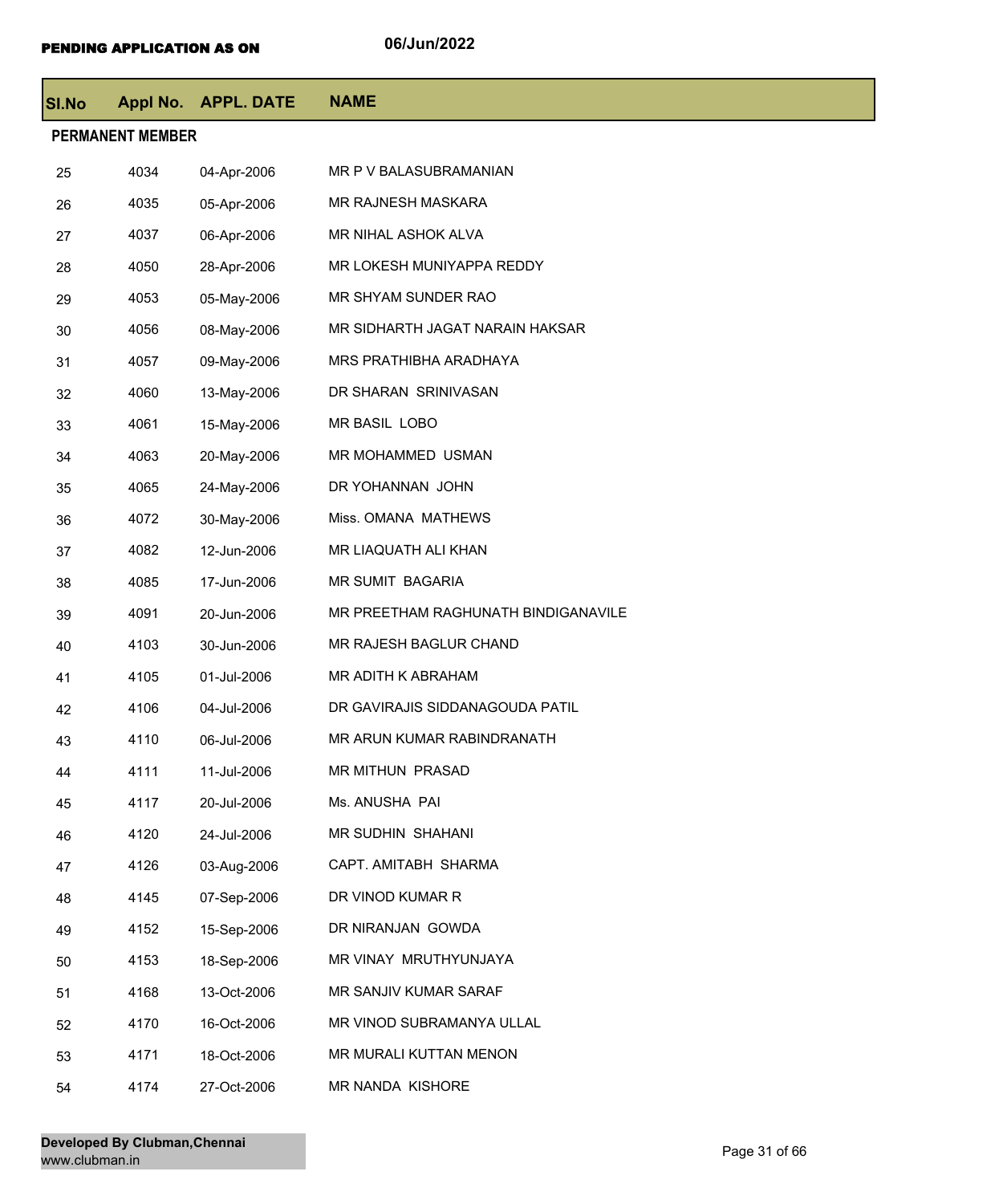| SI.No |                         | Appl No. APPL. DATE | <b>NAME</b>                              |
|-------|-------------------------|---------------------|------------------------------------------|
|       | <b>PERMANENT MEMBER</b> |                     |                                          |
| 55    | 4179                    | 02-Nov-2006         | MR AJAY APPACHU                          |
| 56    | 4181                    | 14-Nov-2006         | MR JUNAID MAHMOOD JAFFER                 |
| 57    | 4185                    | 20-Nov-2006         | <b>MISS VARSHA K</b>                     |
| 58    | 4194                    | 07-Dec-2006         | MR AVINASH ARALI                         |
| 59    | 4199                    | 12-Dec-2006         | <b>MR KARAN SINGH</b>                    |
| 60    | 4204                    | 15-Dec-2006         | MR UMAKANTH ALVA                         |
| 61    | 4209                    | 22-Dec-2006         | MR ABBURU UDAYABHASKAR RAO               |
| 62    | 4214                    | 28-Dec-2006         | MR BHARANI VASUDEV SETLUR                |
| 63    | 4221                    | 02-Jan-2007         | MR RISHWANTH SATHYAMURTHY                |
| 64    | 4222                    | 02-Jan-2007         | MR AGA SULTAN MURTHUZA                   |
| 65    | 4223                    | 02-Jan-2007         | MR RAGHAVA KALYANARAMAN KSHETRAPALAPURAM |
| 66    | 4225                    | 02-Jan-2007         | MR NARAYAN RAMALINGAM                    |
| 67    | 4228                    | 02-Jan-2007         | MR RANGASWAMY R                          |
| 68    | 4233                    | 02-Jan-2007         | MR RAMAMURTHY SRIRAM PRASAD              |
| 69    | 4239                    | 05-Jan-2007         | MR SYED MUKARRAM                         |
| 70    | 4240                    | 05-Jan-2007         | <b>MR MAHENDRA M</b>                     |
| 71    | 4241                    | 05-Jan-2007         | MR DINESH RAMACHANDRA                    |
| 72    | 4242                    | 05-Jan-2007         | <b>MRS MAYA MOOLA</b>                    |
| 73    | 4244                    | 06-Jan-2007         | MR MUTHANNA                              |
| 74    | 4246                    | 06-Jan-2007         | MR ABHAY VYANKATESH KEWADKAR             |
| 75    | 4249                    | 08-Jan-2007         | MR VIKAS THYAVANAGI NAGARAJA             |
| 76    | 4253                    | 10-Jan-2007         | MR RAGHAVENDRA PRAMOD KARPUR             |
| 77    | 4255                    | 10-Jan-2007         | MR PRITHVIRAJ BAGRECHA                   |
| 78    | 4257                    | 10-Jan-2007         | MR RAJA SANKAR S R                       |
| 79    | 4260                    | 13-Jan-2007         | MR MOHAN REDDY PAPANNA                   |
| 80    | 4261                    | 16-Jan-2007         | MR ROHAN BOPANNA                         |
| 81    | 4266                    | 17-Jan-2007         | MR NIKHIL THOMAS JOSEPH                  |
| 82    | 4267                    | 19-Jan-2007         | <b>MR VIVEK BEKAL</b>                    |
| 83    | 4272                    | 22-Jan-2007         | MR MANINDER SINGH                        |
| 84    | 4278                    | 31-Jan-2007         | MR HARISH KUMAR R P                      |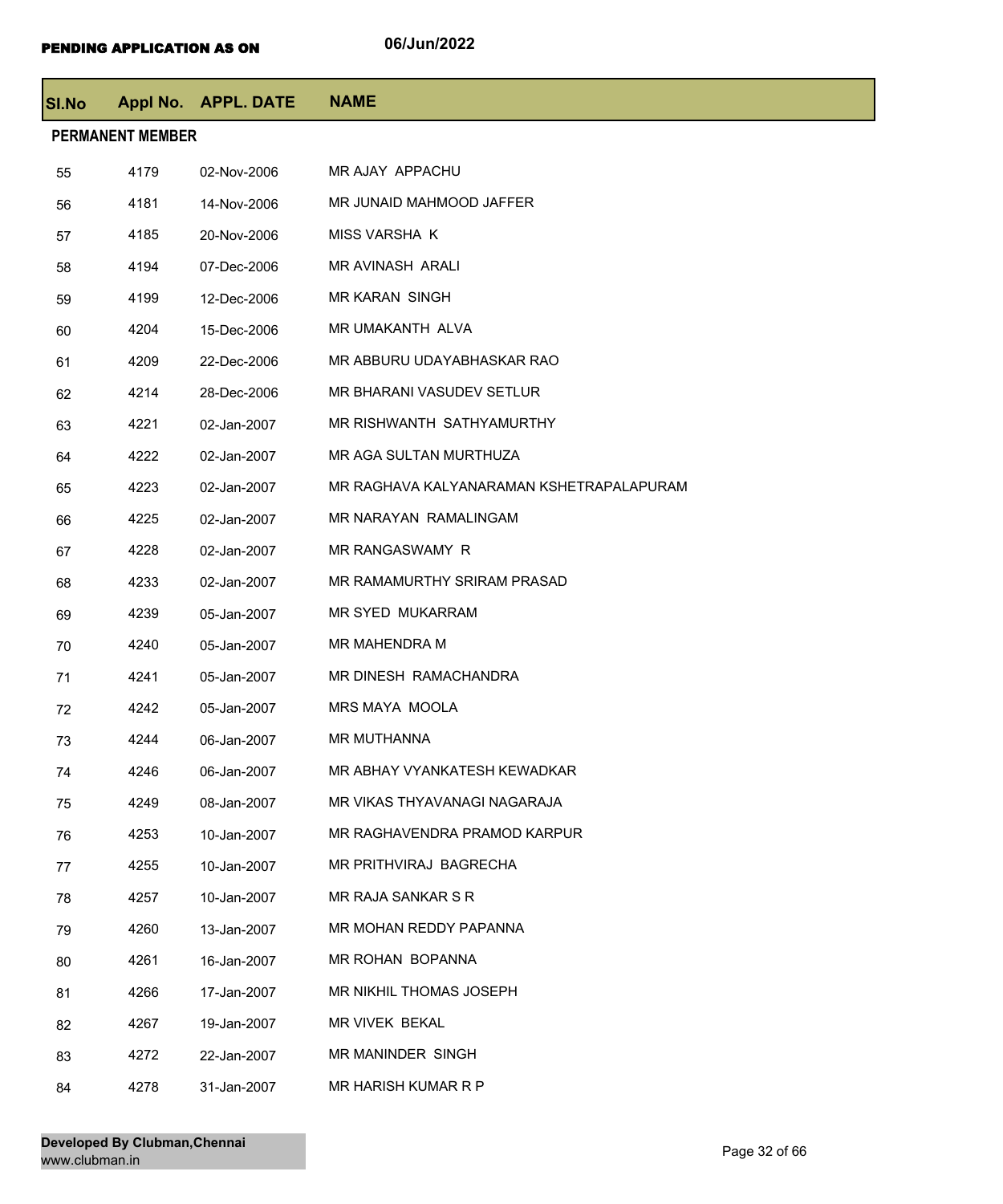| <b>SI.No</b> |                         | Appl No. APPL. DATE | <b>NAME</b>                        |
|--------------|-------------------------|---------------------|------------------------------------|
|              | <b>PERMANENT MEMBER</b> |                     |                                    |
| 85           | 4281                    | 02-Feb-2007         | <b>MR SAHIL ARORA</b>              |
| 86           | 4284                    | 03-Feb-2007         | MR ROHIT MOHANRAJ KUNCHAM          |
| 87           | 4286                    | 07-Feb-2007         | MR SANDEEP BANTHIYA                |
| 88           | 4290                    | 09-Feb-2007         | MR PRADEEP CHAUDHRY                |
| 89           | 4315                    | 08-Mar-2007         | MR BELLIAPPA MAPANGADA SOMAIAH     |
| 90           | 4319                    | 12-Mar-2007         | MR VINAY BASAVARAJ                 |
| 91           | 4323                    | 15-Mar-2007         | DR SUNIL K S                       |
| 92           | 4324                    | 15-Mar-2007         | MR ARCHIT JHUN JHUNWALA            |
| 93           | 4326                    | 21-Mar-2007         | MR KARTHIK VARYUR KITTU            |
| 94           | 4327                    | 21-Mar-2007         | MRS GREETA VERGHESE                |
| 95           | 4328                    | 21-Mar-2007         | CAPT. ARVIND SHARMA                |
| 96           | 4333                    | 22-Mar-2007         | MR PARTHA PRATIM MANDAL            |
| 97           | 4335                    | 23-Mar-2007         | MR BHARAT SATISH RAJGHATTA         |
| 98           | 4345                    | 07-Apr-2007         | MR RAJESH SELVARAJ                 |
| 99           | 4346                    | 09-Apr-2007         | DR MAHADEV JATTI                   |
| 100          | 4349                    | 13-Apr-2007         | DR NANDISH SHIVANNA DOMULUR        |
| 101          | 4350                    | 16-Apr-2007         | MR HANUMANT SHIAM NATH             |
| 102          | 4352                    | 16-Apr-2007         | MR ANIL KUMAR CHANDRAMOULI         |
| 103          | 4353                    | 18-Apr-2007         | MR RAVI H M LOBO                   |
| 104          | 4362                    | 28-Apr-2007         | MR NATARAJ BANGALORE ANJANAPPA     |
| 105          | 4363                    | 28-Apr-2007         | MR SUNISH SHANKER                  |
| 106          | 4376                    | 21-May-2007         | MR SRINIVAS BELUR VIJAYARAGHAVAN   |
| 107          | 4377                    | 21-May-2007         | MR ROHIT SAMPATH PERIKAL           |
| 108          | 4383                    | 28-May-2007         | MR ABHINAV LAL                     |
| 109          | 4392                    | 13-Jun-2007         | Mr. KUMAR GURUSHANTHAPPA ANKALKOTI |
| 110          | 4399                    | 20-Jun-2007         | Mr. CHANDRA SINGH                  |
| 111          | 4402                    | 22-Jun-2007         | Mr. PRASHANTH CHELUVARAJ           |
| 112          | 4409                    | 28-Jun-2007         | Mr. SANJAY MUDARTHA                |
| 113          | 4424                    | 19-Jul-2007         | Mr. SSUPREET RAJU                  |
| 114          | 4442                    | 17-Aug-2007         | Mr. JOVEN VELLARA FRANCIS          |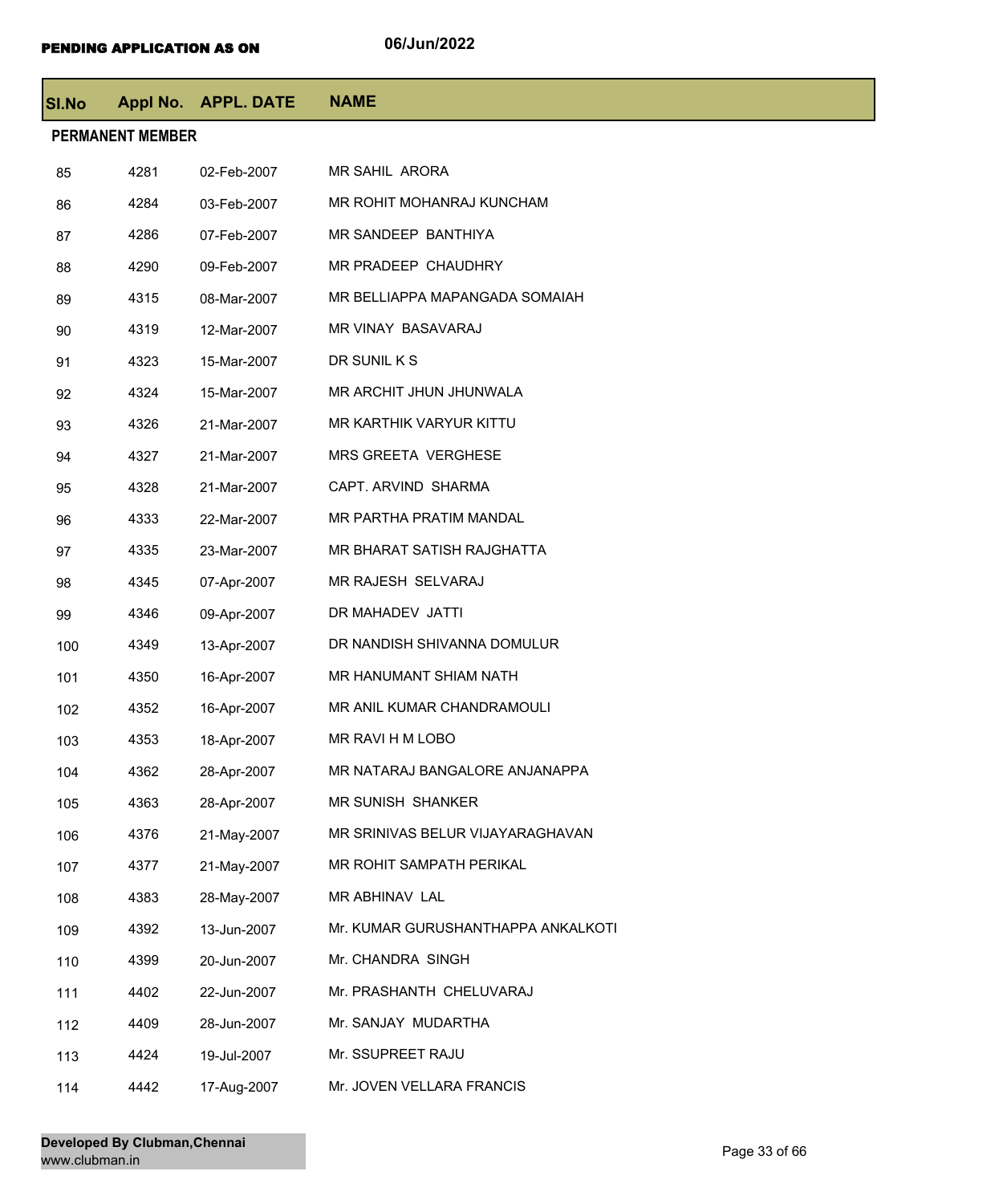| SI.No |                         | Appl No. APPL. DATE | <b>NAME</b>                      |
|-------|-------------------------|---------------------|----------------------------------|
|       | <b>PERMANENT MEMBER</b> |                     |                                  |
| 115   | 4448                    | 22-Aug-2007         | Mr. HUYYAR NITHIN SHETTY         |
| 116   | 4455                    | 03-Sep-2007         | Mr. MUJAHID ALAM                 |
| 117   | 4457                    | 10-Sep-2007         | Ms. PARINEETA SRIVATSA           |
| 118   | 4474                    | 29-Sep-2007         | Mr. KANNACHANDA APPANNA ROSHAN   |
| 119   | 4484                    | 15-Oct-2007         | MR DILIP KUMAR PORWAL            |
| 120   | 4489                    | 23-Oct-2007         | Mr. MURALI MOHAN                 |
| 121   | 4494                    | 30-Oct-2007         | Mr. SHRAVAN                      |
| 122   | 4502                    | 17-Nov-2007         | Mrs. SAMRATHA MADAPPA            |
| 123   | 4505                    | 22-Nov-2007         | Mr. ABHISHEK KUMAR CHANDNANI     |
| 124   | 4506                    | 24-Nov-2007         | Mr. KIRAN BAPU KRISHNA MURTHY    |
| 125   | 4509                    | 29-Nov-2007         | Mr. SACHIN POOVANNA              |
| 126   | 4519                    | 07-Dec-2007         | Mr. SURESH. J K                  |
| 127   | 4529                    | 19-Dec-2007         | Mr. PRAVIN. D V                  |
| 128   | 4531                    | 20-Dec-2007         | Dr. JAYAKARA SHETTY              |
| 129   | 4535                    | 22-Dec-2007         | MR SARABJEET SINGH               |
| 130   | 4536                    | 24-Dec-2007         | MR HASAN QURESH ZAVERY           |
| 131   | 4539                    | 26-Dec-2007         | Mr. NARENDRA BHANDARI            |
| 132   | 4540                    | 26-Dec-2007         | Mr. ATTHILLY RAMEGOWDA VISWANATH |
| 133   | 4542                    | 27-Dec-2007         | MR SATYANARAYAN RAMAKRISHNAN     |
| 134   | 4553                    | 31-Dec-2007         | Mr. AMIT BHAGWAN AHUJA           |
| 135   | 4557                    | 02-Jan-2008         | Mr. PANINDHAR DEBUR              |
| 136   | 4559                    | 02-Jan-2008         | Mr. MOHIT CHAND BELANI           |
| 137   | 4560                    | 02-Jan-2008         | Mr. GURUDUTT CHENNAGIRI          |
| 138   | 4562                    | 02-Jan-2008         | Mr. AJAY JOSEPH                  |
| 139   | 4568                    | 07-Jan-2008         | Mr. ANAND VIDYULLATA VIJAY       |
| 140   | 4571                    | 10-Jan-2008         | Mr. KAUSHIK MUKHOPADHYAY         |
| 141   | 4576                    | 14-Jan-2008         | Mr. RAJUPPALLE CHAITANYA REDDY   |
| 142   | 4581                    | 16-Jan-2008         | Mr. RAKESH RAO MC                |
| 143   | 4582                    | 17-Jan-2008         | DR GAUTHAM.P PURA MANJUNATH      |
| 144   | 4588                    | 21-Jan-2008         | Mr. CHANAKYA MISRA               |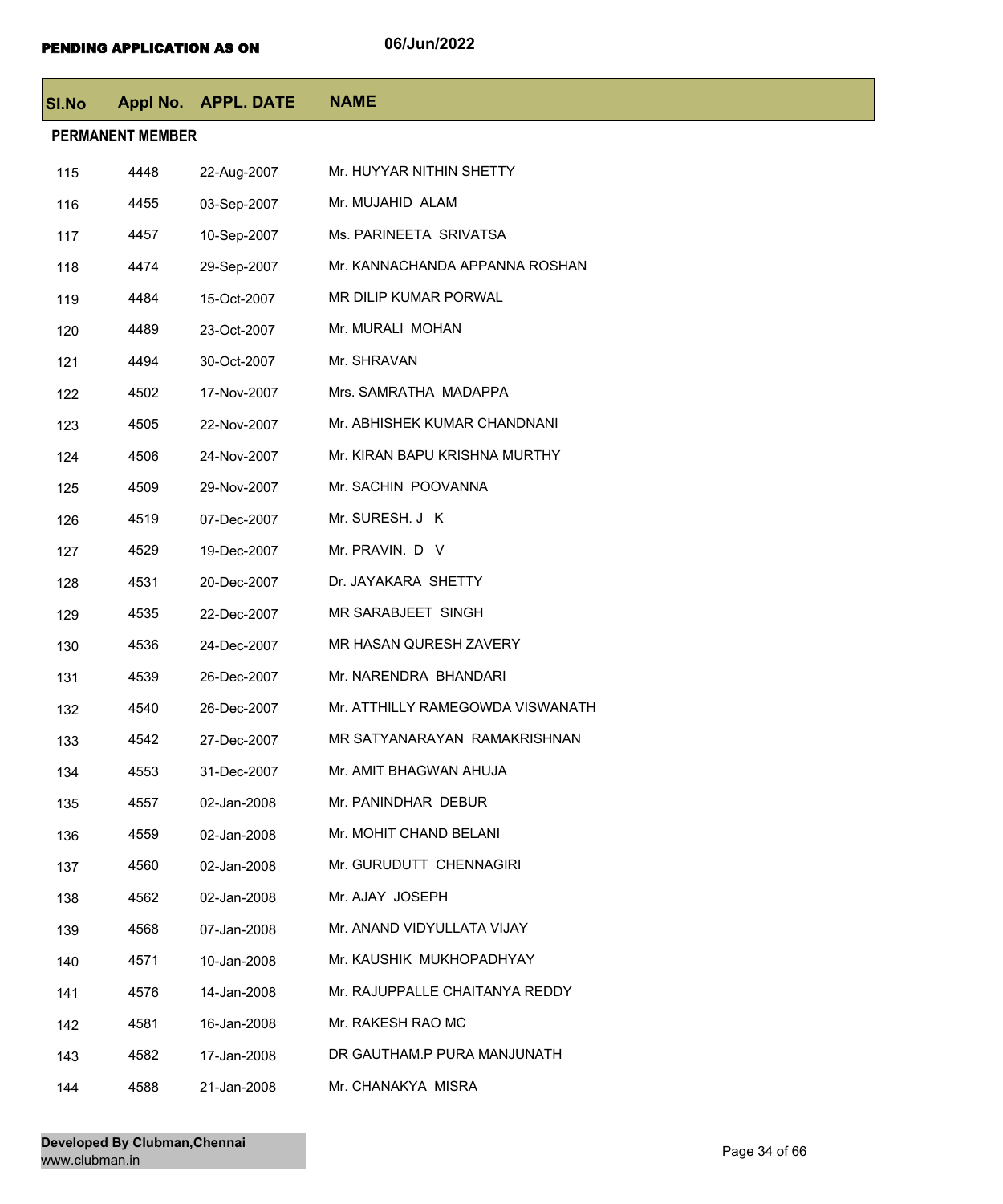| <b>SI.No</b> |                         | Appl No. APPL. DATE | <b>NAME</b>                     |
|--------------|-------------------------|---------------------|---------------------------------|
|              | <b>PERMANENT MEMBER</b> |                     |                                 |
| 145          | 4590                    | 23-Jan-2008         | Mr. JAGAN MOHAN SESHADRI        |
| 146          | 4594                    | 24-Jan-2008         | Mr. VINAYAK KINI MANJESHWAR     |
| 147          | 4595                    | 28-Jan-2008         | Ms. ASHWINI SURESH PRASAD       |
| 148          | 4596                    | 28-Jan-2008         | Mr. ADARSH RAMACHANDRA REDDY    |
| 149          | 4601                    | 30-Jan-2008         | Mr. DHEERAJ RATHI               |
| 150          | 4605                    | 04-Feb-2008         | Mr. ARJUN RAMARAJU              |
| 151          | 4608                    | 06-Feb-2008         | Mr. SRINIVAS RATHI              |
| 152          | 4610                    | 06-Feb-2008         | Mr. KRISHNA T V KUMAR           |
| 153          | 4611                    | 08-Feb-2008         | Mr. RAGHAV REDDY RAJUPALLE      |
| 154          | 4612                    | 09-Feb-2008         | Mr. ROHAN TODARWAL              |
| 155          | 4616                    | 13-Feb-2008         | Mrs. SOWMYA K SHENOY            |
| 156          | 4620                    | 15-Feb-2008         | Mr. VIKHAR AHMED SAYEED         |
| 157          | 4624                    | 16-Feb-2008         | Mr. PRAVEEN B KUMAR             |
| 158          | 4638                    | 08-Mar-2008         | MR SATYANARAYANA R MURTHI       |
| 159          | 4639                    | 12-Mar-2008         | Mr. VINOD KAUL                  |
| 160          | 4645                    | 20-Mar-2008         | Mr. CHAKRADHAR AGRAHARAM GOOTY  |
| 161          | 4646                    | 20-Mar-2008         | Mr. VINAY SACHIDANANDA KADEMANE |
| 162          | 4650                    | 22-Mar-2008         | Mr. ABHISHEK BHANDARI           |
| 163          | 4656                    | 29-Mar-2008         | Mr. VIVEK SURESH BAJAJ          |
| 164          | 4659                    | 31-Mar-2008         | Mr. RISHIT JHUNJHUNWALA         |
| 165          | 4664                    | 11-Apr-2008         | Mrs. KIRAN TARIKERE             |
| 166          | 4666                    | 12-Apr-2008         | MR VISHNU RANED                 |
| 167          | 4671                    | 16-Apr-2008         | Dr. SHYLESH SHETTY              |
| 168          | 4676                    | 23-Apr-2008         | Mr. NARENDRA KAMATH             |
| 169          | 4680                    | 26-Apr-2008         | Mr. MAHENDRA CHORDIA            |
| 170          | 4682                    | 30-Apr-2008         | Ms. TRUPTI RAMACHANDRA          |
| 171          | 4691                    | 16-May-2008         | Mr. CHENGAPPA AIYAPPA KODENDERA |
| 172          | 4695                    | 20-May-2008         | Mr. PRITHVI RAMACHANDRA         |
| 173          | 4698                    | 27-May-2008         | Mr. PRAKASH BAGRI               |
| 174          | 4700                    | 29-May-2008         | Mr. VARUN RAVINDRA              |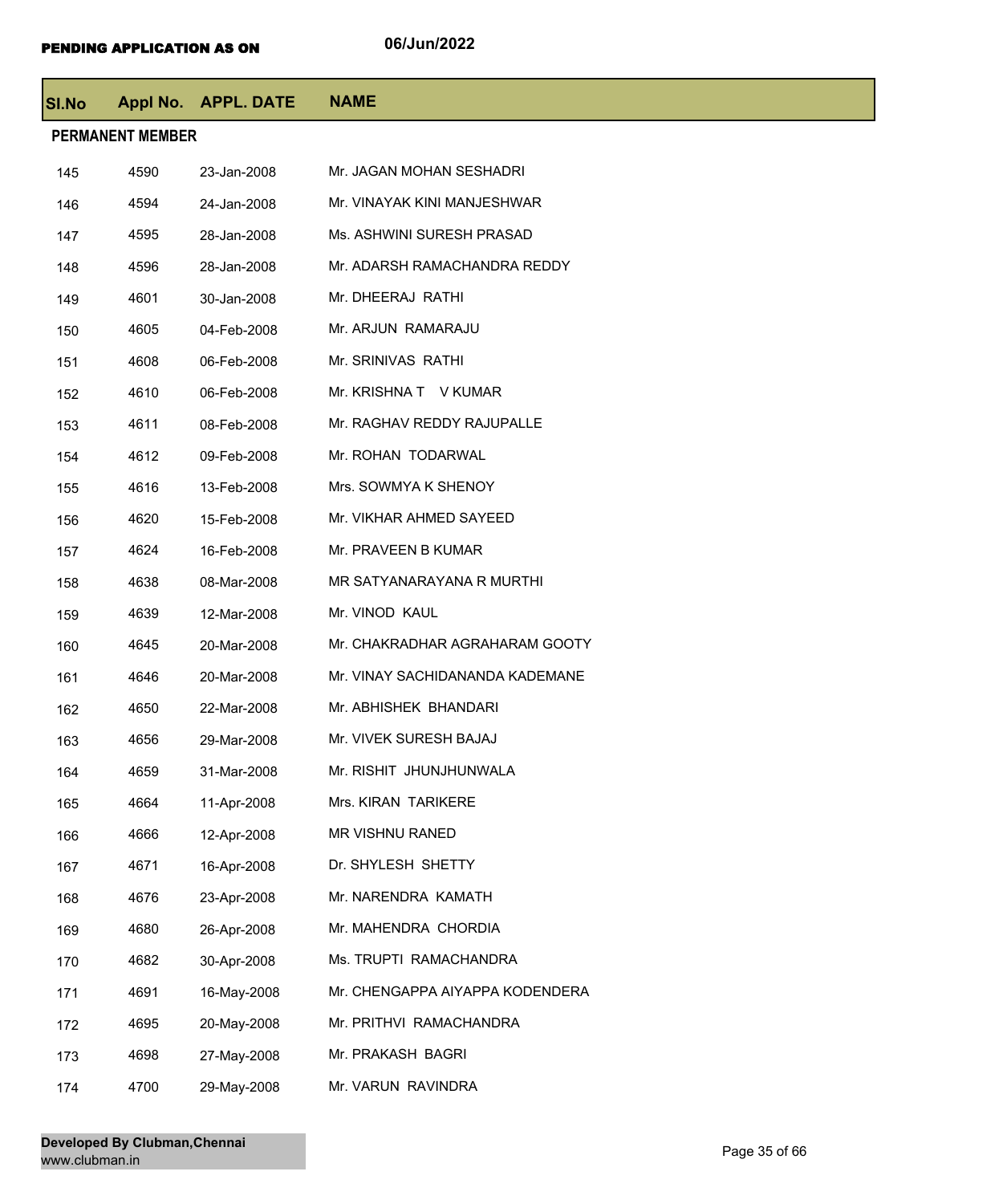| SI.No |                         | Appl No. APPL. DATE | <b>NAME</b>                    |
|-------|-------------------------|---------------------|--------------------------------|
|       | <b>PERMANENT MEMBER</b> |                     |                                |
| 175   | 4711                    | 05-Jun-2008         | MS NIKY RAMACHANDRAN           |
| 176   | 4725                    | 24-Jun-2008         | Ms. REVATHI R RAJ              |
| 177   | 4730                    | 27-Jun-2008         | Mr. ZAIN FAROOK                |
| 178   | 4732                    | 28-Jun-2008         | Mr. DANISH FAROOK              |
| 179   | 4733                    | 28-Jun-2008         | Dr. TINA RAMACHANRAN           |
| 180   | 4734                    | 30-Jun-2008         | Mr. ABHAY JAIPURIA             |
| 181   | 4736                    | 01-Jul-2008         | Mr. VENKATESH D AIFS           |
| 182   | 4741                    | 07-Jul-2008         | R/A NARENDRA                   |
| 183   | 4742                    | 07-Jul-2008         | Mr. ASHWIN GANGOLLI            |
| 184   | 4743                    | 09-Jul-2008         | Mr. VIGNESH SHETTY             |
| 185   | 4747                    | 14-Jul-2008         | Mr. ANUJ ASHAI                 |
| 186   | 4749                    | 15-Jul-2008         | Mr. BALASUBRAMANYA RAMAKRISHNA |
| 187   | 4752                    | 16-Jul-2008         | Mr. GURUPRASAD RAO NIDAMBOOR   |
| 188   | 4754                    | 17-Jul-2008         | MR PAVAN B SUMANTH             |
| 189   | 4756                    | 18-Jul-2008         | Mr. KANISHKA SARAN             |
| 190   | 4759                    | 24-Jul-2008         | Mr. AVINASH AGRAWAL            |
| 191   | 4761                    | 25-Jul-2008         | Mr. GIRISH B V                 |
| 192   | 4763                    | 28-Jul-2008         | Mr. VIJAY TALWAR               |
| 193   | 4767                    | 06-Aug-2008         | Mr. JAIBIR SINGH               |
| 194   | 4768                    | 06-Aug-2008         | Mr. AKHILESH RAI               |
| 195   | 4770                    | 07-Aug-2008         | Mr. VEDANT MODI                |
| 196   | 4773                    | 11-Aug-2008         | MR ABHISHEK REDDY D            |
| 197   | 4784                    | 20-Aug-2008         | Mr. ARJUN RAVINDRA             |
| 198   | 4786                    | 22-Aug-2008         | Mr. SURESH VENKATARAMANAN      |
| 199   | 4789                    | 25-Aug-2008         | Mr. SHODHAN SHETTY             |
| 200   | 4797                    | 01-Sep-2008         | Mr. SHARAN ADHITYA             |
| 201   | 4799                    | 04-Sep-2008         | Mr. RAVI SHARMA                |
| 202   | 4802                    | 05-Sep-2008         | Mr. KRISHNA KUMAR RAMACHANDRA  |
| 203   | 4807                    | 16-Sep-2008         | Mr. SANJAY KANTILAL GANDHI     |
| 204   | 4811                    | 20-Sep-2008         | Mr. ADITYA JAIPRAKASH TUMKUR   |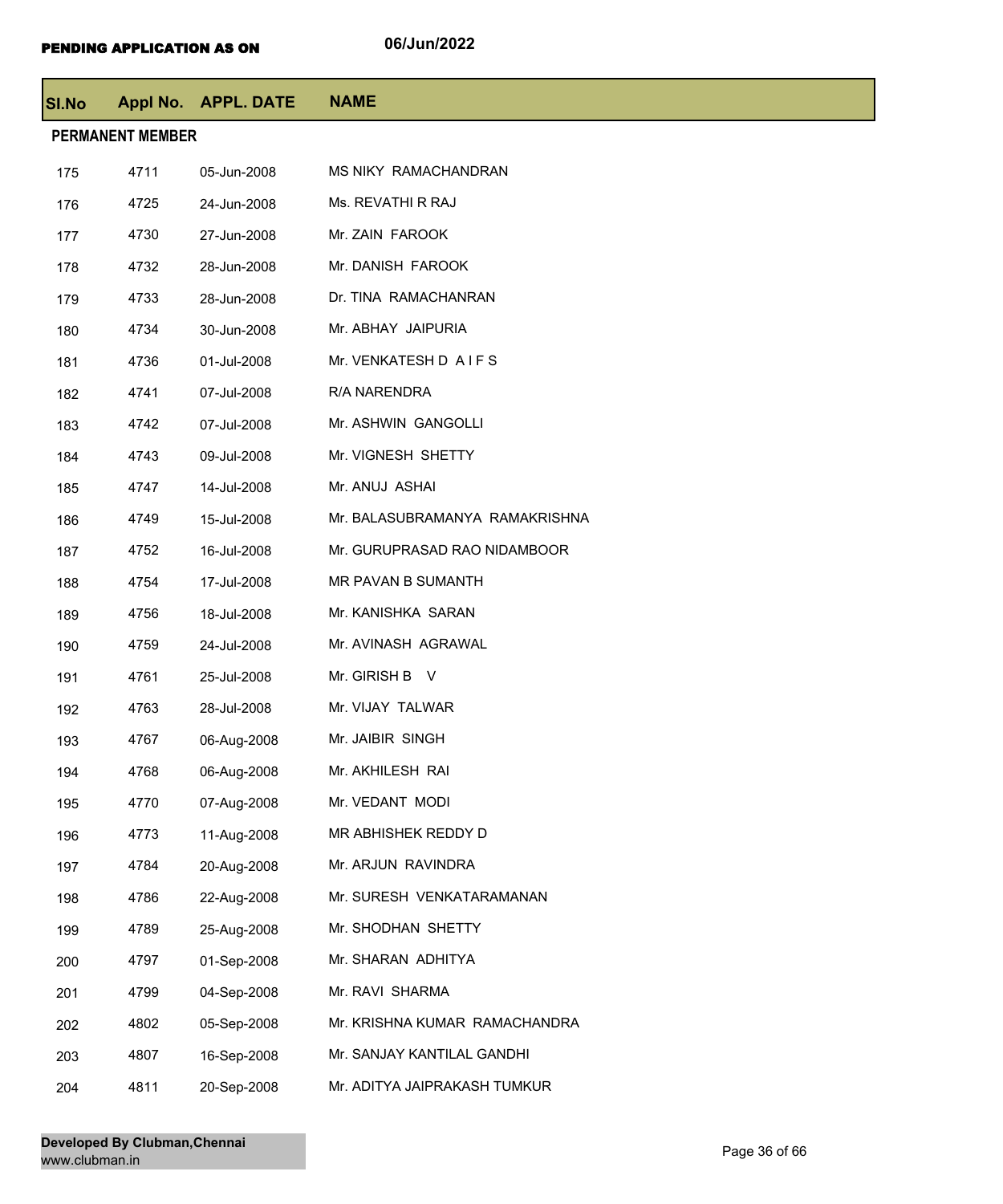| SI.No |                         | Appl No. APPL. DATE | <b>NAME</b>                        |  |  |  |
|-------|-------------------------|---------------------|------------------------------------|--|--|--|
|       | <b>PERMANENT MEMBER</b> |                     |                                    |  |  |  |
| 205   | 4816                    | 26-Sep-2008         | Mr. THEJAS KRISHNE GOWDA           |  |  |  |
| 206   | 4817                    | 27-Sep-2008         | Mr. APPACHUS K                     |  |  |  |
| 207   | 4824                    | 11-Oct-2008         | Miss. SANJNA PRASAD RAO            |  |  |  |
| 208   | 4826                    | 25-Oct-2008         | Mr. MUNISH H HASIJA                |  |  |  |
| 209   | 4828                    | 10-Nov-2008         | Mr. SYED ARIFULLA                  |  |  |  |
| 210   | 4830                    | 13-Nov-2008         | Mr. ANAND SHYAM BARUA              |  |  |  |
| 211   | 4833                    | 18-Nov-2008         | Mr. ANKIT NAHATA                   |  |  |  |
| 212   | 4835                    | 19-Nov-2008         | Mr. APURV S R ANAND                |  |  |  |
| 213   | 4837                    | 25-Nov-2008         | Mr. AMOL S R V ANAND               |  |  |  |
| 214   | 4843                    | 01-Dec-2008         | Mr. SHARAT GAUR                    |  |  |  |
| 215   | 4845                    | 02-Dec-2008         | Dr. MAMATA MANOHAR MAMANI          |  |  |  |
| 216   | 4846                    | 03-Dec-2008         | Mr. MURALI N MINNAH                |  |  |  |
| 217   | 4851                    | 08-Dec-2008         | Mr. NAGARAJ JAYARAM SARAKKI        |  |  |  |
| 218   | 4860                    | 17-Dec-2008         | Mr. RACHIT BHANDARY                |  |  |  |
| 219   | 4864                    | 20-Dec-2008         | Mr. SANJEEVA J T MURTHY            |  |  |  |
| 220   | 4873                    | 26-Dec-2008         | Mr. VINOD RAMPRASAD                |  |  |  |
| 221   | 4885                    | 29-Dec-2008         | Mr. KARTHIK KUMARASWAMY RAJU       |  |  |  |
| 222   | 4886                    | 30-Dec-2008         | Mr. DION PETER AMITH D SA          |  |  |  |
| 223   | 4889                    | 30-Dec-2008         | Mr. AASHRAY KRISHN GOEL            |  |  |  |
| 224   | 4893                    | 31-Dec-2008         | Mr. AFZAL AHMED SHERIFF            |  |  |  |
| 225   | 4897                    | 02-Jan-2009         | Mr. KATTATHRA JOHN JACOB           |  |  |  |
| 226   | 4901                    | 02-Jan-2009         | Mr. SANTOSH JANAKIRAM              |  |  |  |
| 227   | 4902                    | 03-Jan-2009         | Mr. NARENDRA VENKATARAMANAPPA KOTE |  |  |  |
| 228   | 4905                    | 05-Jan-2009         | Mr. AMIT REDDY                     |  |  |  |
| 229   | 4909                    | 07-Jan-2009         | Mr. ADEESH AGARWAL                 |  |  |  |
| 230   | 4911                    | 08-Jan-2009         | Mr. SACHIN SURESH                  |  |  |  |
| 231   | 4912                    | 10-Jan-2009         | Mr. RATHI VISHNUKANT               |  |  |  |
| 232   | 4915                    | 12-Jan-2009         | Mr. BIPAL PALIWAL                  |  |  |  |
| 233   | 4916                    | 12-Jan-2009         | MR RAVISH RAJAGOPAL RAI            |  |  |  |
| 234   | 4927                    | 19-Jan-2009         | Mr. APPAIAH KOKKALERA UTHAPPA      |  |  |  |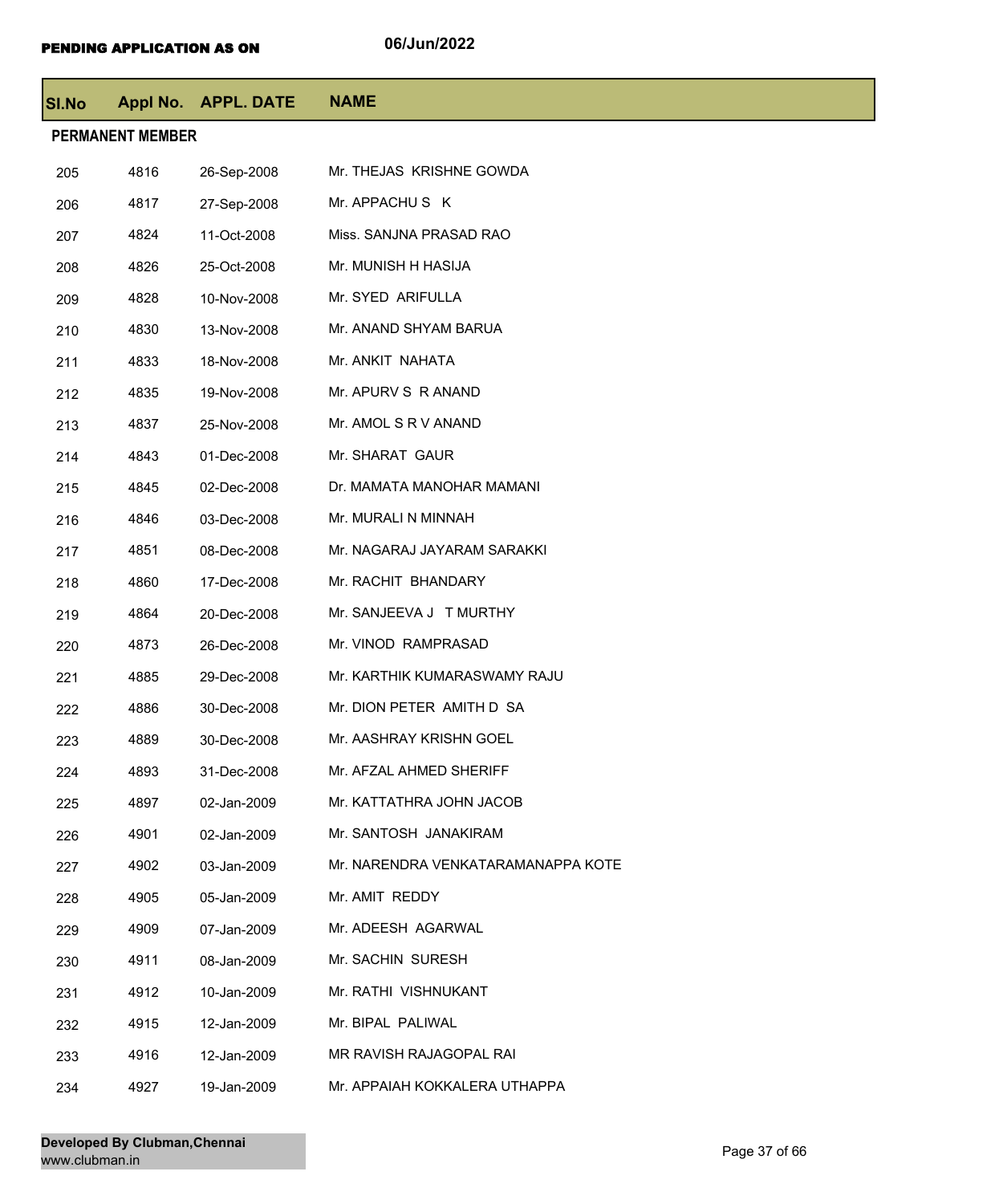| <b>SI.No</b> |                         | Appl No. APPL. DATE | <b>NAME</b>                              |  |  |  |
|--------------|-------------------------|---------------------|------------------------------------------|--|--|--|
|              | <b>PERMANENT MEMBER</b> |                     |                                          |  |  |  |
| 235          | 4928                    | 19-Jan-2009         | Mr. ANAND NAYAK                          |  |  |  |
| 236          | 4932                    | 21-Jan-2009         | Mr. GURLEEN SINGH SODHI                  |  |  |  |
| 237          | 4934                    | 22-Jan-2009         | Mr. RAGHURAMA                            |  |  |  |
| 238          | 4945                    | 29-Jan-2009         | Mr. SHANKAR BHARADWAJ                    |  |  |  |
| 239          | 4946                    | 29-Jan-2009         | Mr. ARJUN ANEKAR DEVPAL                  |  |  |  |
| 240          | 4947                    | 29-Jan-2009         | Mr. XAVIER KANICKARAJ                    |  |  |  |
| 241          | 4948                    | 30-Jan-2009         | Mr. ASHIK H S                            |  |  |  |
| 242          | 4952                    | 02-Feb-2009         | Mr. HARSHA THAMBI SRINIVAS               |  |  |  |
| 243          | 4956                    | 03-Feb-2009         | Mr. PRASANNA A                           |  |  |  |
| 244          | 4965                    | 10-Feb-2009         | Mr. VISHVAN SARAN                        |  |  |  |
| 245          | 4966                    | 12-Feb-2009         | Mr. SHASHANK MADHUKAR KEKRE              |  |  |  |
| 246          | 4967                    | 12-Feb-2009         | Mr. LAHAR APPAIAH                        |  |  |  |
| 247          | 4968                    | 12-Feb-2009         | Dr. SRIHARSHA NAGARAJ                    |  |  |  |
| 248          | 4976                    | 21-Feb-2009         | Mr. GAURAV MARWAH                        |  |  |  |
| 249          | 4977                    | 21-Feb-2009         | Mr. SYED FAROOK                          |  |  |  |
| 250          | 4982                    | 25-Feb-2009         | Mr. ASHWIN JOACHIM DIAS                  |  |  |  |
| 251          | 4985                    | 26-Feb-2009         | Dr. AYESHA MARIA DIAS                    |  |  |  |
| 252          | 4990                    | 03-Mar-2009         | Mr. NIKHIL RAJMOHAN                      |  |  |  |
| 253          | 4992                    | 04-Mar-2009         | Mr. GAURAV PANJWANI                      |  |  |  |
| 254          | 4993                    | 05-Mar-2009         | Mr. ADITYA RAVINDRA SHANBHOGUE           |  |  |  |
| 255          | 4994                    | 05-Mar-2009         | Mr. NIKHIL IYER                          |  |  |  |
| 256          | 5001                    | 12-Mar-2009         | Ms. SHARMILA NICOLLET                    |  |  |  |
| 257          | 5013                    | 14-Mar-2009         | Mr. GAGAN GANAPATHY BELLIAPPA MALLENGADA |  |  |  |
| 258          | 5006                    | 19-Mar-2009         | Mr. ANUKUSH DADU                         |  |  |  |
| 259          | 5010                    | 23-Mar-2009         | Mr. AMIT GUPTA                           |  |  |  |
| 260          | 5019                    | 26-Mar-2009         | Mr. MUNIRAJ R                            |  |  |  |
| 261          | 5020                    | 29-Mar-2009         | Mr. GANAPATHY BOPAIAH                    |  |  |  |
| 262          | 5035                    | 11-Apr-2009         | Mr. ARUN B SHARMA                        |  |  |  |
| 263          | 5045                    | 21-Apr-2009         | Mr. RAHUL MAROLI                         |  |  |  |
| 264          | 5066                    | 01-Jun-2009         | Mr. DINAKER OOTOLI VIJAYAN               |  |  |  |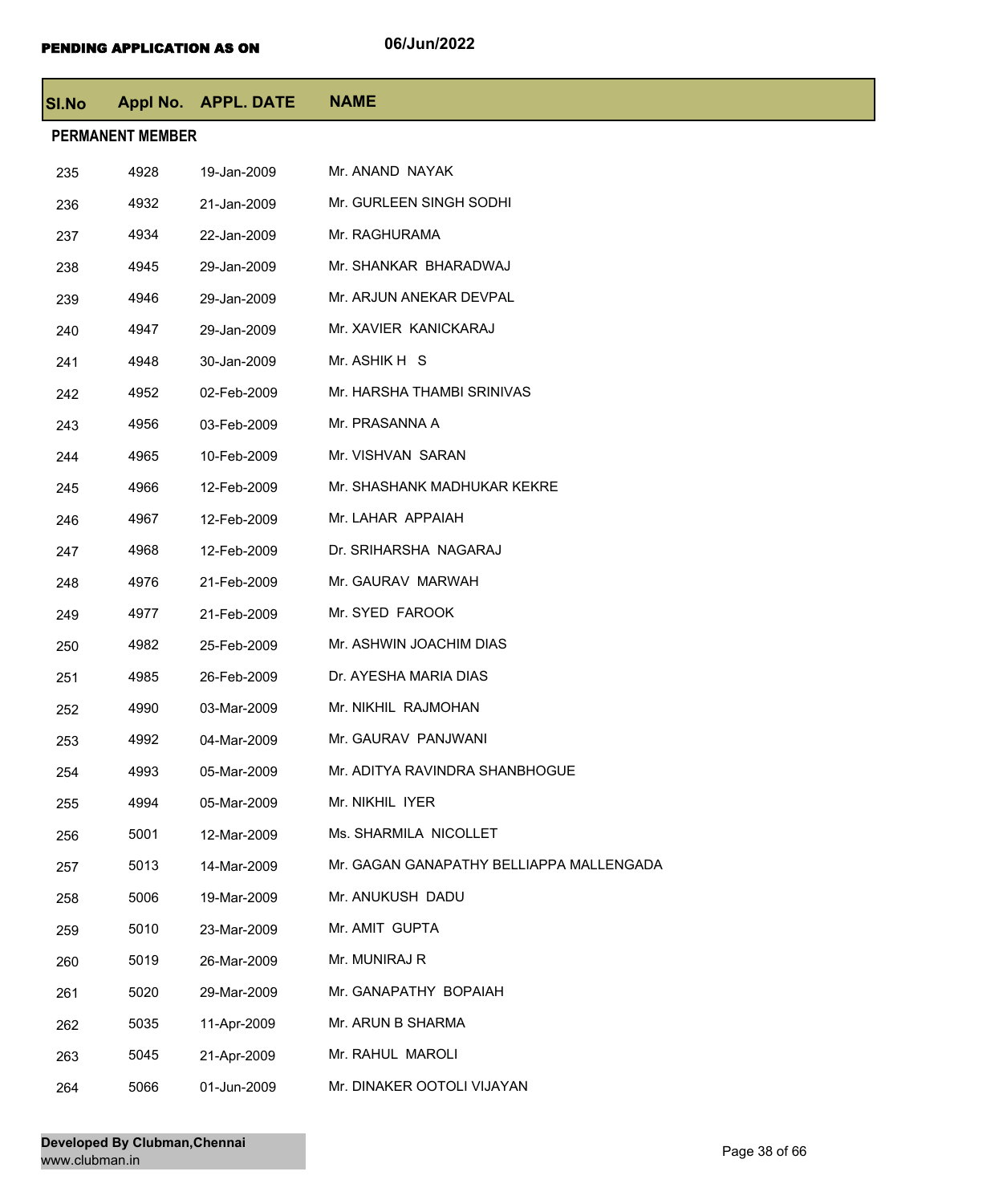| <b>SI.No</b> |                         | Appl No. APPL. DATE | <b>NAME</b>                             |  |  |
|--------------|-------------------------|---------------------|-----------------------------------------|--|--|
|              | <b>PERMANENT MEMBER</b> |                     |                                         |  |  |
| 265          | 5067                    | 01-Jun-2009         | Mr. SURENDRA SUBBAIAH                   |  |  |
| 266          | 5073                    | 09-Jun-2009         | Miss. PRAKRUTHI PAI                     |  |  |
| 267          | 5076                    | 11-Jun-2009         | Dr. RAJASHEKAR VENKATASWAMY             |  |  |
| 268          | 5077                    | 12-Jun-2009         | Mrs. SIGI BIDDANDA ACHAPPA              |  |  |
| 269          | 5081                    | 18-Jun-2009         | Mr. YOGESH KUMAR JAIN                   |  |  |
| 270          | 5084                    | 26-Jun-2009         | Mr. MUTHANNA MUTHANNA MACHIANDA         |  |  |
| 271          | 5085                    | 27-Jun-2009         | Mr. GAURAV MANCHANDA                    |  |  |
| 272          | 5089                    | 06-Jul-2009         | Miss. TANVI B R PONNAPPA                |  |  |
| 273          | 5098                    | 17-Jul-2009         | Mr. SANDEEP RAO KANNEGANTI              |  |  |
| 274          | 5100                    | 27-Jul-2009         | Mr. NITIN KANDHARI                      |  |  |
| 275          | 5101                    | 01-Aug-2009         | Mr. MYSORE RAJU RANJAN                  |  |  |
| 276          | 5115                    | 04-Sep-2009         | Mr. MANJUNATH NARAYANAIAH               |  |  |
| 277          | 5130                    | 28-Oct-2009         | Mr. LAKSHMINARAYAN DARSHAN              |  |  |
| 278          | 5149                    | 19-Dec-2009         | Mr. MANABENDRA CHAKRABARTI              |  |  |
| 279          | 5445                    | 01-Mar-2013         | Mr. ANIRBAN LAHIRI                      |  |  |
| 280          | 7483                    | 15-Sep-2018         | MR ANKUR SHRISHRIMAL                    |  |  |
| 281          | 7484                    | 16-Sep-2018         | Mr. ROSHAN BADUMANDA MANDANNA           |  |  |
| 282          | 7485                    | 16-Sep-2018         | <b>MR SANJAI SINGH</b>                  |  |  |
| 283          | 7486                    | 16-Sep-2018         | <b>MR MAYUR VAMANAN</b>                 |  |  |
| 284          | 7487                    | 16-Sep-2018         | Mr. DAYANIDHI RANGANATHAN BINDIGANAVELE |  |  |
| 285          | 7488                    | 16-Sep-2018         | Mr. SANJEEV GULATI                      |  |  |
| 286          | 7489                    | 16-Sep-2018         | Mr. RAJU GOWDA H B                      |  |  |
| 287          | 7490                    | 16-Sep-2018         | Mr. ANIL SHAMSUNDAR BATHIJA             |  |  |
| 288          | 7491                    | 16-Sep-2018         | Mr. MILESH JAMBURAO                     |  |  |
| 289          | 7492                    | 16-Sep-2018         | MR JAGATH DEVAIAH MACHAIAH              |  |  |
| 290          | 7493                    | 16-Sep-2018         | Mr. PRABHATH N JADHAV                   |  |  |
| 291          | 7494                    | 16-Sep-2018         | Mr. KRISHNA REDDY KOTA                  |  |  |
| 292          | 7495                    | 16-Sep-2018         | Mr. DHRUV SADAY SHARMA                  |  |  |
| 293          | 7496                    | 16-Sep-2018         | Mr. DEVESH JAGAT SHARMA                 |  |  |
| 294          | 7497                    | 16-Sep-2018         | Mr. AJAY MEHRA                          |  |  |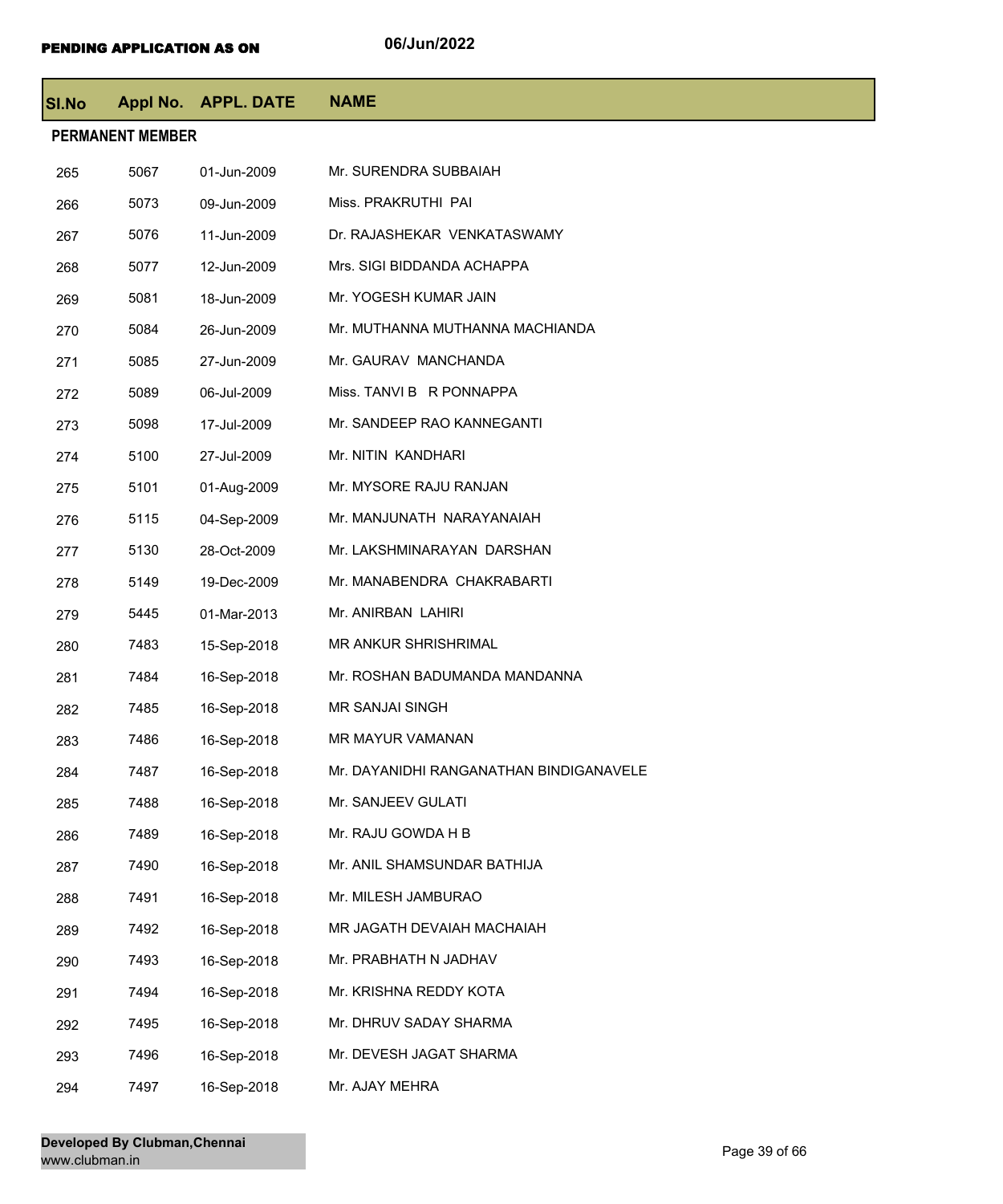| <b>SI.No</b> |                         | Appl No. APPL. DATE | <b>NAME</b>                      |
|--------------|-------------------------|---------------------|----------------------------------|
|              | <b>PERMANENT MEMBER</b> |                     |                                  |
| 295          | 7509                    | 22-Sep-2018         | MR SANGAMESH B BIRADAR           |
| 296          | 7510                    | 22-Sep-2018         | MR SUBRATA MITRA                 |
| 297          | 7518                    | 22-Sep-2018         | Mr. RAMAPRASAD SUSWARAM          |
| 298          | 7519                    | 22-Sep-2018         | MR MANGERIRA CHINNAPPA UTHAPPA   |
| 299          | 7520                    | 22-Sep-2018         | MISS SHREYA SARDA                |
| 300          | 7523                    | 22-Sep-2018         | MR RAGHAV SARDA                  |
| 301          | 7526                    | 22-Sep-2018         | Mr. PRANAV HARIDASAN             |
| 302          | 7527                    | 22-Sep-2018         | MRS PRIYA KUNNATH                |
| 303          | 7528                    | 22-Sep-2018         | MR VIKRANT GUPTA                 |
| 304          | 7529                    | 22-Sep-2018         | MR DHANDAPANI P K                |
| 305          | 7530                    | 22-Sep-2018         | MR NEERAJ KUMAR MITTAL           |
| 306          | 7531                    | 22-Sep-2018         | MR SANJAY KUMAR                  |
| 307          | 7532                    | 22-Sep-2018         | MR ARVIN GANAPATHY               |
| 308          | 7533                    | 22-Sep-2018         | MR KISHORE REDDY DEVIREDDY       |
| 309          | 7534                    | 23-Sep-2018         | MR SATISH KABRA                  |
| 310          | 7535                    | 23-Sep-2018         | Mr. LAXMINARAYAN S               |
| 311          | 7536                    | 23-Sep-2018         | MR SRIVATS PRABHAKARAN KAMISETTY |
| 312          | 7537                    | 23-Sep-2018         | Mr. MILIND RAMAKANT KHAROSEKHAR  |
| 313          | 7538                    | 23-Sep-2018         | Mr. MAHIDHAR MUNGARA             |
| 314          | 7539                    | 23-Sep-2018         | MR ANAND KUMAR ASHIYA            |
| 315          | 7547                    | 26-Sep-2018         | Mr. RAJEEV KUMAR PARASAR         |
| 316          | 7548                    | 26-Sep-2018         | Mr. SUNIL S SHETTY               |
| 317          | 7549                    | 26-Sep-2018         | Mr. UDAY SHANKAR P               |
| 318          | 7550                    | 26-Sep-2018         | Mr. ADINARAYANA REDDY BANDI      |
| 319          | 7551                    | 26-Sep-2018         | Mr. GOPIKRISHNA Y P              |
| 320          | 7552                    | 26-Sep-2018         | Mrs. PREMILA PANCHAKSHARAM NAIDU |
| 321          | 7553                    | 26-Sep-2018         | Mr. SANKETH VENKATA GOTTUMUKKALA |
| 322          | 7554                    | 26-Sep-2018         | Mr. VARUN GUPTA                  |
| 323          | 7555                    | 26-Sep-2018         | Mr. ROHAN MITTAL                 |
| 324          | 7556                    | 26-Sep-2018         | Mr. RONAK MITTAL                 |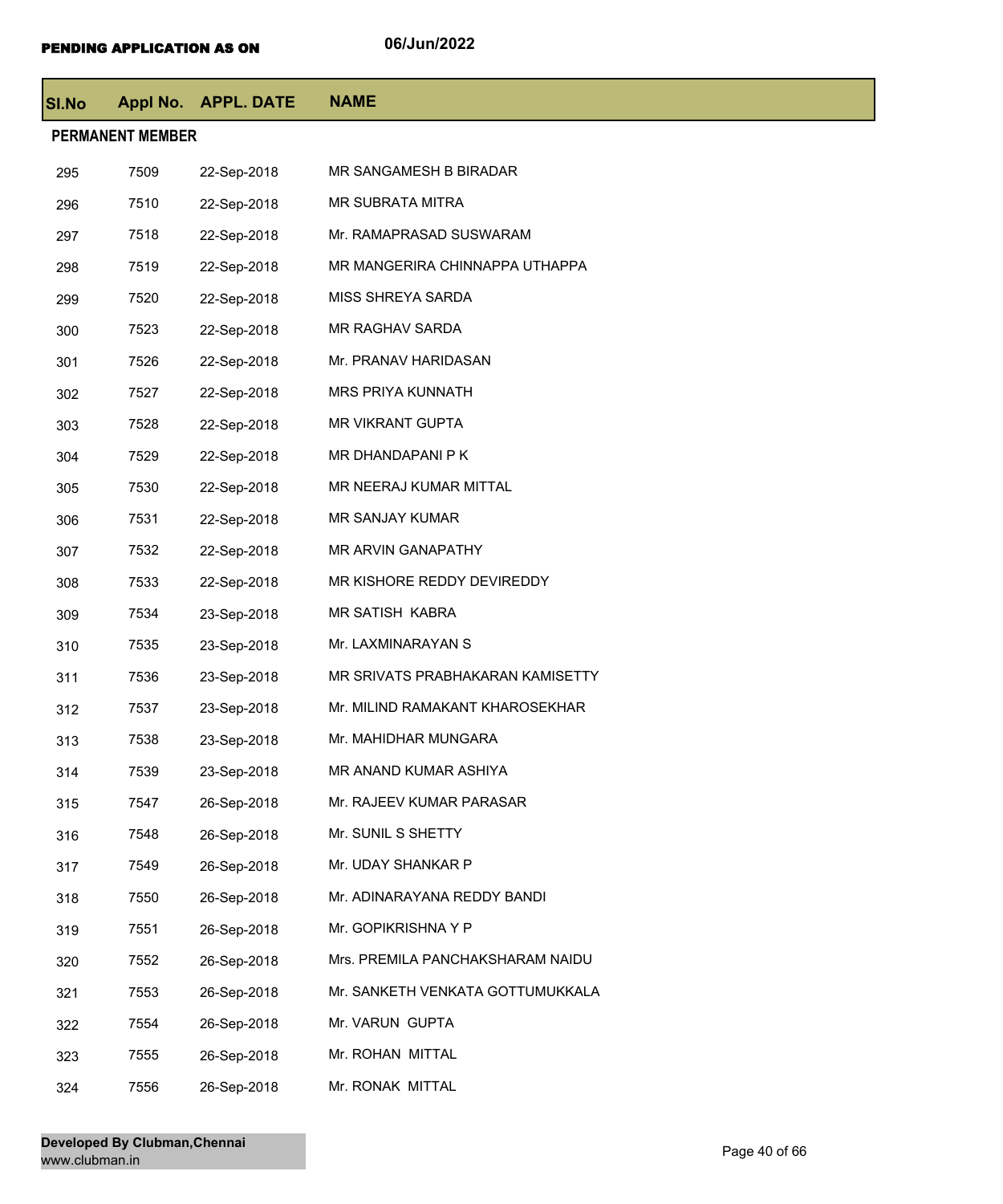| SI.No                   |      | Appl No. APPL. DATE | <b>NAME</b>                                |  |  |
|-------------------------|------|---------------------|--------------------------------------------|--|--|
| <b>PERMANENT MEMBER</b> |      |                     |                                            |  |  |
| 325                     | 7557 | 26-Sep-2018         | Mr. SURESH KANNAN                          |  |  |
| 326                     | 7558 | 26-Sep-2018         | Mrs. SRIKRIPA SRINIVASAN                   |  |  |
| 327                     | 7560 | 26-Sep-2018         | MISS SASHAA GANERIWAL                      |  |  |
| 328                     | 7561 | 27-Sep-2018         | MISS RACHITA SARDA                         |  |  |
| 329                     | 7562 | 27-Sep-2018         | Mr. AKASH MITTAL                           |  |  |
| 330                     | 7563 | 27-Sep-2018         | MR NAWABZADA MOHAMMED OMBER BIN JUNG       |  |  |
| 331                     | 7564 | 27-Sep-2018         | Mr. AKSHAY JAIPURIA                        |  |  |
| 332                     | 7565 | 27-Sep-2018         | Mr. PRAVEEN GUPTA                          |  |  |
| 333                     | 7566 | 27-Sep-2018         | MR SUKUMARAN SRINIVASAN COIMBATORE         |  |  |
| 334                     | 7567 | 27-Sep-2018         | <b>MRS ALKA CHOWDHRY</b>                   |  |  |
| 335                     | 7568 | 27-Sep-2018         | Mr. RAJENDRA CHIKKABAGILLU MRUTHYUNJAYAPPA |  |  |
| 336                     | 7569 | 27-Sep-2018         | MR MONISH D V                              |  |  |
| 337                     | 7570 | 27-Sep-2018         | Mr. SANDEEP ANANT KULHALILI                |  |  |
| 338                     | 7572 | 27-Sep-2018         | Mr. MOHAMMED ALEEM                         |  |  |
| 339                     | 7573 | 27-Sep-2018         | Mr. BALASUBRAMANIAN SUBRAMANIAN            |  |  |
| 340                     | 7574 | 27-Sep-2018         | Mr. DR AJAY SHRIDHARA SHETTY               |  |  |
| 341                     | 7575 | 27-Sep-2018         | Mr. ABIJITH BARTHUR                        |  |  |
| 342                     | 7576 | 27-Sep-2018         | Mrs. DEVYANI DUA                           |  |  |
| 343                     | 7577 | 27-Sep-2018         | Mrs. ASHITA BARTHUR                        |  |  |
| 344                     | 7578 | 27-Sep-2018         | Mr. RISHI MEHRA                            |  |  |
| 345                     | 7579 | 27-Sep-2018         | Mr. SREEVALSAN MENON                       |  |  |
| 346                     | 7580 | 27-Sep-2018         | Mr. ANIL SIVADAS                           |  |  |
| 347                     | 7582 | 27-Sep-2018         | Mr. DILIP RAMGOPAL                         |  |  |
| 348                     | 7583 | 27-Sep-2018         | Mrs. ARCHANA B A                           |  |  |
| 349                     | 7584 | 27-Sep-2018         | Mr. ROHAN MATHEW THOMAS                    |  |  |
| 350                     | 7585 | 27-Sep-2018         | Mr. PANKAJ SURESH VERNEKAR                 |  |  |
| 351                     | 7586 | 27-Sep-2018         | Mr. SRIRAM SRINIVASAN                      |  |  |
| 352                     | 7587 | 27-Sep-2018         | Mr. AMAN PODDAR                            |  |  |
| 353                     | 7588 | 27-Sep-2018         | Mr. RAJAT GOENKA                           |  |  |
| 354                     | 7589 | 27-Sep-2018         | Mr. APPADURAI SRIRAM                       |  |  |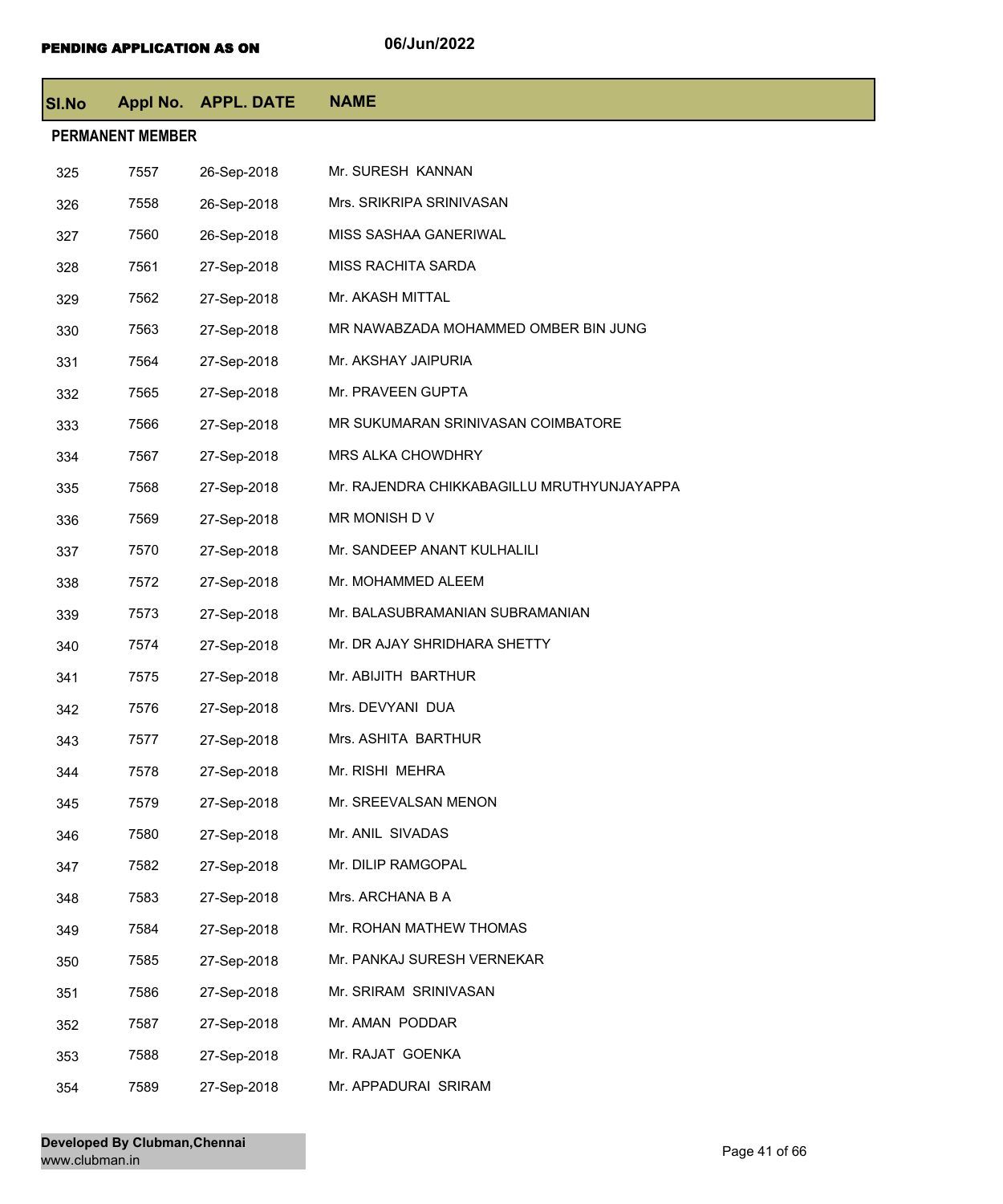| <b>SI.No</b> |                         | Appl No. APPL. DATE | <b>NAME</b>                        |  |  |  |
|--------------|-------------------------|---------------------|------------------------------------|--|--|--|
|              | <b>PERMANENT MEMBER</b> |                     |                                    |  |  |  |
| 355          | 7590                    | 27-Sep-2018         | Mr. ROHAN BIPIN SHAH               |  |  |  |
| 356          | 7591                    | 27-Sep-2018         | Mr. ARUN NAHATA                    |  |  |  |
| 357          | 7598                    | 28-Sep-2018         | Mr. SUDEEP MADHUKAR KUMAR          |  |  |  |
| 358          | 7599                    | 28-Sep-2018         | Mr. DWARAKANATH NARASIMHA          |  |  |  |
| 359          | 7600                    | 28-Sep-2018         | Mr. RAMESH NAGESH                  |  |  |  |
| 360          | 7602                    | 28-Sep-2018         | Mr. RAKESH MEHRA                   |  |  |  |
| 361          | 7603                    | 28-Sep-2018         | Mr. NANDA KUMAR OTHAYOTH PALLIYIL  |  |  |  |
| 362          | 7604                    | 28-Sep-2018         | Mr. SUNDEEP MALHAN                 |  |  |  |
| 363          | 7606                    | 28-Sep-2018         | Mr. ISHAAN PATODIA                 |  |  |  |
| 364          | 7607                    | 28-Sep-2018         | Mr. RAVINDRA KORAMANGALA JAYAPPA   |  |  |  |
| 365          | 7608                    | 28-Sep-2018         | Mr. SAMIR ALBERT PADIVAL           |  |  |  |
| 366          | 7609                    | 28-Sep-2018         | Mr. SAMARTH PRAKASH                |  |  |  |
| 367          | 7610                    | 28-Sep-2018         | Mr. ARVIND PRAKASH VENKATRAMAN     |  |  |  |
| 368          | 7611                    | 28-Sep-2018         | Mrs. KASU JYOTSNA REDDY            |  |  |  |
| 369          | 7613                    | 29-Sep-2018         | Mr. GOPINATH SURYAPRASAD           |  |  |  |
| 370          | 7614                    | 29-Sep-2018         | Mr. TANUJ PANKAJ LALWANI           |  |  |  |
| 371          | 7615                    | 29-Sep-2018         | Mrs. NANDINI SHANKAR               |  |  |  |
| 372          | 7616                    | 29-Sep-2018         | Mr. DEVESH RAJ LENKA               |  |  |  |
| 373          | 7617                    | 29-Sep-2018         | Mr. MOHAN KUMAR VENKATAPPA         |  |  |  |
| 374          | 7618                    | 29-Sep-2018         | Mr. KAUSHIK VISHWANATHAN           |  |  |  |
| 375          | 7619                    | 29-Sep-2018         | Mr. SWAROOP ANISH                  |  |  |  |
| 376          | 7620                    | 29-Sep-2018         | Mr. VANIK SACHDEVA                 |  |  |  |
| 377          | 7621                    | 29-Sep-2018         | Mr. VITTAL NAGARAJA RAO VASHIST    |  |  |  |
| 378          | 7622                    | 29-Sep-2018         | Mr. PRADEEP HUMCHADAKATTA GOPALIAH |  |  |  |
| 379          | 7623                    | 29-Sep-2018         | Mr. LOKESH SHIVARAJA               |  |  |  |
| 380          | 7625                    | 29-Sep-2018         | Mr. SOMPRABH KUMAR SINGH           |  |  |  |
| 381          | 7626                    | 29-Sep-2018         | Mr. VIVEK MALHOTRA                 |  |  |  |
| 382          | 7627                    | 29-Sep-2018         | Mr. SUNEEL KRISHNA THUMMALA        |  |  |  |
| 383          | 7628                    | 29-Sep-2018         | Mr. NISHANTH MV                    |  |  |  |
| 384          | 7629                    | 29-Sep-2018         | Mr. DR SAIF SALAHUDDIN             |  |  |  |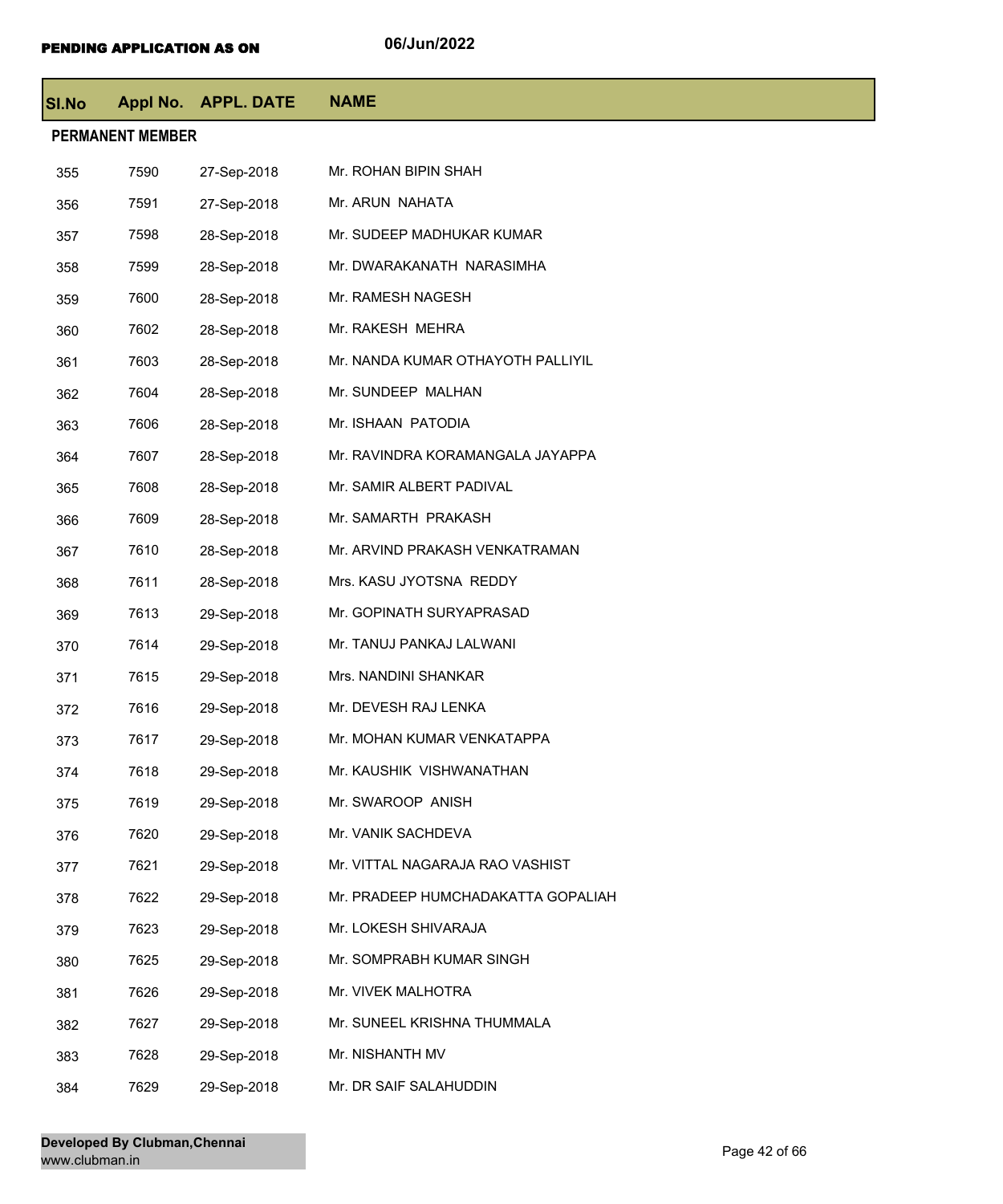| <b>SI.No</b> |                         | Appl No. APPL. DATE | <b>NAME</b>                       |  |  |  |
|--------------|-------------------------|---------------------|-----------------------------------|--|--|--|
|              | <b>PERMANENT MEMBER</b> |                     |                                   |  |  |  |
| 385          | 7630                    | 29-Sep-2018         | Mrs. PEBBLES SINGH RANDHAWA       |  |  |  |
| 386          | 7631                    | 29-Sep-2018         | Mr. KENNY D RAMANAND              |  |  |  |
| 387          | 7632                    | 29-Sep-2018         | Mr. KARAN MACHIHALLY KUMAR        |  |  |  |
| 388          | 7633                    | 29-Sep-2018         | Mr. GAUTAM AGARWAL                |  |  |  |
| 389          | 7634                    | 29-Sep-2018         | Mr. MAHESH ATTIGUPPE RATNAKAR     |  |  |  |
| 390          | 7635                    | 29-Sep-2018         | Mr. ANIRUDH GUPTA                 |  |  |  |
| 391          | 7636                    | 29-Sep-2018         | Mr. ADITYA JAISING                |  |  |  |
| 392          | 7637                    | 29-Sep-2018         | Mr. TANMAY TRILOKCHAND AGRAWAL    |  |  |  |
| 393          | 7638                    | 29-Sep-2018         | Mr. CHANDRASHEKHAR SHETTY         |  |  |  |
| 394          | 7639                    | 01-Oct-2018         | Mr. HEMANT MALIK                  |  |  |  |
| 395          | 7640                    | 01-Oct-2018         | Mrs. JAYANTHI SRINIVASAN          |  |  |  |
| 396          | 7641                    | 01-Oct-2018         | Mr. SANJAY KUMAR SINGH            |  |  |  |
| 397          | 7642                    | 01-Oct-2018         | Mr. SACHIN SHANTHARAJU            |  |  |  |
| 398          | 7643                    | 01-Oct-2018         | Mrs. SUVINI MEHRA                 |  |  |  |
| 399          | 7644                    | 01-Oct-2018         | Mr. NIKHIL ANIL SIVADAS           |  |  |  |
| 400          | 7645                    | 01-Oct-2018         | Mrs. PRARTHANA PRATHAP            |  |  |  |
| 401          | 7646                    | 01-Oct-2018         | Mr. RAVI SHANKAR KANNAN           |  |  |  |
| 402          | 7647                    | 01-Oct-2018         | Mr. NELSON DIAS                   |  |  |  |
| 403          | 7648                    | 01-Oct-2018         | Mr. GOVARDHAN REDDY               |  |  |  |
| 404          | 7649                    | 01-Oct-2018         | Mr. NIROOP REDDY GUNUPATI         |  |  |  |
| 405          | 7650                    | 03-Oct-2018         | Mr. KIRAN KATTUKARAN              |  |  |  |
| 406          | 7651                    | 03-Oct-2018         | Mr. JAYAPRAKASH MUNIYAL PAI       |  |  |  |
| 407          | 7652                    | 03-Oct-2018         | Mrs. VATSALA JALAN                |  |  |  |
| 408          | 7653                    | 03-Oct-2018         | Mr. SUSHANT GUPTA                 |  |  |  |
| 409          | 7654                    | 03-Oct-2018         | Mr. RAVINDRA CHANNABASAPPA SAVADI |  |  |  |
| 410          | 7655                    | 03-Oct-2018         | Mr. MADHUR JOSHI                  |  |  |  |
| 411          | 7656                    | 03-Oct-2018         | Mr. RISHYAK CHANDRASEKHARA        |  |  |  |
| 412          | 7657                    | 03-Oct-2018         | Mr. CHANDRASEKHARA RITWIK         |  |  |  |
| 413          | 7658                    | 03-Oct-2018         | Mr. ABHIGYAN DUA                  |  |  |  |
| 414          | 7659                    | 03-Oct-2018         | Mr. RAHUL MADHAVAN                |  |  |  |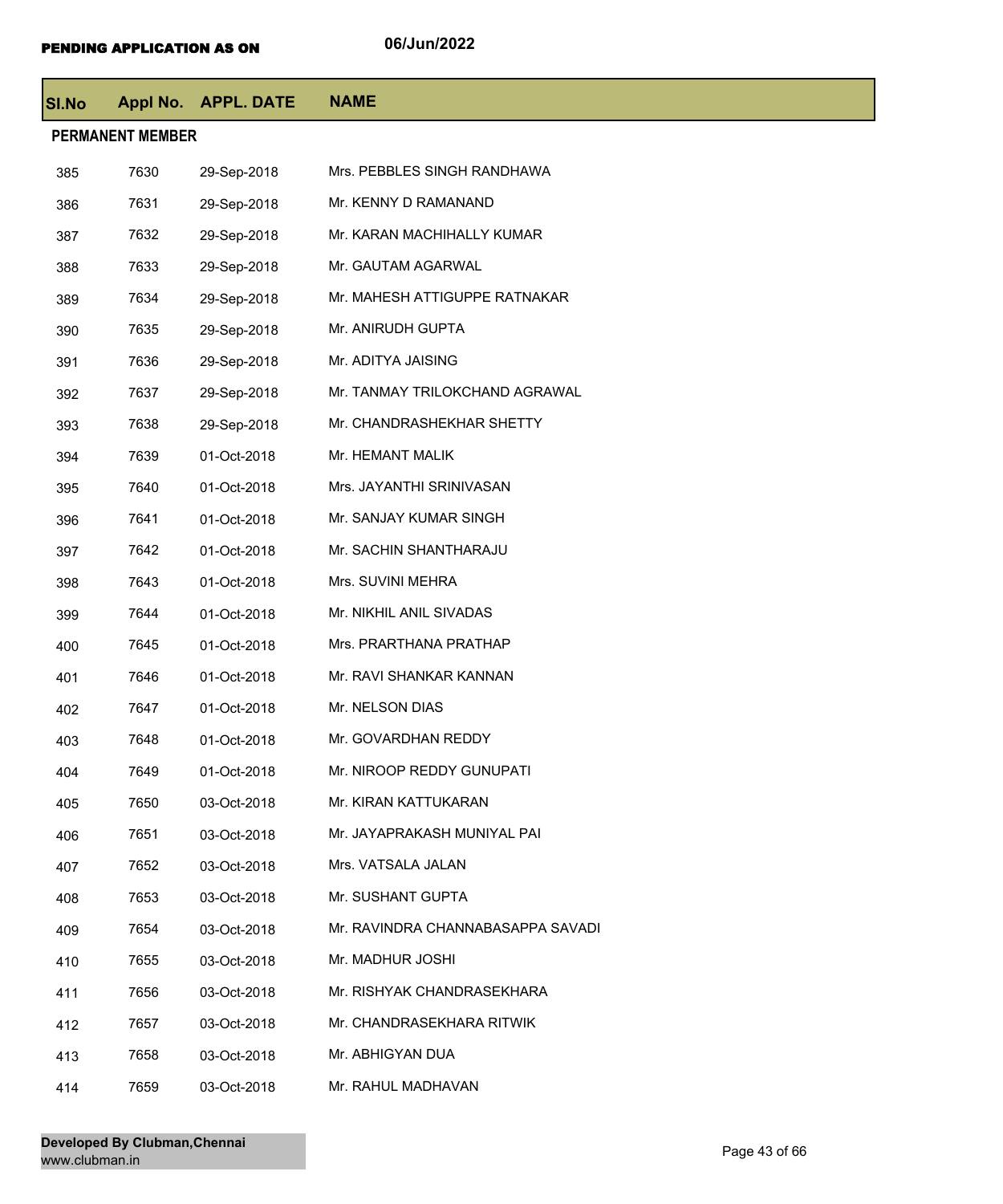| SI.No |                         | <b>Appl No. APPL. DATE</b> | <b>NAME</b>                             |
|-------|-------------------------|----------------------------|-----------------------------------------|
|       | <b>PERMANENT MEMBER</b> |                            |                                         |
| 415   | 7660                    | 03-Oct-2018                | Mr. VIPUL MAHENDRA PAREKH               |
| 416   | 7661                    | 03-Oct-2018                | Mr. ALOK AGARWAL                        |
| 417   | 7662                    | 03-Oct-2018                | Mr. ADHVITH MURALIDHAR DHUDDU           |
| 418   | 7663                    | 03-Oct-2018                | Mr. SHRIDHAR NAGARAJ REDDY              |
| 419   | 7664                    | 03-Oct-2018                | Mrs. SAMIHA MEHRA                       |
| 420   | 7665                    | 03-Oct-2018                | Mrs. SWETHA MURALI                      |
| 421   | 7666                    | 03-Oct-2018                | Mr. BYAS UNNIKRISHNAN NAMBISAN          |
| 422   | 7667                    | 03-Oct-2018                | Mr. ABRAHAM J ABRAHAM                   |
| 423   | 7668                    | 03-Oct-2018                | Mr. DEVASHISH SINGH                     |
| 424   | 7669                    | 03-Oct-2018                | Mrs. MUKTA BATRA                        |
| 425   | 7670                    | 03-Oct-2018                | Mr. ASIM ANWAR                          |
| 426   | 7671                    | 03-Oct-2018                | Mr. PRASANNA GOVINDAIAH                 |
| 427   | 7672                    | 03-Oct-2018                | Mr. MANIAN KBS                          |
| 428   | 7673                    | 03-Oct-2018                | Mr. ARUN SOMENAHALLI VENKATESH MURTHY   |
| 429   | 7674                    | 03-Oct-2018                | Mr. UGENDAR SUBBA RAJU SAGARAJU         |
| 430   | 7675                    | 03-Oct-2018                | Mr. PRANITH JAMES PADIVAL               |
| 431   | 7676                    | 03-Oct-2018                | Mr. ATISH MITTAL                        |
| 432   | 7677                    | 03-Oct-2018                | Mr. PREETAM BHIMAPPA YASHVANT           |
| 433   | 7678                    | 03-Oct-2018                | Mr. ABHISHEK AGARWAL                    |
| 434   | 7679                    | 03-Oct-2018                | Mr. CHINMAYA PUNJA                      |
| 435   | 7680                    | 03-Oct-2018                | Mrs. SUDHA BASAVARAJ IYENGAR            |
| 436   | 7681                    | 03-Oct-2018                | Mr. KARTHIK PRAKASH GUPTA               |
| 437   | 7682                    | 03-Oct-2018                | Mr. ROHIT SHANKAR                       |
| 438   | 7683                    | 03-Oct-2018                | Mr. PRATAP MADHUKAR KAMATH              |
| 439   | 7684                    | 03-Oct-2018                | Mr. VIDUSH NAVKESH BATRA                |
| 440   | 7685                    | 03-Oct-2018                | Mr. RAGHAVENDRA GOPALA RAO DHANAVANTHRI |
| 441   | 7686                    | 03-Oct-2018                | Mr. CHANNARAJ MAHENDRA                  |
| 442   | 7687                    | 03-Oct-2018                | Mr. JAGADEESH MUGULI                    |
| 443   | 7688                    | 03-Oct-2018                | Mr. GUDEKOTE SHANKAR GOUD               |
| 444   | 7689                    | 04-Oct-2018                | Mr. ALI AKMAL JAN                       |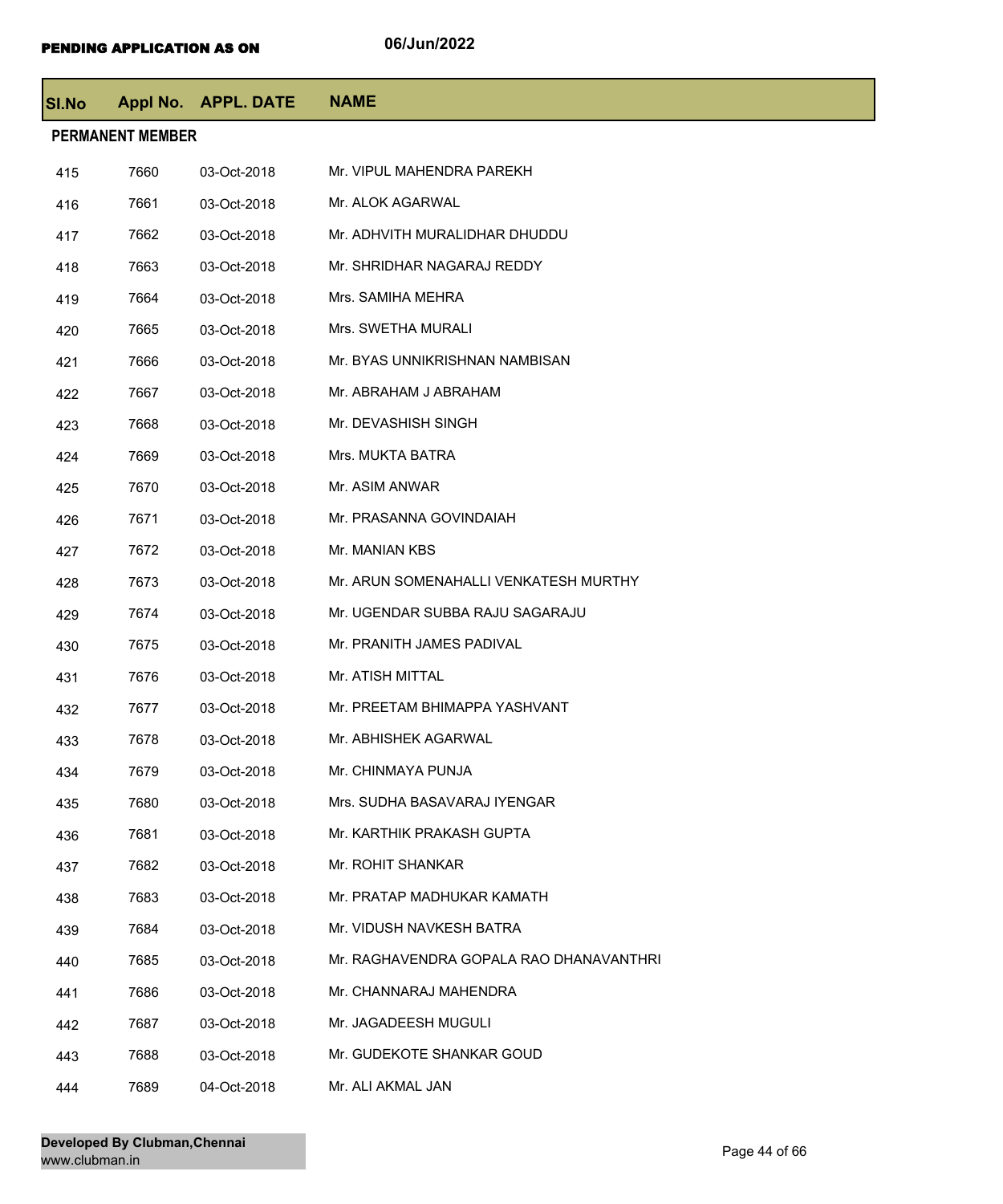| <b>SI.No</b>            |      | Appl No. APPL. DATE | <b>NAME</b>                       |  |  |
|-------------------------|------|---------------------|-----------------------------------|--|--|
| <b>PERMANENT MEMBER</b> |      |                     |                                   |  |  |
| 445                     | 7690 | 04-Oct-2018         | <b>MRS MEENU AHMED</b>            |  |  |
| 446                     | 7691 | 04-Oct-2018         | Mr. VIKRAM HIMATSINGKA            |  |  |
| 447                     | 7692 | 04-Oct-2018         | Mrs. PRANIKA KAR                  |  |  |
| 448                     | 7693 | 04-Oct-2018         | Mr. SANTOSH GLEN LEWIS            |  |  |
| 449                     | 7694 | 04-Oct-2018         | Mr. KARAMVIR SINGH SACHDEV        |  |  |
| 450                     | 7695 | 04-Oct-2018         | Mrs. MIRA YOGESH SACHDEV          |  |  |
| 451                     | 7696 | 04-Oct-2018         | Mr. ZAIN KUTUBUDDIN NASEEM        |  |  |
| 452                     | 7697 | 04-Oct-2018         | Mr. KUNAL BHUWANIA                |  |  |
| 453                     | 7698 | 04-Oct-2018         | Mr. U N MAHAESH KARANTH           |  |  |
| 454                     | 7699 | 04-Oct-2018         | Mrs. NAVYA SHANKAR                |  |  |
| 455                     | 7700 | 04-Oct-2018         | Mr. BARAKAM RAMESH REDDY          |  |  |
| 456                     | 7701 | 04-Oct-2018         | Mr. THOMAS KUNCHERIA MARATTUKALAM |  |  |
| 457                     | 7703 | 04-Oct-2018         | Mr. PRADEEP K SHETTY              |  |  |
| 458                     | 7704 | 04-Oct-2018         | Mr. VIKRAM KRISHNAN SUNDERRAJAN   |  |  |
| 459                     | 7705 | 04-Oct-2018         | Mrs. AARATHI SIVADAS              |  |  |
| 460                     | 7706 | 04-Oct-2018         | Mr. JAGADEESH MALLIKARJUN DYABERI |  |  |
| 461                     | 7707 | 04-Oct-2018         | Mrs. VEENA MALLIKARJUN DYABERT    |  |  |
| 462                     | 7709 | 04-Oct-2018         | Mr. MOHAN RAM                     |  |  |
| 463                     | 7710 | 04-Oct-2018         | Mr. PRAVEEN SREEDHARAN NAIR       |  |  |
| 464                     | 7711 | 04-Oct-2018         | Mr. PRASHANT KALARIKKAL SANKARAN  |  |  |
| 465                     | 7712 | 04-Oct-2018         | Mr. RAVISHANKAR TIMSANDRA         |  |  |
| 466                     | 7713 | 04-Oct-2018         | Mr. RANGA SRINIVASA KANADAM       |  |  |
| 467                     | 7714 | 04-Oct-2018         | Mr. CHARANJEET SINGH REKHI        |  |  |
| 468                     | 7715 | 04-Oct-2018         | Mr. ABHISHEK HARISH               |  |  |
| 469                     | 7716 | 04-Oct-2018         | Mrs. ANVITHA RAO                  |  |  |
| 470                     | 7717 | 04-Oct-2018         | Mr. ROHIT MADHAVAN                |  |  |
| 471                     | 7718 | 04-Oct-2018         | Mr. RAHUL PRAVEEN DEVATHA         |  |  |
| 472                     | 7719 | 04-Oct-2018         | Mr. TRIDIBESH SATPATHY            |  |  |
| 473                     | 7720 | 04-Oct-2018         | Mr. HARSHA KANADAM                |  |  |
| 474                     | 7721 | 04-Oct-2018         | Mr. NIKHIL BARUA                  |  |  |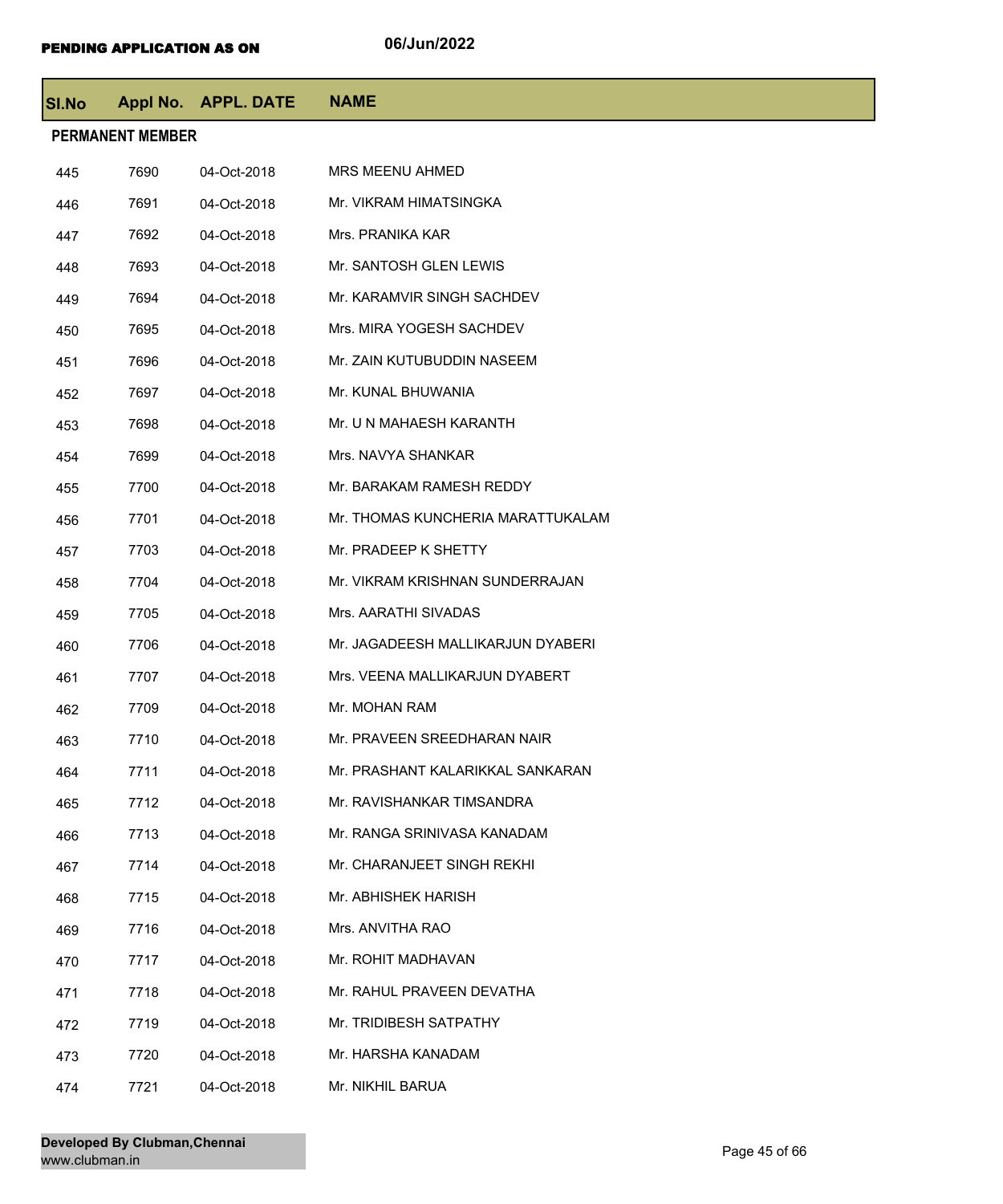| <b>SI.No</b> |                         | Appl No. APPL. DATE | <b>NAME</b>                       |
|--------------|-------------------------|---------------------|-----------------------------------|
|              | <b>PERMANENT MEMBER</b> |                     |                                   |
| 475          | 7722                    | 04-Oct-2018         | Mr. SUDHIR KUNDAPUR MOHAN         |
| 476          | 7723                    | 04-Oct-2018         | Mr. RABINDRA SOMANATH             |
| 477          | 7724                    | 04-Oct-2018         | Mr. BHARATH MADHUKAR KAMATH       |
| 478          | 7725                    | 04-Oct-2018         | Mr. RAMASWAMYREDDY SUBBAREDDYGARI |
| 479          | 7726                    | 04-Oct-2018         | Mr. INDRANEEL ROY CHOUDHURY       |
| 480          | 7727                    | 04-Oct-2018         | Mr. VIVEK TYAGI                   |
| 481          | 7728                    | 04-Oct-2018         | Mr. GAURAV SHARMA                 |
| 482          | 7729                    | 04-Oct-2018         | Mr. ARJUN THITHIRA NANJAPPA       |
| 483          | 7730                    | 04-Oct-2018         | Mr. KARUN NAIR                    |
| 484          | 7731                    | 04-Oct-2018         | Mr. VIJAYA KUMAR GOVINDAN NAIR    |
| 485          | 7732                    | 04-Oct-2018         | Mr. ADITYA VIRWANI                |
| 486          | 7733                    | 04-Oct-2018         | Mr. PRABHAKAR CHERIYADTH          |
| 487          | 7735                    | 04-Oct-2018         | Mrs. ARATHI LAXMAN                |
| 488          | 7736                    | 04-Oct-2018         | Mr. AMOGHA CHANGADAHALLI BASAPPA  |
| 489          | 7737                    | 04-Oct-2018         | Mr. RAYAPPA PRAVEEN               |
| 490          | 7738                    | 05-Oct-2018         | MRS JOSEPHINE SOPHIE NIRMALA      |
| 491          | 7739                    | 05-Oct-2018         | Mrs. MEENAKSHI PARASHURAMA RAO    |
| 492          | 7740                    | 05-Oct-2018         | Mr. JAYACHANDRAN B PILLAI         |
| 493          | 7741                    | 05-Oct-2018         | Mr. SANDEEP BOTHIREDDY            |
| 494          | 7742                    | 05-Oct-2018         | Mrs. PRANOTHI SHROFF MAHESH       |
| 495          | 7743                    | 05-Oct-2018         | Mr. G NARAYANA GOWDA              |
| 496          | 7744                    | 05-Oct-2018         | Mr. PARAG ASHOK DESAI             |
| 497          | 7745                    | 05-Oct-2018         | Mr. NANJARAJ CHANDAPPA            |
| 498          | 7746                    | 05-Oct-2018         | Mr. PRASANNA PADAR MAHABALA       |
| 499          | 7747                    | 05-Oct-2018         | Mr. JASPREET SINGH                |
| 500          | 7748                    | 05-Oct-2018         | Mr. KODANDARAM MATHIKERE RAMAIAH  |
| 501          | 7749                    | 05-Oct-2018         | Mrs. PRIYANKA RUSTAGI             |
| 502          | 7750                    | 05-Oct-2018         | Mr. SHANTHA SWAROOP KRISHNAMURTHY |
| 503          | 7751                    | 05-Oct-2018         | Mrs. GAYATRI CHANDRASEKHARAN      |
| 504          | 7752                    | 05-Oct-2018         | Mr. SURESH KUNNATUR PADINYARATIL  |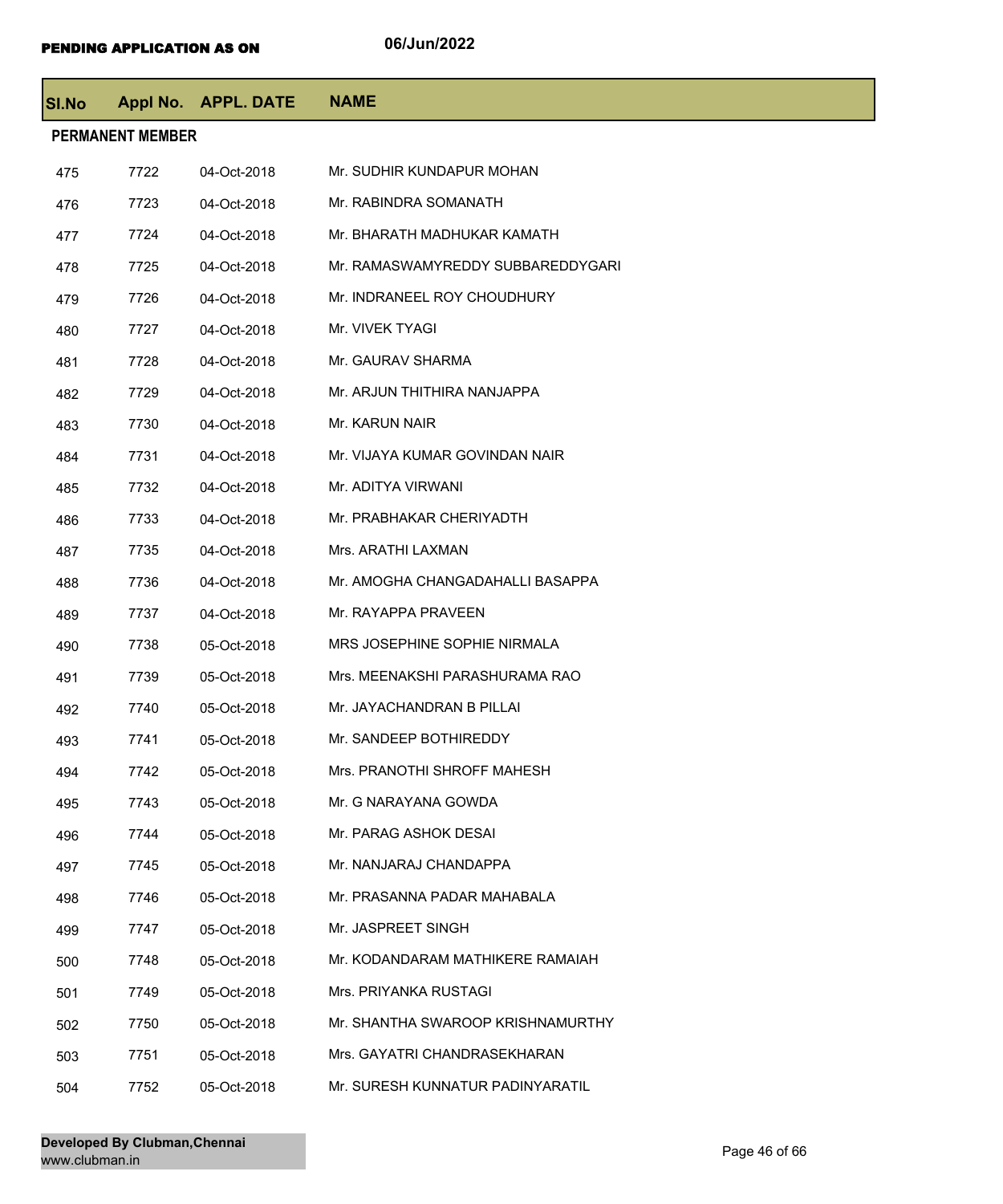| SI.No |                         | Appl No. APPL. DATE | <b>NAME</b>                        |  |  |  |
|-------|-------------------------|---------------------|------------------------------------|--|--|--|
|       | <b>PERMANENT MEMBER</b> |                     |                                    |  |  |  |
| 505   | 7753                    | 05-Oct-2018         | Mr. THOMAS ABRAHAM                 |  |  |  |
| 506   | 7754                    | 05-Oct-2018         | Mr. SANTHOSH JAYASHANKAR           |  |  |  |
| 507   | 7755                    | 05-Oct-2018         | Mr. NIKIL PRAKASH                  |  |  |  |
| 508   | 7756                    | 05-Oct-2018         | Mr. ANUGRAH MURALI                 |  |  |  |
| 509   | 7757                    | 05-Oct-2018         | Mr. SAHIL AGGARWAL                 |  |  |  |
| 510   | 7760                    | 08-Oct-2018         | Mrs. DR BEENA JAVAREGOWDA PARVATHY |  |  |  |
| 511   | 7761                    | 08-Oct-2018         | MS NAMRATHA SATISH KUMAR           |  |  |  |
| 512   | 7762                    | 09-Oct-2018         | Mr. GOPINATH NAGAR ANTHAL          |  |  |  |
| 513   | 7763                    | 09-Oct-2018         | Mr. SAMEER VIJAY MIRCHANDANI       |  |  |  |
| 514   | 7767                    | 10-Oct-2018         | Mr. RAJIV CHANDRAKANT MODY         |  |  |  |
| 515   | 7769                    | 11-Oct-2018         | Mr. ASHWIN MAHABALESWARA           |  |  |  |
| 516   | 7770                    | 11-Oct-2018         | Mr. SATISH KUMAR ORUGANTI          |  |  |  |
| 517   | 7796                    | 12-Oct-2018         | <b>MR KARTHIK KUMAR</b>            |  |  |  |
| 518   | 7805                    | 13-Oct-2018         | Mrs. MANISHA ALEX                  |  |  |  |
| 519   | 7806                    | 13-Oct-2018         | Mrs. SANJANA ALEX                  |  |  |  |
| 520   | 7807                    | 13-Oct-2018         | MR RAMANATH PADMANABHAN            |  |  |  |
| 521   | 7808                    | 13-Oct-2018         | MR RAMESH RADHAKRISHAN             |  |  |  |
| 522   | 7813                    | 16-Oct-2018         | <b>MR C KUMAR</b>                  |  |  |  |
| 523   | 7819                    | 17-Oct-2018         | MR VISHNU KESAVAN JINAN            |  |  |  |
| 524   | 7820                    | 17-Oct-2018         | MR SHARATH SEETHARAM REDDY         |  |  |  |
| 525   | 7821                    | 17-Oct-2018         | MR BHARAT DUNGARWAL                |  |  |  |
| 526   | 7825                    | 20-Oct-2018         | MR DEEPAK NOEL CANO                |  |  |  |
| 527   | 7826                    | 20-Oct-2018         | MR SUNDER KATHIRVELU               |  |  |  |
| 528   | 7827                    | 20-Oct-2018         | MR CHETHAN RAJANNA CHANDRAKANTH    |  |  |  |
| 529   | 7828                    | 26-Oct-2018         | MR ROHAN KAMATH                    |  |  |  |
| 530   | 7829                    | 27-Oct-2018         | MR KRISH RAVI ARORA                |  |  |  |
| 531   | 7830                    | 27-Oct-2018         | MR KARAN DEEP SINGH                |  |  |  |
| 532   | 7831                    | 27-Oct-2018         | Mrs. SHEELA NAMBIAR                |  |  |  |
| 533   | 7832                    | 27-Oct-2018         | MR MADIPAKKAM VIVEK PARASURAM      |  |  |  |
| 534   | 7833                    | 27-Oct-2018         | MR AADITYA UTHAPPA                 |  |  |  |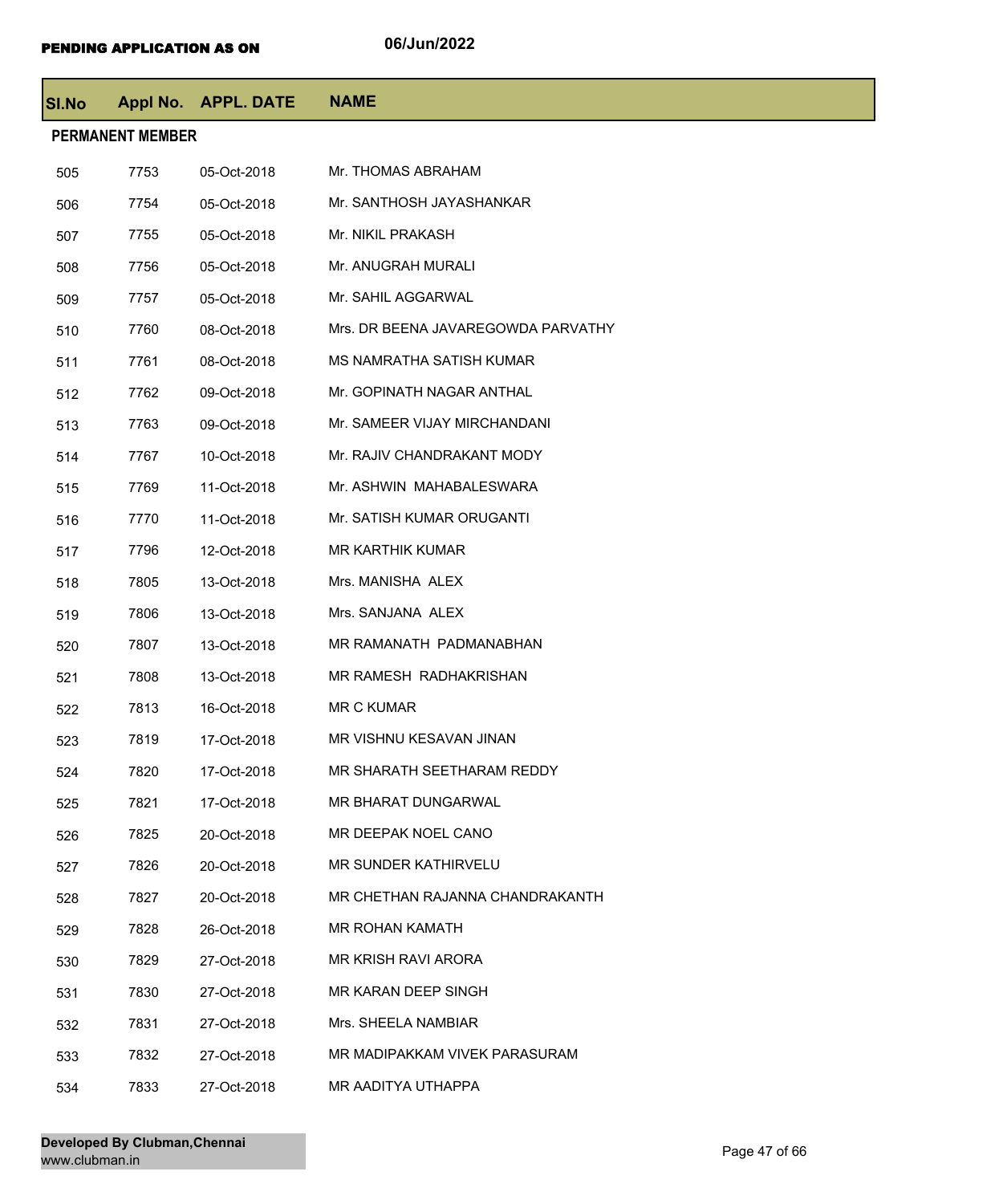| <b>SI.No</b> |                         | Appl No. APPL. DATE | <b>NAME</b>                     |
|--------------|-------------------------|---------------------|---------------------------------|
|              | <b>PERMANENT MEMBER</b> |                     |                                 |
| 535          | 7836                    | 29-Oct-2018         | <b>MR AMIT VIKRAM SHETTY</b>    |
| 536          | 7867                    | 19-Nov-2018         | Mrs. SABINA SINGH               |
| 537          | 7869                    | 22-Nov-2018         | Miss. PRATHIKA PRAKASH PAI      |
| 538          | 7870                    | 22-Nov-2018         | Mrs. SHALINI KALAIAH KALLANGADA |
| 539          | 7871                    | 22-Nov-2018         | Mrs. MIRIAM GEORGE              |
| 540          | 7872                    | 23-Nov-2018         | MR VINAY PRASAD INJETY          |
| 541          | 7873                    | 23-Nov-2018         | MR CHINAPPA MUCKATIRA BHEMAIAH  |
| 542          | 7874                    | 23-Nov-2018         | MR CHAITANYA H BALAKRISHNAN     |
| 543          | 7875                    | 23-Nov-2018         | Master YASH PODDAR              |
| 544          | 7876                    | 23-Nov-2018         | MR VARUN JALAN                  |
| 545          | 7877                    | 23-Nov-2018         | MR NEERAJ KUMAR SHETTY          |
| 546          | 7878                    | 23-Nov-2018         | MR PRADEEP KEMPAIAH             |
| 547          | 7879                    | 23-Nov-2018         | <b>MR VARUN SHAH</b>            |
| 548          | 7880                    | 23-Nov-2018         | MR VIJAY TADIMALLA              |
| 549          | 7881                    | 23-Nov-2018         | MR ISHWAR KEMPANNA KAPSI        |
| 550          | 7911                    | 08-Dec-2018         | MR AMIT RAJ MADNANI             |
| 551          | 7912                    | 13-Dec-2018         | MR KASHINATH MARTU PAI          |
| 552          | 7913                    | 13-Dec-2018         | MR AGASTYA JAYANTI              |
| 553          | 7921                    | 14-Dec-2018         | MR MALAV UDAY GOKANI            |
| 554          | 7922                    | 14-Dec-2018         | MR MOHIT KARAN GUPTA            |
| 555          | 7923                    | 14-Dec-2018         | <b>MR ASHWIN BALA</b>           |
| 556          | 7933                    | 29-Dec-2018         | <b>MR NIGEL MATHEW</b>          |
| 557          | 7934                    | 29-Dec-2018         | <b>CAPT SRINIVAS</b>            |
| 558          | 7935                    | 29-Dec-2018         | DR ANANDA KRISHNA G N           |
| 559          | 7936                    | 29-Dec-2018         | <b>MR RITESH MEHTA</b>          |
| 560          | 7937                    | 29-Dec-2018         | MR NIHAL B K                    |
| 561          | 7938                    | 29-Dec-2018         | MR MOHAN PARAVANGADA MADAPPA    |
| 562          | 7940                    | 08-Jan-2019         | MR JAYANTH GOPALKRISHNA         |
| 563          | 7958                    | 01-Feb-2019         | MR SOUMITRA KUMAR DAS           |
| 564          | 7959                    | 01-Feb-2019         | MR MUNESHA VENKAT               |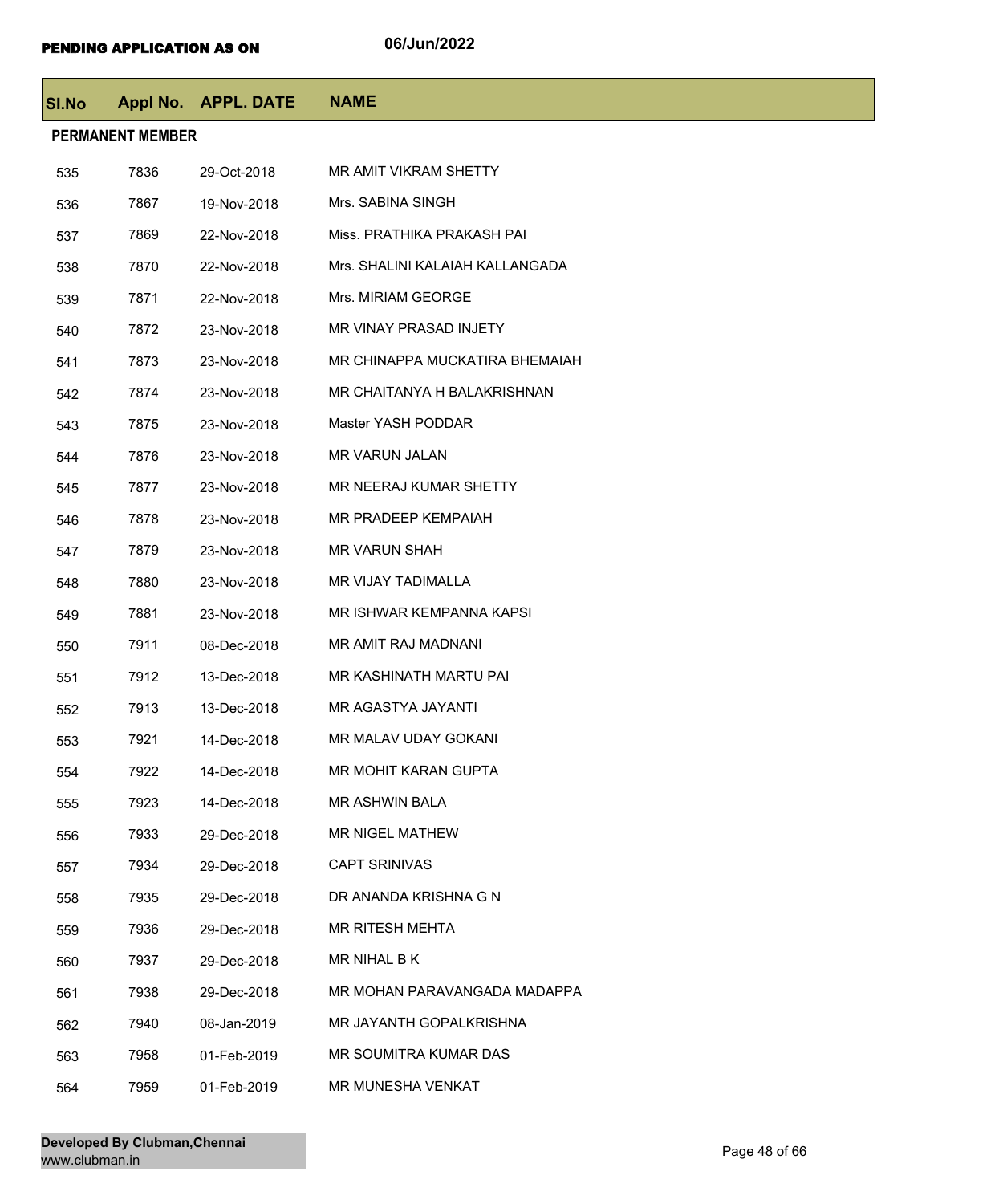| SI.No |                         | Appl No. APPL. DATE | <b>NAME</b>                        |
|-------|-------------------------|---------------------|------------------------------------|
|       | <b>PERMANENT MEMBER</b> |                     |                                    |
| 565   | 7963                    | 01-Feb-2019         | MR HARSHA PRABHAKAR GIRIMAJI       |
| 566   | 7965                    | 01-Feb-2019         | MR KRISHNA SURAJ MORAJE            |
| 567   | 7968                    | 01-Feb-2019         | MR PRASHANT DADU                   |
| 568   | 7971                    | 01-Feb-2019         | <b>MR SRINATH KESHAV</b>           |
| 569   | 7987                    | 12-Feb-2019         | MR VINAY CHANDRU R                 |
| 570   | 7988                    | 12-Feb-2019         | MR KRISHNAMURTHY SHANKAR           |
| 571   | 7991                    | 12-Feb-2019         | MR JAYAPAL R                       |
| 572   | 7992                    | 12-Feb-2019         | MR RAHUL MAHENDRA RAJ              |
| 573   | 7993                    | 12-Feb-2019         | MRS KAVITA PUNEET PAHUJA           |
| 574   | 7994                    | 12-Feb-2019         | MR JOE JACOB                       |
| 575   | 7997                    | 26-Feb-2019         | MR DHRUV SANJAY KALRO              |
| 576   | 8002                    | 26-Feb-2019         | MR VISHRUTH KARTHIK                |
| 577   | 8003                    | 26-Feb-2019         | MR ARJUN RAJEEV KEMBHAVI           |
| 578   | 8009                    | 06-Mar-2019         | <b>MR VISHAY RAWAR</b>             |
| 579   | 8015                    | 09-Mar-2019         | MR ASHLEY ROCQUE                   |
| 580   | 8016                    | 11-Mar-2019         | MR SANJEEV RAKHRA                  |
| 581   | 8020                    | 14-Mar-2019         | MR JAYASHANKAR JAYARAMAN           |
| 582   | 8035                    | 10-Apr-2019         | MR SHIV SUNIL MASAND               |
| 583   | 8043                    | 11-Apr-2019         | MR KARAN ATTAL                     |
| 584   | 8049                    | 13-Apr-2019         | MR AAKASH RAJESH MASAND            |
| 585   | 8055                    | 27-Apr-2019         | MR JEHANGIR NOSHIR TANKARIWALA     |
| 586   | 8071                    | 10-May-2019         | MR NEJEEBKHAN ALIKHAN RAYAMARAKKAR |
| 587   | 8075                    | 17-May-2019         | MR K THOMAS CHANDY                 |
| 588   | 8079                    | 17-May-2019         | MR ATUL VIMAL SHINGHAL             |
| 589   | 8092                    | 03-Jun-2019         | MR SANDEEP RAGHAVA REDDY           |
| 590   | 8101                    | 07-Jun-2019         | MR K L RAHUL                       |
| 591   | 8106                    | 11-Jun-2019         | MR AJAY VIJ                        |
| 592   | 8108                    | 14-Jun-2019         | MR ARUN SIRDESHMUKH                |
| 593   | 8114                    | 21-Jun-2019         | MR SUNIL KRISHNA                   |
| 594   | 8116                    | 21-Jun-2019         | MR JITESH KANANI                   |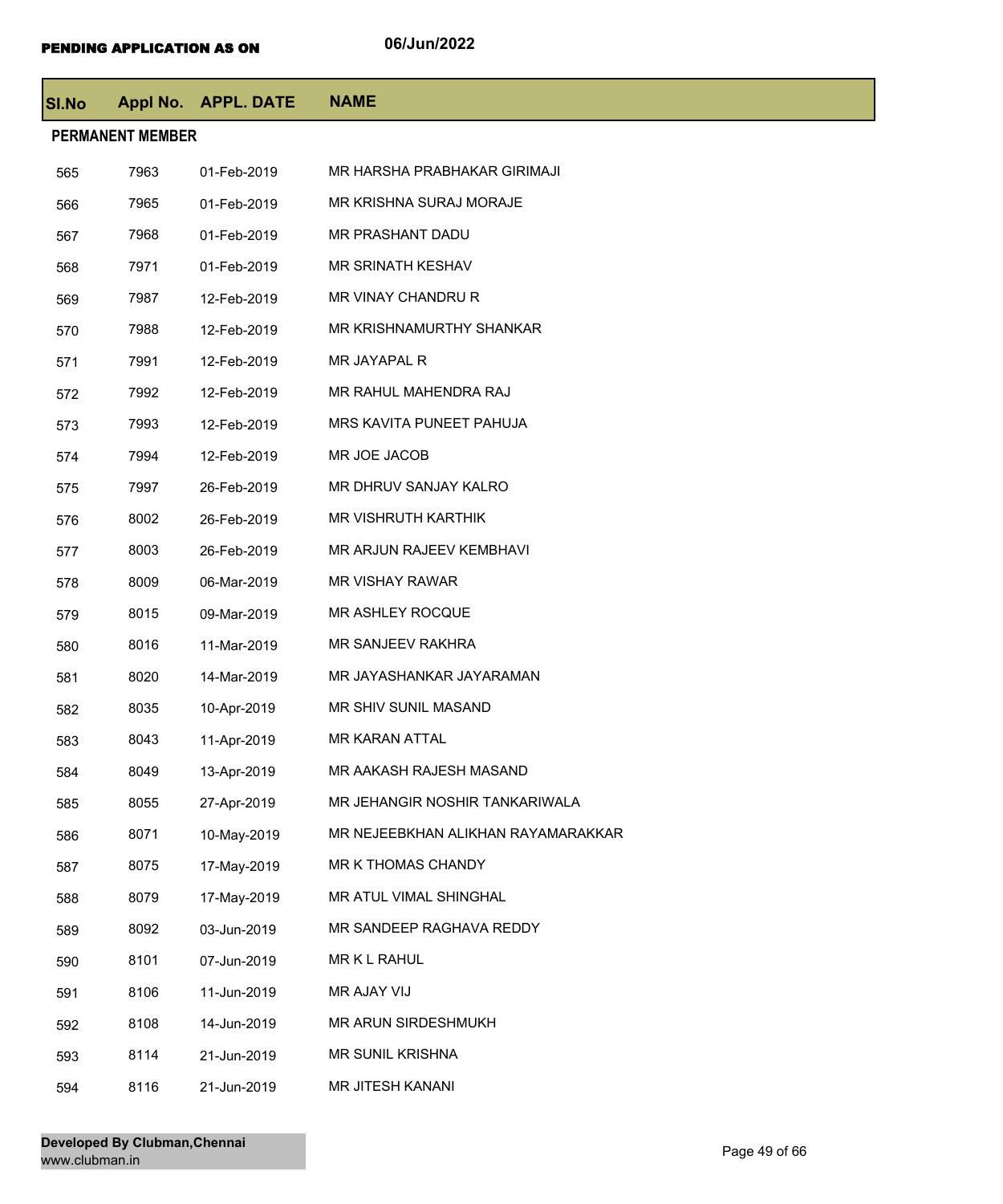| <b>SI.No</b> |                         | Appl No. APPL. DATE | <b>NAME</b>                    |
|--------------|-------------------------|---------------------|--------------------------------|
|              | <b>PERMANENT MEMBER</b> |                     |                                |
| 595          | 8121                    | 26-Jun-2019         | MR ASHOK RAGHAVA REDDY         |
| 596          | 8127                    | 30-Jun-2019         | MR AAKASH APPACHOO CORAVANDA   |
| 597          | 8129                    | 30-Jun-2019         | MR SUDHAKAR REDDY YEDHALA      |
| 598          | 8132                    | 01-Jul-2019         | MR RADHAKRISHNAN V RAMACHANDRA |
| 599          | 8133                    | 02-Jul-2019         | MR ARVIND RATHORE              |
| 600          | 8136                    | 02-Jul-2019         | MR CHANDRASHEKAR PARASAIAH     |
| 601          | 8139                    | 02-Jul-2019         | <b>MS ADRIJA AGARWAL</b>       |
| 602          | 8143                    | 03-Jul-2019         | MR GANDHARV KRISHNA            |
| 603          | 8146                    | 04-Jul-2019         | Mr. SHIVAM AGARWAL             |
| 604          | 8148                    | 04-Jul-2019         | <b>WG.CDR GOUTAM ROUTH</b>     |
| 605          | 8151                    | 08-Jul-2019         | MR NAVEEN PISHE                |
| 606          | 8160                    | 08-Jul-2019         | <b>MR AKSHAY SINGHVI</b>       |
| 607          | 8162                    | 09-Jul-2019         | MR VINEET CHHABRA              |
| 608          | 8163                    | 10-Jul-2019         | MR MOHAN KUMAR NAGARAJ         |
| 609          | 8181                    | 27-Jul-2019         | <b>MR SUNIL ARORA</b>          |
| 610          | 8184                    | 29-Jul-2019         | MR RAJESH SEHRAWAT             |
| 611          | 8189                    | 29-Jul-2019         | MR VIKRAM PRABHAKAR            |
| 612          | 8190                    | 29-Jul-2019         | MR SUNDARAM SRINIVASAN         |
| 613          | 8194                    | 31-Jul-2019         | MR SRINIVASA RAO KASA          |
| 614          | 8198                    | 31-Jul-2019         | MR ROHAAN ADITYA DANG          |
| 615          | 8200                    | 31-Jul-2019         | MR NAVIN VIJAYKUMAR BAJAJ      |
| 616          | 8201                    | 01-Aug-2019         | MRS NEENU AGARWAL              |
| 617          | 8202                    | 01-Aug-2019         | MS MISHA GILL                  |
| 618          | 8203                    | 01-Aug-2019         | MR NARENDRA NAYAK              |
| 619          | 8204                    | 01-Aug-2019         | MR SANJAY JALONA               |
| 620          | 8205                    | 01-Aug-2019         | MR SHARAD SHANKAR RAO JUNGHARE |
| 621          | 8206                    | 01-Aug-2019         | MR DHANANJAYA NAIDU M          |
| 622          | 8207                    | 01-Aug-2019         | MR K S MALLAPPA GOWDA          |
| 623          | 8208                    | 01-Aug-2019         | DR SOMASHEKHAR S P             |
| 624          | 8209                    | 01-Aug-2019         | MR BHASKAR NIRMALA LINGAMURTHY |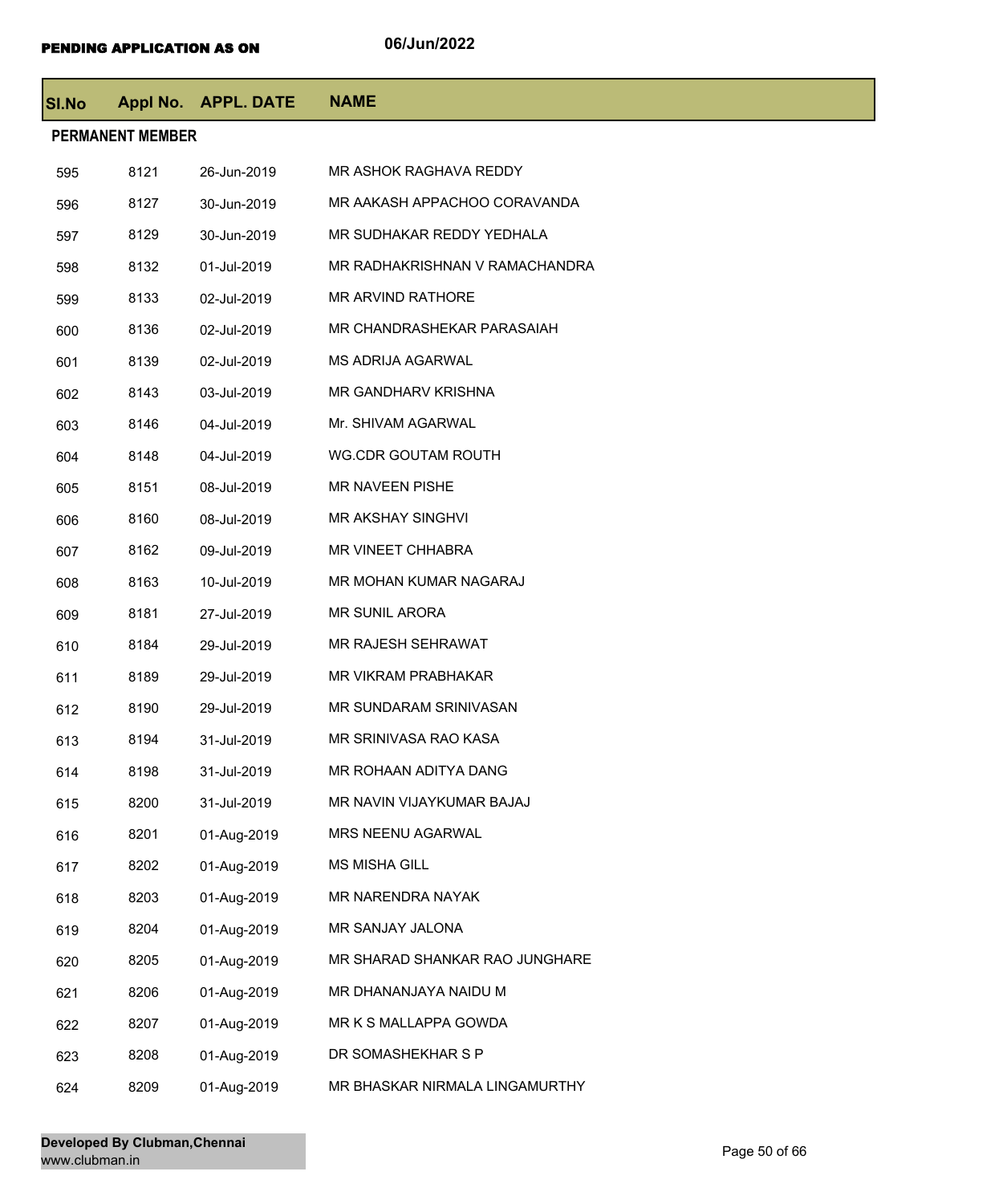| <b>SI.No</b> |                         | Appl No. APPL. DATE | <b>NAME</b>                            |
|--------------|-------------------------|---------------------|----------------------------------------|
|              | <b>PERMANENT MEMBER</b> |                     |                                        |
| 625          | 8210                    | 01-Aug-2019         | MRS LAKSHMI KAUSHIK ANANTHARAMU        |
| 626          | 8211                    | 01-Aug-2019         | MR MUNIYAPPA CHINNASWAMY               |
| 627          | 8212                    | 02-Aug-2019         | MR VEDANT KABRA                        |
| 628          | 8213                    | 02-Aug-2019         | MR VYBHAV SITARAM SHETTY               |
| 629          | 8214                    | 02-Aug-2019         | MR SUDHIR KUMAR C                      |
| 630          | 8215                    | 02-Aug-2019         | MR AJAY SHAND                          |
| 631          | 8216                    | 02-Aug-2019         | MR SRIMUKHA YALAVARTI                  |
| 632          | 8217                    | 02-Aug-2019         | MR KARAN ANANT MANDGI                  |
| 633          | 8218                    | 02-Aug-2019         | R/ADMIRAL. KAIMULANGARA CHANDRA SEKHAR |
| 634          | 8219                    | 02-Aug-2019         | MR GAURAV DINESH HINDUJA               |
| 635          | 8220                    | 02-Aug-2019         | MS AYESHA AHMAD                        |
| 636          | 8221                    | 02-Aug-2019         | MR VASISHTA JAYANTI                    |
| 637          | 8222                    | 02-Aug-2019         | MR SETLUR SRINATH VENKATARANGA         |
| 638          | 8223                    | 02-Aug-2019         | MR TARUN NAHATA                        |
| 639          | 8226                    | 02-Aug-2019         | MRS ANITA MENON                        |
| 640          | 8227                    | 02-Aug-2019         | MR AMIT KUMAR SARAN                    |
| 641          | 8228                    | 03-Aug-2019         | MR RAJAGOPALAN VENKATESH               |
| 642          | 8230                    | 03-Aug-2019         | MR ANKINEEDU MAGANTI                   |
| 643          | 8231                    | 03-Aug-2019         | MR RISHI KAMAL SHAH                    |
| 644          | 8232                    | 03-Aug-2019         | MR DAYAMAY TIWARI                      |
| 645          | 8233                    | 03-Aug-2019         | MR RAM PRASAD GADDIPATI                |
| 646          | 8234                    | 03-Aug-2019         | MR NAREN KRISHNA BHAT                  |
| 647          | 8235                    | 03-Aug-2019         | MR SURESH KUMAR D                      |
| 648          | 8236                    | 03-Aug-2019         | MR SIVARAMA PRASAD KOLISETTI           |
| 649          | 8237                    | 03-Aug-2019         | MR AARAV LEE VOHRA                     |
| 650          | 8238                    | 03-Aug-2019         | MRS PRERANA PRATHAP                    |
| 651          | 8239                    | 03-Aug-2019         | MR VINAY NARASIMHAN                    |
| 652          | 8240                    | 03-Aug-2019         | MR HARSHVARDHAN BHUWALKA               |
| 653          | 8241                    | 03-Aug-2019         | MR TARUN ANIL LALA                     |
| 654          | 8242                    | 03-Aug-2019         | DR PRAKASH HASSAN P                    |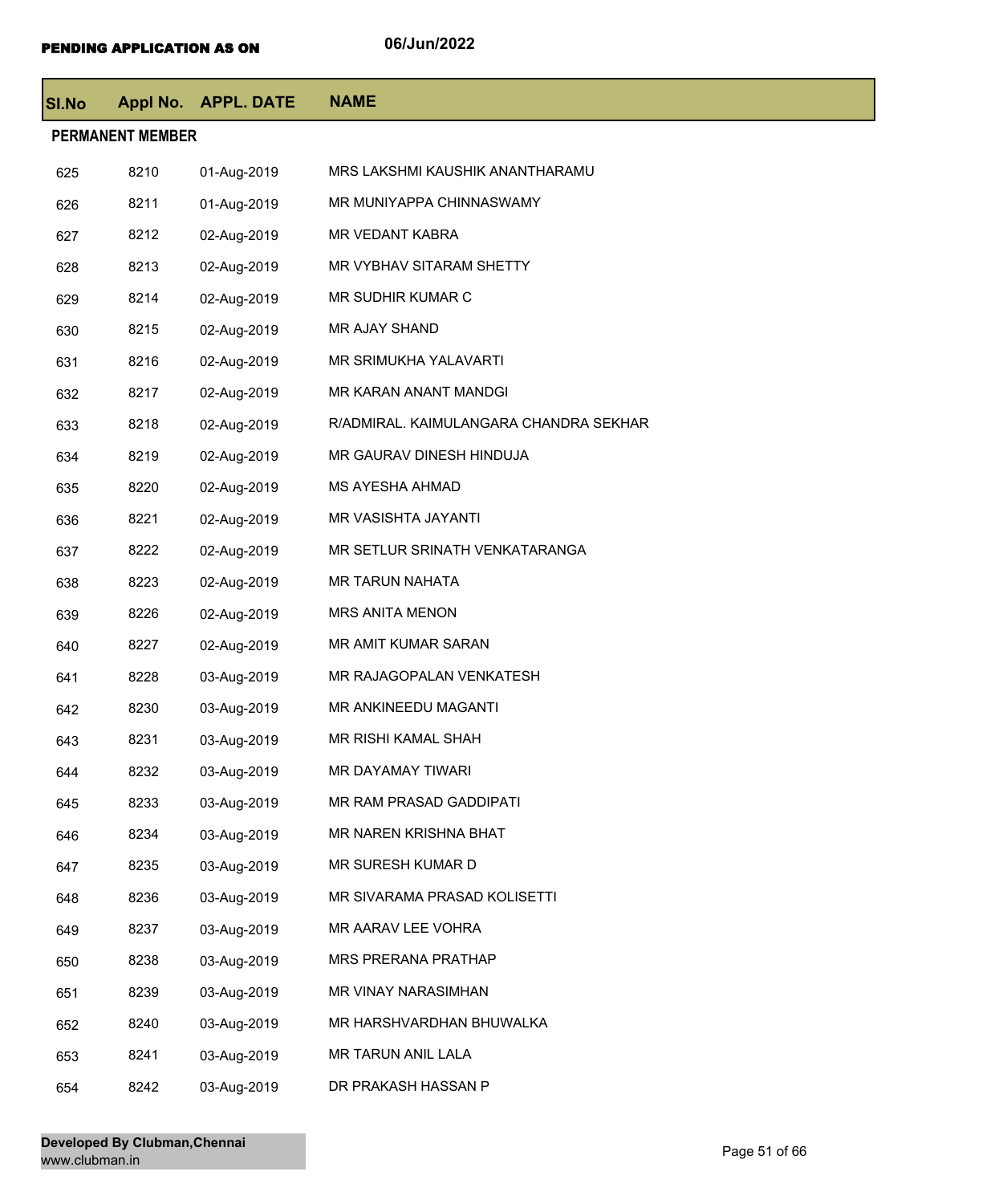| <b>SI.No</b>            |      | Appl No. APPL. DATE | <b>NAME</b>                          |  |  |
|-------------------------|------|---------------------|--------------------------------------|--|--|
| <b>PERMANENT MEMBER</b> |      |                     |                                      |  |  |
| 655                     | 8243 | 03-Aug-2019         | MR NIZAMUDDIN SYED                   |  |  |
| 656                     | 8244 | 03-Aug-2019         | <b>MS SHRIYA VIVEK</b>               |  |  |
| 657                     | 8245 | 05-Aug-2019         | MR RAGHU SHIVARAMAIAH                |  |  |
| 658                     | 8246 | 05-Aug-2019         | MR SUNIL KOTTEGAL VASANT             |  |  |
| 659                     | 8247 | 05-Aug-2019         | MR ABHINAV GADDIPATI                 |  |  |
| 660                     | 8249 | 05-Aug-2019         | MR ROHIT MANJUNATH                   |  |  |
| 661                     | 8250 | 05-Aug-2019         | MR ISHAAN BHARDWAJ                   |  |  |
| 662                     | 8251 | 05-Aug-2019         | MR SAMEER BRIJ VERMA                 |  |  |
| 663                     | 8252 | 05-Aug-2019         | MR NEELISH REDDY                     |  |  |
| 664                     | 8253 | 06-Aug-2019         | <b>MR GAURAV JAGGI</b>               |  |  |
| 665                     | 8255 | 06-Aug-2019         | MR VIKRAM ZIBBU                      |  |  |
| 666                     | 8256 | 06-Aug-2019         | MR SACHIN MAHESHWARI                 |  |  |
| 667                     | 8257 | 06-Aug-2019         | DR VIDYADHARA SRINIVASA              |  |  |
| 668                     | 8258 | 06-Aug-2019         | MR SRIHARI SATHYANARAYANA SOMAYAJI   |  |  |
| 669                     | 8260 | 06-Aug-2019         | MR ASHOK CHAKKAPPAN K                |  |  |
| 670                     | 8261 | 06-Aug-2019         | MR SALIL AGARWAL                     |  |  |
| 671                     | 8262 | 06-Aug-2019         | MR CHANDANAHALLY NAGARAJ SHASHIKIRAN |  |  |
| 672                     | 8263 | 06-Aug-2019         | MR SHREYANSH RAJESH SHAH             |  |  |
| 673                     | 8264 | 06-Aug-2019         | MR RAMESH BABU GOPAL                 |  |  |
| 674                     | 8265 | 06-Aug-2019         | MRS VIDYARANI MALLIKARJUN DYABERI    |  |  |
| 675                     | 8267 | 06-Aug-2019         | MR SUMEET VERMA                      |  |  |
| 676                     | 8268 | 06-Aug-2019         | MR SUNDARA RAJAN S                   |  |  |
| 677                     | 8270 | 07-Aug-2019         | MR ROHIT CHAWLA                      |  |  |
| 678                     | 8271 | 07-Aug-2019         | DR SHARAN PRAKASH                    |  |  |
| 679                     | 8272 | 07-Aug-2019         | MR RAJIV BHUSHAN TIWARI              |  |  |
| 680                     | 8273 | 08-Aug-2019         | MR SOURASH CHATTERJI                 |  |  |
| 681                     | 8274 | 08-Aug-2019         | MR ASHOK GOPINATH                    |  |  |
| 682                     | 8275 | 09-Aug-2019         | MR SHAILESH ARVIND GHORPADE          |  |  |
| 683                     | 8276 | 09-Aug-2019         | MR VENUGOPAL NAIDU D L               |  |  |
| 684                     | 8277 | 09-Aug-2019         | MR ALOK CHANDRA SHETTY               |  |  |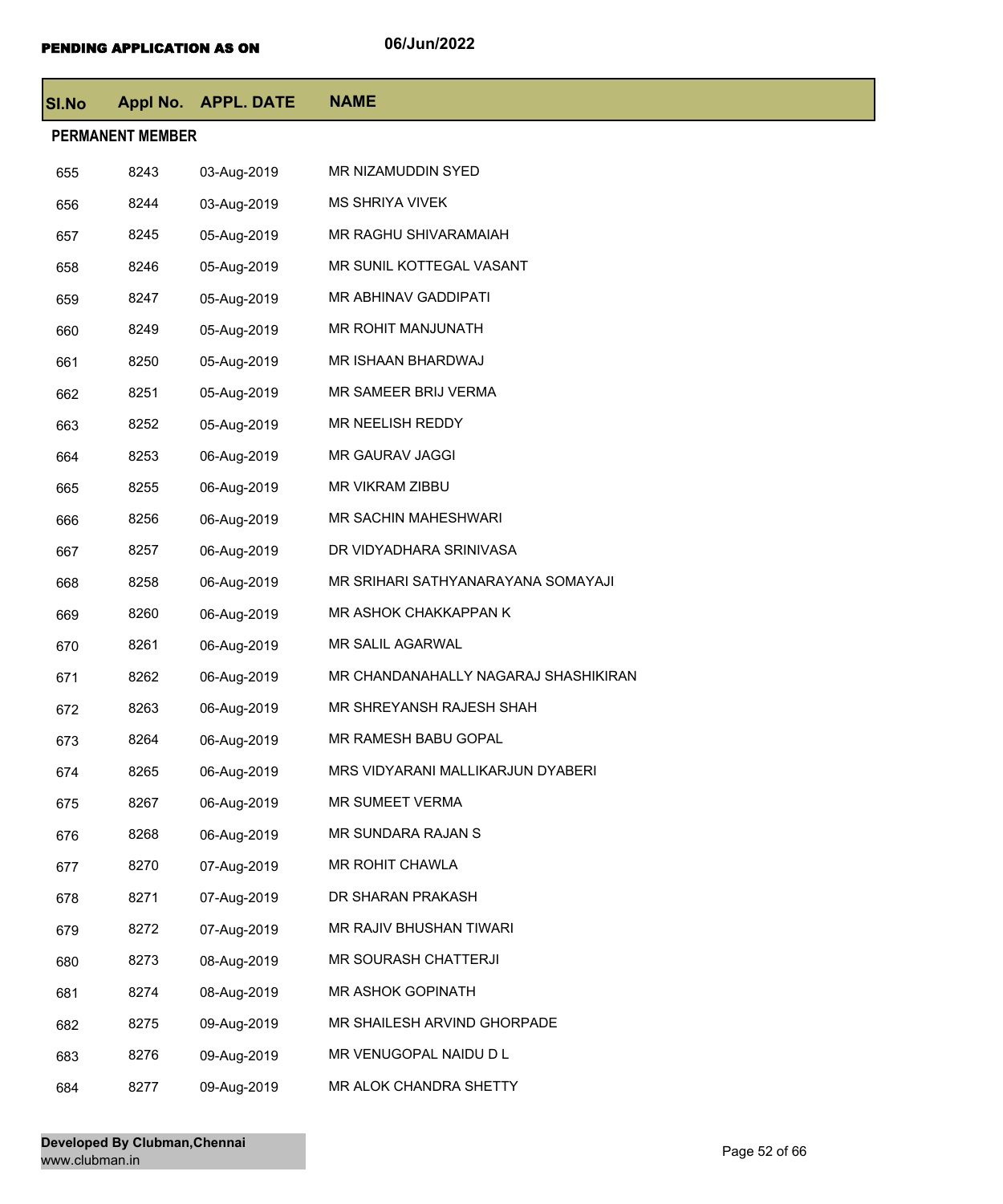| <b>SI.No</b> |                         | Appl No. APPL. DATE | <b>NAME</b>                          |
|--------------|-------------------------|---------------------|--------------------------------------|
|              | <b>PERMANENT MEMBER</b> |                     |                                      |
| 685          | 8278                    | 09-Aug-2019         | MR JAYANT GUPTA                      |
| 686          | 8282                    | 10-Aug-2019         | MR VIVEK PADI                        |
| 687          | 8283                    | 10-Aug-2019         | MR JAGANNATH L A                     |
| 688          | 8284                    | 10-Aug-2019         | MR NIKHIL KRISHNAMURTHY              |
| 689          | 8285                    | 10-Aug-2019         | MR GURDEEP SINGH                     |
| 690          | 8286                    | 10-Aug-2019         | MR ADIL KHAN                         |
| 691          | 8287                    | 10-Aug-2019         | MR VARUN SEEGU VANI VENKATESH        |
| 692          | 8288                    | 10-Aug-2019         | <b>MS BHUMIKA GOPAL</b>              |
| 693          | 8289                    | 10-Aug-2019         | MR UTTAM RAVISHANKAR DORASWAMI       |
| 694          | 8290                    | 10-Aug-2019         | DR SATISH RUDRAPPA                   |
| 695          | 8291                    | 12-Aug-2019         | MR UMAR FAROOK SYED                  |
| 696          | 8292                    | 12-Aug-2019         | MR NEVILLE JIMI PANTHAKI             |
| 697          | 8293                    | 12-Aug-2019         | MR SUKESH KUMAR CHOUBEY              |
| 698          | 8294                    | 12-Aug-2019         | Mr. SIDDHARTH KRISHNA                |
| 699          | 8296                    | 13-Aug-2019         | MR SHARATH KUMAR M                   |
| 700          | 8297                    | 13-Aug-2019         | MR SRINIVASAN SUNDARESAN IYER        |
| 701          | 8299                    | 13-Aug-2019         | MR MITHUN GERAHALLI                  |
| 702          | 8300                    | 14-Aug-2019         | <b>MS RHEA MATHEWS</b>               |
| 703          | 8301                    | 14-Aug-2019         | MR RAJIV THONDANOOR                  |
| 704          | 8302                    | 14-Aug-2019         | MR VIVEK RAJAGOPAL PAREPADY          |
| 705          | 8303                    | 14-Aug-2019         | MR MANU RAMAN                        |
| 706          | 8305                    | 14-Aug-2019         | MR BIJOY PETER                       |
| 707          | 8306                    | 14-Aug-2019         | MR SAMEER C BORAY                    |
| 708          | 8307                    | 14-Aug-2019         | MR AMARNATH BANAHALLI LAKSHMINARAYAN |
| 709          | 8310                    | 14-Aug-2019         | MR SHESHAGIRI KULKARNI               |
| 710          | 8311                    | 16-Aug-2019         | MR HARI PRASAD HEGDE                 |
| 711          | 8312                    | 16-Aug-2019         | MR ANUMOLU BALA MURALI KRISHNA       |
| 712          | 8313                    | 16-Aug-2019         | MR HARISH ANANTHA KALYAN             |
| 713          | 8315                    | 17-Aug-2019         | MR THIMAYYA MACHIAH KONGANDA         |
| 714          | 8316                    | 17-Aug-2019         | MR PRAVEEN TEKRIWAL                  |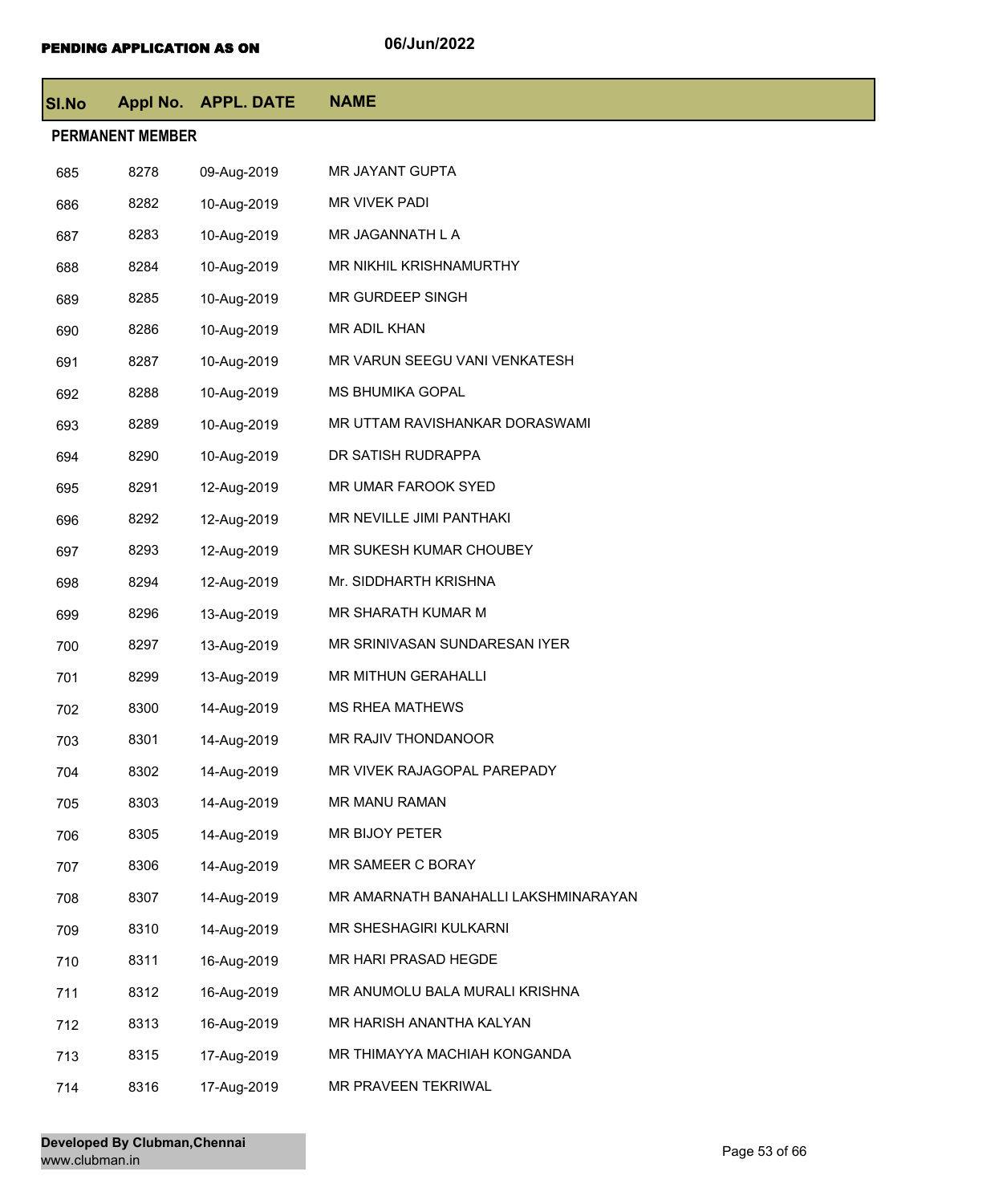| <b>SI.No</b> |                         | Appl No. APPL. DATE | <b>NAME</b>                      |
|--------------|-------------------------|---------------------|----------------------------------|
|              | <b>PERMANENT MEMBER</b> |                     |                                  |
| 715          | 8317                    | 17-Aug-2019         | MR VISHAL RAO                    |
| 716          | 8319                    | 17-Aug-2019         | MR NAVIN PAUL                    |
| 717          | 8320                    | 17-Aug-2019         | MR ROHAN LOBO                    |
| 718          | 8321                    | 17-Aug-2019         | MR RAGHAVENDRA RENGASWAMY        |
| 719          | 8322                    | 19-Aug-2019         | MR NIKHIL GIRI                   |
| 720          | 8326                    | 19-Aug-2019         | MS AISHWARYA VISWANATHAN         |
| 721          | 8329                    | 19-Aug-2019         | MR KUNAL MEHRA                   |
| 722          | 8332                    | 21-Aug-2019         | MR MANOJ MADHU MASAND            |
| 723          | 8333                    | 21-Aug-2019         | MR NAGARAJ PALANKAR              |
| 724          | 8334                    | 21-Aug-2019         | MR ARJUN SHARAD JUNGHARE         |
| 725          | 8335                    | 21-Aug-2019         | MR VIKRAM RAMALINGAM RAMKUMAR    |
| 726          | 8336                    | 21-Aug-2019         | MR YASHVARDHAN BANSAL            |
| 727          | 8337                    | 26-Aug-2019         | MR AJAY KHARBANDA                |
| 728          | 8339                    | 26-Aug-2019         | MR VIVEK KHETAWAT                |
| 729          | 8340                    | 26-Aug-2019         | MR KIRAN SIVADAS                 |
| 730          | 8343                    | 26-Aug-2019         | MR ASIT VITTAL SHETTY            |
| 731          | 8344                    | 26-Aug-2019         | MRS AMRUTA ABHAY DESHPANDE       |
| 732          | 8351                    | 28-Aug-2019         | MR MICHAEL FOLEY                 |
| 733          | 8352                    | 28-Aug-2019         | MR SMARAN SHANTHARAJU            |
| 734          | 8358                    | 04-Sep-2019         | MR SANTOSH SHETTY                |
| 735          | 8359                    | 04-Sep-2019         | MR NIKHIL SUVARNA                |
| 736          | 8360                    | 04-Sep-2019         | MR DIBYA RANJAN MAHAPATRA        |
| 737          | 8361                    | 04-Sep-2019         | <b>MS RHEA KARAN</b>             |
| 738          | 8362                    | 05-Sep-2019         | MR AMBUJ MITTAL                  |
| 739          | 8364                    | 05-Sep-2019         | MR PRAMOD CHERIYADTH             |
| 740          | 8365                    | 05-Sep-2019         | MR KAMESH GUPTA                  |
| 741          | 8366                    | 05-Sep-2019         | MR SATISH VENKATACHALIAH         |
| 742          | 8367                    | 05-Sep-2019         | MR MOSUR KRISHNAMOORTHY SAISEKAR |
| 743          | 8368                    | 05-Sep-2019         | MR ANMOL ASHIYA                  |
| 744          | 8369                    | 05-Sep-2019         | MR VIVEK MAHAVEER                |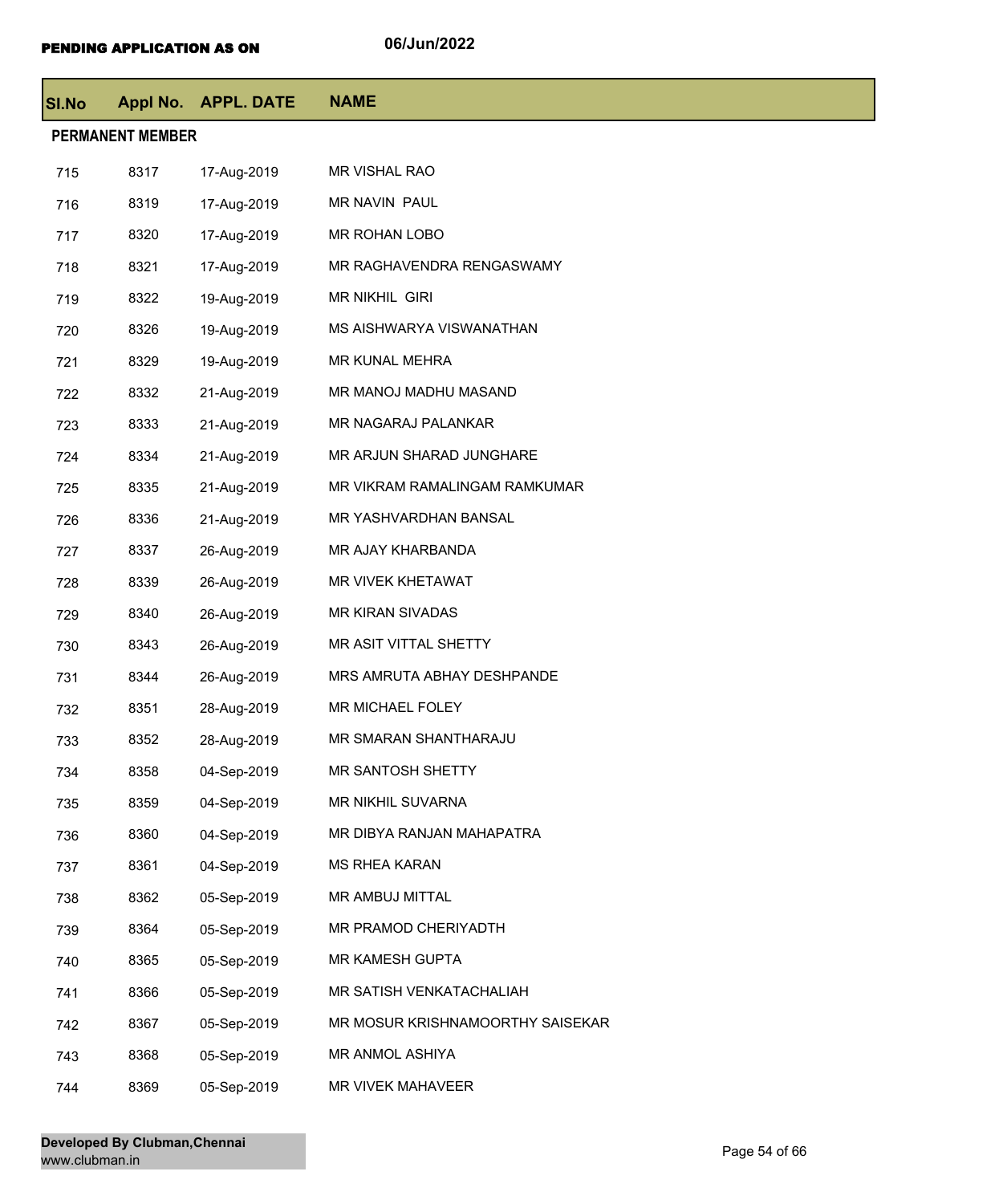| <b>SI.No</b> |                         | Appl No. APPL. DATE | <b>NAME</b>                             |
|--------------|-------------------------|---------------------|-----------------------------------------|
|              | <b>PERMANENT MEMBER</b> |                     |                                         |
| 745          | 8370                    | 05-Sep-2019         | <b>MS ISHITA GADDIPATI</b>              |
| 746          | 8371                    | 05-Sep-2019         | MS ISHITA WADHWA                        |
| 747          | 8372                    | 06-Sep-2019         | MR ARJUN PRAHLAD SHARMA                 |
| 748          | 8375                    | 06-Sep-2019         | MR SUSHEEL RATHI                        |
| 749          | 8376                    | 06-Sep-2019         | MR RAJIV NITIN MEHTA                    |
| 750          | 8377                    | 06-Sep-2019         | MR ABISHEK LAXMINARAYAN                 |
| 751          | 8378                    | 06-Sep-2019         | MR JNANESHWAR MADUGONDA                 |
| 752          | 8379                    | 06-Sep-2019         | MR ISHAN RAJ                            |
| 753          | 8382                    | 12-Sep-2019         | MRS VIDYA GOPAL                         |
| 754          | 8383                    | 13-Sep-2019         | MRS CHAITHRA PONNAMMA KONIYANDA DEVAIAH |
| 755          | 8384                    | 13-Sep-2019         | <b>MR RAUNIL KUKAR</b>                  |
| 756          | 8385                    | 13-Sep-2019         | MR DHEERAJ RAWAL                        |
| 757          | 8386                    | 13-Sep-2019         | MR SANDEEP GIRDHARLAL SHAH              |
| 758          | 8387                    | 13-Sep-2019         | MR JIMMY FALI PAYMASTER                 |
| 759          | 8388                    | 17-Sep-2019         | MRS BHAGYA ANAND                        |
| 760          | 8389                    | 17-Sep-2019         | MR JAYANTH GOPAL                        |
| 761          | 8392                    | 18-Sep-2019         | MR HARISH APPAREDDY                     |
| 762          | 8394                    | 18-Sep-2019         | MR SIDDHARTH MANGHARAM                  |
| 763          | 8395                    | 18-Sep-2019         | MR NANDAN PEJAVAR RAO                   |
| 764          | 8396                    | 18-Sep-2019         | MR SREE HARSHA S D                      |
| 765          | 8398                    | 19-Sep-2019         | DR SAI VIVEK VELKURU                    |
| 766          | 8399                    | 19-Sep-2019         | MR MADHAV UNNI                          |
| 767          | 8402                    | 20-Sep-2019         | <b>MRS SPURTI RAVI</b>                  |
| 768          | 8404                    | 20-Sep-2019         | MR SHISHIRA AMARNATH                    |
| 769          | 8406                    | 20-Sep-2019         | MR THRYAMBAK CHANDILYA S                |
| 770          | 8408                    | 20-Sep-2019         | MR RAMESH JAYARAM                       |
| 771          | 8412                    | 26-Sep-2019         | MR BHARATH K S                          |
| 772          | 8415                    | 26-Sep-2019         | MR POONACHA UTHAPPA BOLLERA             |
| 773          | 8418                    | 28-Sep-2019         | MR ARJUN MURTHY RANGA                   |
| 774          | 8420                    | 30-Sep-2019         | MR HIMANSHU SATYENDRA SINGHAL           |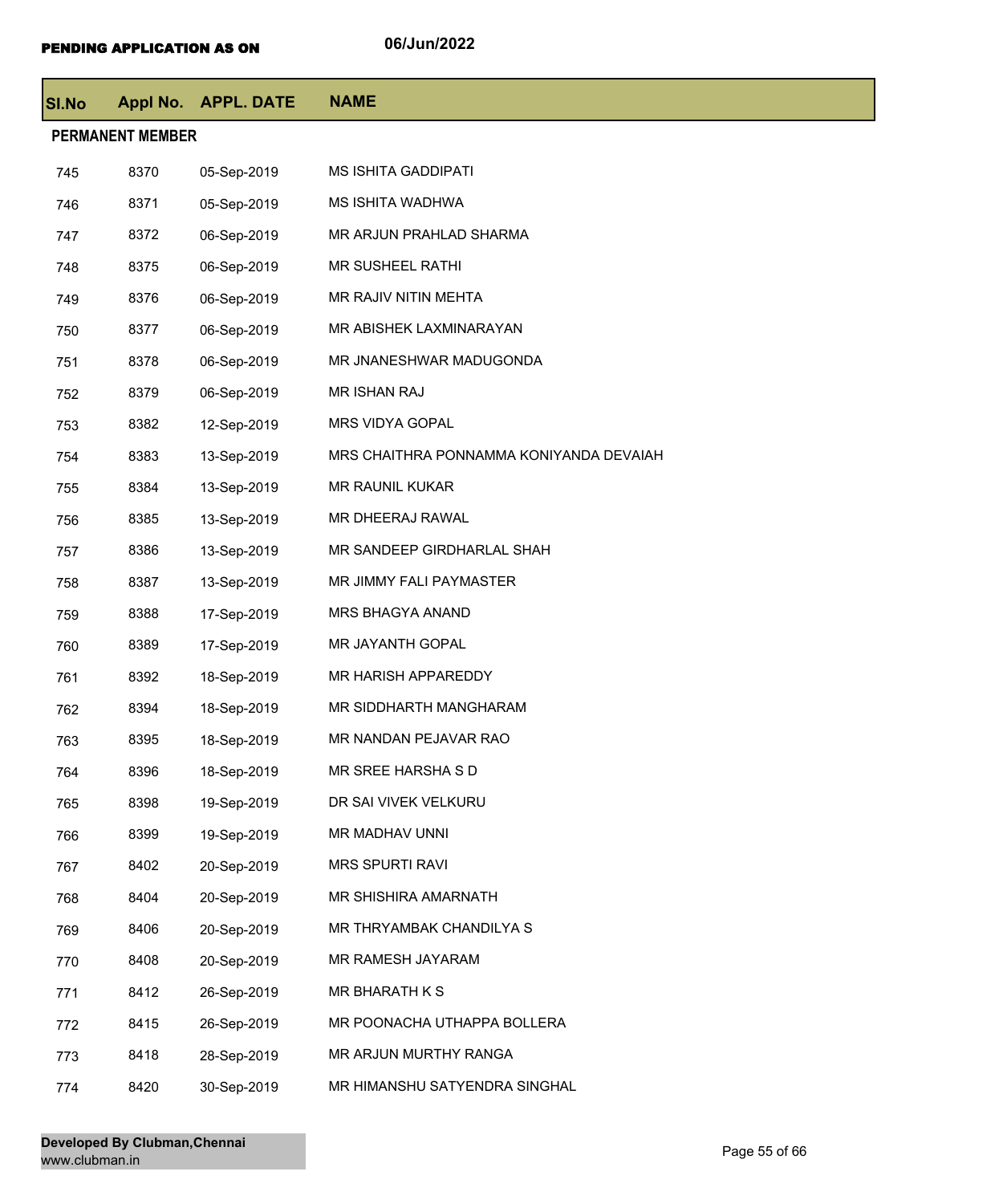| <b>SI.No</b>            |      | Appl No. APPL. DATE | <b>NAME</b>                       |  |  |
|-------------------------|------|---------------------|-----------------------------------|--|--|
| <b>PERMANENT MEMBER</b> |      |                     |                                   |  |  |
| 775                     | 8422 | 01-Oct-2019         | MR KARTHIK SUBRAMANIAM            |  |  |
| 776                     | 8428 | 10-Oct-2019         | MR NAGANAND DORASWAMY             |  |  |
| 777                     | 8434 | 14-Oct-2019         | DR ASHOKA GURUDAS                 |  |  |
| 778                     | 8440 | 22-Oct-2019         | <b>MR FAISAL AHMED</b>            |  |  |
| 779                     | 8442 | 22-Oct-2019         | MR SATHEESH THORENOOR RANGASHETTY |  |  |
| 780                     | 8443 | 23-Oct-2019         | MR RAMA HARINATH KOLLURU          |  |  |
| 781                     | 8444 | 23-Oct-2019         | MR SHIVANAND NIMBARGI             |  |  |
| 782                     | 8446 | 23-Oct-2019         | MR AKSHAY CHANDRASEKHAR           |  |  |
| 783                     | 8448 | 26-Oct-2019         | MR BANDI PRABHAKAR RAO            |  |  |
| 784                     | 8449 | 26-Oct-2019         | MR AMEESH MEGHAL KAREKAR          |  |  |
| 785                     | 8450 | 26-Oct-2019         | MR KIRAN BELAVADI RAMASWAMY       |  |  |
| 786                     | 8453 | 28-Oct-2019         | <b>MS ANOOKYA HARISH</b>          |  |  |
| 787                     | 8459 | 06-Nov-2019         | MR SUKUMAR GANGIYA KULA           |  |  |
| 788                     | 8464 | 12-Nov-2019         | <b>MR SEHAJ SHARMA</b>            |  |  |
| 789                     | 8467 | 14-Nov-2019         | <b>MR NARASIMHAPPA</b>            |  |  |
| 790                     | 8468 | 18-Nov-2019         | MR GANESH KRISHNAMURTHY           |  |  |
| 791                     | 8470 | 19-Nov-2019         | <b>MR GUNJAN BHARTIA</b>          |  |  |
| 792                     | 8473 | 21-Nov-2019         | <b>MR VIJAY KAUL</b>              |  |  |
| 793                     | 8476 | 27-Nov-2019         | MR YATHAARTH RAJIV JAMWAL         |  |  |
| 794                     | 8479 | 27-Nov-2019         | <b>MRS RIA NARANG</b>             |  |  |
| 795                     | 8480 | 30-Nov-2019         | <b>MR KAPIL DHALL</b>             |  |  |
| 796                     | 8487 | 09-Dec-2019         | <b>MR CHIRAG B</b>                |  |  |
| 797                     | 8492 | 13-Dec-2019         | <b>MS RAKSHA SANIKAM</b>          |  |  |
| 798                     | 8493 | 13-Dec-2019         | MR DHANYA KUMAR CHANNAPPA         |  |  |
| 799                     | 8497 | 16-Dec-2019         | <b>MRS NIKITA BHARGAV</b>         |  |  |
| 800                     | 8498 | 16-Dec-2019         | <b>MR JEREMIAH FRANKLIN</b>       |  |  |
| 801                     | 8499 | 18-Dec-2019         | MR RAHUL SACHDEVA                 |  |  |
| 802                     | 8503 | 26-Dec-2019         | MR SAMMEET NARENDRA TELANG        |  |  |
| 803                     | 8506 | 26-Dec-2019         | MR DILEEP GANESH MANGSULI         |  |  |
| 804                     | 8507 | 27-Dec-2019         | MR PURSHOTTAM BANG                |  |  |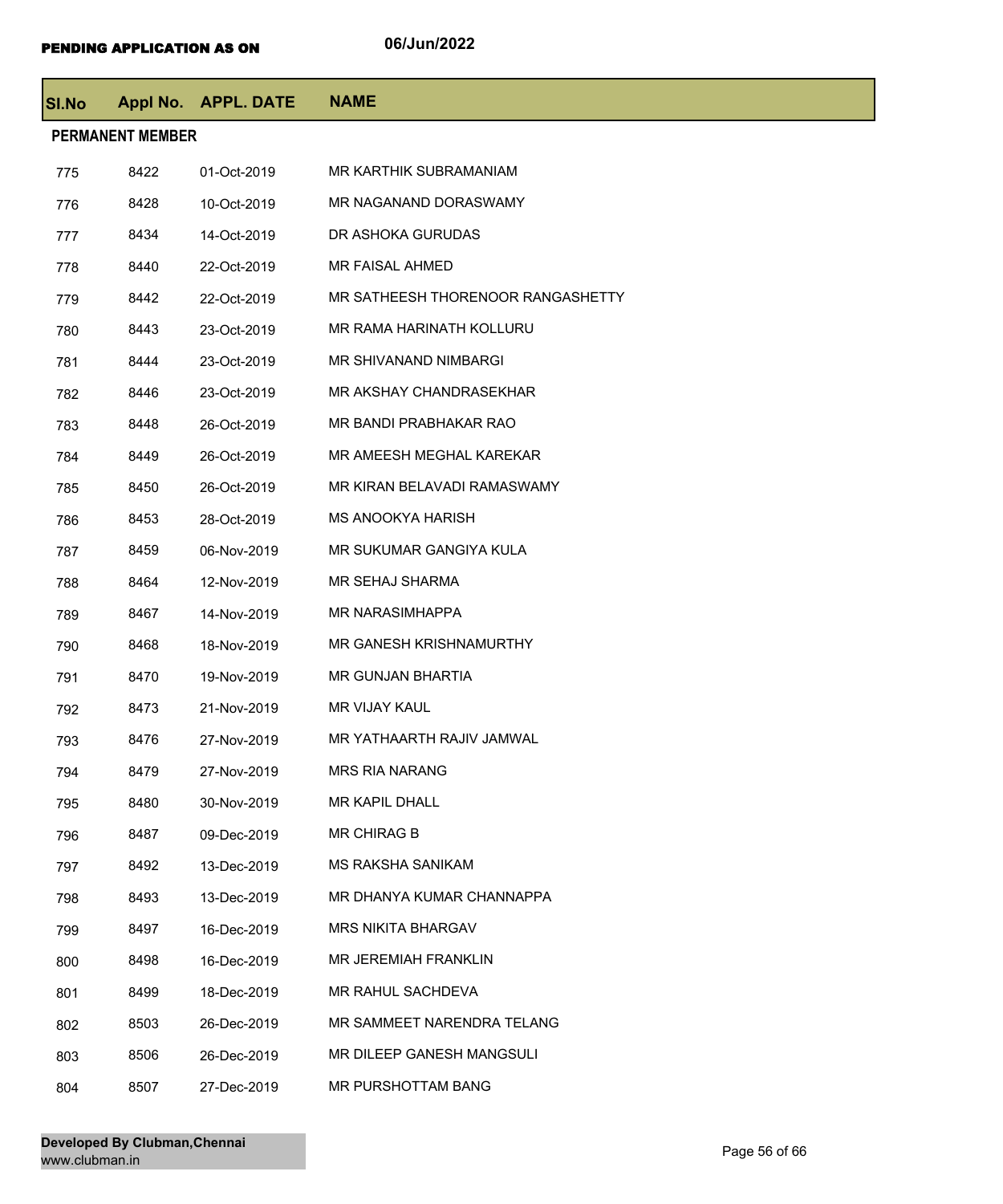| <b>SI.No</b> |                         | Appl No. APPL. DATE | <b>NAME</b>                       |
|--------------|-------------------------|---------------------|-----------------------------------|
|              | <b>PERMANENT MEMBER</b> |                     |                                   |
| 805          | 8508                    | 27-Dec-2019         | MR BHASKAR SHYAMRAJU              |
| 806          | 8509                    | 27-Dec-2019         | <b>MR SUBHASISH GHOSH</b>         |
| 807          | 8513                    | 31-Dec-2019         | DR BHARATH K KADADI               |
| 808          | 8517                    | 02-Jan-2020         | MR PRASANNA RAGHAVENDRA NARASIMHA |
| 809          | 8518                    | 02-Jan-2020         | MR SUDARSHAN BOOSUPALLI           |
| 810          | 8521                    | 10-Jan-2020         | MR CHIRAG MAGANLAL PATEL          |
| 811          | 8522                    | 10-Jan-2020         | MR SANATH KUMAR                   |
| 812          | 8528                    | 16-Jan-2020         | <b>MR SRIDHAR GADDIPATI</b>       |
| 813          | 8529                    | 20-Jan-2020         | <b>MR YUNUS AHMED</b>             |
| 814          | 8532                    | 23-Jan-2020         | MR NIKHIL NANJAPPA CHINNAPPA C    |
| 815          | 8536                    | 28-Jan-2020         | MR ESHWAR M S                     |
| 816          | 8538                    | 30-Jan-2020         | MR GAURAV GUPTA                   |
| 817          | 8541                    | 01-Feb-2020         | MR VISWANATH VENKATARAMAN IYER    |
| 818          | 8542                    | 04-Feb-2020         | MR MAHENDRA KUMAR GUNDAPPA        |
| 819          | 8545                    | 10-Feb-2020         | <b>MR PARIKSHIT GUPTA</b>         |
| 820          | 8555                    | 15-Feb-2020         | MR SHOURIE GUNDAIAH SUNKU         |
| 821          | 8556                    | 18-Feb-2020         | MR SRI VARDHAN ARYA               |
| 822          | 8559                    | 19-Feb-2020         | MR RUSHAB SANJEEV SHAH            |
| 823          | 8571                    | 06-Mar-2020         | MR CHANDRU CHOITHRAM BOLAKI       |
| 824          | 8580                    | 16-May-2020         | MRS SHWETHA SHRIVATSA             |
| 825          | 8586                    | 16-Jun-2020         | MR SARTHAK SRINIVAS               |
| 826          | 8591                    | 26-Jun-2020         | MR ROHIT SANDAL                   |
| 827          | 8597                    | 30-Jun-2020         | MR RAMANNEET SINGH KUMAR          |
| 828          | 8598                    | 30-Jun-2020         | DR PRAVEEN MANJE GOWDA            |
| 829          | 8599                    | 30-Jun-2020         | MR PRASAD TV                      |
| 830          | 8621                    | 02-Sep-2020         | MR RIDDHIN MEKANGADDE SACHIN      |
| 831          | 8624                    | 08-Sep-2020         | MR GAGAN VINOD                    |
| 832          | 8625                    | 08-Sep-2020         | MR RAHUL REDDY VELUKUR            |
| 833          | 8659                    | 07-Nov-2020         | <b>MS PREYA PRAKASH</b>           |
| 834          | 8672                    | 20-Nov-2020         | MR KARAN SATISH SHETTY            |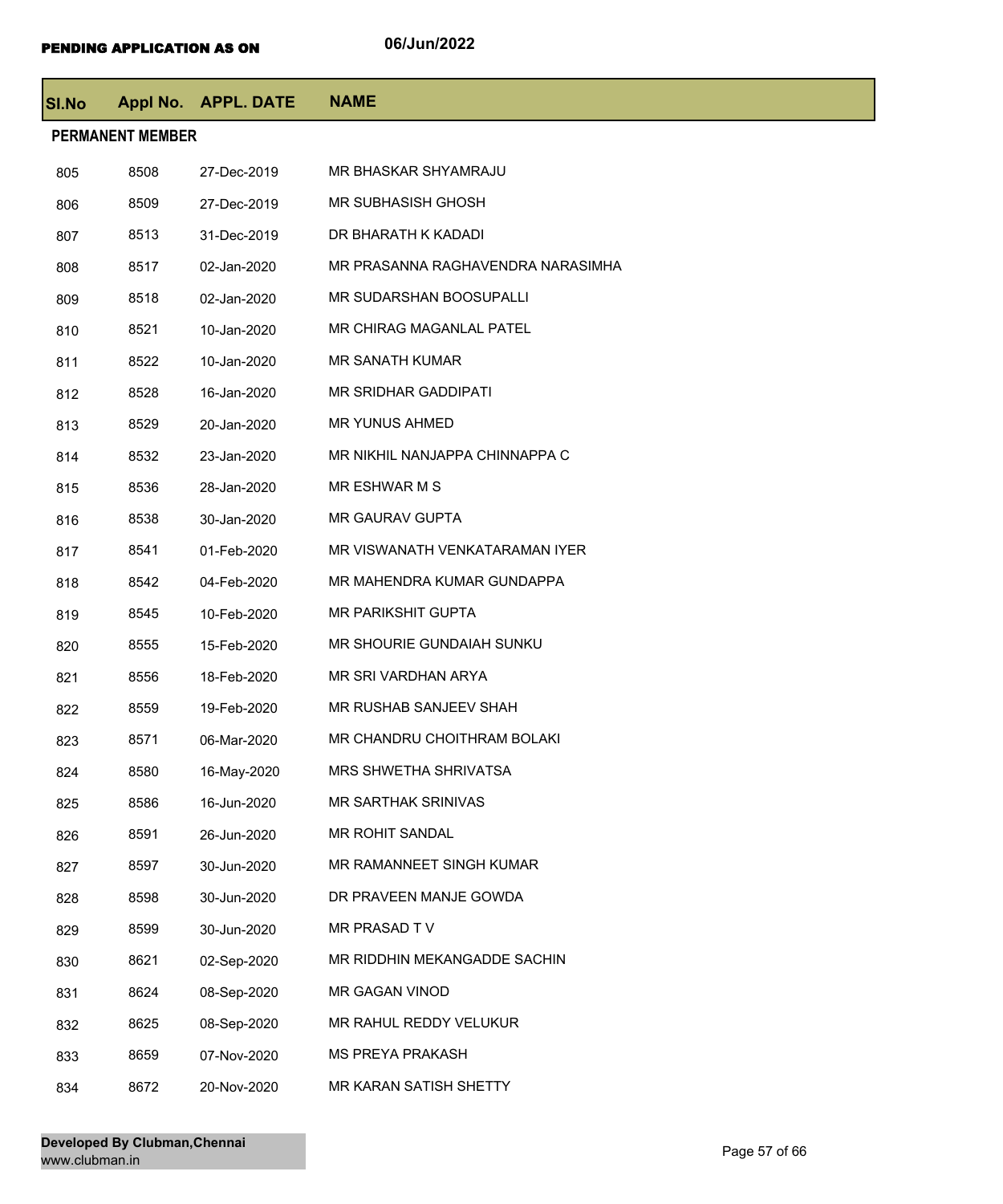| <b>SI.No</b>            |      | Appl No. APPL. DATE | <b>NAME</b>                       |  |
|-------------------------|------|---------------------|-----------------------------------|--|
| <b>PERMANENT MEMBER</b> |      |                     |                                   |  |
| 835                     | 8762 | 03-Mar-2021         | <b>MRS KANCHEN RAJANNA</b>        |  |
| 836                     | 8836 | 01-Sep-2021         | MR ARUN KUMAR SUNDARAM            |  |
| 837                     | 8851 | 28-Sep-2021         | Mr. UMESH L                       |  |
| 838                     | 8854 | 01-Oct-2021         | Mr. ARUN RAMACHANDRA              |  |
| 839                     | 8863 | 14-Oct-2021         | Mr. SANJIT GANGULI                |  |
| 840                     | 8866 | 19-Oct-2021         | Mr. SUDESH CHANDER BAJAJ          |  |
| 841                     | 8885 | 02-Nov-2021         | Mr. SUJAY GHOSH                   |  |
| 842                     | 8890 | 04-Nov-2021         | Mr. NUGURI VENU                   |  |
| 843                     | 8896 | 05-Nov-2021         | Mrs. POOJA DADU BAHETI            |  |
| 844                     | 8971 | 26-Jan-2022         | Mr. RISHI AGARWAL                 |  |
| 845                     | 8972 | 26-Jan-2022         | Mr. CHIRAG AGARWAL                |  |
| 846                     | 8973 | 26-Jan-2022         | Mr. SIDDHANT SHASHIKANT MANDHANA  |  |
| 847                     | 8974 | 26-Jan-2022         | Mr. ARJUN NAIR                    |  |
| 848                     | 8975 | 26-Jan-2022         | Mr. TANVEER AHMED                 |  |
| 849                     | 8976 | 26-Jan-2022         | Mr. GANESH BHASKAR LATA           |  |
| 850                     | 8977 | 26-Jan-2022         | Mr. VARUN PODDAR                  |  |
| 851                     | 8978 | 26-Jan-2022         | Mrs. PRAMODINI PRASHANTH          |  |
| 852                     | 8986 | 28-Jan-2022         | Mr. KARAN BIR SINGH               |  |
| 853                     | 8987 | 28-Jan-2022         | Ms. ADITI LAL                     |  |
| 854                     | 8989 | 28-Jan-2022         | Ms. GAYATHRI KUPPENDRA            |  |
| 855                     | 8990 | 28-Jan-2022         | Mr. RAJENDRA GUTTAL               |  |
| 856                     | 8991 | 28-Jan-2022         | Mrs. NETRAVATHI CHANNAPPA         |  |
| 857                     | 8992 | 29-Jan-2022         | Mr. DARSHAN KRISHNA REDDY SUDHA   |  |
| 858                     | 8993 | 29-Jan-2022         | Mrs. KALPITA CHAKOR JAIN          |  |
| 859                     | 8994 | 29-Jan-2022         | Dr. AMIT JIGANI UMESH KUMAR       |  |
| 860                     | 8995 | 29-Jan-2022         | Ms. SUDHIKSHA KAUSHIK A           |  |
| 861                     | 8996 | 29-Jan-2022         | Mr. PRASHANTH HARI                |  |
| 862                     | 9000 | 29-Jan-2022         | Mr. SAI VISHAK SREERAMA RAGHURAM  |  |
| 863                     | 9001 | 29-Jan-2022         | MR DEEPAK PARTHASARTHI KARUPAKALA |  |
| 864                     | 9002 | 29-Jan-2022         | Mr. ROHIT J JAIN                  |  |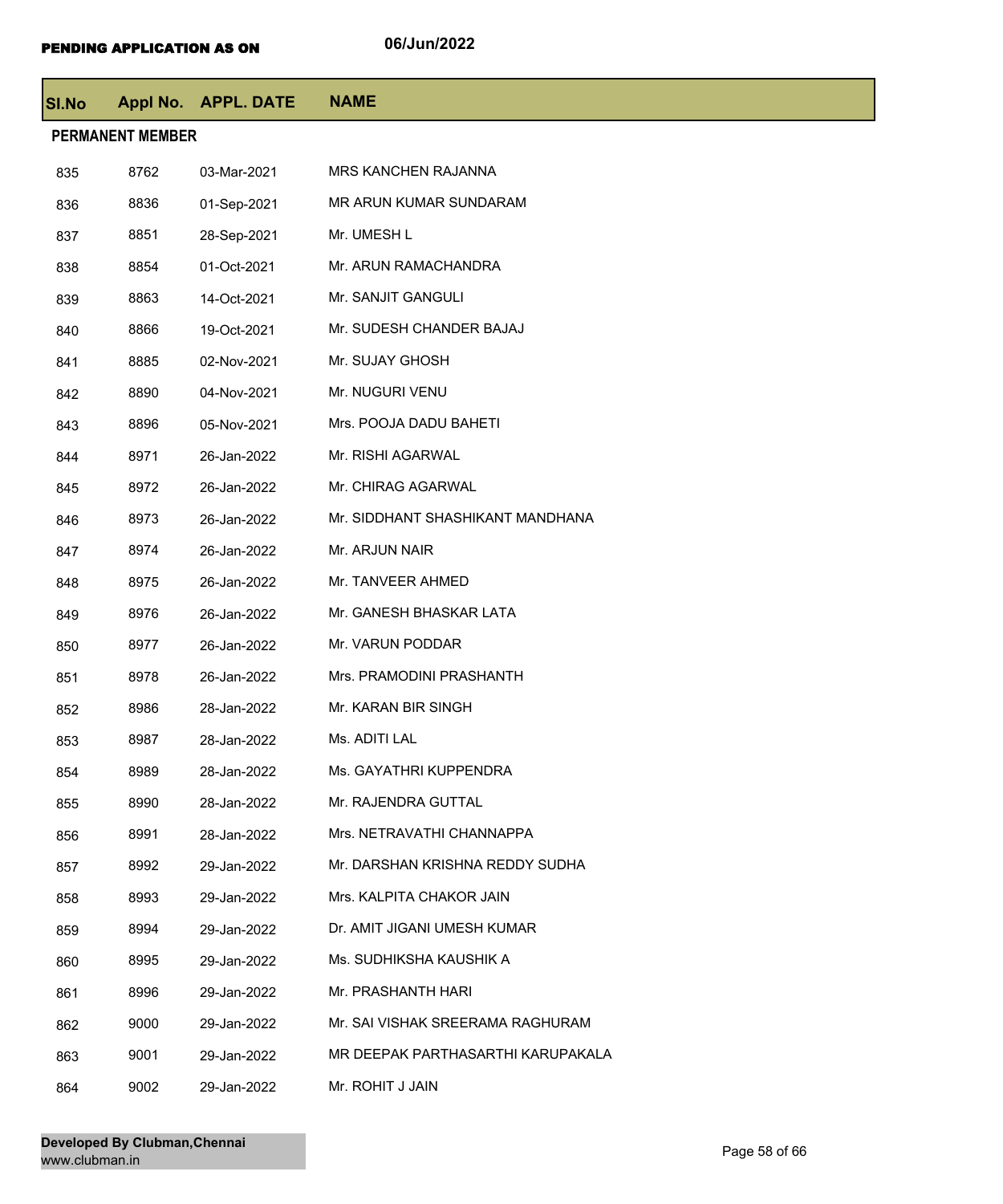| SI.No                   |      | Appl No. APPL. DATE | <b>NAME</b>                             |  |
|-------------------------|------|---------------------|-----------------------------------------|--|
| <b>PERMANENT MEMBER</b> |      |                     |                                         |  |
| 865                     | 9003 | 29-Jan-2022         | Mr. SRINIVASA RAO HARI                  |  |
| 866                     | 9006 | 30-Jan-2022         | Ms. RAMYA RAVI GIRIMAJI                 |  |
| 867                     | 9007 | 30-Jan-2022         | Mr. SYED ABBAS PEERAN                   |  |
| 868                     | 9008 | 30-Jan-2022         | Mr. PRADEEP SALLA                       |  |
| 869                     | 9010 | 30-Jan-2022         | Mr. AKHIL IYER                          |  |
| 870                     | 9011 | 30-Jan-2022         | Mr. UDIT BRIJESH PATEL                  |  |
| 871                     | 9012 | 30-Jan-2022         | Mr. PANDU RANGA KUMARJIGUDA             |  |
| 872                     | 9013 | 30-Jan-2022         | Mr. PRADEEP GOPAL RAJU                  |  |
| 873                     | 9014 | 30-Jan-2022         | MAJ.GEN. BASAVARAJ G GILANCHI AVSM RETD |  |
| 874                     | 9016 | 30-Jan-2022         | Mr. ANAND GOVINDSWAMY NAIDU             |  |
| 875                     | 9017 | 30-Jan-2022         | Mr. SANJAY VENKATESH                    |  |
| 876                     | 9018 | 30-Jan-2022         | Mr. MOHAN RAJ K                         |  |
| 877                     | 9020 | 30-Jan-2022         | Mr. PRAJWAL KUMARASWAMY                 |  |
| 878                     | 9023 | 30-Jan-2022         | Mr. PRASHANT VIJAYA SIMHA               |  |
| 879                     | 9024 | 30-Jan-2022         | Ms. LAKSHMI BHAVANA REDDY ENUGA         |  |
| 880                     | 9025 | 30-Jan-2022         | Mrs. ANUPA RONGALA                      |  |
| 881                     | 9026 | 30-Jan-2022         | Mr. KARTIKEYA MILIND SHAH               |  |
| 882                     | 9027 | 30-Jan-2022         | Mr. ARAVIND SHIVARAM                    |  |
| 883                     | 9028 | 30-Jan-2022         | Mr. PURANIKA NARAYANA BHATTA            |  |
| 884                     | 9029 | 30-Jan-2022         | Mr. VISHAL PHANI PERUMAREDDY            |  |
| 885                     | 9030 | 30-Jan-2022         | Mr. AMMAM KUMAR                         |  |
| 886                     | 9031 | 31-Jan-2022         | Mr. SRIDHAR KALYAN                      |  |
| 887                     | 9032 | 31-Jan-2022         | Mr. VENKATESH MURTHY MUKUNDIAH HEBBALE  |  |
| 888                     | 9033 | 31-Jan-2022         | Mr. DEEPAK SRIDHAR                      |  |
| 889                     | 9051 | 04-Feb-2022         | MR GOURAV PURNAM SINHA                  |  |
| 890                     | 9052 | 04-Feb-2022         | Mr. HEMANTH KUMAR ANAND REDDY           |  |
| 891                     | 9053 | 04-Feb-2022         | Mr. VISHWESHWARA KULUR                  |  |
| 892                     | 9054 | 04-Feb-2022         | Mr. AVIESH ANAND                        |  |
| 893                     | 9056 | 04-Feb-2022         | Mr. RAJAT BOPAIAH                       |  |
| 894                     | 9057 | 04-Feb-2022         | Mr. PRASHANT RAMESH NAIK                |  |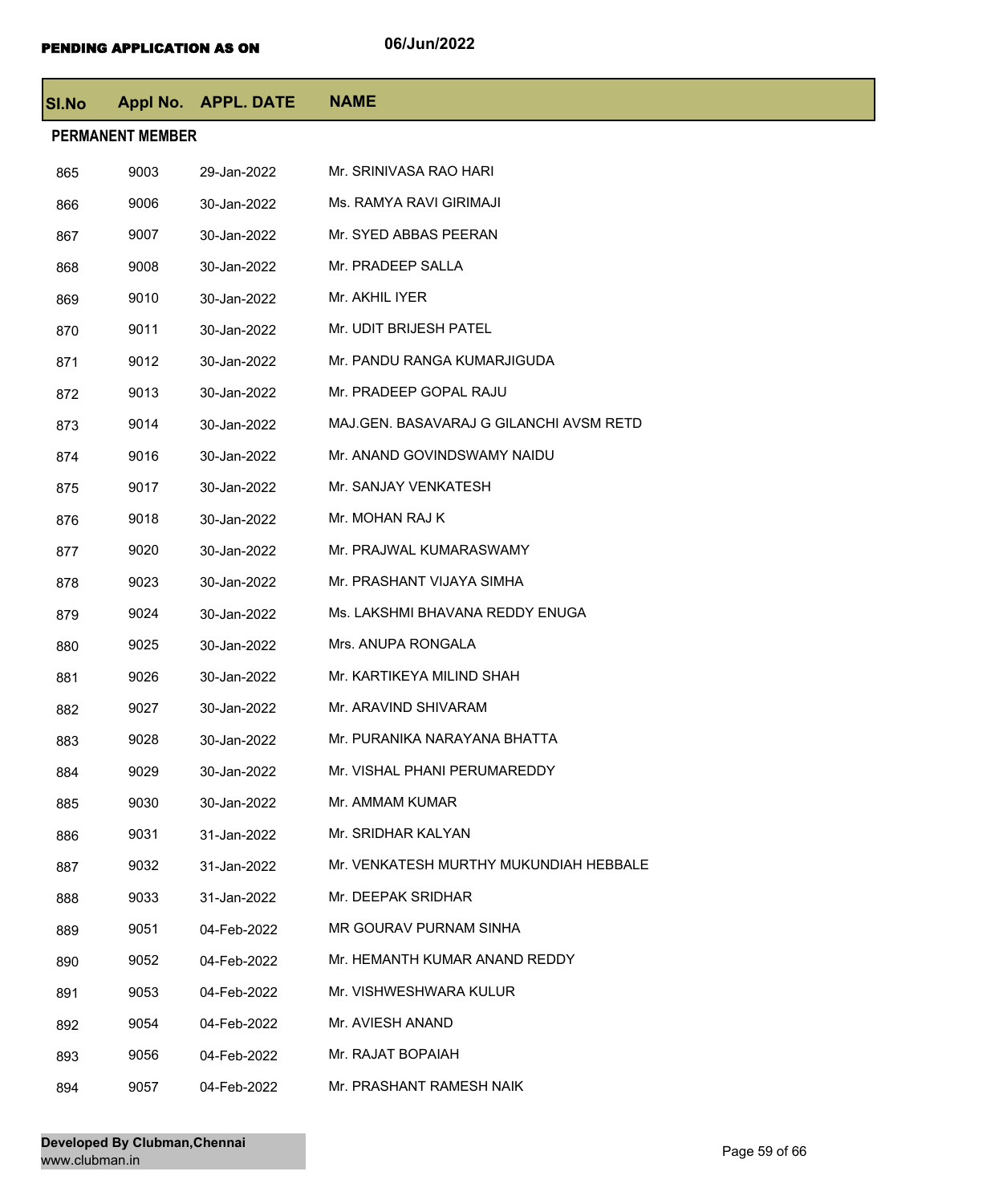| SI.No |                         | Appl No. APPL. DATE | <b>NAME</b>                         |
|-------|-------------------------|---------------------|-------------------------------------|
|       | <b>PERMANENT MEMBER</b> |                     |                                     |
| 895   | 9058                    | 04-Feb-2022         | Mr. ABHAY CHEBBI                    |
| 896   | 9060                    | 04-Feb-2022         | MRS SUNITHA VENUGOPAL               |
| 897   | 9063                    | 05-Feb-2022         | Mr. VINEET KUMAR DWIVEDI            |
| 898   | 9064                    | 05-Feb-2022         | Ms. YAMINI DINESH REDDY             |
| 899   | 9065                    | 05-Feb-2022         | Mr. MARDUR YOGISWAR NARENDRA BALAJI |
| 900   | 9067                    | 05-Feb-2022         | <b>MRS VIDHI BHATNAGAR</b>          |
| 901   | 9068                    | 05-Feb-2022         | Mr. MOHAMMED YASIN KHAN             |
| 902   | 9072                    | 05-Feb-2022         | Mr. MANJUNATH B JAGIRDAR            |
| 903   | 9073                    | 05-Feb-2022         | Mr. CHETAN KRISHNA                  |
| 904   | 9075                    | 05-Feb-2022         | Mr. ROSHAN RAJ                      |
| 905   | 9077                    | 05-Feb-2022         | Mr. TANUSH RAMESH REDDY             |
| 906   | 9078                    | 05-Feb-2022         | Mr. MAYANK DEEPAK SHAH              |
| 907   | 9079                    | 05-Feb-2022         | Mr. MULKY RAKSHIT SHETTY            |
| 908   | 9080                    | 05-Feb-2022         | Mr. NAVEEN KUMAR SHIVARAM REDDY     |
| 909   | 9081                    | 05-Feb-2022         | Mrs. LIKITHA KUPENDRA               |
| 910   | 9082                    | 05-Feb-2022         | Dr. NISHCHIT HEGDE                  |
| 911   | 9083                    | 05-Feb-2022         | MR ABHILASH PASARE RAVINDRANATH     |
| 912   | 9084                    | 05-Feb-2022         | Mr. PRASHANT MAHAVEER JAIN          |
| 913   | 9085                    | 07-Feb-2022         | <b>MRS NAMITHA KRISHNA</b>          |
| 914   | 9086                    | 07-Feb-2022         | Mr. HIMANGSHU BARUAH                |
| 915   | 9087                    | 07-Feb-2022         | Mr. SANJEEV ANANDARAMA KRISHNAM     |
| 916   | 9088                    | 07-Feb-2022         | Mr. POORNESH NATESH                 |
| 917   | 9090                    | 07-Feb-2022         | <b>MRS PRIYANKA IVATURY</b>         |
| 918   | 9091                    | 07-Feb-2022         | Mr. ROHAN TALATI                    |
| 919   | 9092                    | 07-Feb-2022         | Mr. SATVIK GIRISH P                 |
| 920   | 9093                    | 07-Feb-2022         | Mr. VARUN SREEDHAR                  |
| 921   | 9094                    | 07-Feb-2022         | MR PANEESH NARAYAN RAO              |
| 922   | 9095                    | 07-Feb-2022         | Ms. CHARITA VENKATESH               |
| 923   | 9110                    | 11-Feb-2022         | Mr. AVARAN T GEORGE                 |
| 924   | 9112                    | 12-Feb-2022         | Ms. JASMINE SACHDEV                 |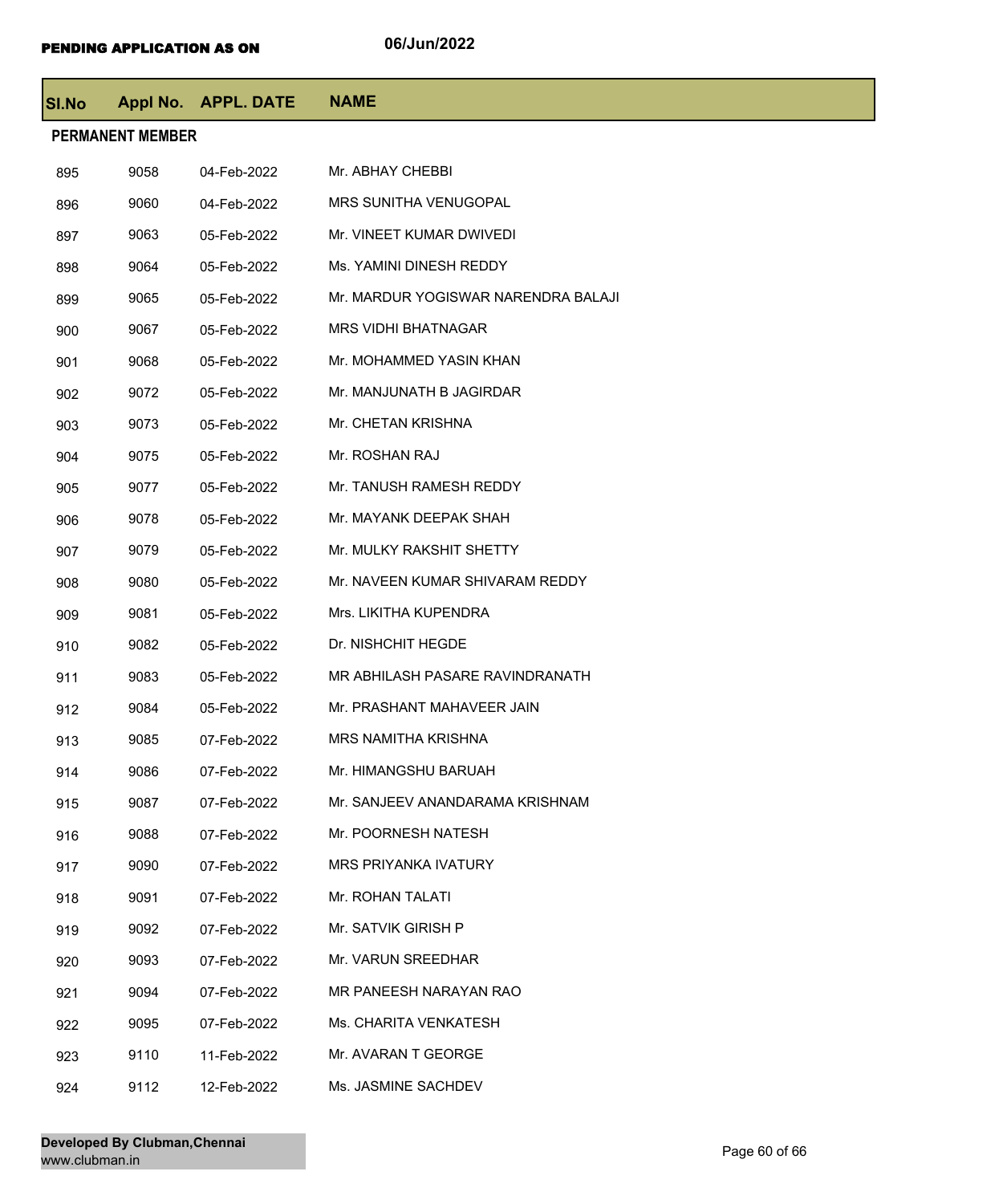| <b>SI.No</b> |                         | Appl No. APPL. DATE | <b>NAME</b>                         |  |  |
|--------------|-------------------------|---------------------|-------------------------------------|--|--|
|              | <b>PERMANENT MEMBER</b> |                     |                                     |  |  |
| 925          | 9114                    | 15-Feb-2022         | <b>MRS SWETHA NARAYANA</b>          |  |  |
| 926          | 9115                    | 15-Feb-2022         | Mr. BRUHAN SAMPANGI RAMA            |  |  |
| 927          | 9118                    | 15-Feb-2022         | Mr. AASHISH RAI                     |  |  |
| 928          | 9122                    | 15-Feb-2022         | <b>MRS NIDHI PANT</b>               |  |  |
| 929          | 9123                    | 15-Feb-2022         | Mr. SENDIL KUMAR                    |  |  |
| 930          | 9124                    | 15-Feb-2022         | Mr. SUCHINDRA KUMAR M V             |  |  |
| 931          | 9125                    | 15-Feb-2022         | Mr. SANATH KUMAR K S                |  |  |
| 932          | 9126                    | 15-Feb-2022         | MR ADITYA KHAITAN                   |  |  |
| 933          | 9142                    | 08-Mar-2022         | MRS SNEHA SUBRAMANYAM               |  |  |
| 934          | 9143                    | 08-Mar-2022         | Mr. PRATIK M JAIN                   |  |  |
| 935          | 9145                    | 08-Mar-2022         | MR SUNIL W RAJAGOPALA REDDY         |  |  |
| 936          | 9146                    | 08-Mar-2022         | MRS DEEPA K MURTHY                  |  |  |
| 937          | 9148                    | 09-Mar-2022         | Mr. CHENGAPPA M G                   |  |  |
| 938          | 9149                    | 09-Mar-2022         | MR RAHUL TELIDEVARA                 |  |  |
| 939          | 9150                    | 09-Mar-2022         | Mrs. DRUSHYA SRIDHAR                |  |  |
| 940          | 9151                    | 09-Mar-2022         | Mr. SAGAR KHADABADI                 |  |  |
| 941          | 9152                    | 09-Mar-2022         | Mr. ASHISH DUBEY                    |  |  |
| 942          | 9153                    | 09-Mar-2022         | Mr. GOPALKRISHNA PRAHLAD SHARMA     |  |  |
| 943          | 9169                    | 11-Mar-2022         | Mr. ASHOK G NARSINGHANI             |  |  |
| 944          | 9177                    | 18-Mar-2022         | Mr. VISHAL P SHAH                   |  |  |
| 945          | 9181                    | 18-Mar-2022         | Mr. PRASHANTH ANANTHARAMAN          |  |  |
| 946          | 9199                    | 31-Mar-2022         | Mr. SIDDHARTH SHANKAR VALLAPA REDDY |  |  |
| 947          | 9204                    | 01-Apr-2022         | Mr. AKSHAT VIJAY                    |  |  |
| 948          | 9206                    | 04-Apr-2022         | Mr. VIDWAN JAKKALI VEERESH          |  |  |
| 949          | 9223                    | 25-Apr-2022         | MR OMAR AHMED                       |  |  |
| 950          | 9228                    | 27-Apr-2022         | MR SHALEEN SHARMA                   |  |  |
| 951          | 9229                    | 29-Apr-2022         | MR NIKHIL RABINDRA                  |  |  |
| 952          | 9244                    | 19-May-2022         | Mr. AASHIL NAIR                     |  |  |
| 953          | 9249                    | 26-May-2022         | Mr. MAHENDRA MISHRA                 |  |  |

## **PERMANENT SERVICE ASSOCIATE**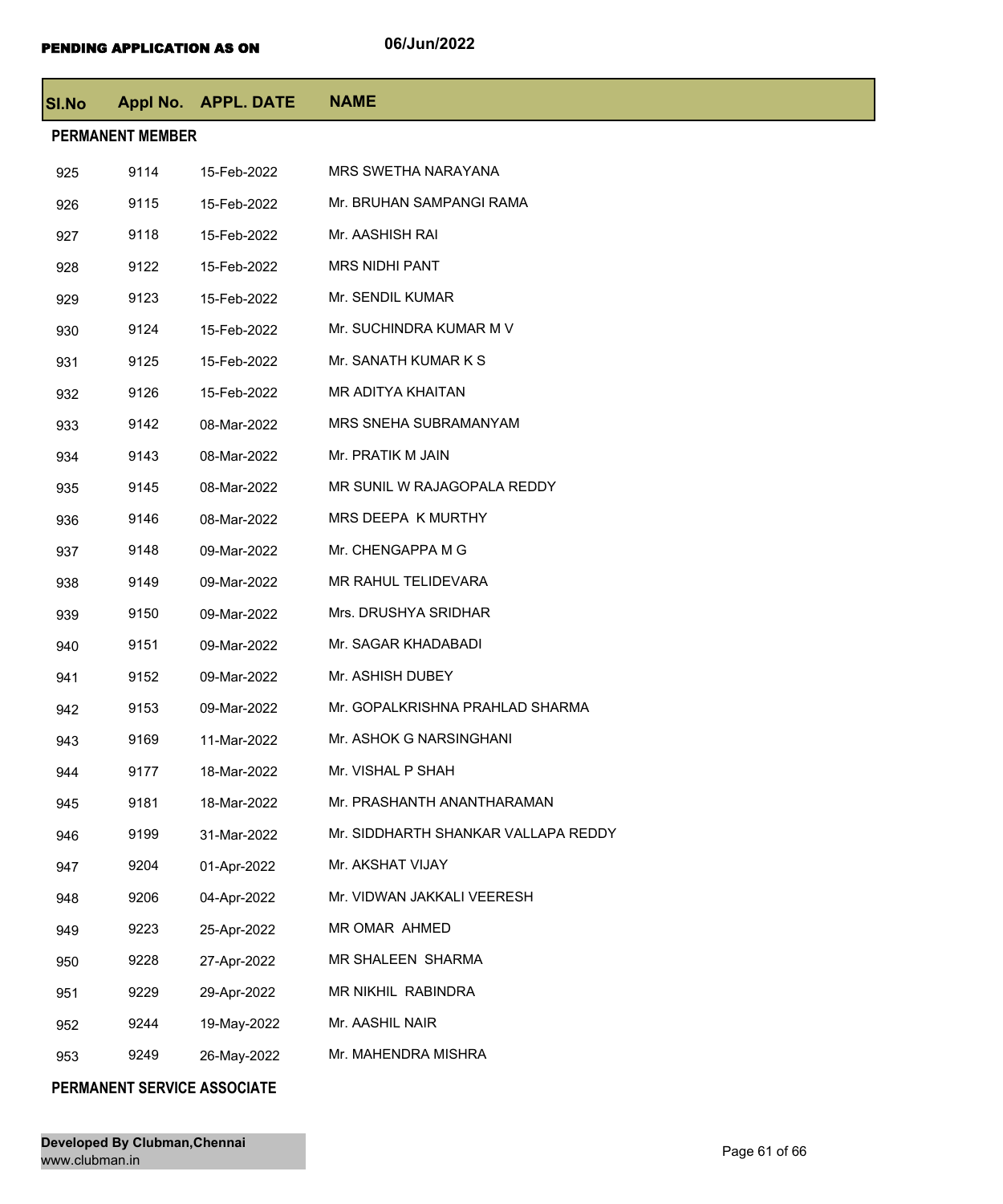| <b>SI.No</b>   |                                 | Appl No. APPL. DATE | <b>NAME</b>                        |  |  |
|----------------|---------------------------------|---------------------|------------------------------------|--|--|
|                | PERMANENT SERVICE ASSOCIATE     |                     |                                    |  |  |
| 1              | 7450                            | 26-Jun-2018         | Dr. MANJUNATHA Y                   |  |  |
| $\overline{2}$ | 7464                            | 26-Jun-2018         | MR MOHAN KUMAR L N                 |  |  |
| 3              | 7469                            | 27-Jun-2018         | MR RAJENDER KUMAR KATARIA          |  |  |
| 4              | 7478                            | 30-Aug-2018         | <b>MR HEMANT KUMAR SARANGI</b>     |  |  |
| 5              | 9044                            | 03-Feb-2022         | Mr. NAGSEN MORESHWAR DHOKE         |  |  |
| 6              | 9045                            | 03-Feb-2022         | Mr. SURYABHAN TULASHIRAM MESHRAM   |  |  |
| 7              | 9127                            | 18-Feb-2022         | Mr. YASHODHARA J V                 |  |  |
| 8              | 9167                            | 10-Mar-2022         | Mr. SATISH KUMAR MITTAL            |  |  |
| 9              | 9182                            | 19-Mar-2022         | Mr. ANIL KUMAR S IRS               |  |  |
| 10             | 9208                            | 06-Apr-2022         | MR SASTRY KVSC                     |  |  |
|                | <b>PERMANENT SERVICE MEMBER</b> |                     |                                    |  |  |
| 1              | 3958                            | 30-Jan-2006         | MR SHIVAKUMAR T M                  |  |  |
| $\overline{2}$ | 4132                            | 10-Aug-2006         | MR NILAYA MITASH                   |  |  |
| 3              | 4212                            | 27-Dec-2006         | Mr. JAYAPAL H N                    |  |  |
| 4              | 4635                            | 04-Mar-2008         | Mr. BIJAY KUMAR SINGH, IPS         |  |  |
| 5              | 7375                            | 26-Jun-2018         | MR SANDEEP DAVE                    |  |  |
| 6              | 7377                            | 26-Jun-2018         | MR SUBHASH KESHAVRAO MALKHEDE IFS  |  |  |
| 7              | 7380                            | 26-Jun-2018         | MR JAGMOHAN SHARMA IFS             |  |  |
| 8              | 7390                            | 26-Jun-2018         | MR SRIKAR MYSORE SRIDHAR           |  |  |
| 9              | 7391                            | 26-Jun-2018         | MR JAGADEESHA KORATAGERE GOPAL     |  |  |
| 10             | 7394                            | 26-Jun-2018         | MR SANJIV KUMAR                    |  |  |
| 11             | 7395                            | 26-Jun-2018         | MR DAYANANDA B                     |  |  |
| 12             | 7396                            | 26-Jun-2018         | MR REJU M T                        |  |  |
| 13             | 7397                            | 26-Jun-2018         | MR GOKUL RAJU                      |  |  |
| 14             | 7398                            | 26-Jun-2018         | MR ARUN CHAKRAVARTHY JEJI          |  |  |
| 15             | 7399                            | 26-Jun-2018         | <b>MR MANOJ KUMAR</b>              |  |  |
| 16             | 7402                            | 26-Jun-2018         | MR MUVVA CHANDRA SHEKHAR           |  |  |
| 17             | 7404                            | 26-Jun-2018         | MR MANOJ RAJAN                     |  |  |
| 18             | 7408                            | 26-Jun-2018         | MR NARAYAN MANJUNATHA PRASAD       |  |  |
| 19             | 7419                            | 26-Jun-2018         | MR MALLIKARJUN B GUNGE SANGRAMAPPA |  |  |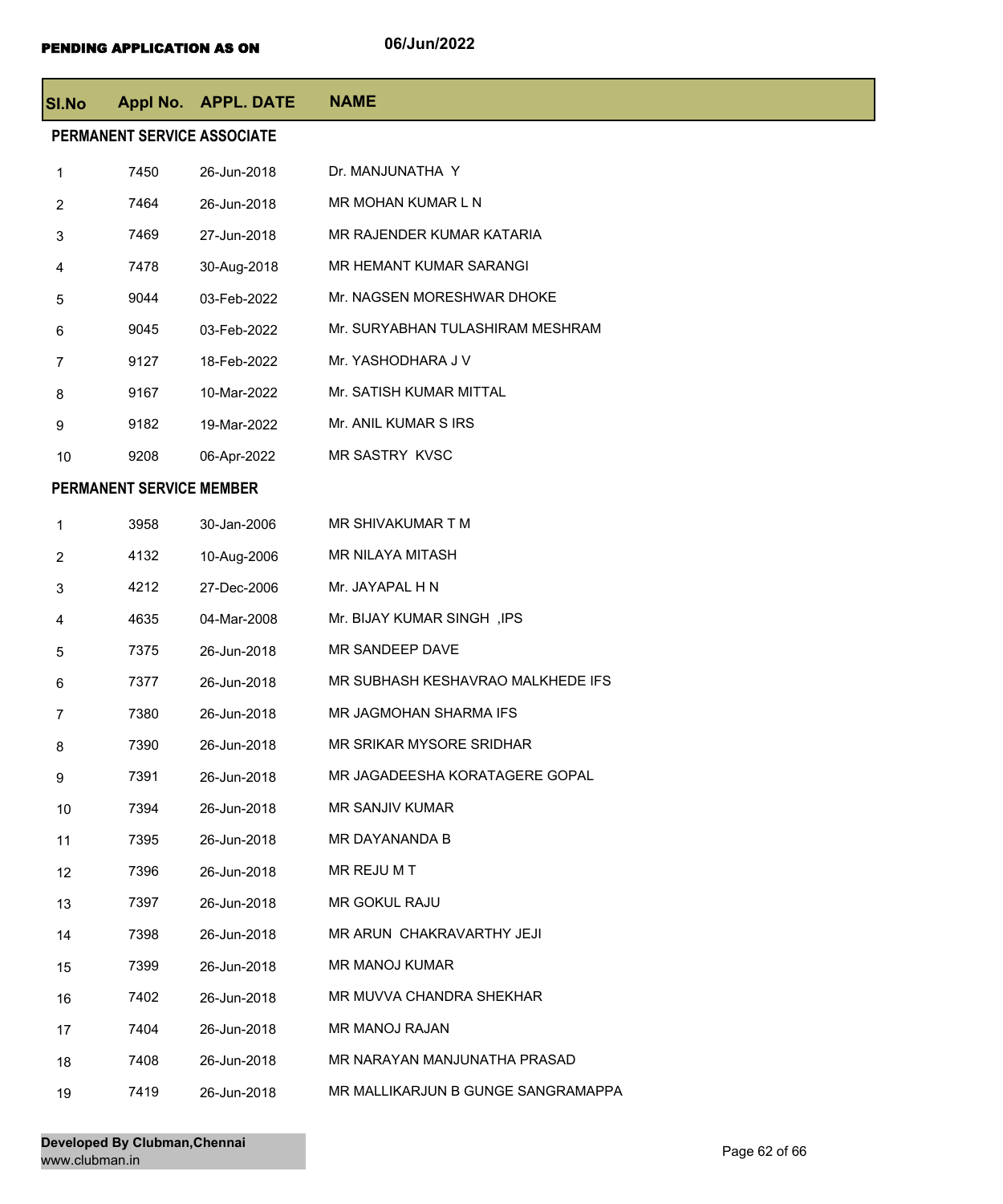| <b>SI.No</b> |                                 | Appl No. APPL. DATE | <b>NAME</b>                          |
|--------------|---------------------------------|---------------------|--------------------------------------|
|              | <b>PERMANENT SERVICE MEMBER</b> |                     |                                      |
| 20           | 7426                            | 26-Jun-2018         | DR MANJUNATHA Y                      |
| 21           | 7429                            | 26-Jun-2018         | <b>MR SIVASANKAR</b>                 |
| 22           | 7432                            | 26-Jun-2018         | MR SUBRAMANI KALAIAH BALEYAD         |
| 23           | 7433                            | 26-Jun-2018         | MR VIKASH KUMAR VIKASH IPS           |
| 24           | 7435                            | 26-Jun-2018         | <b>MR SUNIL AGARWAL</b>              |
| 25           | 7439                            | 26-Jun-2018         | MR BRIJESH KUMAR                     |
| 26           | 7444                            | 26-Jun-2018         | Dr. BAGADI GAUTHAM IAS               |
| 27           | 7449                            | 26-Jun-2018         | DR RAVI C R                          |
| 28           | 7451                            | 26-Jun-2018         | MR THONTADARYA                       |
| 29           | 7453                            | 26-Jun-2018         | MRS ANITA SUDARSHAN AREKAL           |
| 30           | 7457                            | 26-Jun-2018         | MR BISHWAJIT MISHRA                  |
| 31           | 7458                            | 27-Jun-2018         | MR RAVICHANDER S                     |
| 32           | 7459                            | 27-Jun-2018         | MR RAJIV RANJAN                      |
| 33           | 7460                            | 25-Aug-2018         | <b>BRIG SHASHIDHAR M B</b>           |
| 34           | 7838                            | 02-Nov-2018         | MR T M VIJAY BHASKAR                 |
| 35           | 7839                            | 02-Nov-2018         | LT.COL AMAL RAJ S                    |
| 36           | 7840                            | 02-Nov-2018         | <b>MR RAMESH GABBUR</b>              |
| 37           | 7841                            | 02-Nov-2018         | COL. SHANKAR GOPAL                   |
| 38           | 7917                            | 14-Dec-2018         | MAJ. GEN. SATYA PRAKASH YADAV        |
| 39           | 7979                            | 02-Feb-2019         | DR NAGESH N S                        |
| 40           | 7995                            | 12-Feb-2019         | DR RAVI SHANKAR JAYARAM              |
| 41           | 8054                            | 27-Apr-2019         | GP.CAPT. BABU JOSEPH                 |
| 42           | 8063                            | 29-Apr-2019         | MR BHUVANENDRA KUMAR RAJALU          |
| 43           | 8064                            | 29-Apr-2019         | MR RAMESH RANGASWAMY VAKKA KULU      |
| 44           | 8065                            | 29-Apr-2019         | MR NARAYANASWAMY GOPAIAH             |
| 45           | 8147                            | 04-Jul-2019         | GP.CAPT. BADHRISH NARASIMHA ATHREYA  |
| 46           | 8150                            | 08-Jul-2019         | SHRI PRASAD VENKATA SIVA A P         |
| 47           | 8193                            | 31-Jul-2019         | MR NITESH PATIL                      |
| 48           | 8279                            | 09-Aug-2019         | MR SUTHUKOTE GANGADHARAPPA RAVEENDRA |
| 49           | 8298                            | 13-Aug-2019         | MR SHIVAKUMAR K P                    |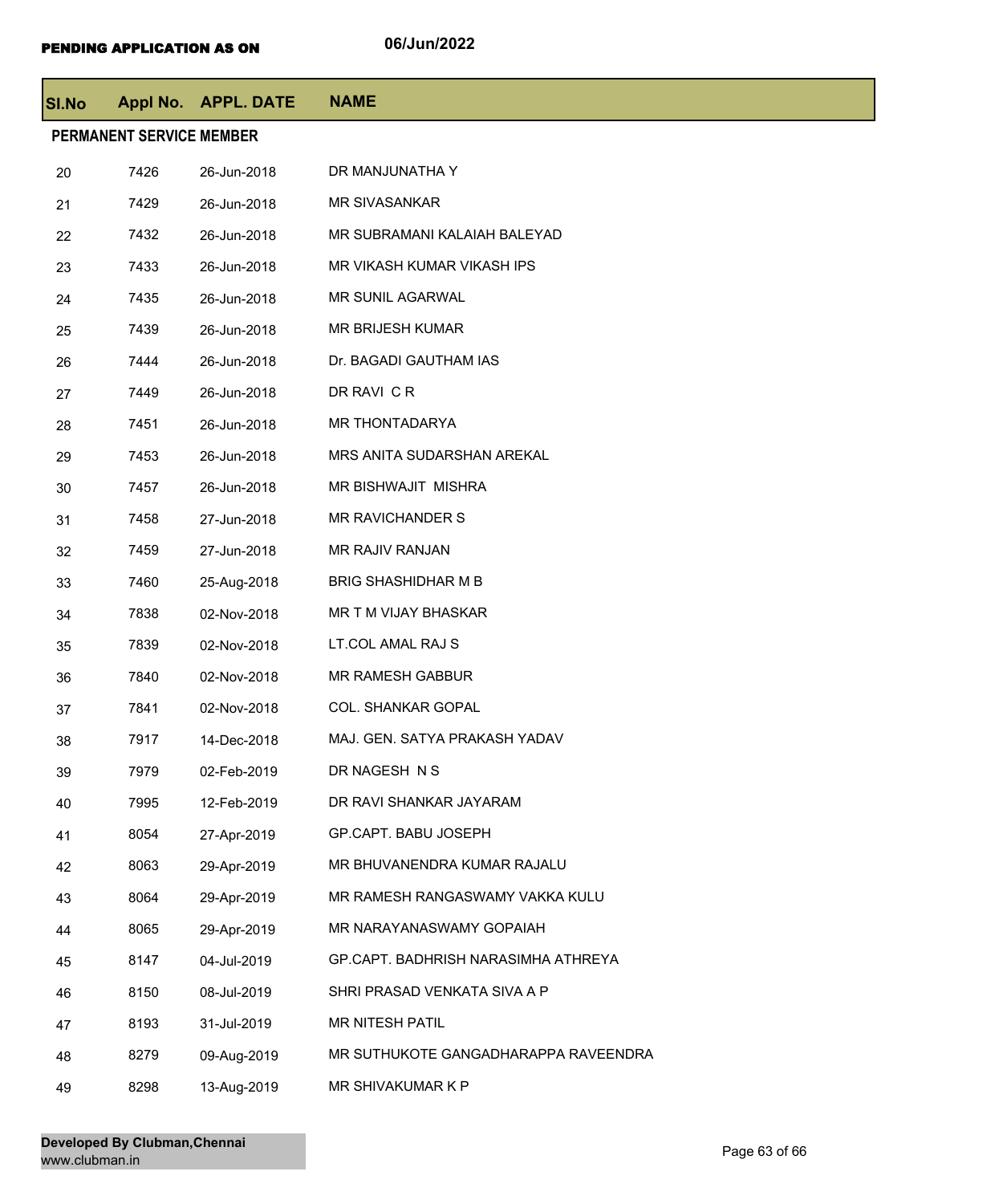| <b>SI.No</b> |                                 | Appl No. APPL. DATE | <b>NAME</b>                             |
|--------------|---------------------------------|---------------------|-----------------------------------------|
|              | <b>PERMANENT SERVICE MEMBER</b> |                     |                                         |
| 50           | 8308                            | 14-Aug-2019         | SHRI NAVEEN NAGAPPA ANABERU             |
| 51           | 8363                            | 05-Sep-2019         | MR RATHNA KUMAR ADAPA                   |
| 52           | 8380                            | 06-Sep-2019         | MR VARUN RANGASWAMY DEPUTY COMMISSIONER |
| 53           | 8426                            | 01-Oct-2019         | MR KRISHNA REDDY SRINIVASA REDDY KOTLA  |
| 54           | 8454                            | 04-Nov-2019         | COL VENKATA BHASKER JONNALAGEDDA        |
| 55           | 8474                            | 26-Nov-2019         | MRS NIVEDITA E P                        |
| 56           | 8475                            | 27-Nov-2019         | MR SUBRAMANYAM MANCHIKANTI              |
| 57           | 8512                            | 28-Dec-2019         | <b>MR RAMAN GUPTA</b>                   |
| 58           | 8519                            | 02-Jan-2020         | MR SANJAY BIJJUR                        |
| 59           | 8534                            | 25-Jan-2020         | DR DEEPAK RAMPURA LAKSHMIPATHY IRS      |
| 60           | 8595                            | 30-Jun-2020         | MR VIJAYA KUMAR                         |
| 61           | 8669                            | 18-Nov-2020         | MR SUNIL KUMAR AGARWALA                 |
| 62           | 8673                            | 23-Nov-2020         | <b>MR AJAI MISRA</b>                    |
| 63           | 8774                            | 20-Mar-2021         | GP.CAPT. MANMOHAN KISHAN TENJARLA       |
| 64           | 8785                            | 05-Apr-2021         | MR HARIKRISHNAN K                       |
| 65           | 8872                            | 21-Oct-2021         | Mr. BASAVARAJENDRA HONNAPPA             |
| 66           | 8874                            | 21-Oct-2021         | Mr. RANGASWAMY NATARAJ                  |
| 67           | 8887                            | 04-Nov-2021         | CAPT. SUBHAL NATHAN                     |
| 68           | 8888                            | 04-Nov-2021         | CAPT. MUTTHANGI VENKAT SREERAM KUMAR    |
| 69           | 8894                            | 05-Nov-2021         | Mr. UPENDRA PRATAP SINGH IFS            |
| 70           | 8905                            | 11-Nov-2021         | Mr. RAGHAVENDRA SUHAS GOWDA IPS         |
| 71           | 8908                            | 11-Nov-2021         | Dr. ANOOP NAIR                          |
| 72           | 8913                            | 19-Nov-2021         | Mr. SANJAI KUMAR VERMA                  |
| 73           | 8914                            | 19-Nov-2021         | Mr. JAFFER PC                           |
| 74           | 8923                            | 24-Nov-2021         | Mr. MAHESH KUMAR                        |
| 75           | 8924                            | 25-Nov-2021         | MRS SINDHU B RUPESH                     |
| 76           | 8925                            | 25-Nov-2021         | Mr. PANKAJ KUMAR PANDEY IAS             |
| 77           | 8940                            | 20-Dec-2021         | Mr. HITHENDRA R                         |
| 78           | 8954                            | 04-Jan-2022         | Mr. RAMESH BANOTH                       |
| 79           | 8955                            | 04-Jan-2022         | Dr. ANANDH KOTHANDAM IAS                |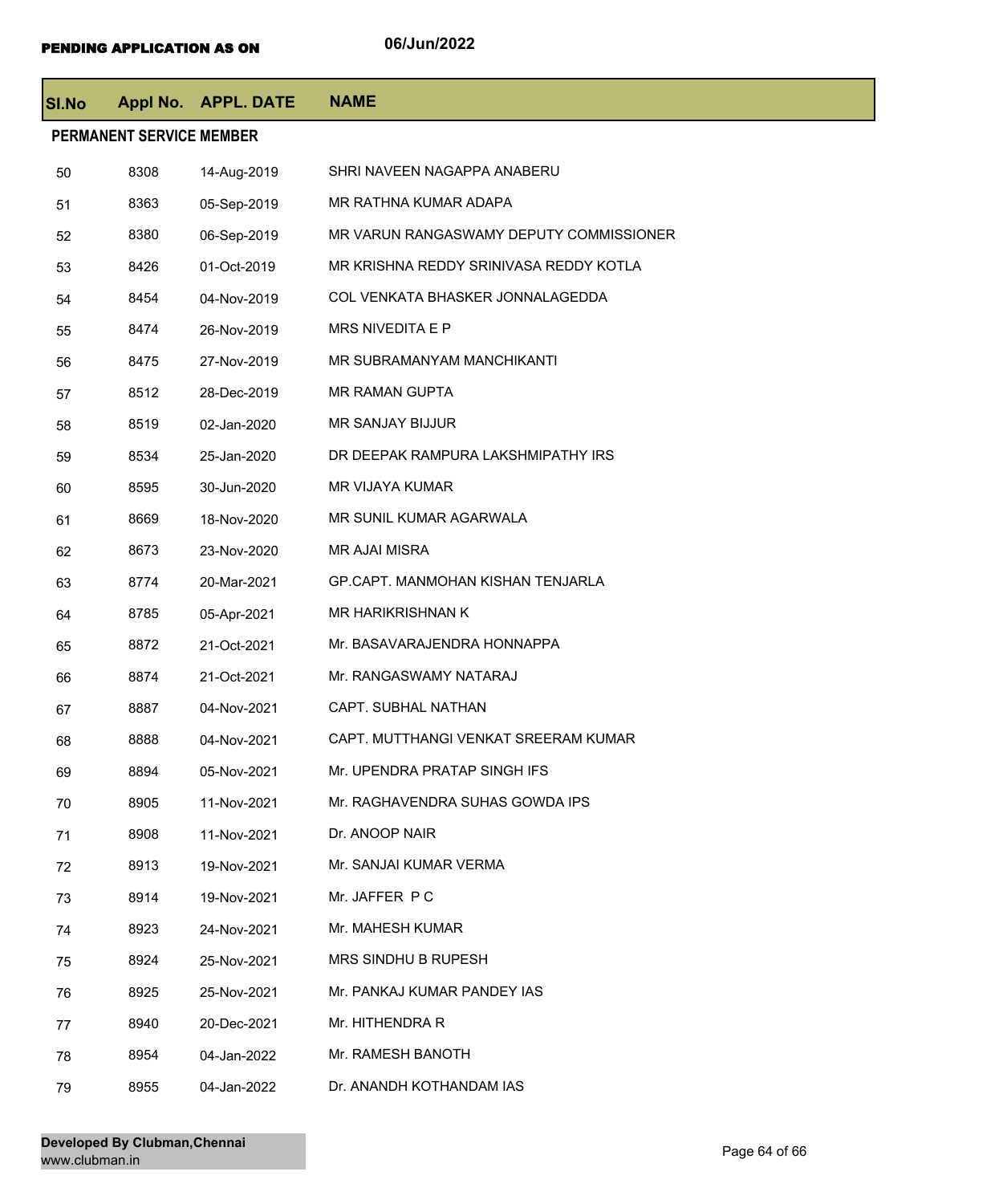| SI.No                    |                          | Appl No. APPL. DATE | <b>NAME</b>                     |  |  |
|--------------------------|--------------------------|---------------------|---------------------------------|--|--|
|                          | PERMANENT SERVICE MEMBER |                     |                                 |  |  |
| 80                       | 9047                     | 04-Feb-2022         | Dr. RAJENDRA K V                |  |  |
| 81                       | 9048                     | 04-Feb-2022         | Dr. MANJUNATH C N               |  |  |
| 82                       | 9049                     | 04-Feb-2022         | Mr. RAJENDRA CHOLAN P           |  |  |
| 83                       | 9050                     | 04-Feb-2022         | Dr. RAMACHANDRA CHOWDAPPA       |  |  |
| 84                       | 9101                     | 08-Feb-2022         | Dr. SHULBHA VISHWANATH SEJEKAN  |  |  |
| 85                       | 9102                     | 09-Feb-2022         | DR RAMYA BOREGOWDA SIDDEGOWDA   |  |  |
| 86                       | 9117                     | 15-Feb-2022         | Mr. SHIVASHANKAR ESHWARAIAH IFS |  |  |
| 87                       | 9164                     | 10-Mar-2022         | Mr. GANGADHARASWAMY G M IAS     |  |  |
| 88                       | 9165                     | 10-Mar-2022         | Dr. PRADEEP M S                 |  |  |
| 89                       | 9166                     | 10-Mar-2022         | <b>MR NITISH KIAS</b>           |  |  |
| 90                       | 9168                     | 10-Mar-2022         | Dr. NEELANAGOWDA V P PATIL      |  |  |
| 91                       | 9173                     | 11-Mar-2022         | MR SUJIT KUMAR CHOWDHURY        |  |  |
| 92                       | 9175                     | 11-Mar-2022         | <b>COL SHIVAK MATHUR</b>        |  |  |
| 93                       | 9194                     | 25-Mar-2022         | Mr. BALAKRISHNA K T IPS         |  |  |
| 94                       | 9254                     | 02-Jun-2022         | MR SHAIKH TANVEER ASIF IAS      |  |  |
| 95                       | 9255                     | 03-Jun-2022         | DR PRABHUDEV B                  |  |  |
| 96                       | 9256                     | 03-Jun-2022         | <b>MRS KSHAMA MISHRA</b>        |  |  |
| <b>STUDENT ASSOCIATE</b> |                          |                     |                                 |  |  |
| 1                        | 8171                     | 19-Jul-2019         | <b>MR GAURAV PARUTHI</b>        |  |  |
| $\overline{c}$           | 8537                     | 30-Jan-2020         | MS ILARIA ANNA MELVIN           |  |  |
| 3                        | 9226                     | 26-Apr-2022         | MR KARTHIK DHARMA               |  |  |
| 4                        | 9227                     | 27-Apr-2022         | MRS NEETHI V                    |  |  |
| 5                        | 9231                     | 05-May-2022         | MR BHUVANYU NEELISH             |  |  |
| 6                        | 9232                     | 05-May-2022         | Mr. NEIL SHIBU NAIR             |  |  |
| 7                        | 9234                     | 09-May-2022         | Mr. ARYAV SHAH                  |  |  |
| 8                        | 9237                     | 11-May-2022         | Mr. SURAJ A JOSHI               |  |  |
| 9                        | 9239                     | 14-May-2022         | Mr. VIYAAN PRAKESH              |  |  |
| 10                       | 9240                     | 14-May-2022         | Ms. AVIGHNA SADASHIVAN UNNI     |  |  |
| 11                       | 9241                     | 14-May-2022         | Ms. SNEH BOTHRA                 |  |  |
| 12                       | 9251                     | 01-Jun-2022         | MS ANAGHA TALAKU GANGADHAR      |  |  |